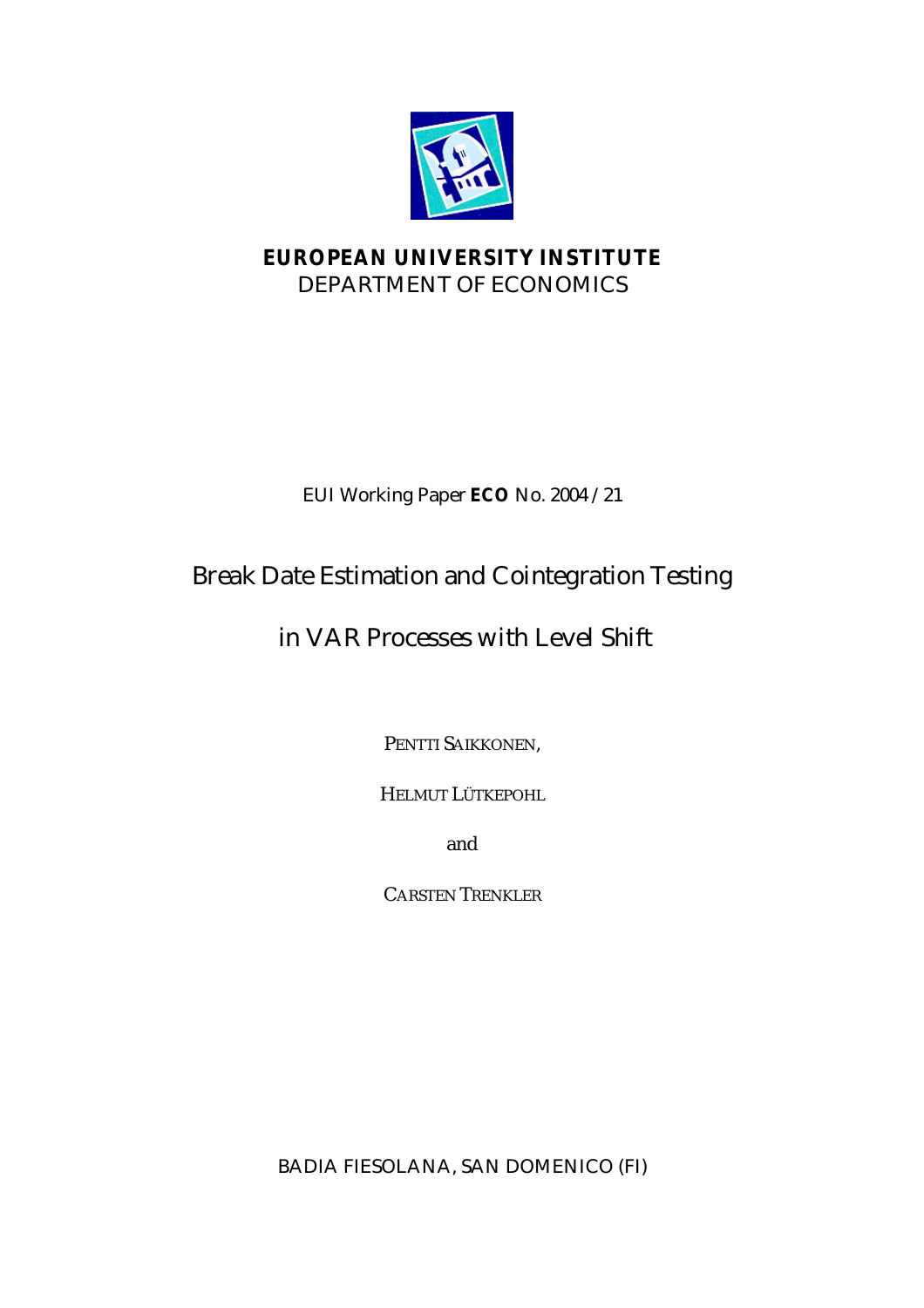All rights reserved. No part of this paper may be reproduced in any form Without permission of the author(s).

©2004 Pentti Saikkonen, Helmut Lütkepohl and Carsten Trenkler Published in Italy in May 2004 European University Institute Badia Fiesolana I-50016 San Domenico (FI) Italy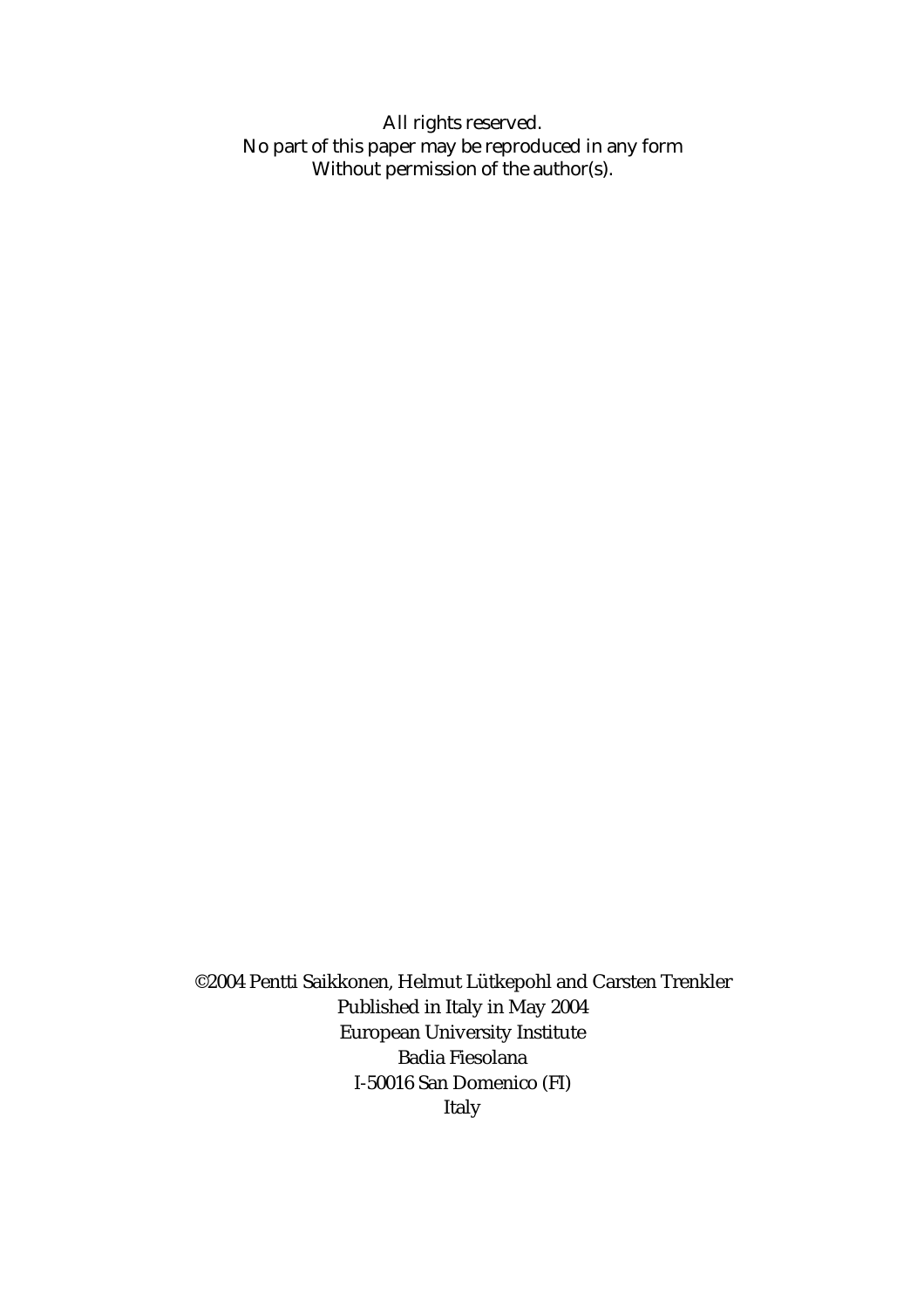## Break Date Estimation and Cointegration Testing in VAR Processes with Level Shift

by

Pentti Saikkonen University of Helsinki

Helmut Lütkepohl European University Institute, Florence and Humboldt University Berlin and Carsten Trenkler Humboldt University Berlin

#### Abstract

In testing for the cointegrating rank of a vector autoregressive (VAR) process it is important to take into account level shifts that have occurred in the sample period. Therefore the properties of estimators of the time period where a shift has taken place are investigated. The possible structural break is modelled as a simple shift in the level of the process. Three alternative estimators for the break date are considered and their asymptotic properties are derived under various assumptions regarding the size of the shift. In particular, properties of the shift date estimator are obtained under the assumption of an increasing or decreasing size of the shift when the sample size grows. Moreover, the implications for testing the cointegrating rank of the process are explored. A new rank test is proposed and its asymptotic properties are derived. It is shown that its asymptotic null distribution is unaffected by the level shift. The performance of the shift date estimators and the cointegration rank tests in small samples is investigated by simulations.

Key words: Cointegration, cointegrating rank test, structural break, vector autoregressive process, error correction model

<sup>∗</sup>We are grateful to the Deutsche Forschungsgemeinschaft, SFB 373, and the European Commission under the Training and Mobility of Researchers Programme (contract No. ERBFMRXCT980213) for financial support. The first author also acknowledges financial support by the Yrjö Jahnsson Foundation, the Academy of Finland and the Alexander von Humboldt Foundation under a Humboldt research award. Part of this research was done while he was visiting the Humboldt University in Berlin and part of the research was carried out while he and the third author were visiting the European University Institute, Florence.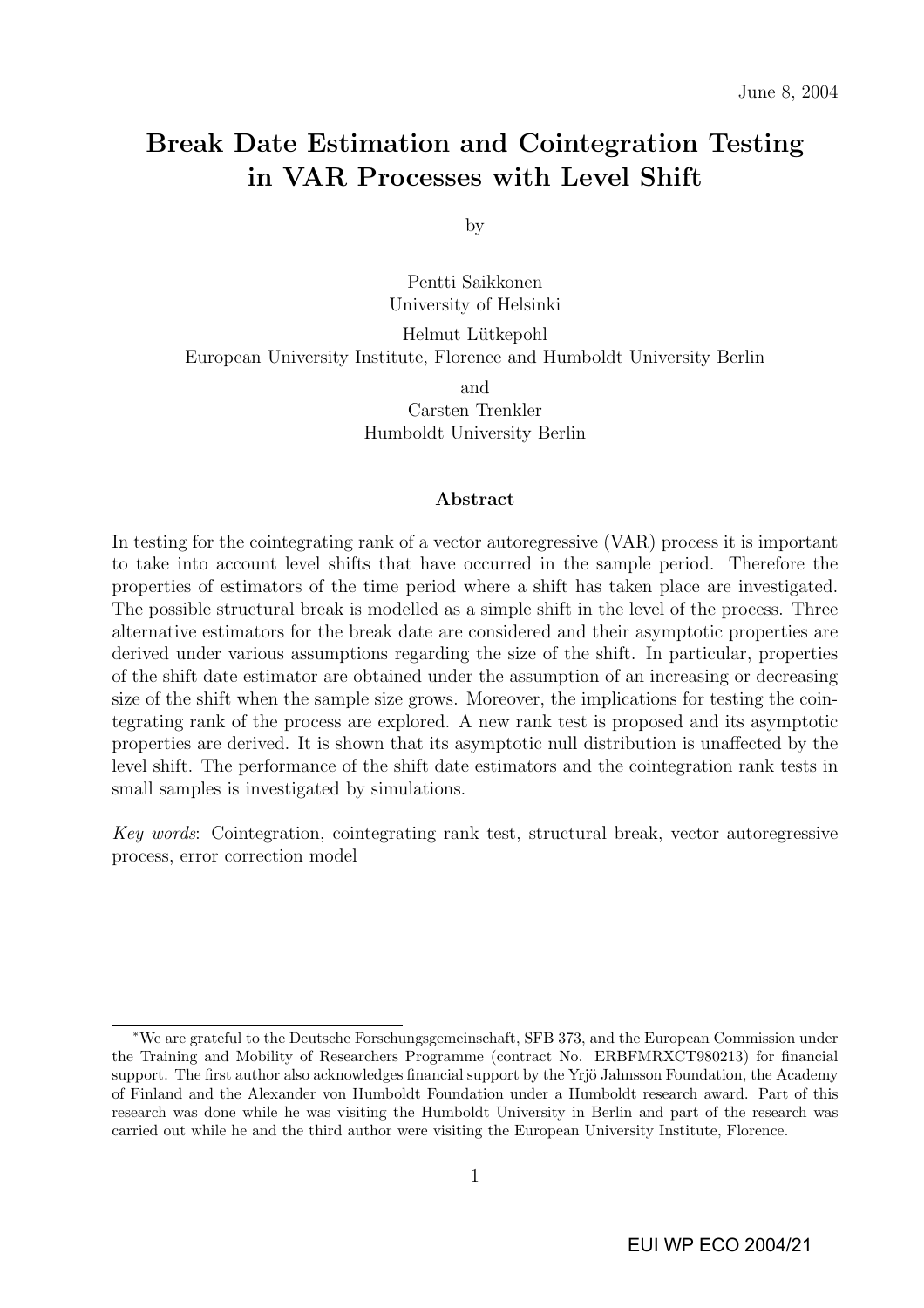## 1 Introduction

From the unit root and cointegration testing literature it is well-known that structural shifts in the time series of interest have a major impact on inference procedures. In particular, they affect the small sample and asymptotic properties of unit root and cointegrating rank tests (see, e.g., Perron (1989) for unit root testing and Lütkepohl, Saikkonen  $\&$  Trenkler (2004) for cointegration rank testing). In the latter article, henceforth abbreviated as LST, it is assumed that a level shift has occurred in a system of time series variables at an unknown time. LST propose to estimate the shift date in a first step and then apply a cointegrating rank test as follows. First the parameters of the deterministic part of the data generation process (DGP) are estimated by a feasible generalized least squares (GLS) procedure. Using these estimators, the original series is adjusted for deterministic terms including the structural shift and a cointegrating rank test of the Johansen likelihood ratio (LR) type is applied to the adjusted series. They provide conditions under which the asymptotic null distribution of the cointegrating rank tests in this procedure is unaffected by the level shift. They also show, however, that in small samples the way the break date is estimated may have an impact on the actual properties of the cointegrating rank test. In particular, the size of the level shift is important for the small sample properties of the break date estimators and the tests.

Therefore, in this study we extend the results of LST in several directions. First of all we consider a further possible break date estimator. Second, we derive asymptotic properties of all the estimators accounting explicitly for the size of the level shift. More precisely, we make the size of the level shift dependent on the sample size and provide asymptotic results both for increasing and decreasing shift size when the sample size goes to infinity. These results provide interesting new insights in the properties of the estimators and explain simulation results of LST which are difficult to understand if a fixed shift size is considered. Under our assumptions the null distribution of the cointegrating rank tests is still unaffected by the shift or the shift size just as in the case of a fixed shift size. We also modify the cointegrating rank tests considered by LST. In their approach estimators of all parameters associated with the deterministic part of the model are estimated by the GLS procedure although the level parameters are not fully identified. In this paper we propose to estimate the identified parameters only and modify the cointegrating rank tests accordingly. Finally, we perform a more detailed and more insightful investigation of the small sample properties of three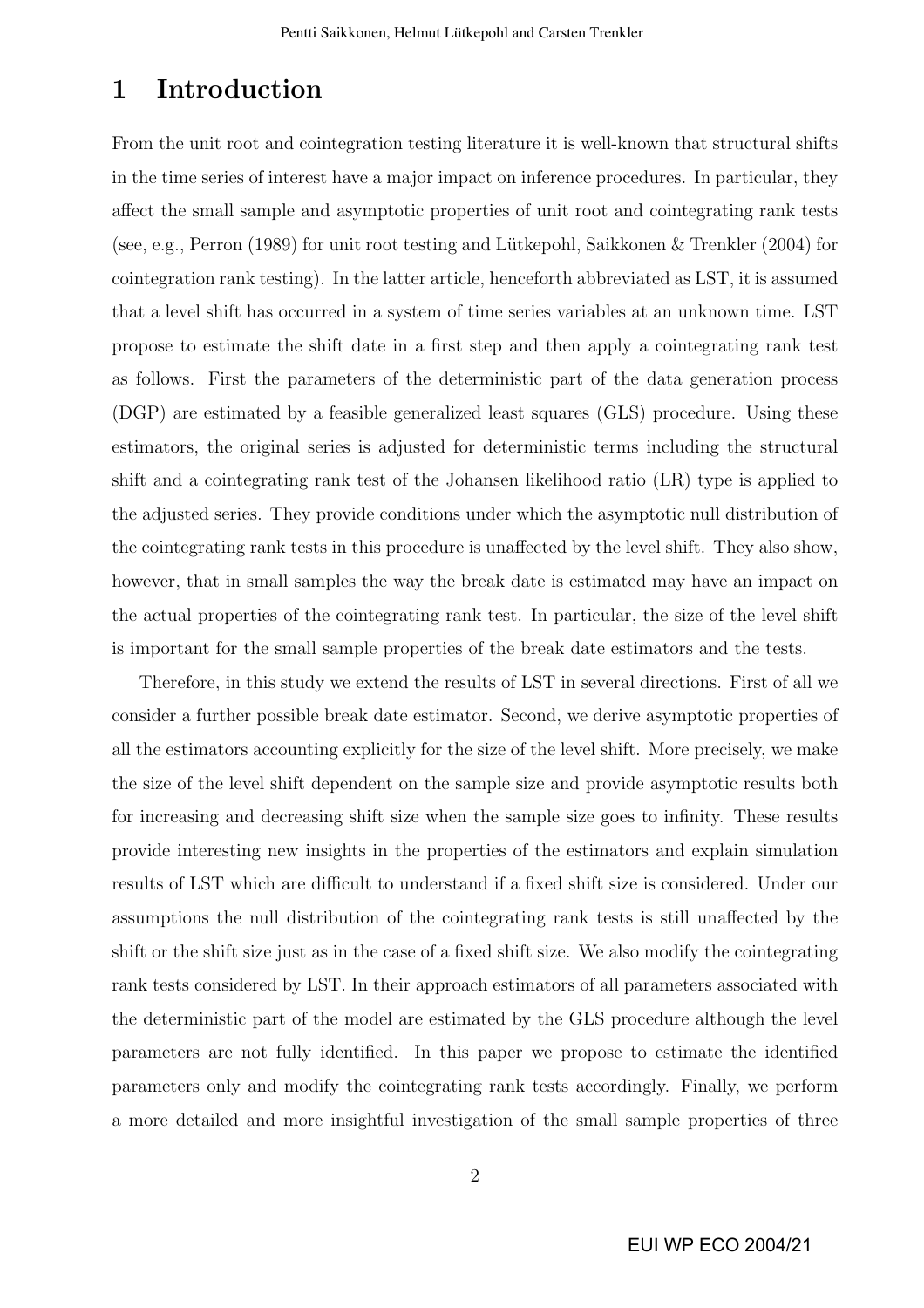different break date estimators and the resulting cointegrating rank tests by extending the simulation design of LST.

Estimating the break date in a system of  $I(1)$  variables has also been considered by Bai, Lumsdaine & Stock (1998). These authors consider the asymptotic distribution of a pseudo maximum likelihood (ML) estimator of the break date. Although we use a similar estimator, we do not derive the asymptotic distribution of the estimators but focus on rates of convergence. Our results are important for investigating the properties of inference procedures such as cointegration rank tests that are based on a VAR model with estimated break date. Although Bai, Lumsdaine & Stock (1998) also discuss shift sizes that depend on the sample size, our results go beyond their analysis because we consider decreasing as well as increasing shift sizes.

The study is structured as follows. In Section 2, the modelling framework of LST is summarized because that will be the basis for our investigation. Section 3 is devoted to a discussion of the break date estimators and their asymptotic properties. The properties of cointegrating rank tests based on a model with estimated break date are considered in Section 4 and small sample simulation results of the break date estimators and the cointegrating rank tests are presented in Section 5. In Section 6, a summary and conclusions are given. The proofs of several theorems stated in the main body of the paper are given in the Appendix.

The following general notation will be used. The differencing and lag operators are denoted by  $\Delta$  and L, respectively. The symbol  $I(d)$  denotes an integrated process of order d, that is, the stochastic part of the process is stationary or asymptotically stationary after differencing d times while it is still nonstationary after differencing just  $d - 1$  times. Convergence in distribution is signified by  $\stackrel{d}{\rightarrow}$  and i.i.d. stands for independently, identically distributed. The symbols for boundedness and convergence in probability are as usual  $O_p(\cdot)$ and  $o_p(\cdot)$ , respectively. Moreover,  $\|\cdot\|$  denotes the Euclidean norm. The trace, determinant and rank of the matrix A are denoted by  $tr(A)$ ,  $det(A)$  and  $rk(A)$ , respectively. If A is an  $(n \times m)$  matrix of full column rank  $(n > m)$ , we denote an orthogonal complement by  $A_{\perp}$ . The zero matrix is the orthogonal complement of a nonsingular square matrix and an identity matrix of suitable dimension is the orthogonal complement of a zero matrix. An  $(n \times n)$  identity matrix is denoted by  $I_n$ . For matrices  $A_1, \ldots, A_s$ , diag $[A_1 : \cdots : A_s]$  is the block-diagonal matrix with  $A_1, \ldots, A_s$  on the diagonal. LS, GLS, RR and VECM are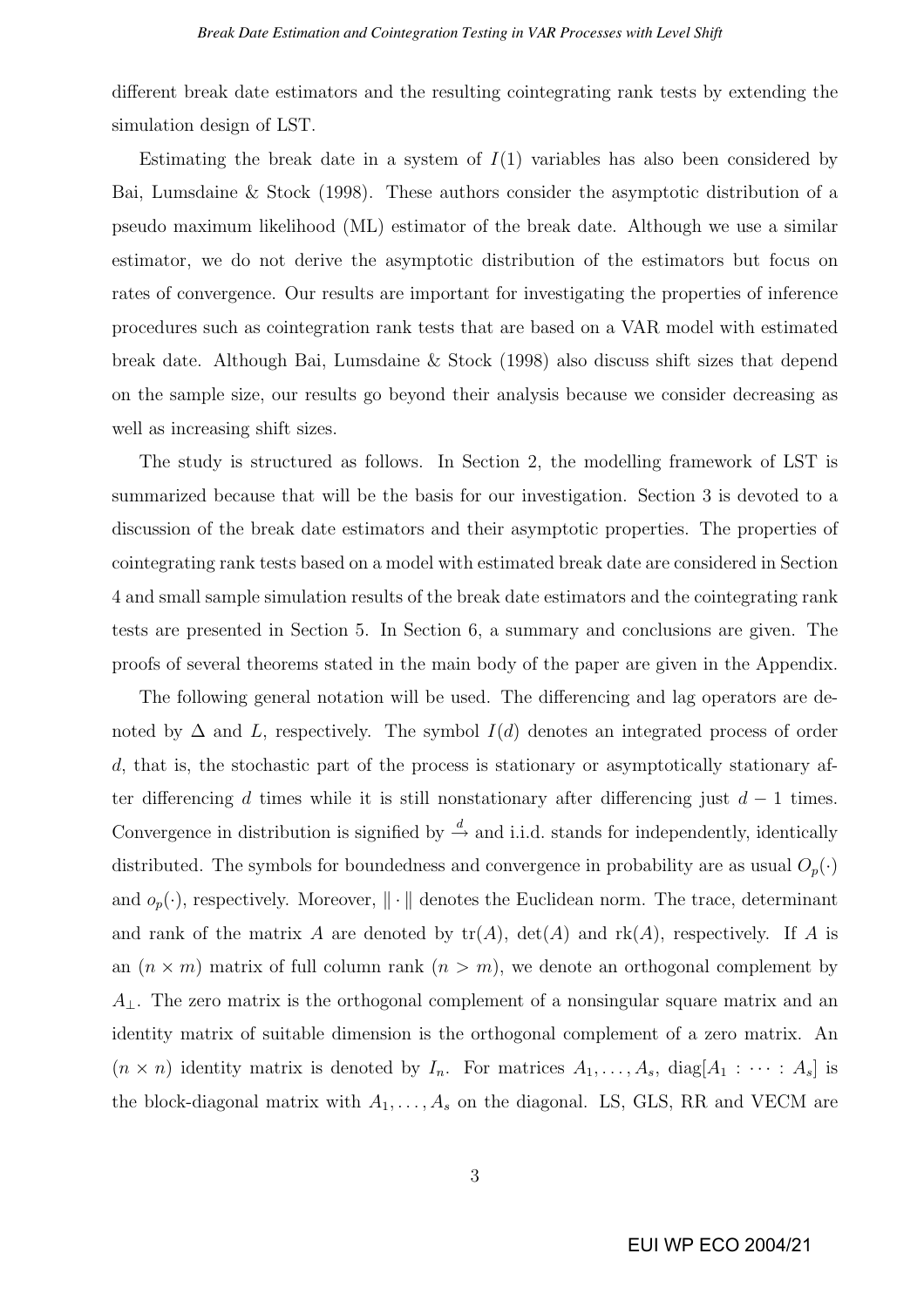used to abbreviate least squares, generalized least squares, reduced rank and vector error correction model, respectively. As usual, a sum is defined to be zero if the lower bound of the summation index exceeds the upper bound.

### 2 The Data Generation Process

We use the general setup of LST. Hence,  $y_t = (y_{1t}, \ldots, y_{nt})'$   $(t = 1, \ldots, T)$  is assumed to be generated by a process with constant, linear trend and level shift terms,

$$
y_t = \mu_0 + \mu_1 t + \delta d_{t\tau} + x_t, \quad t = 1, 2, \dots
$$
\n(2.1)

Here  $\mu_i$  (i = 0, 1) and  $\delta$  are unknown (n × 1) parameter vectors and  $d_{t\tau}$  is a shift dummy variable representing a shift in period  $\tau$  so that

$$
d_{t\tau} = 0 \text{ for } t < \tau \text{ and } 1 \text{ for } t \ge \tau. \tag{2.2}
$$

We make the following assumption for the shift date  $\tau$ .

**Assumption 1.** Let  $\underline{\lambda}$ ,  $\lambda$  and  $\overline{\lambda}$  be fixed real numbers such that  $0 < \underline{\lambda} \leq \lambda \leq \overline{\lambda} < 1$ . The shift date  $\tau$  satisfies

$$
\tau = [T\lambda],\tag{2.3}
$$

where  $\lceil \cdot \rceil$  denotes the integer part of the argument.  $\Box$ 

In other words, the shift is assumed to occur at a fixed fraction of the sample length. The shift date may not be at the very beginning or at the very end of the sample, although  $\lambda$  and  $\lambda$  may be arbitrarily close to zero and one, respectively. The condition has also been employed by Bai, Lumsdaine & Stock (1998) in models containing  $I(1)$  variables. It is obviously not very restrictive.

The term  $\mu_1 t$  may be dropped from (2.1), if  $\mu_1 = 0$  is known to hold and, thus, the DGP does not have a deterministic linear trend. The necessary adjustments in the following analysis are straightforward and we will comment on this situation as we go along. Also seasonal dummies may be added without major changes to our arguments. They are not included in our basic model to avoid more complex notation.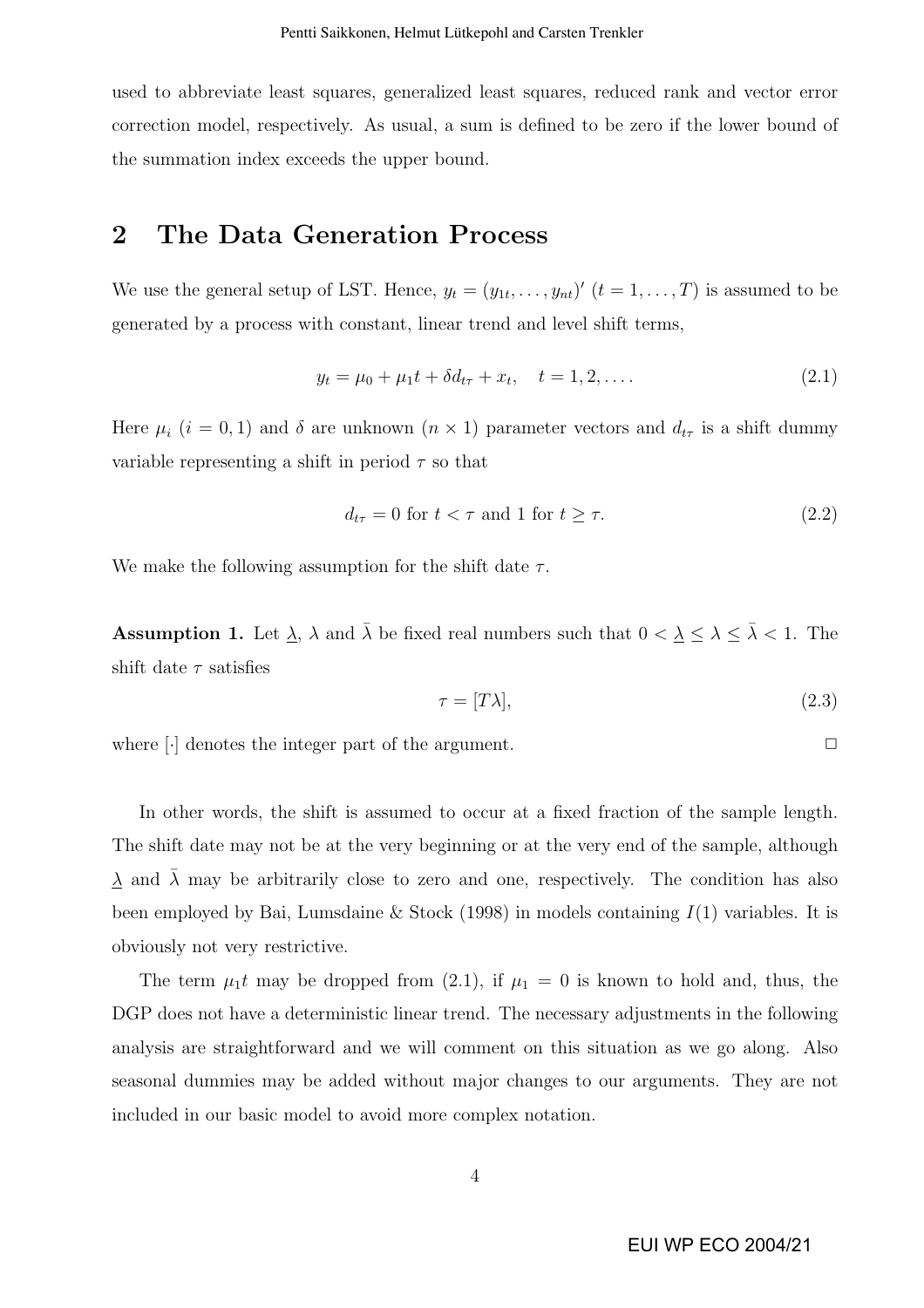The process  $x_t$  is assumed to be at most  $I(1)$  and have a  $VAR(p)$  representation. More precisely, we make the following assumption.

**Assumption 2.** The process  $x_t$  is integrated of order at most  $I(1)$  with cointegrating rank r and

$$
x_t = A_1 x_{t-1} + \dots + A_p x_{t-p} + \varepsilon_t, \quad t = 1, 2, \dots,
$$
\n(2.4)

where the  $A_j$  are  $(n \times n)$  coefficient matrices. The initial values  $x_t, t \leq 0$ , are assumed to be such that the cointegration relations and  $\Delta x_t$  are stationary. The  $\varepsilon_t$  are i.i.d. $(0, \Omega)$  with positive definite covariance matrix  $\Omega$  and existing moments of order  $b > 4$ .

Under Assumption 2, the process  $x_t$  has the VECM form

$$
\Delta x_t = \Pi x_{t-1} + \sum_{j=1}^{p-1} \Gamma_j \Delta x_{t-j} + \varepsilon_t, \quad t = 1, 2, ..., \tag{2.5}
$$

where  $\Pi = -(I_n - A_1 - \cdots - A_p)$  and  $\Gamma_j = -(A_{j+1} + \cdots + A_p)$   $(j = 1, \ldots, p-1)$  are  $(n \times n)$ matrices. Because the cointegrating rank is r, the matrix  $\Pi$  can be written as  $\Pi = \alpha \beta'$ , where  $\alpha$  and  $\beta$  are  $(n \times r)$  matrices of full column rank. As is well-known,  $\beta' x_t$  and  $\Delta x_t$  are then zero mean  $I(0)$  processes. Defining  $\Psi = I_n - \Gamma_1 - \cdots - \Gamma_{p-1} = I_n + \sum_{i=1}^{p-1} I_i$  $_{j=1}^{p-1} jA_{j+1}$  and  $C = \beta_{\perp} (\alpha_{\perp}' \Psi \beta_{\perp})^{-1} \alpha_{\perp}'$ , we have

$$
x_t = C \sum_{j=1}^t \varepsilon_j + \xi_t, \quad t = 1, 2, ..., \tag{2.6}
$$

where  $\xi_t$  is a zero mean  $I(0)$  process.

Multiplying (2.1) by  $A(L) = I_n - A_1 L - \cdots - A_p L^p = I_n \Delta - \Pi L - \Gamma_1 \Delta L - \cdots - \Gamma_{p-1} \Delta L^{p-1}$ yields

$$
\Delta y_t = \nu + \alpha(\beta' y_{t-1} - \phi(t-1) - \theta d_{t-1,\tau}) + \sum_{j=1}^{p-1} \Gamma_j \Delta y_{t-j} + \sum_{j=0}^{p-1} \gamma_j^* \Delta d_{t-j,\tau} + \varepsilon_t,
$$
  

$$
t = p+1, p+2, ...,
$$
 (2.7)

where  $\nu = -\Pi \mu_0 + \Psi \mu_1$ ,  $\phi = \beta' \mu_1$ ,  $\theta = \beta' \delta$ ,  $\gamma_0^* = \delta$  and  $\gamma_j^* = -\Gamma_j \delta$  for  $j = 1, \ldots, p-1$ . The quantity  $\Delta d_{t-j,\tau}$  is an impulse dummy with value one in period  $t = \tau + j$  and zero elsewhere.

For given values of the VAR order p and the shift date  $\tau$ , Johansen type cointegration tests can be performed in our model framework. In the next section we will discuss three different estimators of the break date and then we will discuss cointegration tests based on a model with estimated break date in Section 4.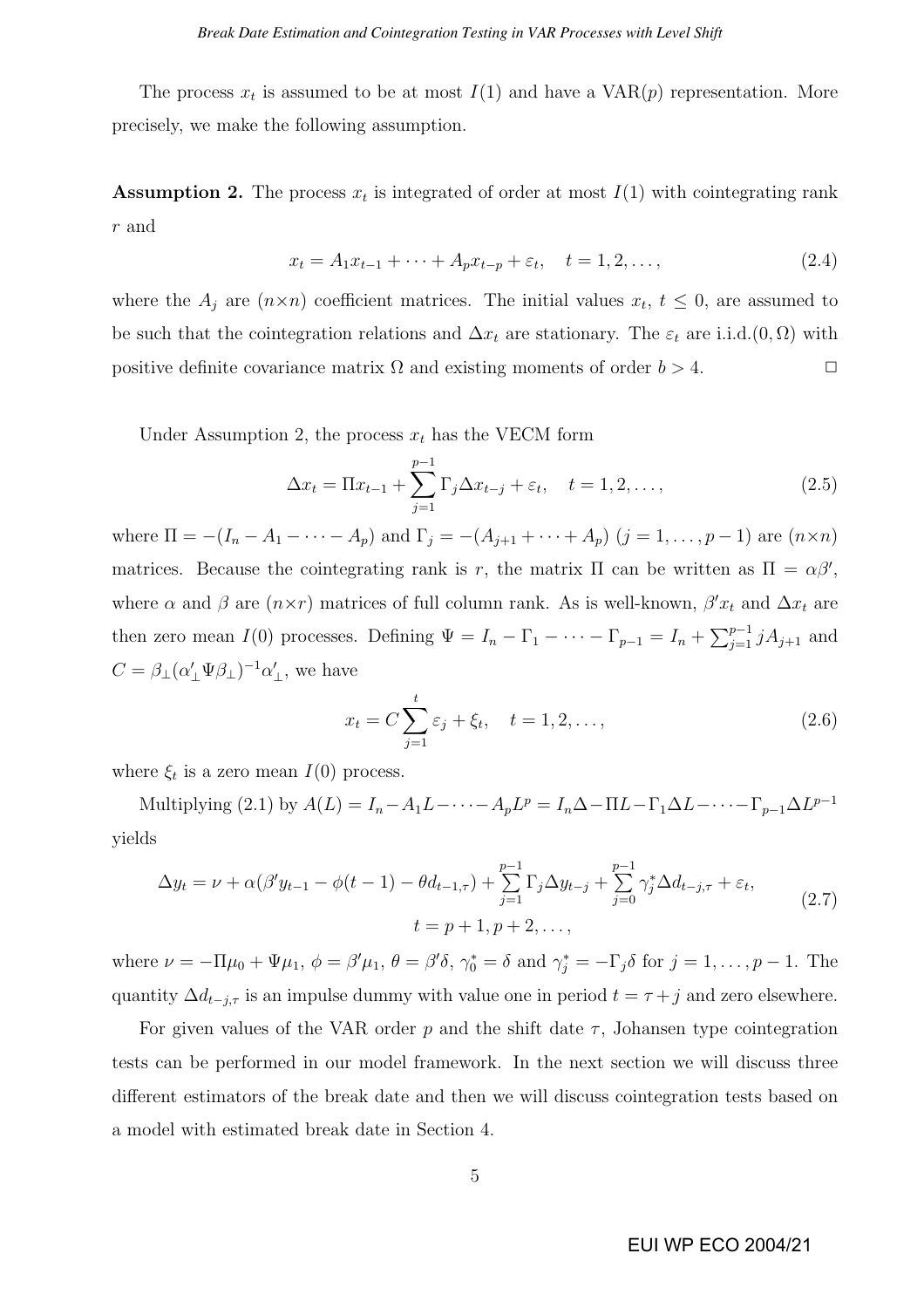## 3 Shift Date Estimation

In the following we consider three different estimators of the shift date  $\tau$ . The first one is based on estimating an unrestricted VAR model in which the cointegrating rank as well as the restrictions for the parameters related to the impulse dummies are not taken into account. The latter restrictions are accounted for by the second estimator, whereas the third estimator ignores the impulse dummies altogether. For all procedures we assume that the VAR order p is given or has been chosen by some statistical procedure in a previous step. For the time being it is assumed to be known.

#### 3.1 Estimator Based on Unrestricted Model

Our first estimator of  $\tau$  is based on the least restricted model with respect to the cointegrating rank or

$$
\Delta y_t = \nu_0 + \nu_1 t + \delta_1 d_{t\tau} + \sum_{j=0}^{p-1} \gamma_j \Delta d_{t-j,\tau} + \Pi y_{t-1} + \sum_{j=1}^{p-1} \Gamma_j \Delta y_{t-j} + \varepsilon_t, \quad t = p+1, \dots, T, (3.1)
$$

which is obtained from  $(2.7)$  by imposing no rank restriction on  $\Pi$  and rearranging terms. Here  $\nu_0 = \nu + \Pi \mu_1, \ \nu_1 = -\Pi \mu_1, \ \delta_1 = -\Pi \delta, \ \gamma_0 = \delta - \delta_1, \ \gamma_j = \gamma_j^* \ (j = 1, \dots, p-1)$  and T is the sample size. The shift date is estimated as

$$
\hat{\tau} = \arg\min_{\tau \in \mathcal{T}} \det \left( \sum_{t=p+1}^{T} \hat{\varepsilon}_{t\tau} \hat{\varepsilon}'_{t\tau} \right),\tag{3.2}
$$

where the  $\hat{\varepsilon}_{t\tau}$  are LS residuals from (3.1), and  $\mathcal{T} \subset \{1,\ldots,T\}$  is the set of all shift dates considered. Notice that  $\mathcal T$  cannot include all sample periods if Assumption 1 is made. Moreover, there may be nonsample information regarding the possible shift dates which makes it desirable to limit the search to a specific part of the sample period.

We will present asymptotic properties of the shift date estimators under the assumption that the size of the shift depends on the sample size and may increase or decrease when the sample size gets larger. More precisely, we make the following assumption for the parameter δ.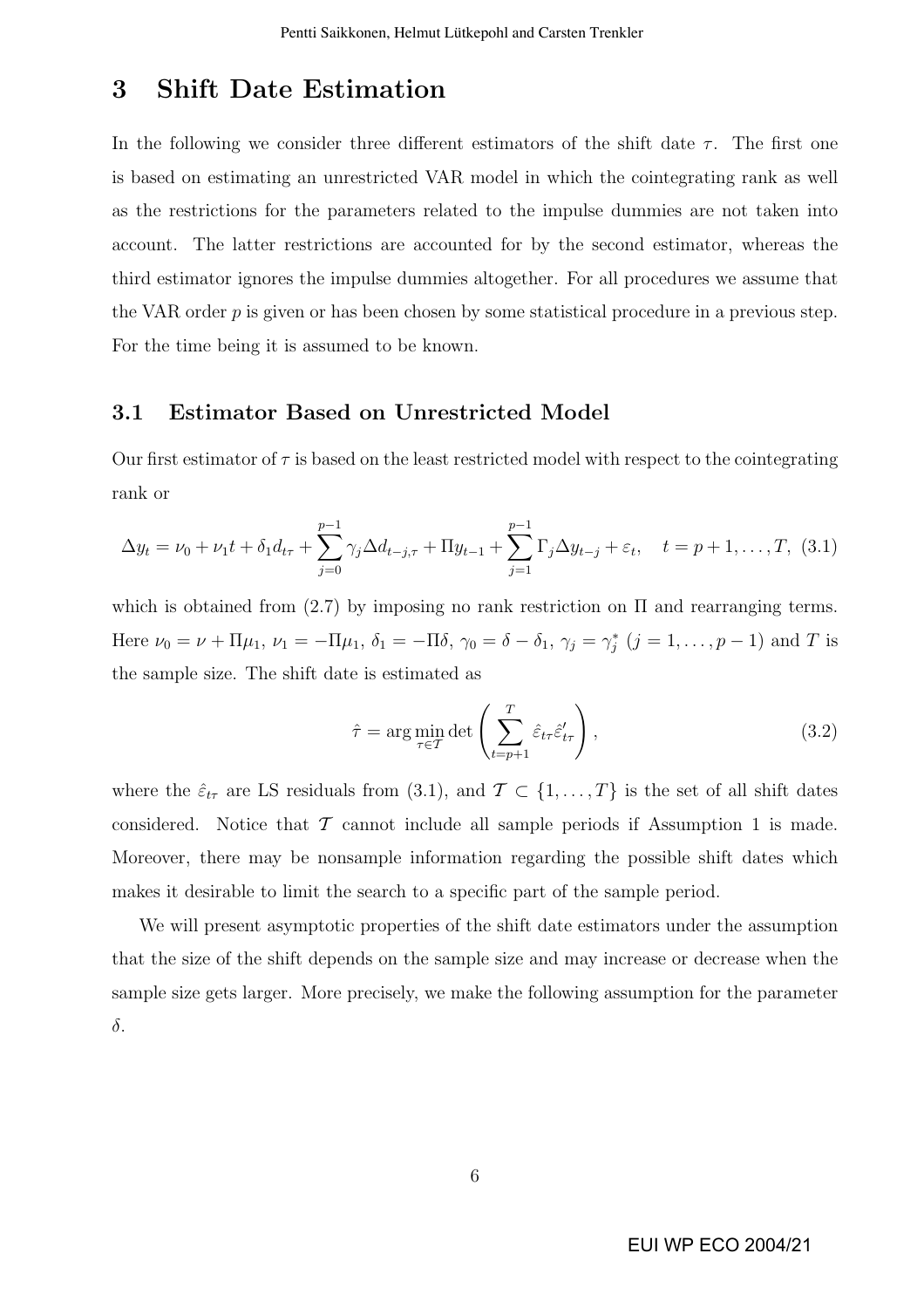**Assumption 3.** For some fixed  $(n \times 1)$  vector  $\delta_*$ ,

$$
\delta = \delta_T = T^a \delta_*, \quad a \le 1/2. \tag{3.3}
$$

 $\Box$ 

Thus, we allow for a decreasing, constant or increasing shift size with growing sample size, depending on a being smaller, equal to or greater than zero, respectively. In most cases there will be no need to use the subscript T and so the notation  $\delta$  will usually be used instead of  $\delta_T$ . The same convention applies to parameters depending on  $\delta$  (e.g.,  $\delta_1$ ) and their estimators. As mentioned earlier, break date estimation when the shift size decreases with increasing sample size has also been discussed by other authors (Bai, Lumsdaine & Stock (1998)). An increasing shift size is treated here for completeness and it turns out that it provides interesting insights in the actual behaviour of our shift date estimators, as will be seen in the simulations in Section 5. Moreover, letting the shift size increase with the sample size may provide information on problems related to large shifts. In particular, it is of interest to check whether large shifts may affect the asymptotic distribution of the cointegrating rank tests discussed in Section 4. The upper bound  $a = 1/2$  for the rate of increase of the shift size is chosen for technical reasons because we need this bound in our proofs. From a practical point of view such a bound should not be a problem because there may not be a need to estimate the shift date by formal statistical methods if the shift size is very large. We can now present asymptotic properties of our estimator  $\hat{\tau}$  which generalize results presented in LST.

#### Theorem 3.1. Suppose Assumptions 1 - 3 hold.

(i) Let  $0 \le j_0 \le p-1$  and suppose there exists an integer  $j_0$  such that  $\gamma_{j_0} \neq 0$  and, when  $j_0 < p-1, \, \gamma_j = 0$  for  $j = j_0 + 1, \ldots, p-1$ . Then, if  $a > 0$  and  $\delta_1 \neq 0$  or  $a > 1/b$ ,

$$
Pr{\tau - p + 1 + j_0 \le \hat{\tau} \le \tau} \to 1.
$$

In particular,  $\hat{\tau} \stackrel{p}{\to} \tau$  if  $\gamma_{p-1} \neq 0$ . If  $\gamma_j = 0$  for all  $j = 0, \ldots, p-1$ , the preceding convergence result holds with  $j_0 = -1$ .

(ii) If  $a \leq 0$  and  $\delta_1 \neq 0$ , then

$$
\hat{\tau} - \tau = O_p(T^{-2a/(1-2\eta)}),
$$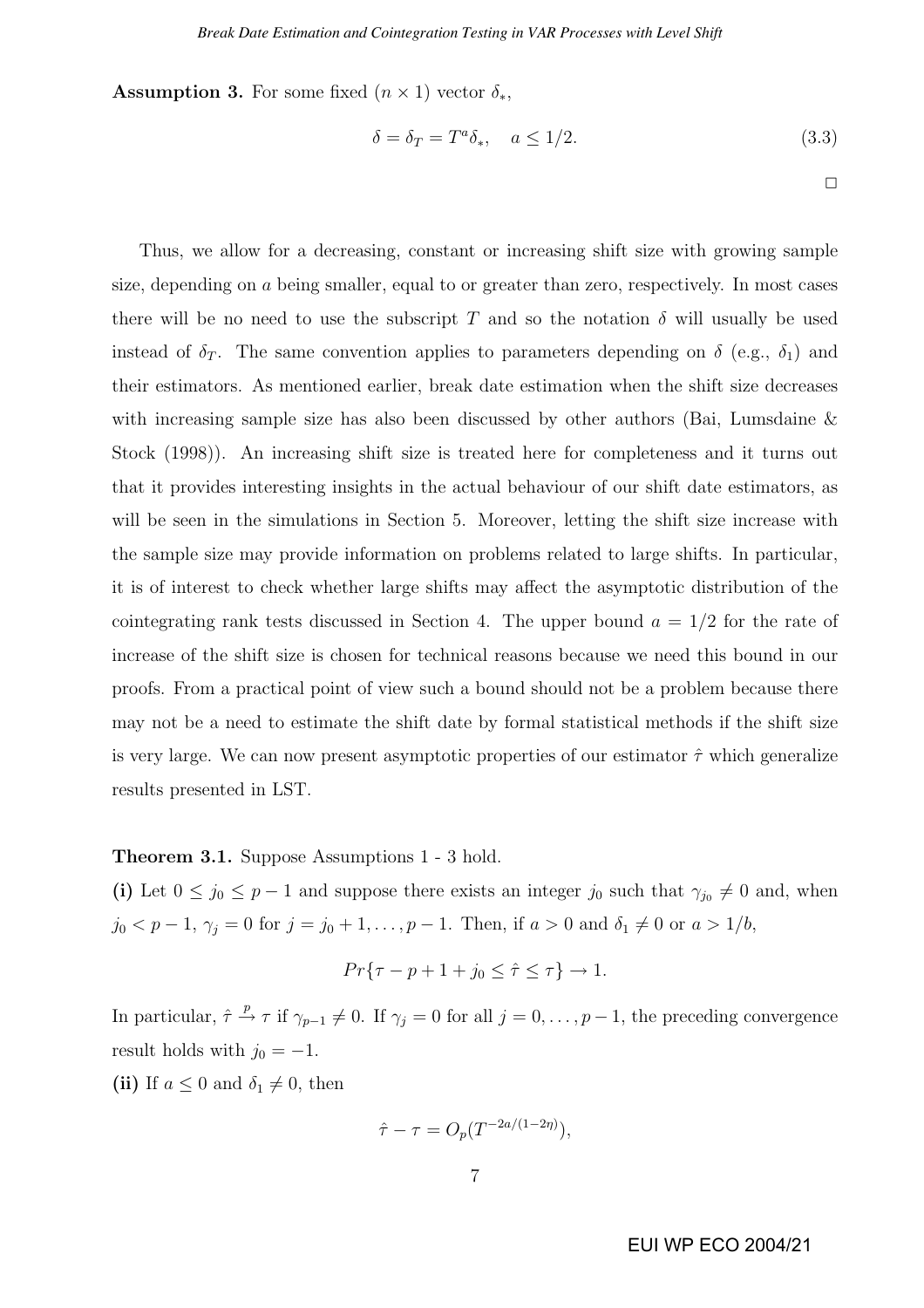where  $\frac{1}{b} < \eta < \frac{1}{4}$ . In particular, if  $a > \eta - 1/2$ ,

$$
\hat{\lambda} - \lambda = o_p(1),
$$

where  $\hat{\lambda} = \hat{\tau}/T$ .

For  $\delta_1 \neq 0$  and  $a = 0$ , LST have shown that  $\hat{\tau} - \tau = O_p(1)$  which is obviously a special case of our theorem. In fact, Theorem  $3.1(i)$  shows that when the size of the break is sufficiently large, that is,  $a > 1/b$  or  $a > 0$  and  $\delta_1 \neq 0$ , the break date can be estimated accurately. More precisely, asymptotically the break date can then be located at the true break date or just a few time points before the true break date. Estimating the break date larger than the true one cannot occur in large samples. However, consistent estimation of the break date is not possible without an additional assumption for the parameters related to the impulse dummies in model (3.1). The required assumption  $\gamma_{p-1} \neq 0$  can be seen as an identification condition for the break date. Indeed, if  $\gamma_{p-1} = 0$  and  $\gamma_{p-2} \neq 0$ , Theorem 3.1(i) only tells us that asymptotically the break date estimator will take a value which is either the true break date or the preceding time point. The intuition for this is that one of the  $p-1$  impulse dummies in (3.1) can be used to allow for such an incorrect estimation of the break date. In particular, even if we choose a break date one smaller than the true one we can still obtain a correct model specification with white noise errors. A similar situation occurs when more than one of the parameters  $\gamma_i$  at the largest lags are zero. Notice also that  $\gamma_j = 0$  for all  $j = 0, \ldots, p - 1$  can only occur if  $\delta_1 \neq 0$  because  $\delta \neq 0$  and  $\gamma_0 = \delta - \delta_1$ .

The above discussion implies that an overspecification of the VAR order will always make the break date estimation  $\hat{\tau}$  inconsistent. This observation explains some of the small sample results of LST. These authors fitted VAR(3) models to VAR(1) DGPs and found that  $\hat{\tau}$  often underestimated the true break date. In principle the same phenomenon can occur also in other situations where  $\gamma_{p-1} = 0$ . However, since  $\gamma_0$  is always nonzero when  $\delta \neq 0$  (and  $p \geq 1$ ) a reasoning similar to that used above explains why the break date will asymptotically not be estimated larger than the true one.

The second part of the Theorem 3.1 deals with the asymptotic behavior of the estimator  $\hat{\tau}$  when the size of the break is "small". In this case we need to assume that  $\delta_1 \neq 0$  or that there is actually a level shift in model (3.1) and not just some exceptional observations which can be handled with impulse dummies. This assumption is not needed in the first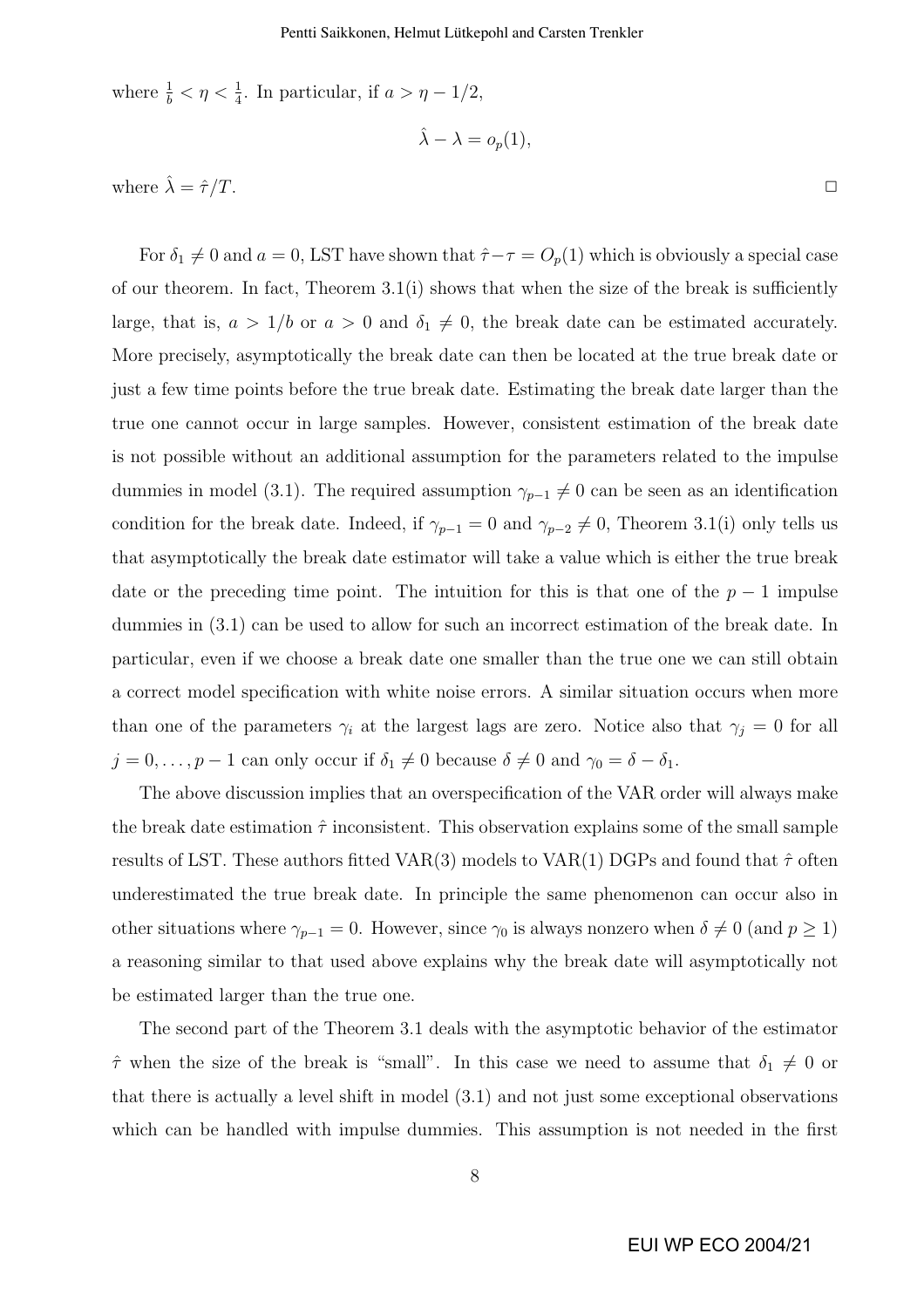part of the theorem where the size of the break is "large"  $(a > 1/b)$  because then even the impulse dummies can be used to estimate the break date accurately. However, even though consistent estimation of the break date is not possible in the case of Theorem 3.1(ii), consistent estimation of the sample fraction  $\lambda$  is still possible provided the size of the break is not "too small". The result obtained in this context is weaker than its previous counterparts in Bai (1994) which, instead of  $a > \eta - 1/2$ , only require  $a > -1/2$  (see, e.g., Proposition 3 of Bai (1994)). Complications caused by the presence of impulse dummies in model (3.1) are the reason for our weaker result. In any case, our assumption  $a > \eta - 1/2$  is equivalent to  $-2a/(1-2\eta) < 1$  which is clearly not very restrictive because  $\hat{\tau} - \tau$  cannot be larger than T and is hence necessarily  $O_p(T)$ .

#### 3.2 Constrained Estimation of  $\tau$

We shall now consider the constrained estimation of the break date in which the restrictions between the autoregressive parameters and coefficients related to the dummies are taken into account. Instead of (3.1) it is now convenient to start with the specification

$$
\Delta y_t = \nu_0 + \nu_1 t + \delta_1 d_{t-1,\tau} + \sum_{j=0}^{p-1} \gamma_j^* \Delta d_{t-j,\tau} + \Pi y_{t-1} + \sum_{j=1}^{p-1} \Gamma_j \Delta y_{t-j} + \varepsilon_t, \quad t = p+1, \dots, T, \tag{3.4}
$$

where  $\delta_1 = -\Pi \delta$ , as before, and the  $\gamma_j^*$  are as in (2.7). Thus, we can write (3.4) as

$$
\Delta y_t = \nu_0 + \nu_1 t + \left( I_n \Delta d_t - \sum_{j=1}^{p-1} \Gamma_j \Delta d_{t-j} - \Pi d_{t-1,\tau} \right) \delta + \Pi y_{t-1} + \sum_{j=1}^{p-1} \Gamma_j \Delta y_{t-j} + \varepsilon_t, \ t = p+1, \dots, T.
$$
\n(3.5)

Unlike the unrestricted model (3.1), the impulse dummies do not appear separately anymore in the representation (3.5) but are included in the term which also involves the shift dummy. Thus the restrictions imply that a single parameter vector  $\delta$  is associated with all the dummy variables. A consequence is that the break date can be estimated more precisely, as we will see in the next theorem.

For any given value of the break date  $\tau$  the parameters  $\nu_0$ ,  $\nu_1$ ,  $\delta$ ,  $\Pi$  and  $\Gamma_1, \ldots, \Gamma_{p-1}$  can be estimated from (3.5) by nonlinear LS. The estimator of the break date is then obtained by minimizing an analog of (3.2) with  $\hat{\varepsilon}_{t\tau}$  replaced by residuals from this nonlinear LS estimation. The following theorem presents asymptotic properties of this break date estimator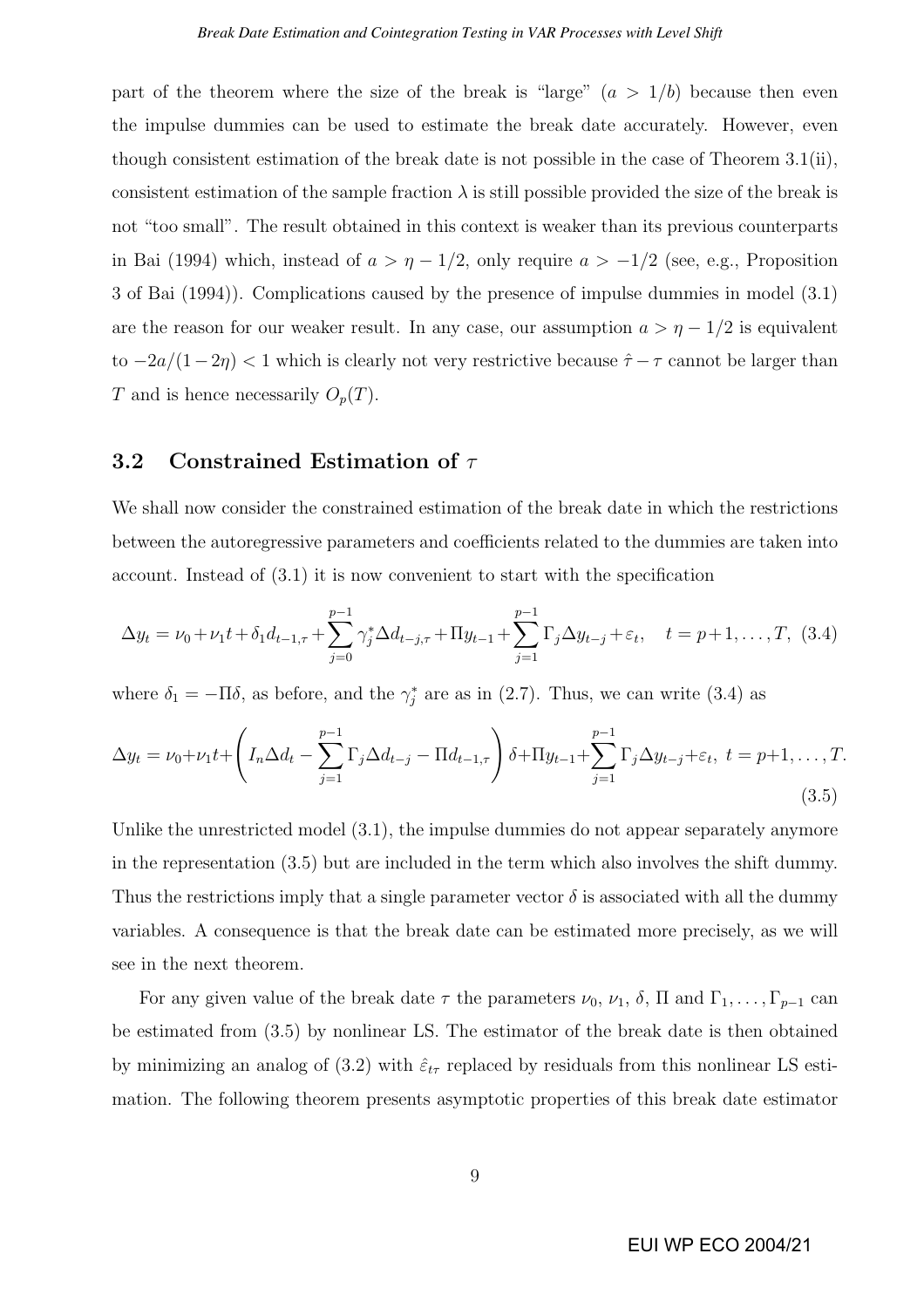denoted by  $\hat{\tau}_R$ .

**Theorem 3.2.** Let Assumptions 1 - 3 hold and suppose that  $\delta \neq 0$ . (i) If  $a > 0$  and  $\delta_1 \neq 0$  or  $a > 1/b$ , then

$$
\hat{\tau}_R - \tau = o_p(1)
$$

(ii) If  $a \leq 0$  and  $\delta_1 \neq 0$ , then

$$
\hat{\tau}_R - \tau = O_p(T^{-2a/(1-2\eta)}),
$$

where  $\frac{1}{b} < \eta < \frac{1}{4}$ 

The first part of the theorem shows that taking the restrictions into account is beneficial. Unlike in Theorem 3.1(i) consistency now obtains without any additional assumptions about coefficients. The second part of the theorem, which deals with the case of a "small" break size, is similar to its previous counterpart, however. The constrained estimator  $\hat{\tau}_R$  is computationally more demanding than its unconstrained counterpart  $\hat{\tau}$ . One way to reduce the amount of computation is to apply both estimates. First, one can use  $\hat{\tau}$  to locate the potential break date roughly and then apply  $\hat{\tau}_R$  for restricted values of  $\tau$  based on the value of  $\hat{\tau}$  (e.g.,  $\hat{\tau}_R$  can be computed such that  $|\hat{\tau} - \hat{\tau}_R| \leq p$  or  $|\hat{\tau} - \hat{\tau}_R| \leq 2p$ ). Another possibility to reduce the amount of computation is to use a two-step estimator. Specifically, one can first estimate the parameters  $\Pi$  and  $\Gamma_1, \ldots, \Gamma_{p-1}$  from (3.4) without constraints and use the resulting estimators to replace their theoretical counterparts in the term in parentheses in (3.5). Then LS can be applied to the resulting version of (3.5). These possibilities will be explored further in the Monte Carlo study in Section 5.

#### 3.3 Ignoring Dummies in Estimating  $\tau$

Our third break date estimator was also considered by LST. Because the impulse dummies in (3.1) eliminate the observations where they assume a value of one, they may make it more difficult to locate the true break date. Therefore, LST consider estimating the break date from a VAR model without impulse dummy variables,

$$
\Delta y_t = \nu_0 + \nu_1 t + \delta_1 d_{t\tau} + \Pi y_{t-1} + \sum_{j=1}^{p-1} \Gamma_j \Delta y_{t-j} + \varepsilon_t^*, \quad t = p+1, \dots, T,
$$
 (3.6)

EUI WP ECO 2004/21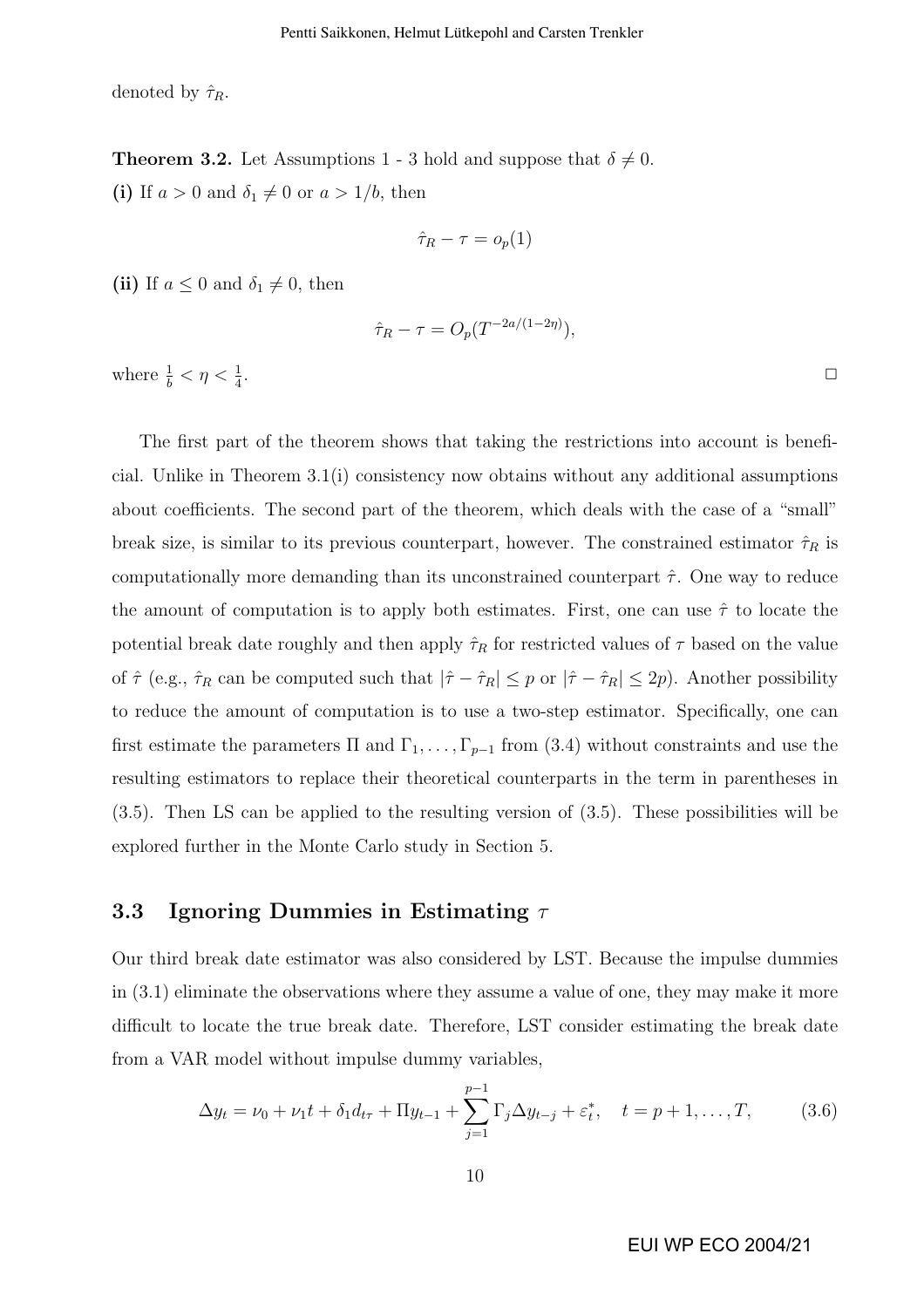where  $\varepsilon_t^* =$  $\nabla^{p-1}$  $j=0 \gamma_j \Delta d_{t-j,\tau} + \varepsilon_t$ . We act as if  $\varepsilon_t^*$  had the same white noise properties as  $\varepsilon_t$ although this is not quite the case. Thus the estimator of the break date considered in this context is defined as

$$
\tilde{\tau} = \arg\min_{\tau \in \mathcal{T}} \det \left( \sum_{t=p+1}^{T} \hat{\varepsilon}_{t\tau}^* \hat{\varepsilon}_{t\tau}^{*'} \right),\tag{3.7}
$$

where the  $\hat{\varepsilon}^*_{t\tau}$  are the LS residuals from (3.6). The following theorem again generalizes a result of LST by allowing the shift size to depend on the sample size. It shows that the estimator  $\tilde{\tau}$  works well, provided that  $\delta_1 \neq 0$  and  $a \leq 1/2$ .

**Theorem 3.3.** Suppose Assumptions 1 - 3 hold and  $\delta_1 \neq 0$ . (i) If  $a > 0$ , then

$$
\tilde{\tau} - \tau = o_p(1).
$$

(ii) If  $a \leq 0$ , then

$$
\tilde{\tau} - \tau = O_p(T^{-2a/(1-2\eta)}),
$$

where  $\eta > 0$ .

Again this result is an obvious generalization of one obtained by LST who show that for  $\delta_1 \neq 0$  and  $a = 0$ ,  $\tilde{\tau} - \tau = O_p(1)$ . Although  $\tilde{\tau}$  is based on a misspecified model, its convergence rate is equally good as that of the other two estimators, provided  $\delta_1 \neq 0$  and  $a \leq 0$ . Clearly,  $\delta_1 = -\alpha \beta' \delta = 0$  may hold even if  $\delta \neq 0$ . In fact,  $\delta_1 = 0$  always holds if the cointegrating rank is zero. If  $\delta_1 = 0$ , there is co-breaking and the process  $\beta' y_t$  has no break. For such processes,  $\tilde{\tau}$  can find the shift date only by chance, whereas  $\hat{\tau}$  and  $\hat{\tau}_R$  can still find the true break date with some likelihood in large samples, if the shift size is large. Thus, using only the estimator  $\tilde{\tau}$  may be problematic, unless the case  $\delta_1 = 0$  can be ruled out.

As a final remark on our three break date estimators we mention that, if the DGP is known to have no deterministic linear trend  $(\tau_1 = 0)$ , the corresponding terms in (3.1), (3.4) and (3.6) may be dropped without changing the convergence rates of our break date estimators. In the next section we consider the consequences of using a model with estimated break date for testing the cointegrating rank of a system of time series variables.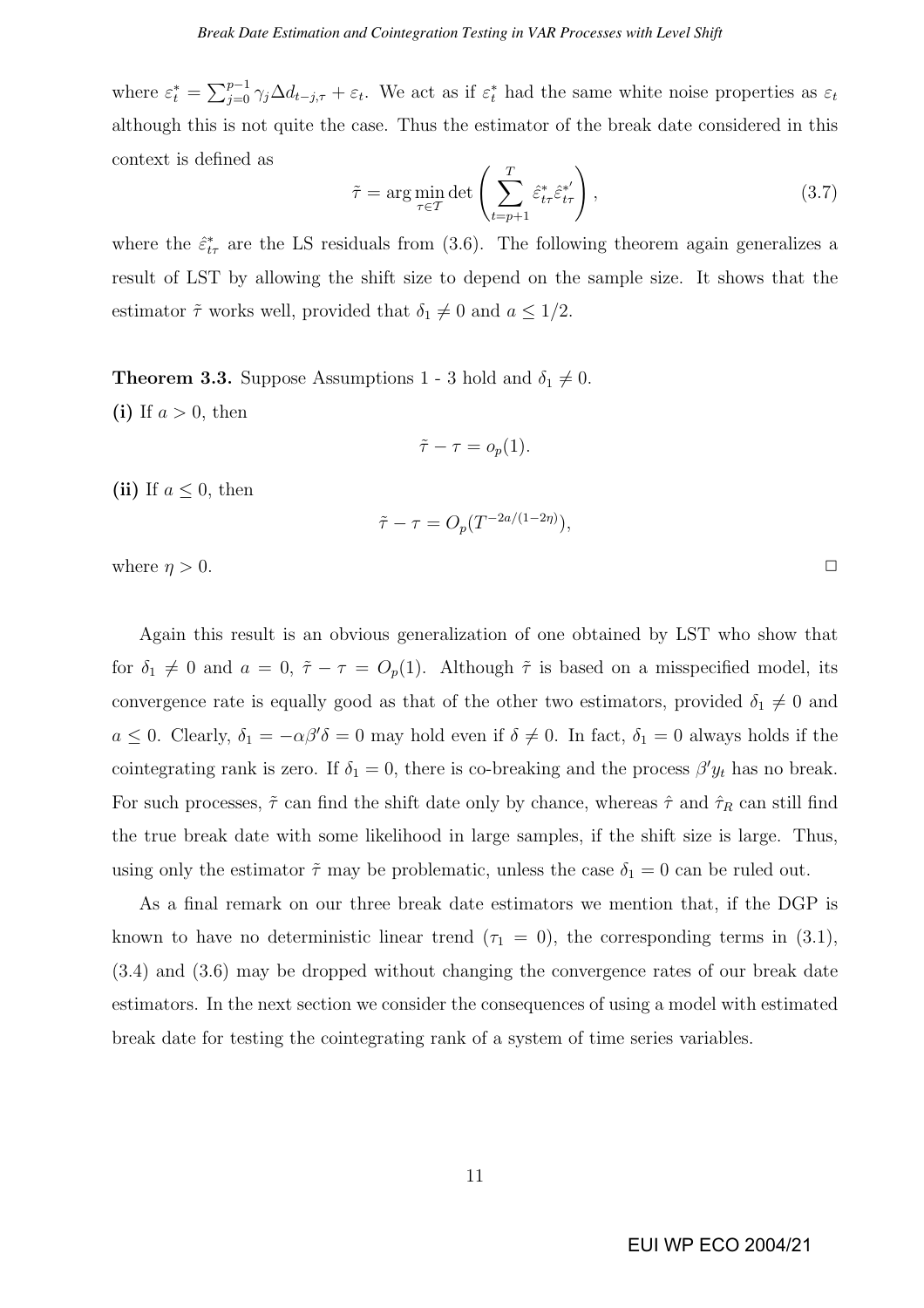## 4 Testing the Cointegrating Rank

For given VAR order p and some estimator of the shift date, the cointegrating rank of the DGP can be tested as discussed by LST. They propose to use the tests suggested by Saikkonen  $&$  Lütkepohl (2000). In their procedure, first stage estimators for the parameters of the error process  $x_t$ , that is, for  $\alpha$ ,  $\beta$ ,  $\Gamma_j$   $(j = 1, \ldots, p-1)$  and  $\Omega$  are determined by RR regression applied to (2.7). Using these estimators, LST apply a feasible GLS procedure to (2.1) to estimate all the parameters of the deterministic part. The observations are then adjusted for deterministic terms and cointegration tests are based on the adjusted series. Because the levels parameter  $\mu_0$  is not identified in the direction of  $\beta_{\perp}$  one may wish to avoid its estimation. Therefore, in the following we shall consider an approach in which only the parameters  $\mu_1$  and  $\delta$  in the deterministic part are estimated. The effect of the level parameter will be taken into account when the test is performed. The estimators of the parameters  $\mu_1$  and  $\delta$  and their asymptotic properties will be discussed first and then the cointegration tests will be presented.

#### 4.1 Estimating the Parameters of the Deterministic Part

We present the estimation procedure of the parameters  $\mu_1$  and  $\delta$  for a given VAR order p, cointegration rank r and break date  $\tau$ . First consider the estimation of the parameter  $\mu_1$ . Recall the identity  $\nu = -\Pi \mu_0 + \Psi \mu_1$  which can be written as

$$
\nu = -\Pi\mu_0 + \Psi\beta(\beta'\beta)^{-1}\beta'\mu_1 + \Psi\beta_\perp(\beta'_\perp\beta_\perp)^{-1}\beta'_\perp\mu_1
$$

or, more briefly,

$$
\nu = -\Pi \mu_0 + \Psi_\beta \phi + \Psi_{\beta_\perp} \phi_*,
$$

where  $\phi = \beta' \mu_1$ ,  $\phi_* = \beta'_{\perp} \mu_1$ ,  $\Psi_{\beta} = \Psi \beta (\beta' \beta)^{-1}$  and  $\Psi_{\beta_{\perp}} = \Psi \beta_{\perp} (\beta'_{\perp} \beta_{\perp})^{-1}$ . Because  $\alpha'_{\perp} \Pi =$  $\alpha'_\perp \alpha \beta' = 0$ , a multiplication of this identity from the left by  $\alpha'_\perp$  yields  $\alpha'_\perp(\nu - \Psi_\beta \phi) =$  $\alpha'_\perp \Psi_{\beta_\perp} \phi_*$ . The matrix  $\alpha'_\perp \Psi_{\beta_\perp}$  is nonsingular and its inverse is  $(\alpha'_\perp \Psi_{\beta_\perp})^{-1} = \beta'_\perp \beta_\perp (\alpha'_\perp \Psi_{\beta_\perp})^{-1}$ . Thus, we can solve for  $\phi_*$  as follows:

$$
\phi_* = \beta'_{\perp} C(\nu - \Psi_{\beta}\phi),
$$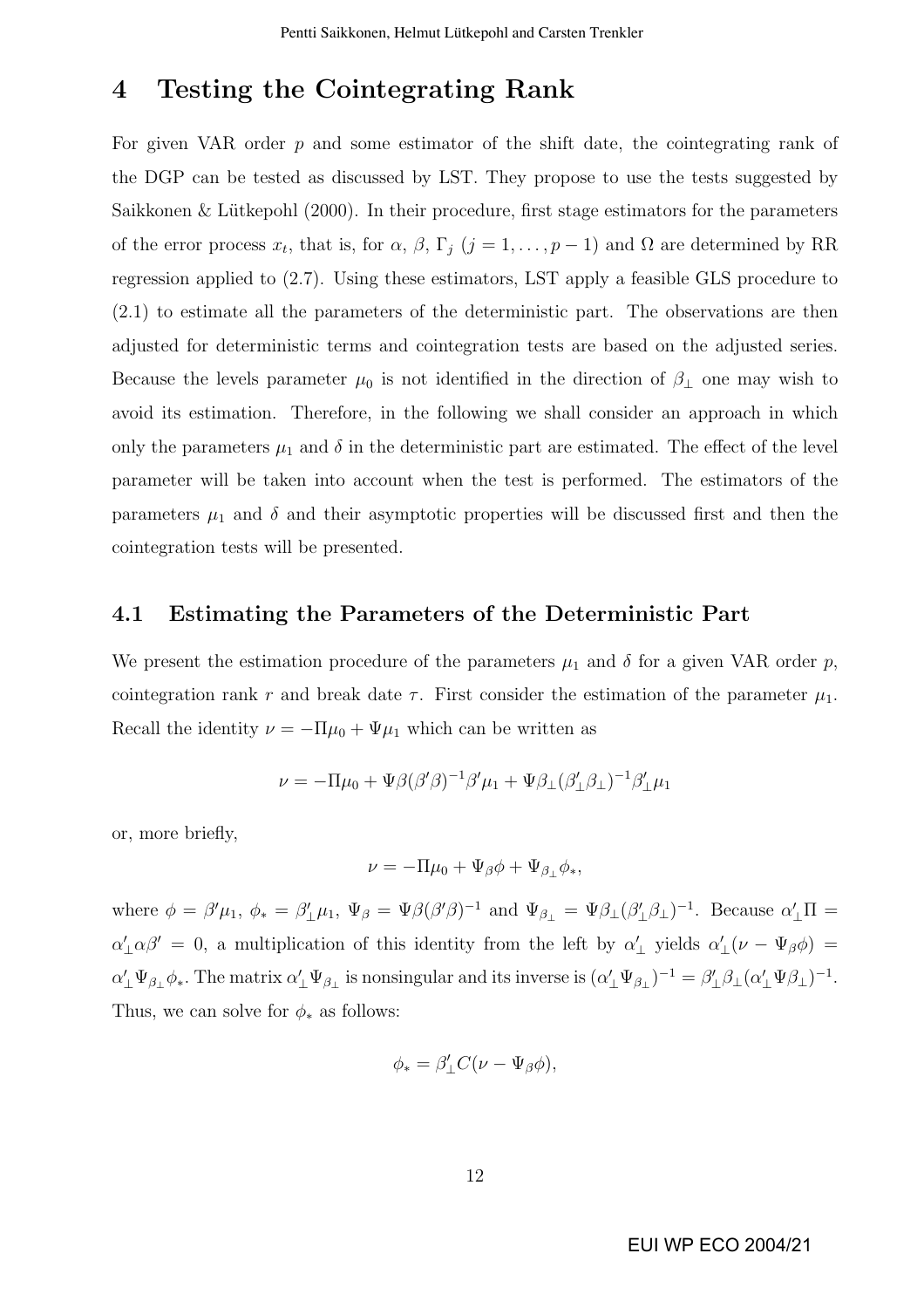where  $C = \beta_{\perp} (\alpha'_{\perp} \Psi \beta_{\perp})^{-1} \alpha'_{\perp}$  as before. Thus, if  $\tilde{C}$  and  $\Psi_{\beta}$  are sample analogs of C and  $\Psi_{\beta}$ , respectively, based on the RR estimation of  $(2.7)$ , an estimator of  $\phi_*$  is given by

$$
\tilde{\phi}_* = \tilde{\beta}'_{\perp} \tilde{C} (\tilde{\nu} - \tilde{\Psi}_{\beta} \tilde{\phi}).
$$

Here  $\tilde{\nu}$ ,  $\tilde{\phi}$  and  $\tilde{\beta}_{\perp}$  are also based on the RR estimation of (2.7). Using the estimators  $\tilde{\phi}$  and  $\tilde{\phi}_*$  together we can form an estimator for  $\mu_1$  as

$$
\tilde{\mu}_1 = \tilde{\beta}(\tilde{\beta}'\tilde{\beta})^{-1}\tilde{\phi} + \tilde{\beta}_{\perp}(\tilde{\beta}'_{\perp}\tilde{\beta}_{\perp})^{-1}\tilde{\phi}_*.
$$

The parameter  $\delta$  can be estimated in a similar way. From the definitions we find that

$$
\begin{bmatrix}\n\gamma_0^* \\
\gamma_1^* \\
\vdots \\
\gamma_{p-1}^*\n\end{bmatrix} = \begin{bmatrix}\nI_n \\
-\Gamma_1 \\
\vdots \\
-\Gamma_{p-1}\n\end{bmatrix} \delta.
$$

Multiplying this equation from the left by the matrix  $[\alpha'_\perp : \cdots : \alpha'_\perp]$  yields

$$
\alpha'_\perp\sum_{j=0}^{p-1}\gamma_j^*=\alpha'_\perp\Psi\delta=\alpha'_\perp\Psi_\beta\theta+\alpha'_\perp\Psi_{\beta_\perp}\theta_*,
$$

where  $\theta_* = \beta'_\perp \delta$  and  $\theta = \beta' \delta$  as in (2.7). From the foregoing equation we can solve for  $\theta_*$  in the same way as for  $\phi_*$  above. The result is

$$
\theta_* = \beta'_\perp C \left( \sum_{j=0}^{p-1} \gamma_j^* - \Psi_\beta \theta \right)
$$

from which we form an estimator for  $\theta_*$  as

$$
\tilde{\theta}_* = \tilde{\beta}'_{\perp} \tilde{C} \left( \sum_{j=0}^{p-1} \tilde{\gamma}_j^* - \tilde{\Psi}_{\beta} \tilde{\theta} \right).
$$

Here  $\tilde{\gamma}_j^*$  and  $\tilde{\theta}$  are again based on the RR estimation of (2.7). Thus, an estimator of  $\delta$  is obtained as

$$
\tilde{\delta}=\tilde{\beta}(\tilde{\beta}'\tilde{\beta})^{-1}\tilde{\theta}+\tilde{\beta}_{\perp}(\tilde{\beta}'_{\perp}\tilde{\beta}_{\perp})^{-1}\tilde{\theta}_{*}.
$$

We shall now consider asymptotic properties of the estimators  $\tilde{\mu}_1$  and  $\tilde{\delta}$  by assuming that the break date  $\tau$  in (2.7) is replaced by any one of the estimators  $\hat{\tau}$ ,  $\hat{\tau}_R$  or  $\tilde{\tau}$  introduced in Section 3. For simplicity, other estimators based on the VECM (2.7) with  $\tau$  replaced by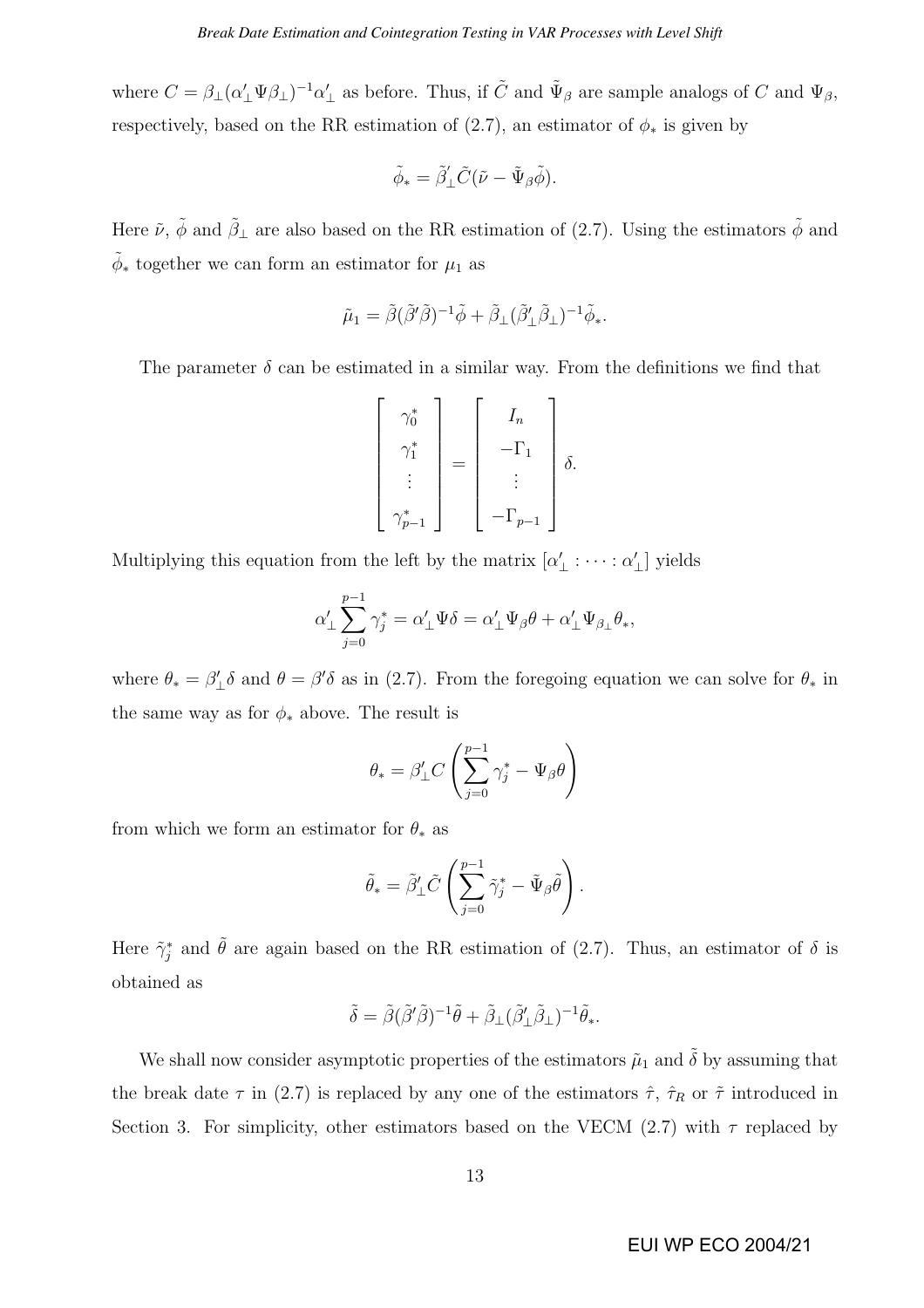an estimator will be denoted as before (e.g.,  $\tilde{\beta}$ ,  $\tilde{\alpha}$ , ...), that is, the estimated  $\tau$  will not be explicitly indicated. The following result is shown in the Appendix.

**Lemma 4.1.** Consider the four cases (i)  $\delta_1 \neq 0$ ,  $a \leq 1/2$ , (ii)  $\delta_1 = 0$ ,  $a \leq 1/b$ , (iii)  $\delta = 0$ and (iv)  $\delta_1 = 0$ ,  $a > 1/b$ . If (i), (ii) or (iii) holds and the break date is estimated by  $\hat{\tau}$ ,  $\hat{\tau}_R$ or  $\tilde{\tau}$  or if (iv) holds and  $\tau$  is estimated by  $\hat{\tau}$  or  $\hat{\tau}_R$ , then the estimators  $\tilde{\mu}_1$  and  $\tilde{\delta}$  have the following properties.

$$
\beta'(\tilde{\mu}_1 - \mu_1) = O_p(T^{\eta - 3/2})
$$
\n(4.1)

$$
T^{1/2}\beta'_{\perp}(\tilde{\mu}_1 - \mu_1) \stackrel{d}{\longrightarrow} N(0, \beta'_{\perp}C\Omega C'\beta_{\perp})
$$
\n(4.2)

$$
\beta'(\tilde{\delta} - \delta) = O_p(T^{\eta - 1/2})
$$
\n(4.3)

$$
\beta'_{\perp}(\tilde{\delta} - \delta) = o_p(T^{\eta}) \tag{4.4}
$$

where  $\frac{1}{b} < \eta < \frac{1}{4}$ . ✷

The result of Lemma 4.1 is not the best possible in that improvements in the convergence rates in  $(4.1)$ ,  $(4.3)$  and  $(4.4)$  can be obtained in some of the cases  $(i)-(iv)$ . For ease of exposition and because the given results suffice for our purposes we have preferred not to go into details in this matter. Note that if  $\hat{\tau}$  or  $\hat{\tau}_R$  are used, the results of Lemma 4.1 hold for all  $\delta$  and a permitted by Assumption 3. On the other hand, for  $\tilde{\tau}$  we exclude the case where  $\delta_1 = 0, \delta \neq 0$  and  $a > 1/b$  because the case  $\delta_1 = 0$  is not considered in Theorem 3.3 and for this case we do not have a proof of the properties of the estimators  $\tilde{\mu}_1$  and  $\tilde{\delta}$  stated in Lemma 4.1. It may be worth emphasizing, however, that if  $\delta = 0$  so that there is no break (and, hence,  $\delta_1 = 0$ ) the results of the lemma hold also for  $\tilde{\tau}$  because the lemma is valid for all three break date estimators if (iii) holds. In other words, the results not only hold under the assumptions of Theorems 3.1, 3.2 and 3.3 but also when  $\delta = 0$  so that there is no break. In the following we will use the estimators  $\tilde{\mu}_1$  and  $\tilde{\delta}$  in constructing cointegrating rank tests.

#### 4.2 Cointegration Tests

We wish to construct a test of the null hypothesis

$$
H_0(r_0): \text{rk}(\Pi) = r_0 \text{ vs. } H_1(r_0): \text{rk}(\Pi) > r_0.
$$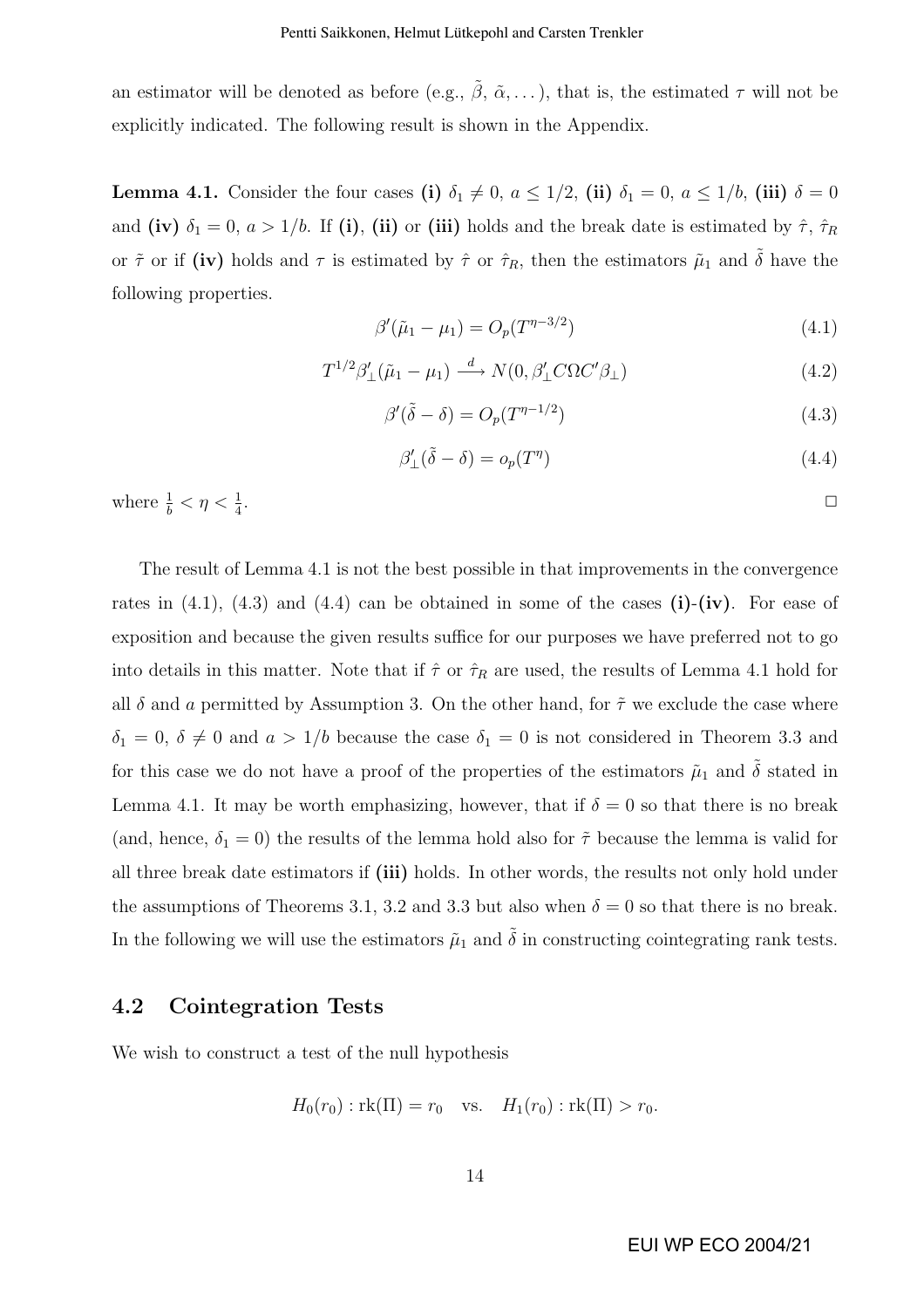The test will be based on series which are adjusted for the deterministic trend and the shift term.

Recall that  $y_t = \mu_0 + \mu_1 t + \delta d_{t\tau} + x_t$ , where  $x_t$  has a (possibly) cointegrated VAR(p) representation (see (2.4)-(2.5)). Because estimators for  $\tau$ ,  $\mu_1$  and  $\delta$  are available for the cointegrating rank  $r_0$  specified in the null hypothesis, we can form the series

$$
\tilde{y}_t^{(0)} = y_t - \tilde{\mu}_1 t - \tilde{\delta} d_{t\hat{\tau}} \n= \mu_0 + x_t - (\tilde{\mu}_1 - \mu_1)t - \tilde{\delta} d_{t\hat{\tau}} + \delta d_{t\tau}.
$$
\n(4.5)

Thus, apart from estimation errors we have  $\tilde{y}_t^{(0)} \sim \mu_0 + x_t$ . This suggests that we can base a test on this approximation or on the auxiliary model

$$
\Delta \tilde{y}_t^{(0)} = \Pi^+ \tilde{y}_{t-1}^{(+)} + \sum_{j=1}^{p-1} \Gamma_j \Delta \tilde{y}_{t-j}^{(0)} + e_{t\hat{\tau}}, \qquad (4.6)
$$

where  $\tilde{y}_{t-1}^{(+)} = [\tilde{y}_{t-1}^{(0)}]$  $_{t-1}^{(0)}$ , 1]' and  $\Pi^+$  is defined by adding an extra column to the matrix  $\Pi$  in (2.5). This auxiliary model can be treated as a true model and a LR test statistic for a specified cointegrating rank can be formed in the usual way by solving the related generalized eigenvalue problem (see Johansen (1995, Theorem 6.3) for the resulting test statistic). We will denote the LR statistic for the null hypothesis  $rk(\Pi) = r_0$  by  $LR(r_0)$  in the following. Its limiting distribution differs from that given in Theorem 6.3 of Johansen (1995) for the corresponding LR test statistic. We have the following result which is also proven in the Appendix.

Theorem 4.1. Suppose that the assumptions of Lemma 4.1 hold and moreover that in the case  $a = 1/2$  the employed break date estimator is consistent. Then, if  $H_0(r_0)$  is true,

$$
LR(r_0)\stackrel{d}{\longrightarrow}\mathrm{tr}\left\{\left(\int_0^1B_+(s)dB_*(s)'\right)'\left(\int_0^1B_+(s)B_+(s)'ds\right)^{-1}\left(\int_0^1B_+(s)dB_*(s)'\right)\right\},
$$

where  $B_*(s) = B(s) - sB(1)$  is an  $(n - r_0)$ -dimensional Brownian bridge,  $B_+(s) = [B_*(s)^\prime, 1]^\prime$ and  $dB_*(s) = dB(s) - dsB(1)$ , that is,  $\int_0^1 B_+(s)dB_*(s)$ ' abbreviates  $\int_0^1 B_+(s)dB(s)$ ' –  $r<sup>1</sup>$  $\int_0^1 B_+(s)ds B(1)$ . ✷

Several remarks are worth making regarding this theorem. First, a similar result for their break date estimator and cointegrating rank test was obtained by LST under more restrictive assumptions regarding the break size. The limiting distribution in Theorem 4.1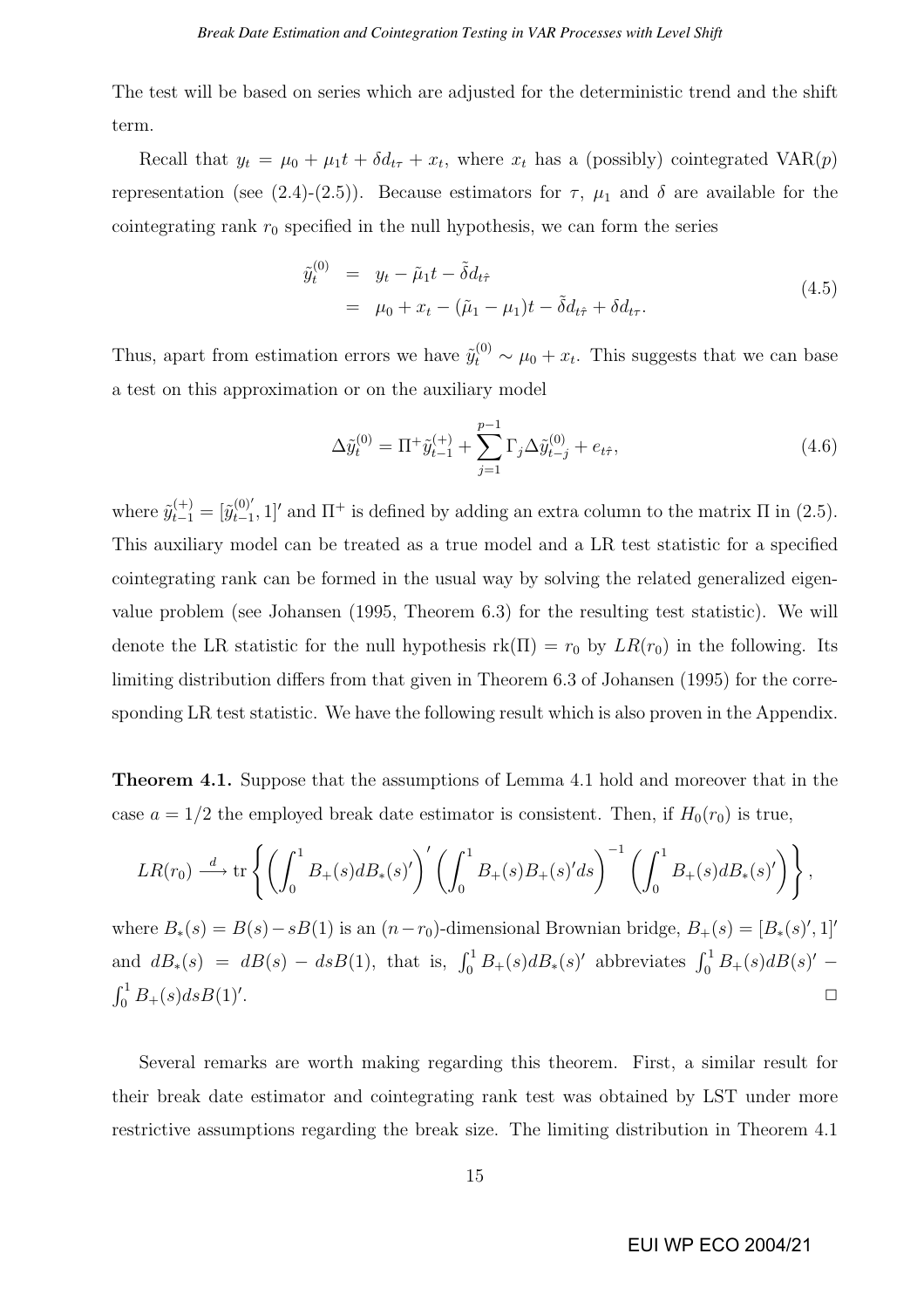differs from its earlier counterpart in LST in that the process  $B_{+}(s)$  appears in place of the Brownian bridge  $B_*(s)$ . The reason is of course that here an intercept term is included in the auxiliary model on which the test is based. On the other hand, the limiting distribution is formally similar to its counterpart in Theorem 6.3 of Johansen (1995) where a standard Brownian motion appears in place of the Brownian bridge in Theorem 4.1. Notice that the term  $\int_0^1 B_+(s) dB_*(s)'$  consists of two components. The first one is

$$
\int_0^1 B_*(s) dB_*(s)' = \int_0^1 B(s) dB(s)' - B(1) \int_0^1 s dB(s)' - \int_0^1 B(s) ds B(1)' + \frac{1}{2} B(1) B(1)'
$$

and the second one is

$$
\int_0^1 1 dB_*(s)' = \int_0^1 dB(s)' - \int_0^1 ds B(1)' = 0.
$$

Second, in the case when there is no trend in the model, that is,  $\mu_1 = 0$  a priori and hence  $\tilde{\mu}_1 = 0$ , the processes  $B_+(s)$  and  $B_*(s)$  can be replaced by  $[B(s)', 1]'$  and  $B(s)$ , respectively. Then the limiting distribution of the test statistic  $LR(r_0)$  is the same as the limiting distribution of the LR test statistic in Theorem 6.3 of Johansen (1995). This result can be seen by a careful examination of the proof of Theorem 4.1 in the Appendix and the proof of the corresponding result in Saikkonen  $\&$  Lütkepohl (2000).

Third, note that, although Theorem 4.1 applies to the break date estimator  $\hat{\tau}_R$  irrespectively of the value a in Assumption 3 and whether  $\delta_1$  or  $\delta$  is nonzero or not, this is not the case for the estimators  $\hat{\tau}$  and  $\tilde{\tau}$ . The reason is that by Theorem 3.1  $\hat{\tau}$  is not necessarily consistent for  $a = 1/2$ . Moreover, the consistency of  $\tilde{\tau}$  does not follow from Theorem 3.3 if  $\delta_1 = 0$ . In the latter theorem we only give asymptotic results for the case  $\delta_1 \neq 0$  and, therefore, Theorem 4.1 is not justified when  $\tilde{\tau}$  is used and  $\delta_1 = 0$  while  $\delta \neq 0$ .

Fourth, from the proof of Theorem 4.1 it is apparent that the same limiting distribution is obtained if the shift date is assumed known or if it is known that there is no shift in the process. In the latter case  $\delta = 0$  and only  $\mu_1$  is estimated in the first step of the procedure. Thus, in our framework, including a shift dummy in the model and estimating its coefficients and the shift date as described in the foregoing has no effect on the limiting distribution of the cointegration tests. The same result was obtained by LST for their cointegrating rank tests in a more limited model framework. It may be worth emphasizing that such a result will not be obtained if instead of our estimation procedure for the deterministic parameters, the Johansen (1995) ML approach is applied to a model with estimated shift date (see also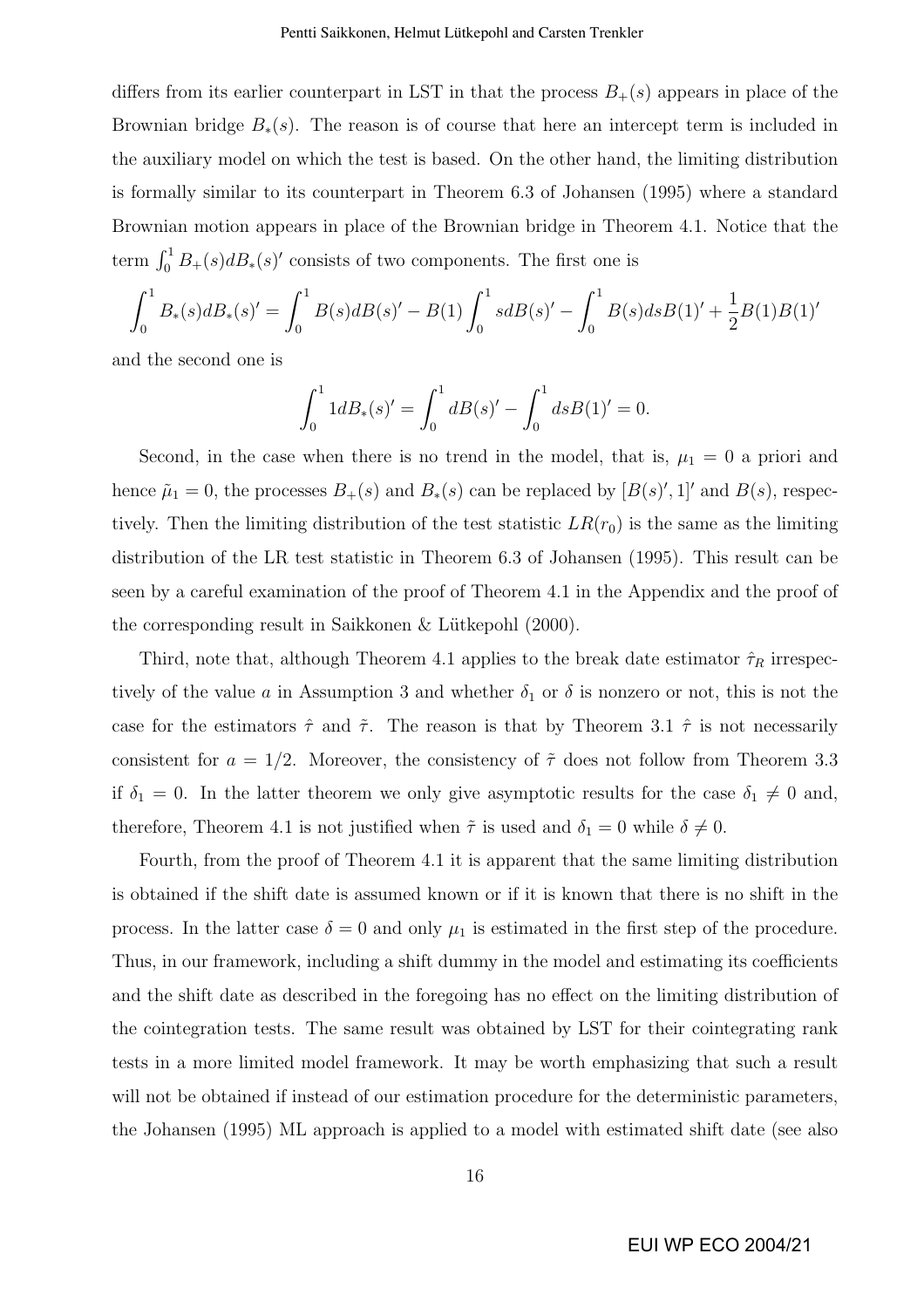Johansen, Mosconi & Nielsen (2000) for a discussion of the case when the break date is known).

Extensions of our results in different directions are conceivable. If the cointegrating rank tests considered by LST are used instead of our new ones, we expect that the same results as in LST can be obtained for the limiting distributions under the present or similar assumptions for the break size. Moreover, it seems likely that our results can be extended by including more than one shift dummy or other dummy variables in model (2.1). In fact, an additional impulse dummy and seasonal dummies were considered by Saikkonen  $&$  Lütkepohl (2000). The result in Theorem 4.1 remains valid with additional dummies if the corresponding shift dates are known and the parameters of the additional deterministic terms are estimated in a similar way as  $\mu_1$  or  $\delta$ . If the dates of further shifts are unknown, it may be more difficult to construct suitable shift date estimators. This issue may be an interesting project for future research.

To apply the cointegration rank tests we need critical values for the limiting distributions in Theorem 4.1. They will be presented next.

#### 4.3 Simulation of Percentiles

The limiting distribution given in Theorem 4.1 is simulated numerically by approximating the standard Brownian motions with T-step random walks of the same dimension  $n - r_0$ . We use  $T = 1000$  as the sample length. Then, discrete counterparts for the Brownian bridge  $\mathbf{B}_*(s)$  and the functions of  $\mathbf{B}_*(s)$  can be formed using the random walks. The percentiles in Table 1 are derived from 100,000 replications of the simulation experiment by means of a program written in GAUSS V5.

The generated random walks are based on independent standard normal variates which have been derived from the Monster-KISS random number generator. The Monster-KISS algorithm was suggested by Marsaglia (2000) and is implemented in GAUSS V5. We use independent realizations of the standard normal variates for each dimension  $n - r_0$ .

In case of  $\mu_1 = 0$  the limiting distribution of  $LR(r_0)$  is the same as the distribution of the LR test statistic in Theorem 6.3 of Johansen (1995). Therefore, one can apply the corresponding percentiles given in Table 15.2 in Johansen (1995) for the setup of no linear trend.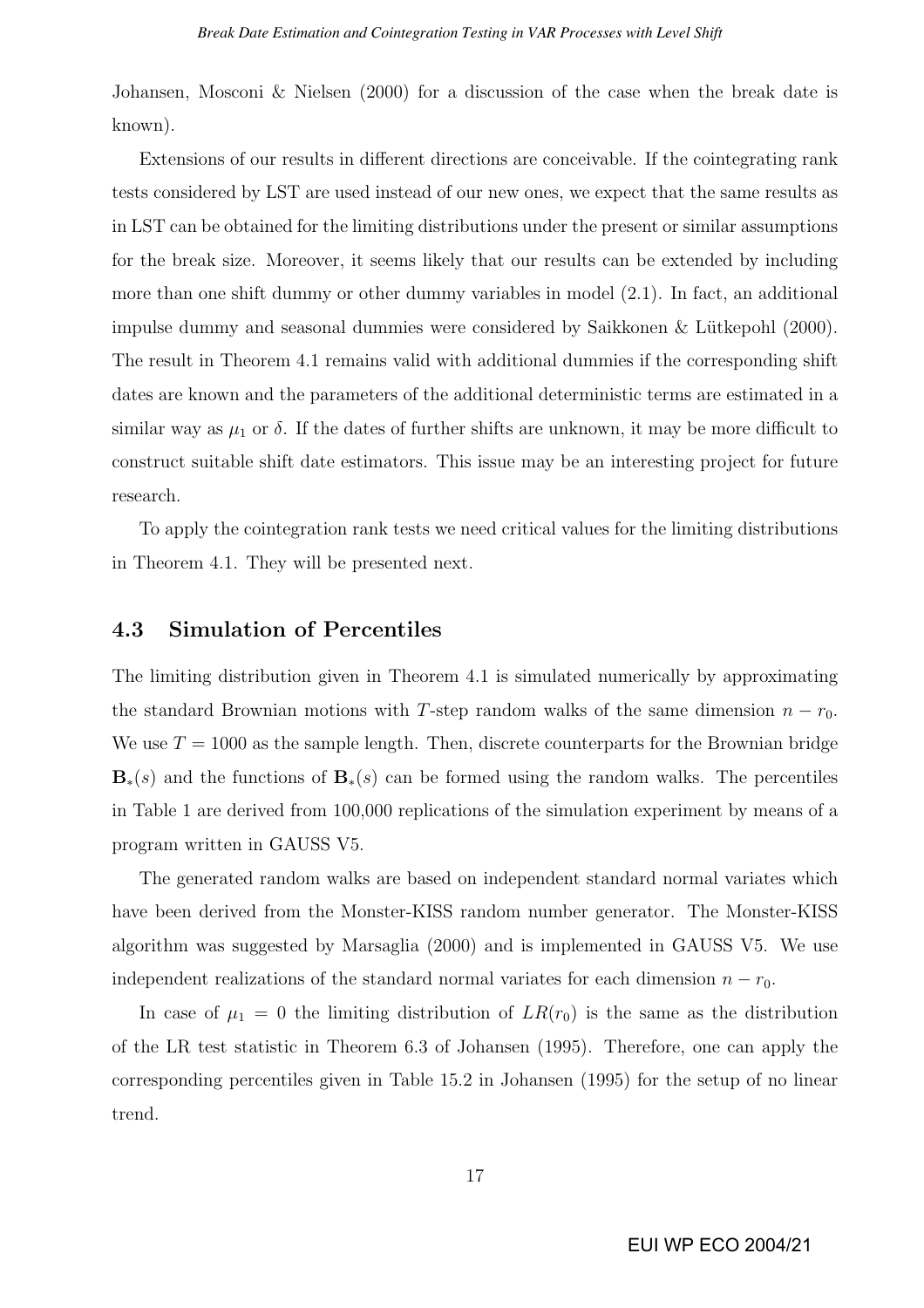| $n-r_0$        | 50%     | 75%     | 80%     | 85%     | 90%     | 95%     | 97.5%   | 99%     |
|----------------|---------|---------|---------|---------|---------|---------|---------|---------|
| $\mathbf{1}$   | 3.578   | 5.356   | 5.893   | 6.576   | 7.509   | 9.046   | 10.589  | 12.645  |
| $\overline{2}$ | 11.694  | 14.658  | 15.498  | 16.508  | 17.855  | 20.010  | 22.073  | 24.623  |
| 3              | 23.712  | 27.857  | 28.972  | 30.316  | 32.125  | 34.897  | 37.431  | 40.447  |
| $\overline{4}$ | 39.569  | 44.895  | 46.320  | 47.955  | 50.121  | 53.612  | 56.690  | 60.570  |
| $\overline{5}$ | 59.341  | 65.776  | 67.457  | 69.473  | 72.080  | 76.015  | 79.667  | 84.117  |
| 6              | 83.090  | 90.760  | 92.704  | 95.025  | 98.069  | 102.705 | 106.916 | 112.106 |
| $\overline{7}$ | 110.856 | 119.613 | 121.884 | 124.552 | 128.014 | 133.253 | 137.840 | 143.404 |
| 8              | 142.276 | 152.287 | 154.833 | 157.881 | 161.719 | 167.556 | 172.820 | 179.112 |
| 9              | 177.780 | 188.799 | 191.638 | 194.971 | 199.236 | 205.784 | 211.621 | 218.775 |
| 10             | 217.039 | 229.419 | 232.616 | 236.300 | 241.029 | 248.043 | 254.424 | 262.249 |
| 11             | 260.208 | 273.643 | 277.038 | 281.156 | 286.353 | 294.106 | 300.790 | 309.092 |
| 12             | 307.017 | 321.719 | 325.492 | 329.900 | 335.460 | 343.999 | 351.124 | 359.944 |
| 13             | 358.218 | 373.905 | 377.893 | 382.515 | 388.495 | 397.416 | 405.240 | 414.683 |
| 14             | 412.647 | 429.672 | 433.969 | 438.982 | 445.361 | 454.694 | 462.861 | 472.893 |
| 15             | 471.304 | 489.298 | 493.765 | 499.239 | 506.088 | 516.412 | 525.570 | 536.449 |

Table 1: Percentiles of Limiting Distribution of  $LR(r_0)$ 

In the next section we will discuss small sample properties of the break date estimators and cointegration tests.

## 5 Monte Carlo Simulations

A small Monte Carlo experiment was performed to compare our break date estimators and to explore the finite sample properties of the corresponding test procedures. Furthermore, we compare the cointegration test suggested by LST with the test proposal in this paper. The simulations are based on the following  $x_t$  process from Toda (1994) which was also used by a number of other authors for investigating the properties of cointegrating rank tests (see,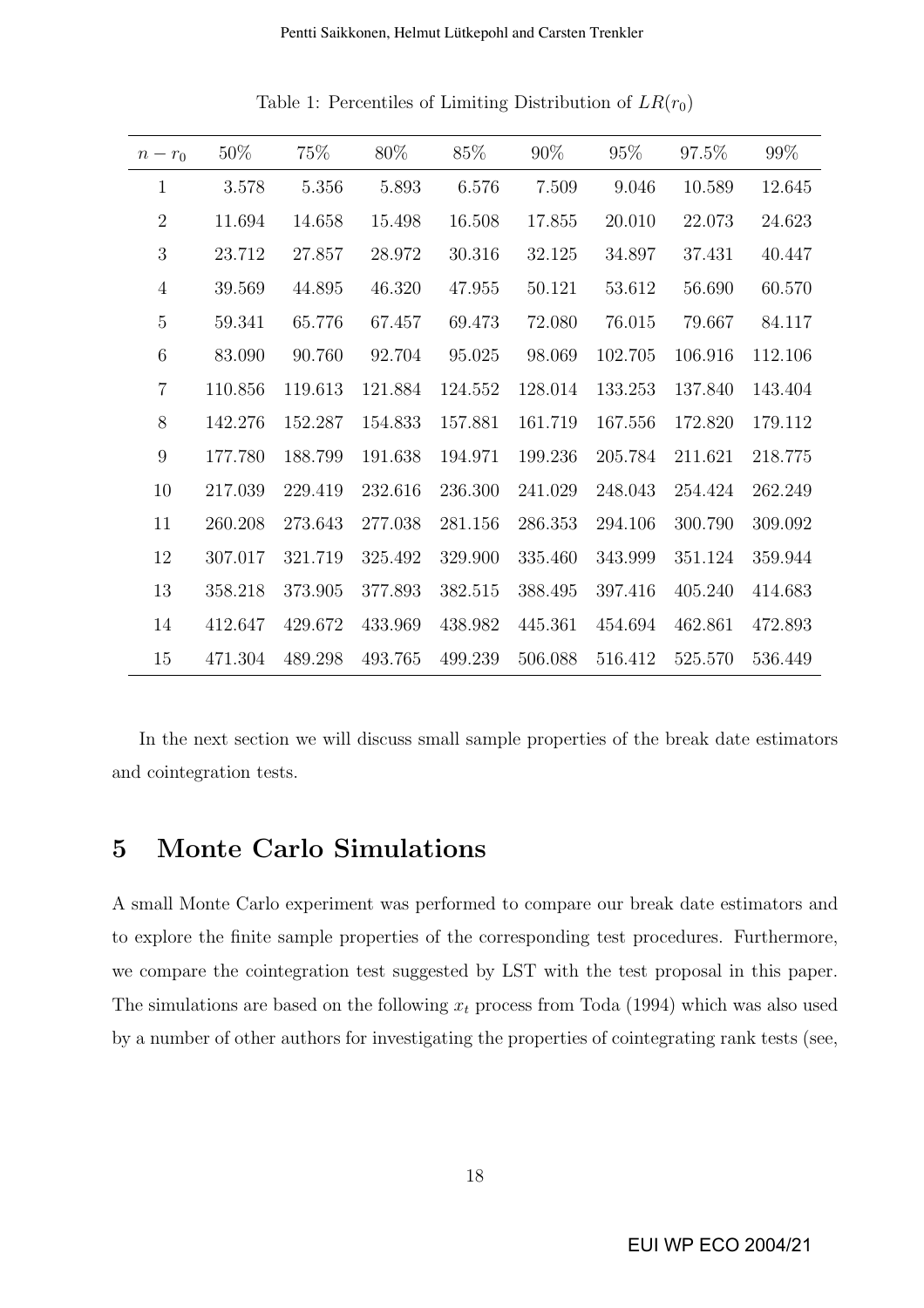e.g., Hubrich, Lütkepohl & Saikkonen (2001)):

$$
x_t = A_1 x_{t-1} + \varepsilon_t = \begin{bmatrix} \psi & 0 \\ 0 & I_{n-r} \end{bmatrix} x_{t-1} + \varepsilon_t, \quad \varepsilon_t \sim \text{ i.i.d. } N \left( \begin{bmatrix} 0 \\ 0 \end{bmatrix}, \begin{bmatrix} I_r & \Theta \\ \Theta' & I_{n-r} \end{bmatrix} \right), (5.1)
$$

where  $\psi = \text{diag}(\psi_1, \dots, \psi_r)$  and  $\Theta$  are  $(r \times r)$  and  $(r \times (n-r))$  matrices, respectively. As shown by Toda, this type of process is useful for investigating the properties of LR tests for the cointegrating rank because other cointegrated VAR(1) processes of interest can be obtained from (5.1) by linear transformations which leave such tests invariant. Obviously, if  $|\psi_i|$  < 1 (i = 1, ..., r) we have r stationary series and, thus, the cointegrating rank is equal to r. Hence, Θ describes the contemporaneous error term correlation between the stationary and nonstationary components. We have used three- and four-dimensional processes for simulations and report some of the results in more detail here. For given VAR order  $p$  and break date  $\tau$ , the test results are invariant to the parameter values of the constant and trend because we allow for a linear trend in our tests. Therefore we use  $\mu_i = 0$   $(i = 0, 1)$ as parameter values throughout without loss of generality. In other words, the intercept and trend terms are actually zero although we take such terms into account and thereby we pretend that this information is unknown to the analyst. Hence,  $y_t = \delta d_{t\tau} + x_t$  and we have performed simulations with different  $\delta$  vectors. Rewriting  $x_t$  in VECM form (2.5) shows that  $\Pi = -(I_n - A_1) = \text{diag}(\psi - I_r : 0)$  and, thus,  $\delta_1 = -\Pi \delta$  can only be nonzero if level shifts occur in stationary components of the DGP.

Samples are simulated starting with initial values of zero. We have also used other initial conditions for some simulations and obtained qualitatively the same results. Because the tests used in LST may have a disadvantage for nonzero initial values and because we want to perform a comparison with these tests we present only results for zero initial conditions to simplify an overall comparison. We have considered a sample size of  $T = 100$ . The number of replications is 1000. Thus, the standard error of an estimator of a true rejection probability P is  $s_P =$ p  $P(1 - P)/1000$ , e.g.,  $s_{0.05} = 0.007$ . Moreover, we use different VAR orders p, although the true order is  $p = 1$ , in order to explore the impact of this quantity on the estimation and testing results. In all simulations the search procedures are applied to all possible break points  $\tau$  from the 5th up to and including the 96th observation.

In Section 3 the break date estimators  $\hat{\tau}$ ,  $\hat{\tau}_R$ , and  $\tilde{\tau}$  have been introduced. Only  $\hat{\tau}_R$ takes account of the nonlinear restrictions between the parameters in (3.5). The estimator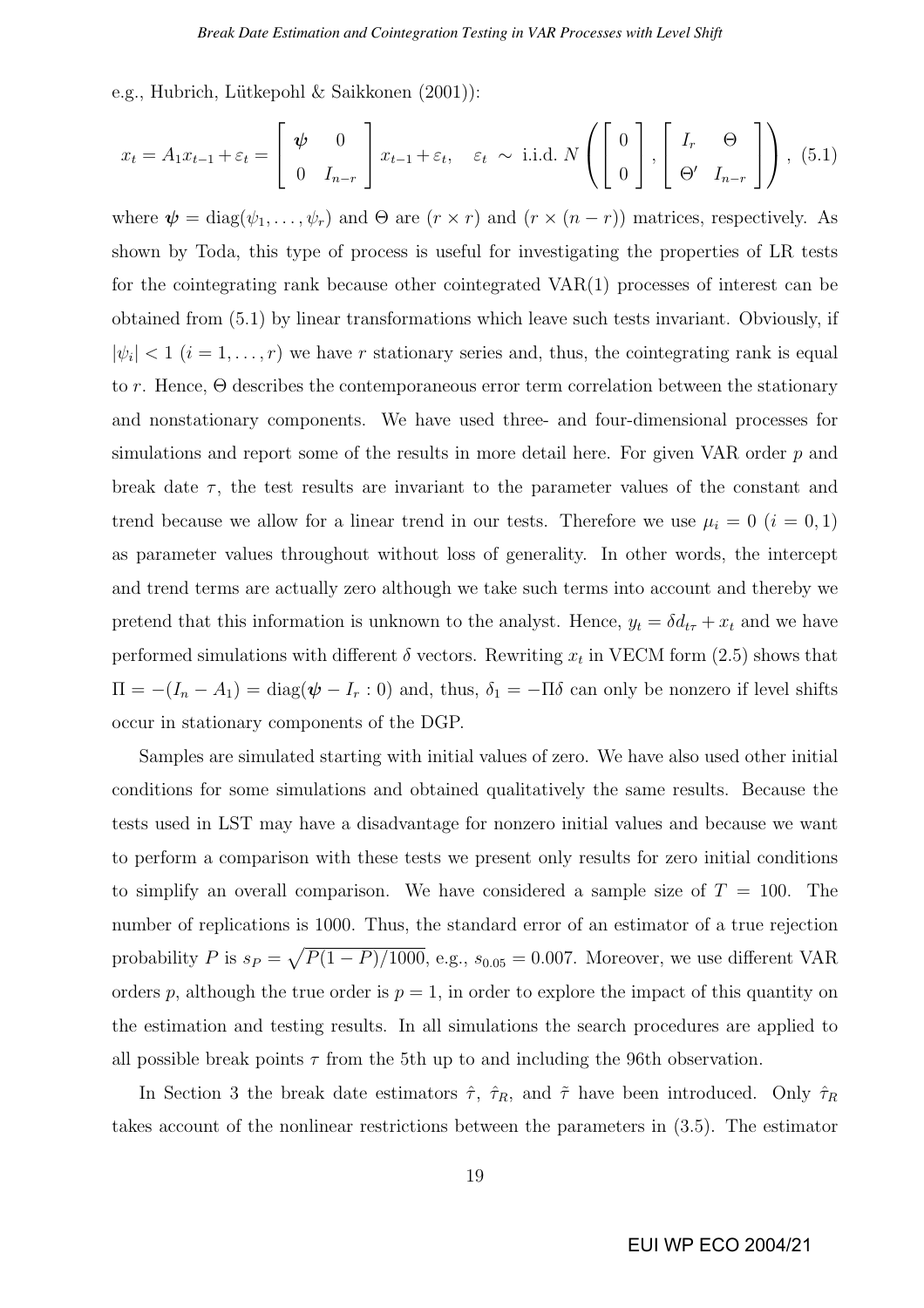$\hat{\tau}$  disregards these restrictions which involve the model parameters related to the dummy variables and the autoregressive terms, and  $\tilde{\tau}$  ignores the dummy variables completely when estimating the shift date. To compute  $\hat{\tau}_R$  we use a nonlinear LS estimation method by applying the Gauss-Newton algorithm in order to minimize the sum of squared residuals corresponding to (3.5). The iterations of the algorithm stop if the change in  $D_{\hat{\tau}_R} = det[(T (p)^{-1} \sum_{t=p+1}^{T} \hat{\varepsilon}^{R}_{t\tau} \hat{\varepsilon}^{R'}_{t\tau}$  from iteration i to  $i+1$  is less than  $(T-p)^{-n}$ , where  $\hat{\varepsilon}^{R}_{t\tau}$   $(t=p+1,\ldots,T)$ are the residual vectors from the nonlinear estimation of (3.5). Thus, the precision is about 10<sup>−</sup><sup>6</sup> for a three-dimensional process. In addition, the maximum number of iterations is set to 25. We have also worked with smaller values of our stopping criterion and higher maximum numbers of iterations for a subset of our simulation experiments but did not obtain different results. Of course, the application of the Gauss-Newton algorithm is computationally rather demanding. Therefore, as suggested earlier, we use  $\hat{\tau}$  first in order to locate the shift date roughly. Then, we only apply  $\hat{\tau}_R$  for restricted values of  $\tau$  such that  $|\hat{\tau}_R - \hat{\tau}| \leq 2p$ . The resulting estimator will be abbreviated as  $\hat{\tau}_{R,p}$ . By restricting the range of possible break points the computation time is reduced to 15-25% of the time for the full range depending on the order and the dimension of the process. Even more time can be saved if the two-step estimator is used. Here, (3.4) is estimated first ignoring the nonlinear restrictions. Then, the estimators for  $\Pi$  and  $\Gamma_1, \ldots, \Gamma_{p-1}$  are used to replace their theoretical counterparts in the expression given in parentheses in (3.5) and the resulting model corresponding to (3.5) is reestimated by LS. This procedure is repeated for the whole range of possible break points. The corresponding two-step break date estimator is denoted by  $\hat{\tau}_R^{(2)}$  $\mathbb{R}^{(2)}$ . Within our simulation study we analyze the effects of the different ways of computing the constrained estimator.

The interpretation of the simulation results is done in three steps. First, we analyze the ability of the shift date estimators to locate the true break point. Secondly, we discuss the small sample properties of the corresponding cointegration tests based on these estimators. Finally, we compare the type of cointegration tests suggested by LST and the test proposed in this paper.

As a basis for the comparison of the shift date estimators we start with a three-dimensional DGP with  $r = 1$  ( $\psi_1 = 0.9$ ),  $\Theta = (0.4, 0.8)$  and  $\tau = 50$ . Afterwards, we comment on the importance of the value of  $\tau$  and the innovation correlation. In a next step we turn to a four-dimensional DGP with two cointegration relations in order to study the properties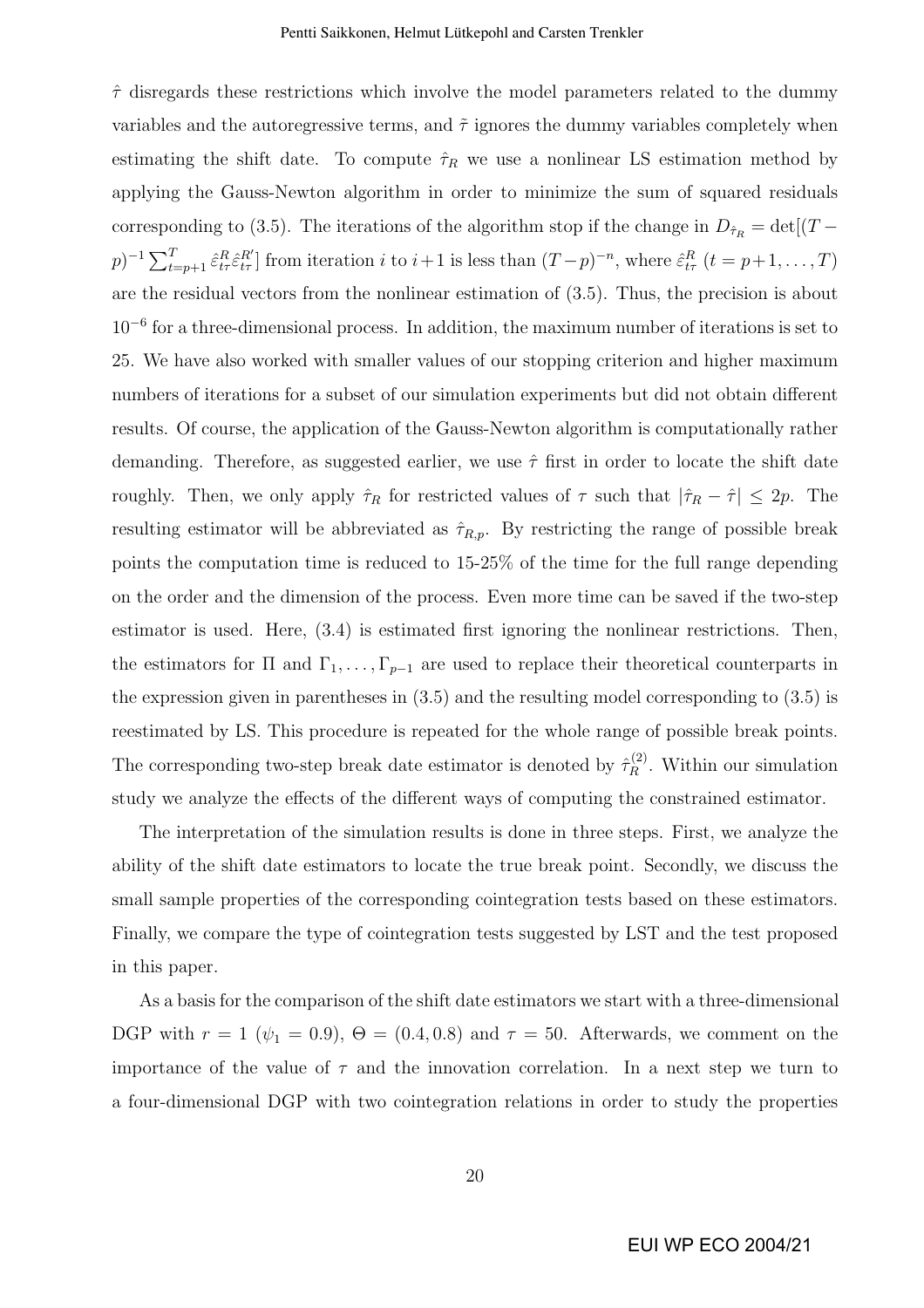

Figure 1: Relative frequency of true break point estimates  $(\hat{\tau}, \hat{\tau}_R, \tilde{\tau})$  or of estimates in interval  $\tau \pm 2$  ( $\hat{\tau}$  (band),  $\hat{\tau}_R$  (band),  $\tilde{\tau}$  (band)) for three-dimensional DGP with  $r = 1$  ( $\psi_1 = 0.9$ ),  $\Theta = (0.4, 0.8)$ , sample size  $T = 100$ , true break point  $\tau = 50$ , nominal significance level 0.05,  $\delta_{(2)} = \delta_{(3)} = 0.$ 

of the procedures in case of more complicated processes. Finally, we examine situations where  $\delta_1 = -\Pi \delta = 0$  and, hence, asymptotically consistent estimation of  $\tau$  requires stronger conditions or is even not possible in case of  $\tilde{\tau}$ .

The break date estimates with respect to our three-dimensional basis DGP with  $r = 1$ and a VAR order  $p = 1$  are reported in Table 2 and Panel A of Figure 1. We consider a shift  $\delta = (\delta_{(1)}, \delta_{(2)}, \delta_{(3)})'$  with  $\delta_{(1)}$  ranging from 1 to 10 and  $\delta_{(2)} = \delta_{(3)} = 0$ . Hence, the shift occurs in the first component of the DGP which is stationary according to (5.1). Thus, as discussed above, we have  $\delta_1 = \Pi \delta = \alpha \beta' \delta \neq 0$  in (3.1) and, hence,  $\theta = \beta' \delta \neq 0$  in (2.7).

It can be seen that  $\hat{\tau}_R$  is clearly most successful in finding the correct break date for small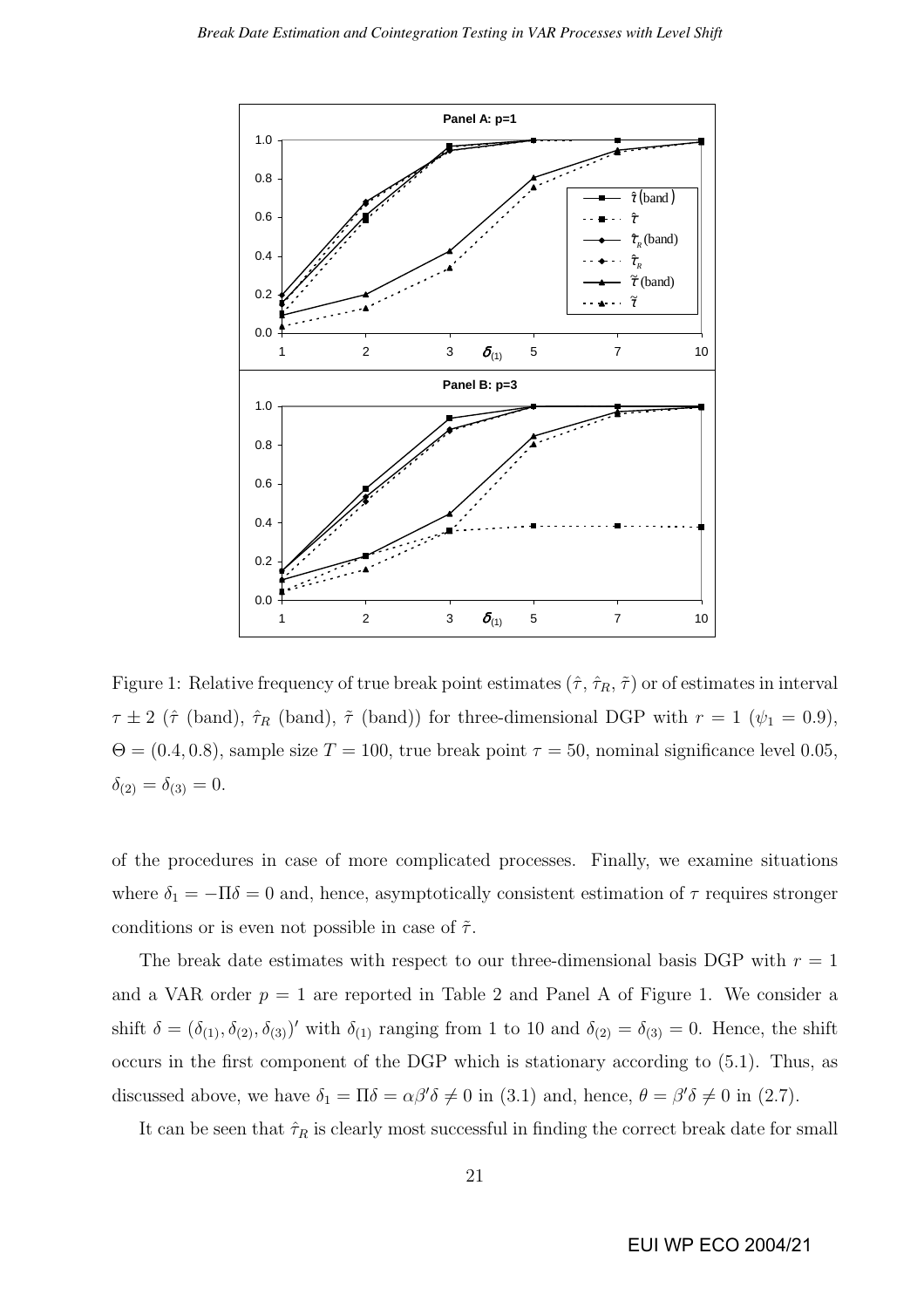Table 2: Break Date Estimates and Rejection Frequencies for Three-Dimensional DGP with  $r = 1 \ (\psi_1 = 0.9), p = 1, \Theta = (0.4, 0.8),$  Sample Size  $T = 100$ , VAR order  $p = 1$ , True Break Point  $\tau = 50$ , Nominal Significance Level 0.05,  $\delta_{(2)} = \delta_{(3)} = 0$ .

|             |                      | $\delta_{(1)} = 1$                                  | $\delta_{(1)} = 2$                             |                                           | $\delta_{(1)} = 3$ $\delta_{(1)} = 5$ | $\delta_{(1)} = 7$ | $\delta_{(1)} = 10$ |  |  |
|-------------|----------------------|-----------------------------------------------------|------------------------------------------------|-------------------------------------------|---------------------------------------|--------------------|---------------------|--|--|
|             |                      |                                                     | $\hat{\tau}$ (Ignoring Nonlinear Restrictions) |                                           |                                       |                    |                     |  |  |
|             | $< 48\,$             | 0.423                                               | 0.200                                          | 0.022                                     | 0.000                                 | 0.000              | 0.000               |  |  |
| Break date  | $= 48/49$            | 0.038                                               | 0.023                                          | 0.005                                     | 0.000                                 | 0.000              | 0.000               |  |  |
| estimates   | $=50$                | 0.104                                               | 0.586                                          | 0.964                                     | 1.000                                 | 1.000              | 1.000               |  |  |
|             | $=51/52$             | 0.016                                               | 0.002                                          | 0.000                                     | 0.000                                 | 0.000              | 0.000               |  |  |
|             | > 52                 | 0.419                                               | 0.189                                          | 0.009                                     | 0.000                                 | 0.000              | 0.000               |  |  |
|             | $r_0 = 0$            | 0.631                                               | 0.620                                          | 0.624                                     | 0.630                                 | 0.630              | 0.630               |  |  |
| Rejection   | $r_0 = 1$            | 0.135                                               | 0.103                                          | 0.079                                     | 0.075                                 | 0.075              | 0.075               |  |  |
| frequencies | $r_0 = 2$            | 0.017                                               | 0.017                                          | 0.009                                     | 0.009                                 | 0.009              | 0.009               |  |  |
|             |                      | $\hat{\tau}_R$ (Considering Nonlinear Restrictions) |                                                |                                           |                                       |                    |                     |  |  |
|             | $< 48$               | 0.373                                               | 0.145                                          | 0.025                                     | 0.001                                 | 0.000              | 0.000               |  |  |
| Break date  | $=48/49$             | 0.028                                               | 0.006                                          | 0.001                                     | 0.000                                 | 0.000              | 0.000               |  |  |
|             | $=50$                | 0.150                                               | 0.671                                          | 0.946                                     | 0.999                                 | 1.000              | 1.000               |  |  |
| estimates   | $=51/52$             | 0.020                                               | 0.005                                          | 0.000                                     | 0.000                                 | 0.000              | 0.000               |  |  |
|             | > 52                 | 0.429                                               | 0.173                                          | 0.028                                     | 0.000                                 | 0.000              | 0.000               |  |  |
| Rejection   | $r_0 = 0$            | 0.699                                               | 0.649                                          | 0.633                                     | 0.630                                 | 0.630              | 0.630               |  |  |
|             | $r_0 = 1$            | 0.118                                               | 0.094                                          | 0.080                                     | 0.076                                 | 0.075              | 0.075               |  |  |
| frequencies | $r_0=2\,$            | 0.015                                               | 0.015                                          | 0.009                                     | 0.009                                 | 0.009              | 0.009               |  |  |
|             |                      |                                                     |                                                | $\tilde{\tau}$ (Ignoring Impulse Dummies) |                                       |                    |                     |  |  |
|             | $< 48$               | 0.459                                               | 0.399                                          | 0.296                                     | 0.112                                 | 0.028              | 0.007               |  |  |
| Break date  | $= 48/49$            | 0.039                                               | 0.063                                          | 0.082                                     | 0.049                                 | 0.012              | 0.000               |  |  |
| estimates   | $=50$                | 0.036                                               | 0.131                                          | 0.339                                     | 0.757                                 | 0.937              | 0.991               |  |  |
|             | $=51/52$             | 0.018                                               | 0.008                                          | 0.006                                     | 0.001                                 | 0.000              | 0.000               |  |  |
|             | > 52                 | 0.448                                               | 0.399                                          | 0.277                                     | 0.081                                 | 0.023              | 0.002               |  |  |
|             | $r_0 = \overline{0}$ | 0.643                                               | 0.614                                          | 0.547                                     | 0.558                                 | 0.602              | 0.625               |  |  |
| Rejection   | $r_0 = 1$            | 0.126                                               | 0.122                                          | 0.106                                     | 0.080                                 | 0.076              | 0.075               |  |  |
| frequencies | $r_0 = 2$            | 0.024                                               | 0.018                                          | 0.019                                     | 0.012                                 | 0.009              | 0.009               |  |  |

shift magnitudes. Only if  $\delta_{(1)} = 3$ ,  $\hat{\tau}$  performs slightly better. For large values of  $\delta_{(1)}$  both estimators perform identically. In fact, the case  $\delta_{(1)} = 3$  is one of the few exceptions in all our simulation experiments where  $\hat{\tau}$  outperforms  $\hat{\tau}_R$ . Clearly,  $\tilde{\tau}$  is inferior compared to the other break date estimators. These observations also hold if one considers the small band  $[\tau - 2; \tau + 2]$  instead of  $\tau$  to evaluate the break date estimator. The number of estimates in this band which are different from  $\tau$  is rather small. Only with respect to the estimator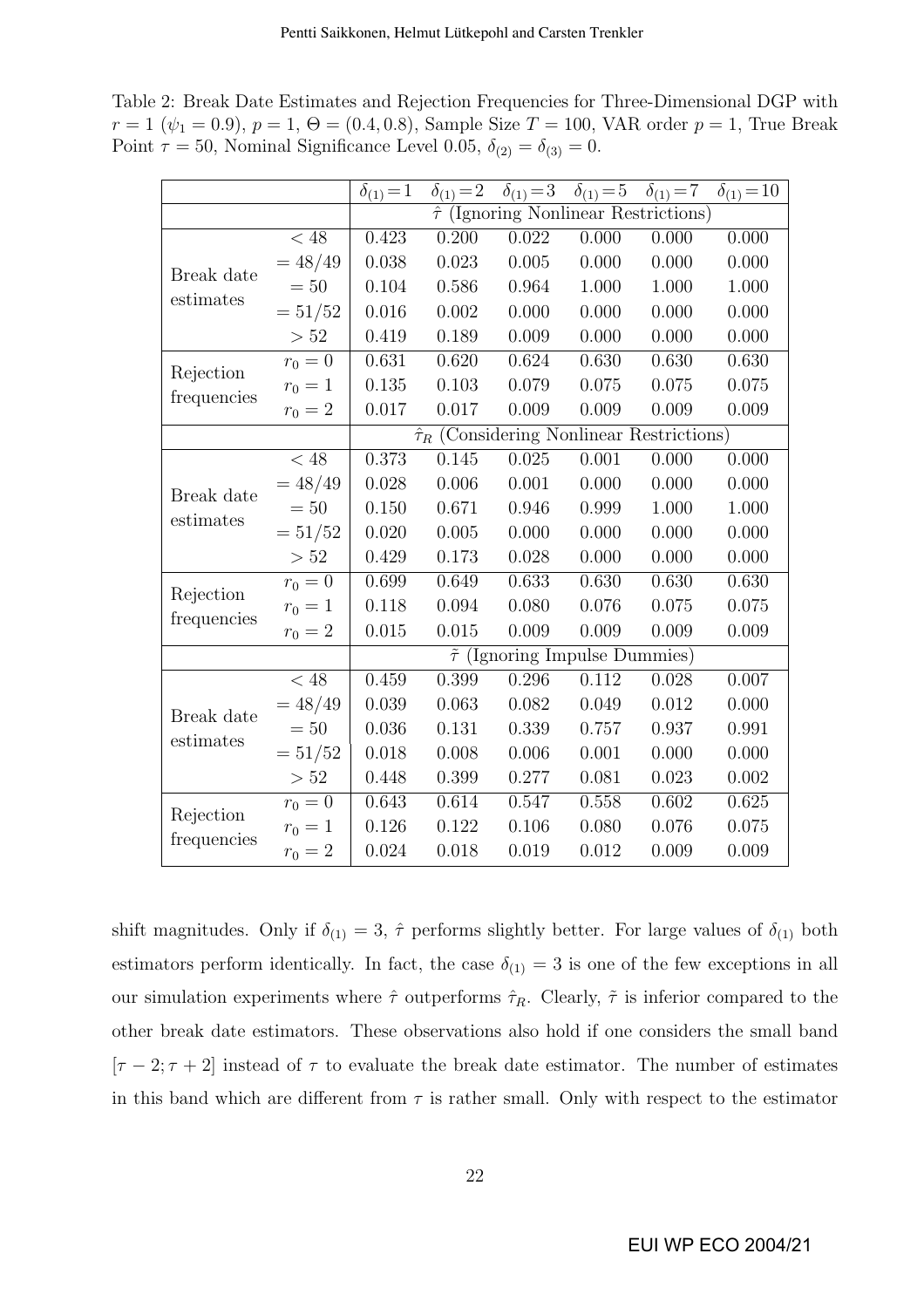Table 3: Break Date Estimates and Rejection Frequencies for Three-Dimensional DGP with  $r = 1 \ (\psi_1 = 0.9), p = 3, \Theta = (0.4, 0.8),$  Sample Size  $T = 100$ , VAR order  $p = 3$ , True Break Point  $\tau = 50$ , Nominal Significance Level 0.05,  $\delta_{(2)} = \delta_{(3)} = 0$ .

|             |                   | $\delta_{(1)} = 1$ | $\delta_{(1)} = 2$                                  |       | $\delta_{(1)} = 3$ $\delta_{(1)} = 5$ | $\delta_{(1)} = 7$ | $\delta_{(1)} = 10$ |  |
|-------------|-------------------|--------------------|-----------------------------------------------------|-------|---------------------------------------|--------------------|---------------------|--|
|             |                   |                    | $\hat{\tau}$ (Ignoring Nonlinear Restrictions)      |       |                                       |                    |                     |  |
|             | $< 48\,$          | 0.412              | 0.215                                               | 0.039 | 0.001                                 | 0.000              | 0.000               |  |
| Break date  | $= 48/49$         | 0.091              | 0.343                                               | 0.580 | 0.616                                 | 0.617              | 0.622               |  |
| estimates   | $=50$             | 0.044              | 0.229                                               | 0.358 | 0.383                                 | 0.383              | 0.378               |  |
|             | $=51/52$          | 0.016              | 0.004                                               | 0.000 | 0.000                                 | 0.000              | 0.000               |  |
|             | > 52              | 0.437              | 0.209                                               | 0.023 | 0.000                                 | 0.000              | 0.000               |  |
|             | $r_0 = 0$         | 0.482              | 0.463                                               | 0.436 | 0.411                                 | 0.396              | 0.382               |  |
| Rejection   | $r_0 = 1$         | 0.109              | 0.109                                               | 0.092 | 0.077                                 | 0.072              | 0.075               |  |
| frequencies | $r_0 = 2$         | 0.017              | 0.018                                               | 0.017 | 0.015                                 | 0.017              | 0.016               |  |
|             |                   |                    | $\hat{\tau}_R$ (Considering Nonlinear Restrictions) |       |                                       |                    |                     |  |
|             | $< 48$            | 0.406              | 0.234                                               | 0.057 | 0.001                                 | 0.000              | 0.000               |  |
| Break date  | $= 48/49$         | 0.024              | 0.006                                               | 0.001 | 0.000                                 | 0.000              | 0.000               |  |
|             | $=50$             | 0.105              | 0.509                                               | 0.873 | 0.998                                 | 1.000              | 1.000               |  |
| estimates   | $=51/52$          | 0.023              | 0.019                                               | 0.007 | 0.000                                 | 0.000              | 0.000               |  |
|             | > 52              | 0.442              | 0.232                                               | 0.062 | 0.001                                 | 0.000              | 0.000               |  |
|             | $r_0 = 0$         | 0.533              | 0.496                                               | 0.440 | 0.423                                 | 0.422              | 0.422               |  |
| Rejection   | $r_0 = 1$         | 0.114              | 0.109                                               | 0.093 | 0.086                                 | 0.085              | 0.085               |  |
| frequencies | $r_0 = 2$         | 0.015              | 0.013                                               | 0.010 | 0.011                                 | 0.011              | 0.011               |  |
|             |                   |                    | $\tilde{\tau}$ (Ignoring Impulse Dummies)           |       |                                       |                    |                     |  |
|             | $\overline{<}$ 48 | 0.440              | 0.369                                               | 0.268 | 0.084                                 | 0.014              | 0.003               |  |
| Break date  | $= 48/49$         | 0.042              | 0.067                                               | 0.085 | 0.040                                 | 0.011              | 0.001               |  |
| estimates   | $=50$             | 0.044              | 0.160                                               | 0.358 | 0.804                                 | 0.960              | 0.995               |  |
|             | $=51/52$          | 0.019              | 0.011                                               | 0.004 | 0.002                                 | 0.001              | 0.000               |  |
|             | $>52$             | 0.455              | 0.393                                               | 0.285 | 0.070                                 | 0.014              | 0.001               |  |
| Rejection   | $r_0 = 0$         | 0.531              | 0.502                                               | 0.466 | 0.429                                 | 0.428              | 0.422               |  |
|             | $r_0 = 1$         | 0.129              | 0.113                                               | 0.108 | 0.088                                 | 0.083              | 0.085               |  |
| frequencies | $r_0 = 2$         | 0.023              | 0.020                                               | 0.013 | 0.013                                 | 0.012              | 0.011               |  |

 $\tilde{\tau}$  these estimates have some relevance for small values of  $\delta_{(1)}$  (see Panel A of Figure 1). Obviously, the frequency of finding  $\tau$  increases for larger shift magnitudes. This result is not surprising given the asymptotic properties of the estimators and the fact that  $\delta_1 \neq 0$  in the present situation. Because T is fixed, changing  $\delta_{(1)}$  from one to ten may be interpreted as changing a or  $\delta_*$  in (3.3) accordingly.

Next, we have fitted a VAR(3) model although the true DGP has only an order  $p = 1$ .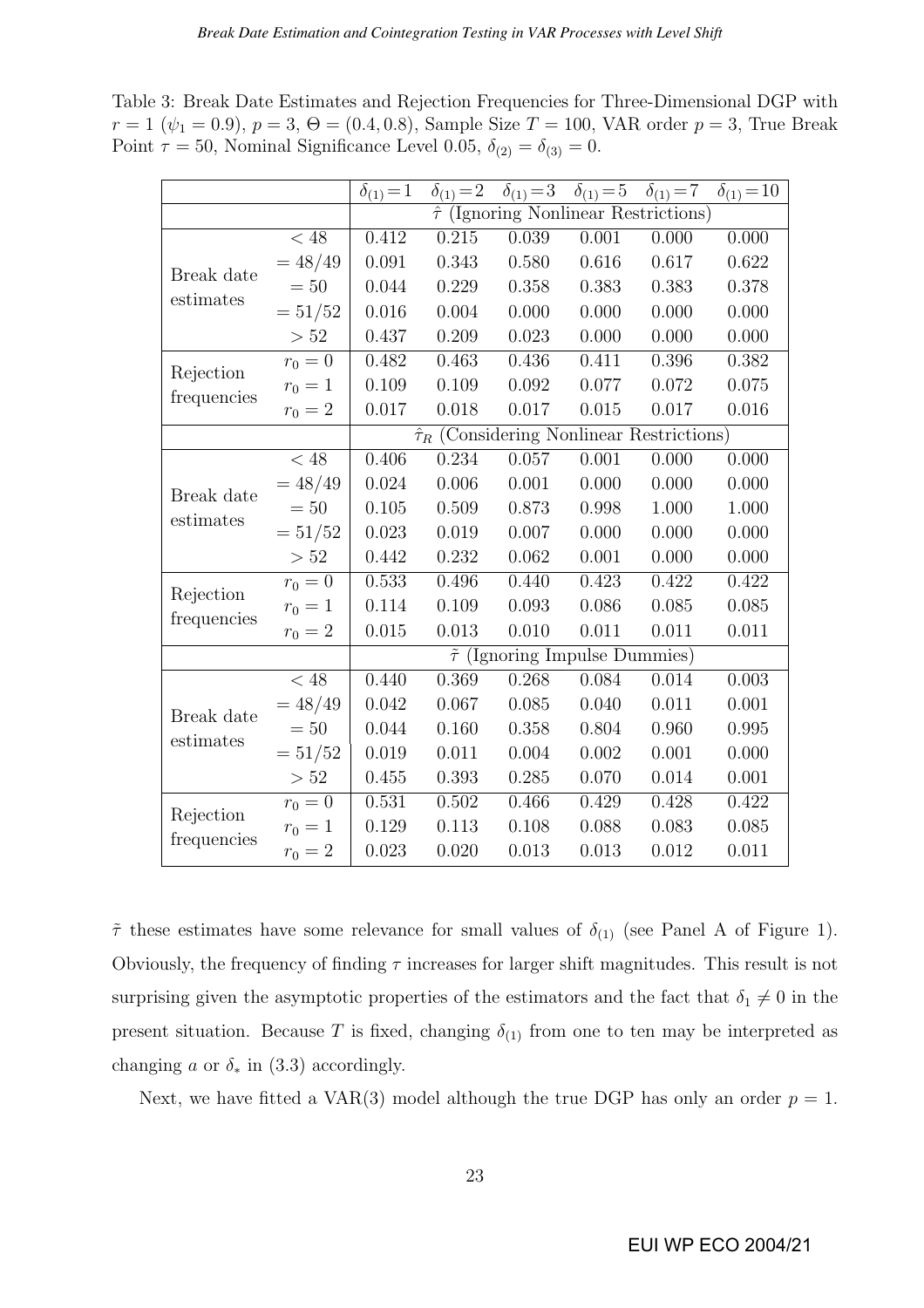In this case  $j_0 = 0$  in Theorem 3.1(i) because  $\gamma_1 = \gamma_2 = 0$ . Thus, we obtain from Theorem 3.1(i),  $Pr\{48 \leq \hat{\tau} \leq 50\} \rightarrow 1$  in the present context. In line with this result it is clear that  $\hat{\tau}$ does not necessarily find  $\tau = 50$  with probability 1 for increasing  $\delta_{(1)}$ 's. In fact, we observe in Table 3 and Panel B of Figure 1 that in about two thirds of the replications the break date is located too early. However, the estimates converge to the stated range for  $\hat{\tau}$ , in line with our asymptotic results. Interestingly, with respect to the band  $[\tau - 2; \tau + 2], \hat{\tau}$  is slightly more successful than  $\hat{\tau}_R$  for values of  $\delta_{(1)}$  between two and five. Otherwise, the general outcomes regarding  $\hat{\tau}_R$  and  $\tilde{\tau}$  do not change. The frequency of detecting  $\tau = 50$  reduces somewhat for  $\hat{\tau}_R$ , but increases slightly for  $\tilde{\tau}$ .

So far we have only considered the constrained estimator  $\hat{\tau}_R$  based on the Gauss-Newton algorithm. Figure 2 presents the results also for  $\hat{\tau}_{R,p}$  and  $\hat{\tau}_R^{(2)}$  $\hat{R}^{(2)}$ . It can be seen that  $\hat{\tau}_{R,p}$  is always outperformed by at least one of the other constrained estimators in the sense that it never locates the true break date more often than both  $\hat{\tau}_R$  and  $\hat{\tau}_R^{(2)}$  $\mathbb{R}^{(2)}$ . The situations of  $p = 3$  with  $\delta_{(1)} = 3$  and  $\delta_{(1)} = 5$  belong to the rare cases where we observe that  $\hat{\tau}_{R,p}$  is more successful than one of its constrained competitors. The findings do not change if we evaluate the estimators' ability to locate the break point within the band  $[\tau - 2, \tau + 2]$ . Hence,  $\hat{\tau}_R$ and  $\hat{\tau}_{B}^{(2)}$  $R_R^{(2)}$  are in general superior although their advantage is often not very strong, as seen in Figure 2. Nevertheless, it does not pay to use  $\hat{\tau}$  first and apply constrained estimation only to observations around the pre-estimated date. Therefore, we recommend to use either  $\hat{\tau}_R$ or  $\hat{\tau}_R^{(2)}$  $\mathbb{R}^{(2)}$  if one wants to apply a constrained estimator.

These two estimators perform rather similarly for  $p = 1$ . In case of  $p = 3$ ,  $\hat{\tau}_R^{(2)}$  $\frac{1}{R}^{(2)}$  is in fact superior to  $\hat{\tau}_R$  for values of  $\delta_{(1)}$  from one to five. We find a similar effect regarding the VAR order  $p$  also for other processes. A reason for this finding could be that fitting a VAR(3) model increases the number of parameters importantly compared to a VAR(1) model. Within a three-dimensional framework 18 additional parameters have to be estimated. This larger number may make it more difficult for the Gauss-Newton algorithm to find the global minimum of  $D_{\hat{\tau}_R}$  when estimating (3.5). Indeed, we have examined some of the simulation repetitions in more detail and could observe that the algorithm can get stuck in a local minimum in situations where  $\hat{\tau}_R^{(2)}$  finds  $\tau = 50$  but  $\hat{\tau}_R$  does not.

The relative outcomes for  $\hat{\tau}_R$ ,  $\hat{\tau}_{R,p}$ , and  $\hat{\tau}_R^{(2)}$  $R_R^{(2)}$  also hold for the other DGPs considered. Accordingly, we do not present detailed results for all constrained estimators in the following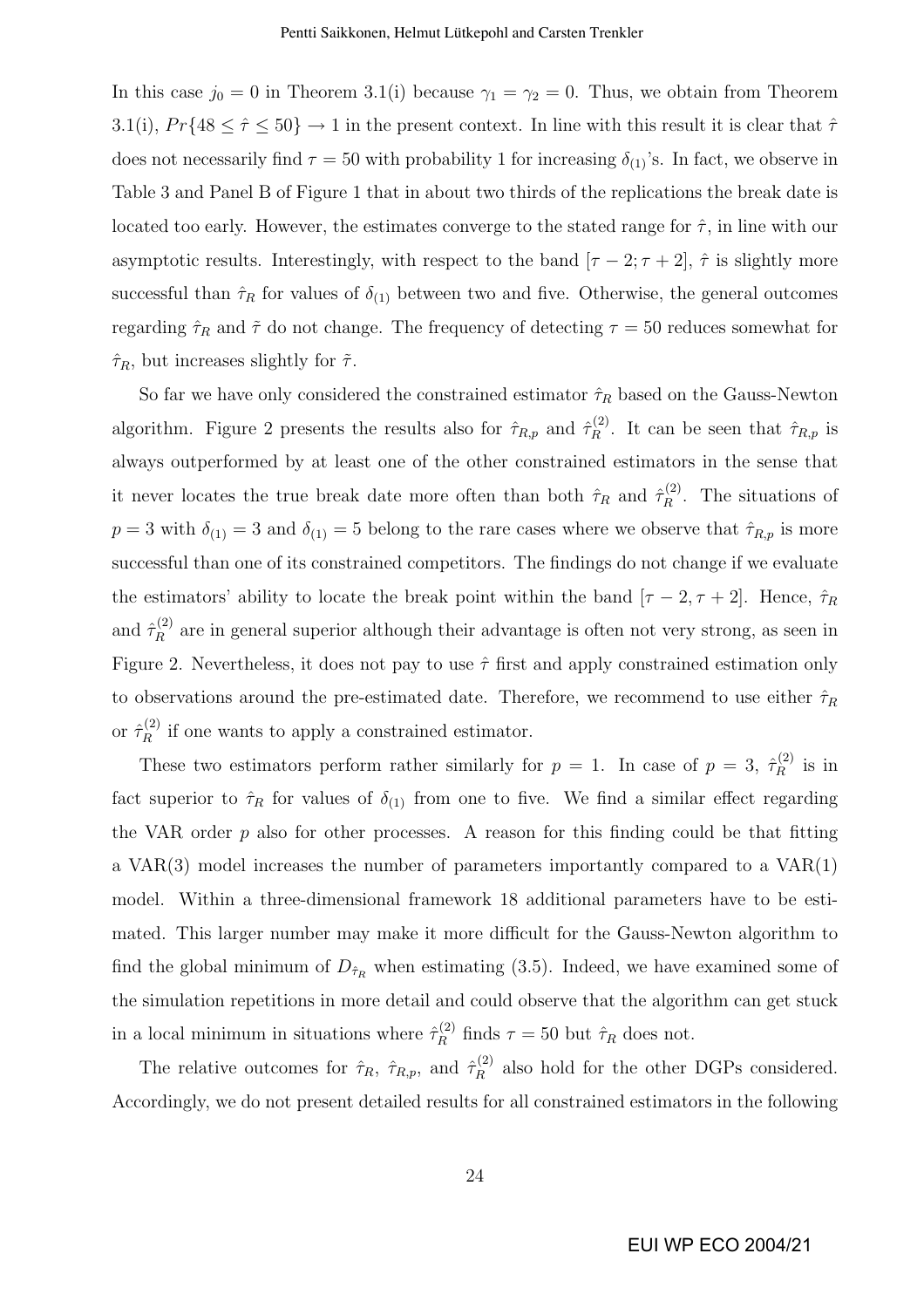

Figure 2: Relative frequency of true break point estimates  $(\hat{\tau}_R, \hat{\tau}_{R,p}, \hat{\tau}_R^{(2)})$  $\binom{[2]}{R}$  or of estimates in interval  $\tau \pm 2$  ( $\hat{\tau}_R$  (band),  $\hat{\tau}_{R,p}$  (band),  $\tilde{\tau}_R^{(2)}$  $\mathbb{R}^{(2)}$  (band)) of constrained estimators for threedimensional DGP with  $r = 1$  ( $\psi_1 = 0.9$ ),  $\Theta = (0.4, 0.8)$ , sample size  $T = 100$ , true break point  $\tau = 50$ , nominal significance level 0.05,  $\delta_{(2)} = \delta_{(3)} = 0$ .

but only focus on  $\hat{\tau}_R^{(2)}$  $\frac{1}{R}$ .

Previously, we have only applied a true break point  $\tau = 50$ . To analyze possible effects of the location of  $\tau$  we have also studied the break points  $\tau = 10$ ,  $\tau = 25$ ,  $\tau = 75$ , and  $\tau = 90$ using the same three-dimensional DGP as before. In Figure 3 we present some findings for  $\delta_{(1)} = 2$  (Panels A and B) and  $\delta_{(1)} = 7$  (Panels C and D) representing small and large shift magnitudes. With respect to  $\delta_{(1)} = 2$  we observe that it is only slightly more difficult to detect the more extreme break points. In some situations it seems to be even easier for the estimators to find the true break date. In case of large shift magnitudes ( $\delta_{(1)} = 7$ ) the location of the break date becomes even less important for the estimation results. These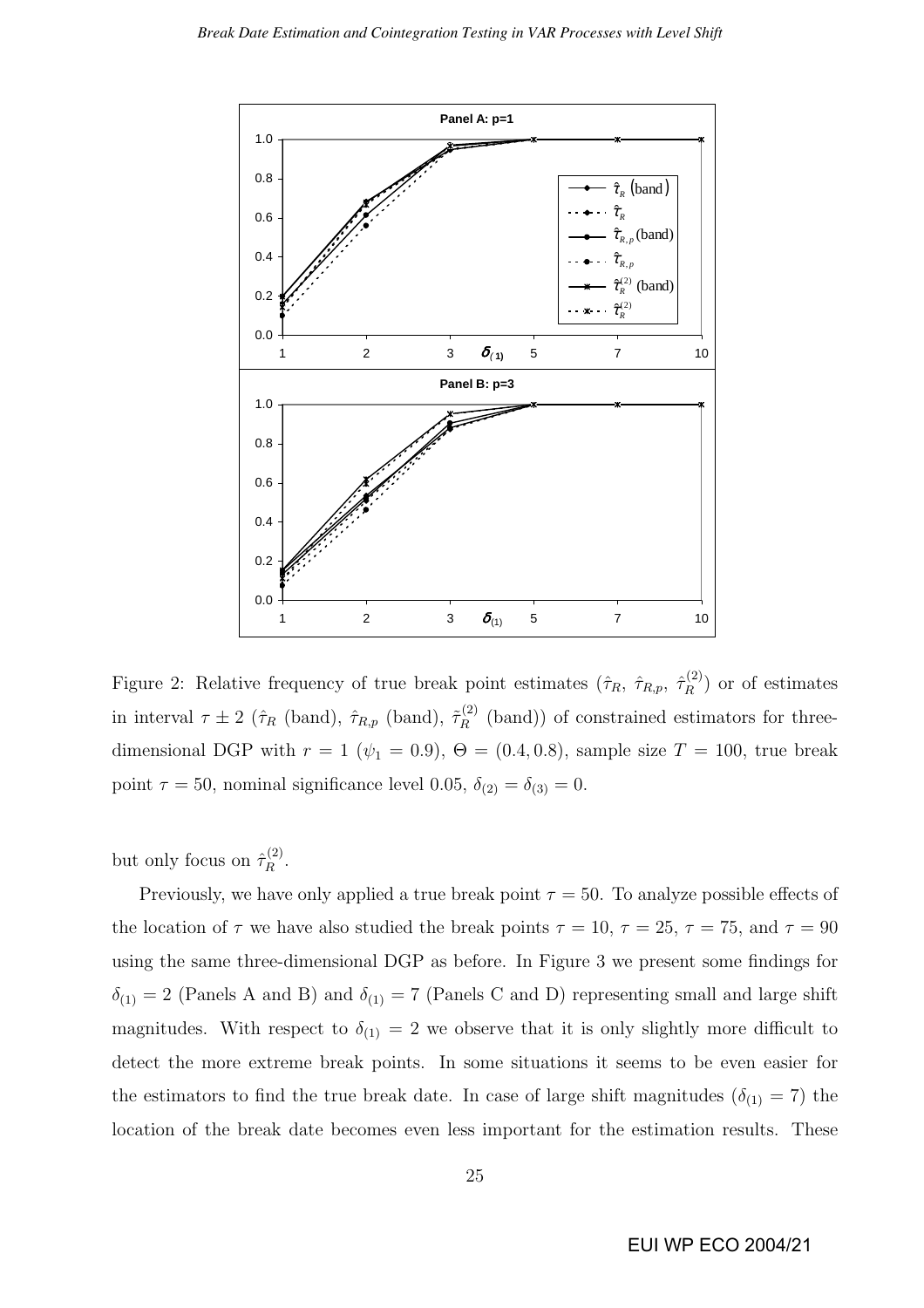

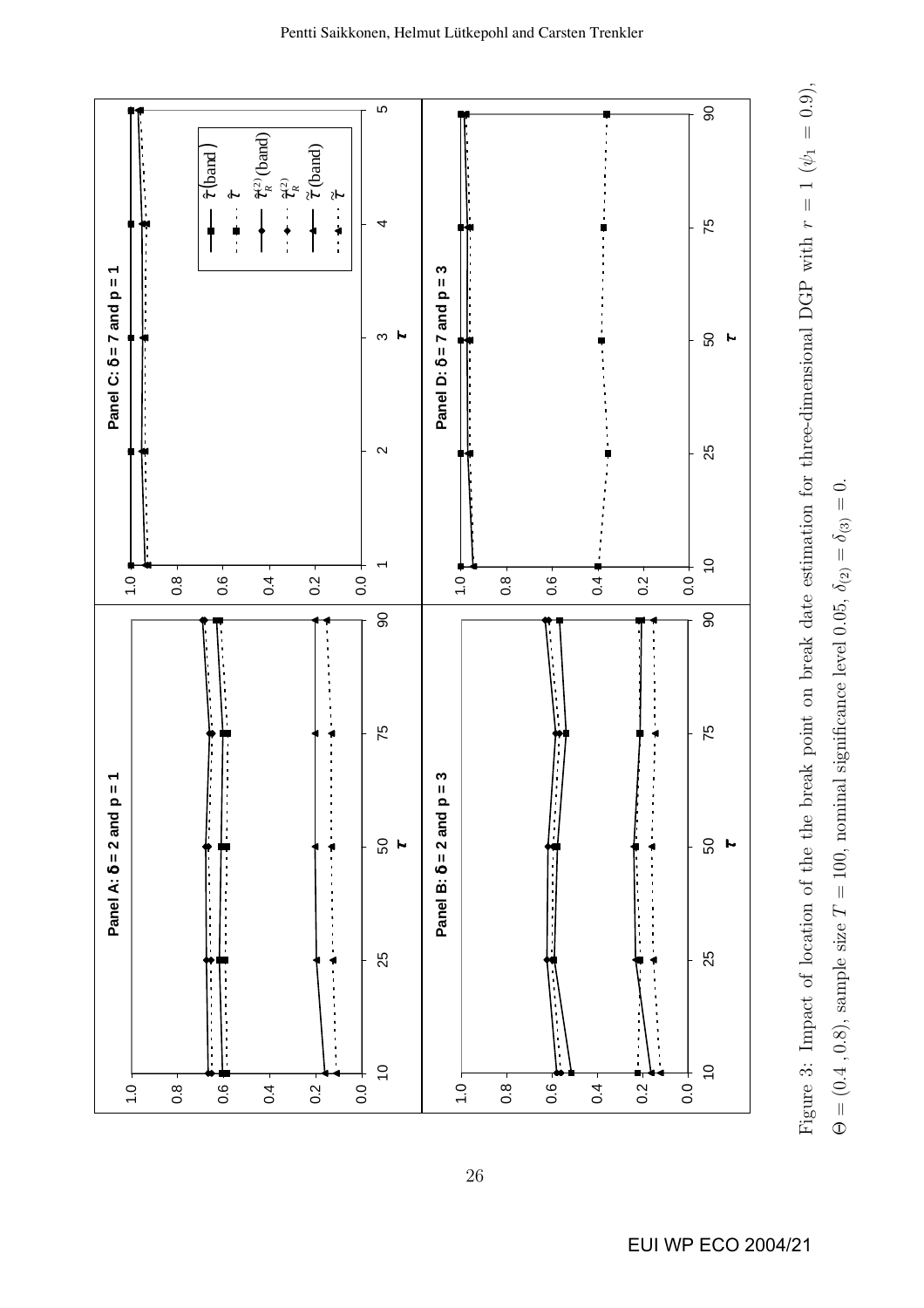

Figure 4: Relative frequency of true break point estimates  $(\hat{\tau}, \hat{\tau}_R^{(2)})$  $\tilde{R}^{(2)}$ ,  $\tilde{\tau}$ ) or of estimates in interval  $\tau \pm 2$  ( $\hat{\tau}$  (band),  $\hat{\tau}_R^{(2)}$  $R_R^{(2)}$  (band),  $\tilde{\tau}$  (band)) for four-dimensional DGP with  $r = 2$  $(\psi_1 = \psi_2 = 0.7), \Theta = ([0.4:0.4]': [0.4:0.4]'),$  sample size  $T = 100$ , true break point  $\tau = 50$ , nominal significance level 0.05,  $\delta_{(2)} = \delta_{(3)} = \delta_{(4)} = 0$ .

observations are made for both fitted VAR orders of  $p = 1$  and  $p = 3$  and also hold in case of the constrained estimators  $\hat{\tau}_R$  and  $\hat{\tau}_{R,p}$  for which the results are not given here.

Next, we have studied the effect of the error term correlation between the stationary and nonstationary components by considering a three-dimensional DGP as before but with  $\Theta =$ (0, 0) and comparing the outcomes with the previous findings. We do not present detailed results but just summarize them. The absence of instantaneous error term correlation makes it more difficult for all estimators to locate the true break point no matter whether the order  $p = 1$  or  $p = 3$  is used. This outcome can be explained by the fact that we consider a shift only in one of the three components so that a weaker link of the components owing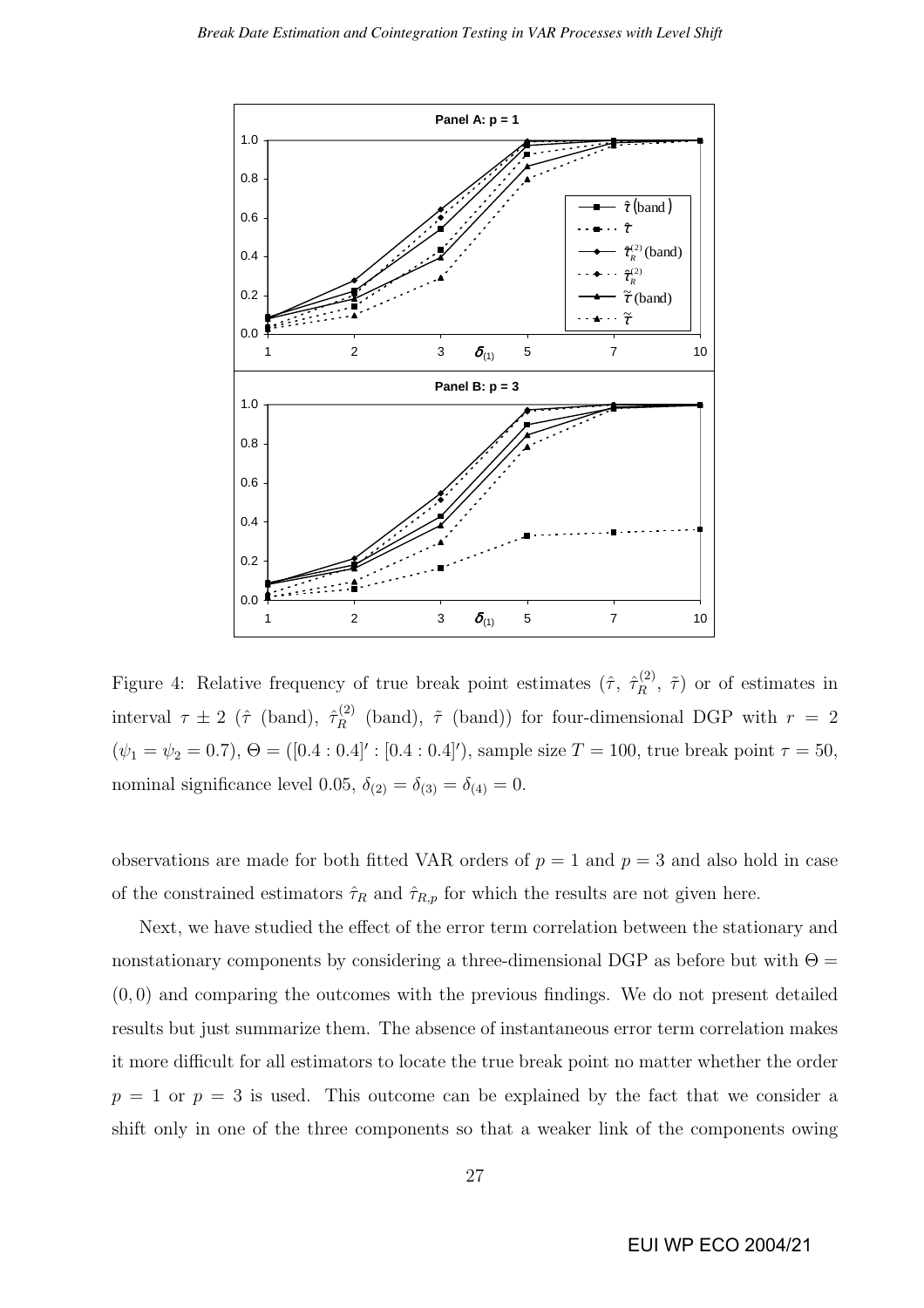to  $\Theta = (0, 0)$  complicates the break date search. However,  $\hat{\tau}_R$  and  $\hat{\tau}_R^{(2)}$  $\mathbb{R}^{(2)}$  are now always the most successful procedures and usually their advantage is even more pronounced than in case of  $\Theta = (0.4, 0.8)$ . Otherwise the relative performance of the estimators is as before. The estimators  $\tilde{\tau}$  and  $\hat{\tau}$  are outperformed by the other procedures if  $p = 1$  and  $p = 3$ , respectively.

The break date estimates with respect to the more complicated four-dimensional DGP with a cointegrating rank  $r = 2$  ( $\psi_1 = \psi_2 = 0.7$ ) and  $\Theta = ([0.4 : 0.4]': [0.4 : 0.4])$  are reported in Figure 4. In the present setup the shift vector has the form  $\delta = (\delta_{(1)}, \delta_{(2)}, \delta_{(3)}, \delta_{(4)})'$ with  $\delta_{(1)}$  ranging again from 1 to 10 and  $\delta_{(2)} = \delta_{(3)} = \delta_{(4)} = 0$ . Clearly, the performance of the break date estimators deteriorates for the more complex four-dimensional DGP in case of smaller level shifts. Although this inferior performance is especially marked for  $\hat{\tau}$  and  $\hat{\tau}_R^{(2)}$  $\mathop{R}\limits^{(2)},$ the relative ranking of the estimation procedures does not change.

Finally, we examine two DGPs for which  $\delta_1 = \Pi \delta = 0$ . For this situation, Theorems 3.1 and 3.2 state that compared to the case  $\delta_1 \neq 0$  "larger" shift magnitudes are needed to ensure that  $\hat{\tau}$  and  $\hat{\tau}_R$  can estimate the break date consistently. For the estimator  $\tilde{\tau}$  this situation is not covered in Theorem 3.3. First, we consider a three-dimensional process as in the base case but with  $\delta_{(3)}$  ranging from one to ten and  $\delta_{(1)} = \delta_{(2)} = 0$ . Since the shift occurs in the third component which is nonstationary the level shift is orthogonal to the cointegration space in line with our DGP design (5.1). Thus, we simulate a case of co-breaking. Second, we use a three-dimensional process with  $\psi_1 = 1$  so that the cointegrating rank is  $r = 0$ . In case of  $r = 0$ , all components of the DGP are nonstationary and therefore no error term correlation is present because  $\Theta$  vanishes.

The results for the shift date estimators are depicted in Figures 5 and 6. Clearly, it is now more difficult for all procedures to locate  $\tau$ . In line with the asymptotic results the difficulties are especially pronounced for  $\tilde{\tau}$ . Nevertheless, for very large shift magnitudes this estimator is able to find  $\tau$  with a relatively high frequency. However,  $\tilde{\tau}$  is outperformed by all other procedures except in case of  $p = 3$ , for which  $\hat{\tau}$  is still not very successful in locating the correct break date. But even for  $p = 3$ ,  $\hat{\tau}$  is superior to  $\tilde{\tau}$  if small shift magnitudes are considered. We see that the situation of no cointegration is much more difficult to deal with than co-breaking. When  $r = 0, \hat{\tau}_R^{(2)}$  $\hat{R}^{(2)}$  and  $\hat{\tau}$  always locate  $\tau$  correctly (or within the band  $[\tau-2, \tau+2]$ ) only if  $\delta_{(1)} = 10$ . With respect to co-breaking, by contrast, this outcome already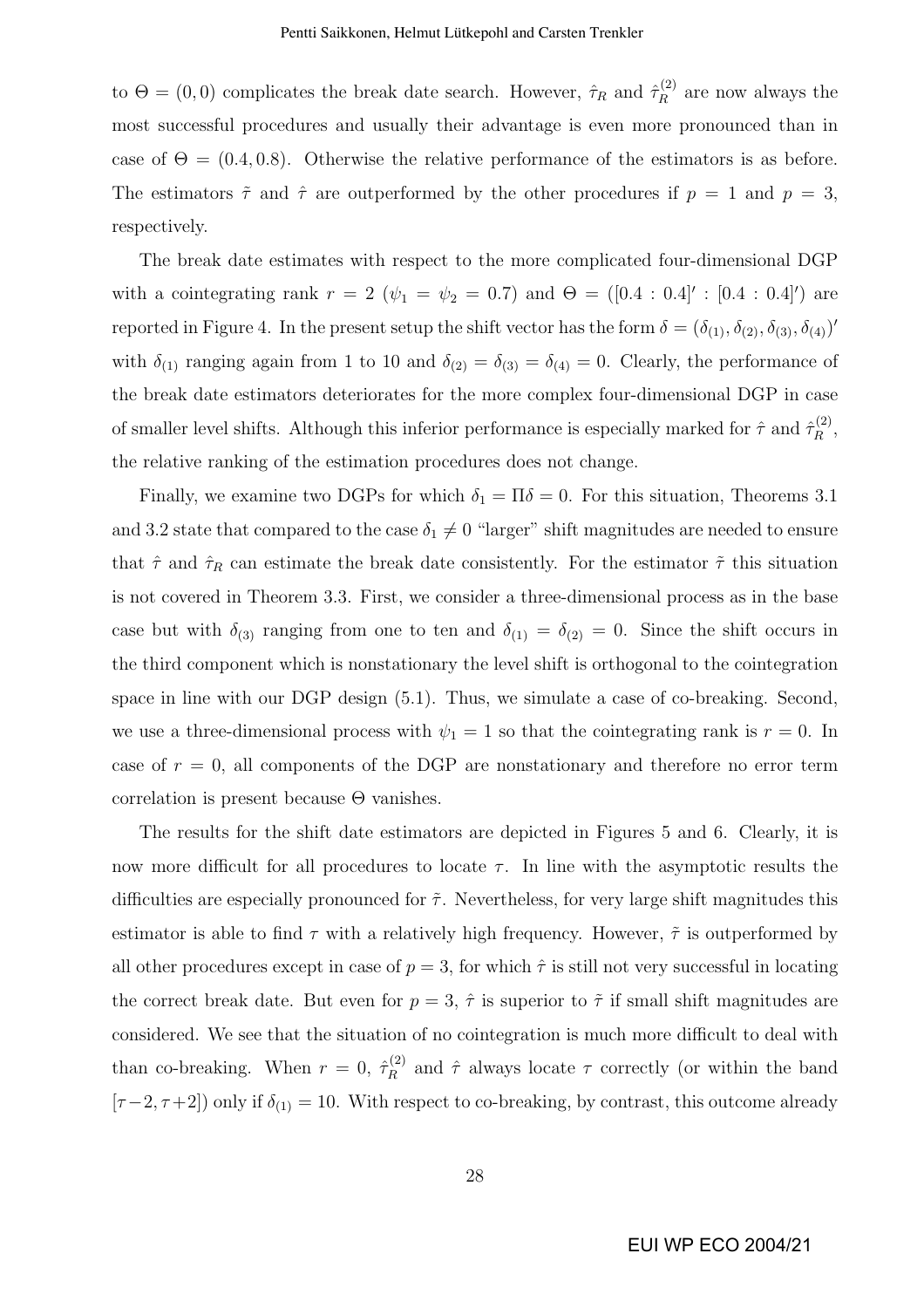

Figure 5: Relative frequency of true break point estimates  $(\hat{\tau}, \hat{\tau}_R^{(2)})$  $\tilde{R}^{(2)}$ ,  $\tilde{\tau}$ ) or of estimates in interval  $\tau \pm 2$  ( $\hat{\tau}$  (band),  $\hat{\tau}_R^{(2)}$  $R_R^{(2)}$  (band),  $\tilde{\tau}$  (band)) for three-dimensional DGP with  $r = 1$  $(\psi_1 = 0.9), \Theta = (0.4, 0.8),$  sample size  $T = 100$ , true break point  $\tau = 50$ , nominal significance level 0.05,  $\delta_{(1)} = \delta_{(2)} = 0$ .

occurs for shift magnitudes of five or seven. In any case, the relatively poor performance of these procedures for small shift sizes relative to DGPs with  $\delta_1 \neq 0$  is in accordance with the finding in Section 3 that precise estimation in the presence of  $\delta_1 = 0$  requires large shift magnitudes.

Hence, we can summarize our results as follows. The constrained estimators  $\hat{\tau}_R$  and  $\hat{\tau}_R^{(2)}$ R are usually superior to all other procedures. Apart from a few exceptions no other estimator performs better than these procedures in terms of locating the true shift date. In general the performance of  $\hat{\tau}_R$  and  $\hat{\tau}_R^{(2)}$  $\hat{\tau}_R^{(2)}$  is similar, but the simple two-step estimator  $\hat{\tau}_R^{(2)}$  may have some more pronounced advantages if we consider VAR models with higher orders, i.e. models with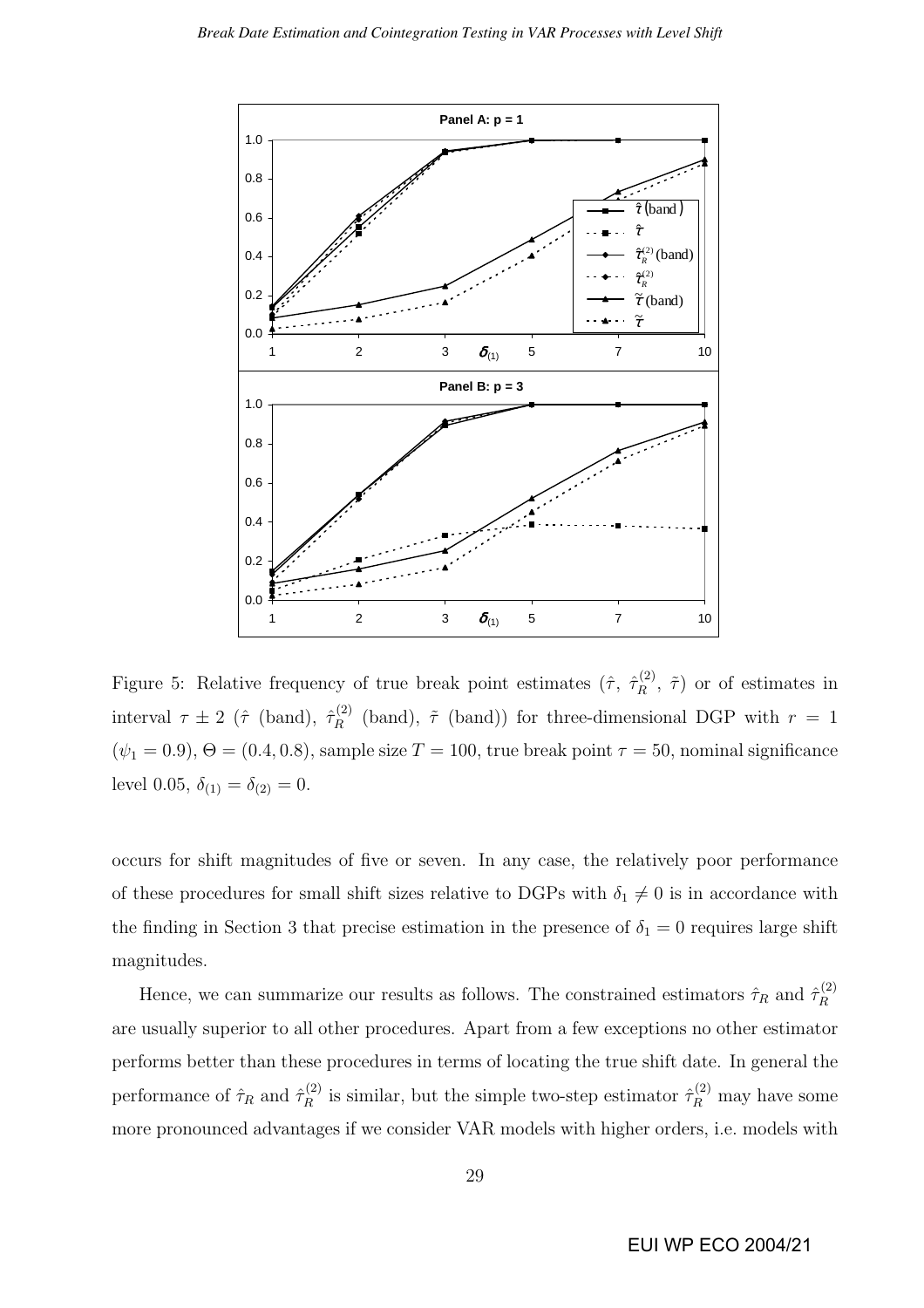

Figure 6: Relative frequency of true break point estimates  $(\hat{\tau}, \hat{\tau}_R^{(2)})$  $\tilde{R}^{(2)}$ ,  $\tilde{\tau}$ ) or of estimates in interval  $\tau \pm 2$  ( $\hat{\tau}$  (band),  $\hat{\tau}_R^{(2)}$  $R_R^{(2)}$  (band),  $\tilde{\tau}$  (band)) for three-dimensional DGP with  $r = 0$ ( $\psi_1$  = 1),  $\Theta$  = (0,0), sample size  $T$  = 100, true break point  $\tau$  = 50, nominal significance level 0.05,  $\delta_{(2)} = \delta_{(3)} = 0$ .

many parameters to be estimated. In this case the Gauss-Newton algorithm can fail to detect the global minimum of the respective determinant of the residual covariance matrix so that a wrong break point is detected. Given the fact that  $\hat{\tau}_R^{(2)}$  $\mathbb{R}^{(2)}$  is much faster in terms of computation time one may have a preference for this estimator. Applying nonlinear LS to a subset of observations around a pre-break date estimate only does not pay, as the performance of  $\hat{\tau}_{R,p}$  has shown. The estimator  $\hat{\tau}$  which does not take the nonlinear restrictions involving the model's impulse dummy variables into account is outperformed by all other procedures when fitting a VAR order  $p = 3$ . The small sample results for  $\hat{\tau}$  are in line with our asymptotic derivations which say that this procedure can estimate the break date too early when the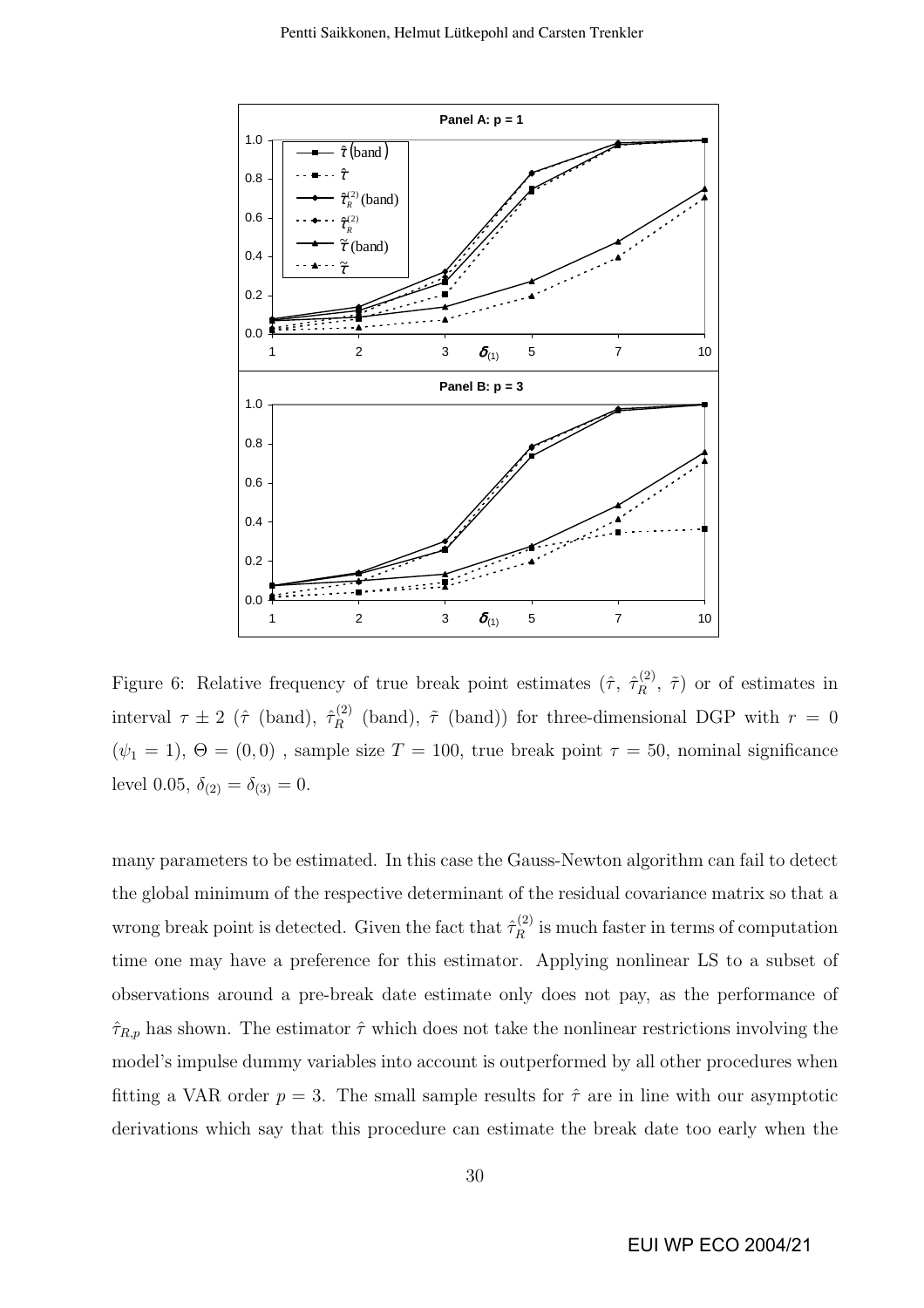VAR model is overspecified. However, if the frequency of estimates within a small band around the true shift date is considered,  $\hat{\tau}$  may outperform the constrained estimators in case of  $p = 3$ .

So far we have just analyzed the small sample properties of the break date estimators in terms of their ability to locate the true shift date. If one is primarily interested in the cointegrating rank of the system the focus should be on the small sample properties of the cointegration tests based on these different estimators. Our main conclusion is that the tests' small sample size and power generally differ less than the results of the break date estimators. Therefore, we only discuss the outcomes for our three-dimensional base DGP and the processes with  $\delta_1 = \Pi \delta = 0$ .

The results with respect to the three-dimensional DGP with  $r = 1$  ( $\psi_1 = 0.9$ ),  $\delta_{(2)} =$  $\delta_{(3)} = 0$  and  $\delta_{(1)}$  ranging from one to ten are also given in the Tables 2 and 3. To be precise, we present the rejection frequencies for the null hypothesis  $H_0 : r = r_0$  when the test is applied to a process with estimated shift date. The size and power values for the case of a known break date can be read from the situations where the procedures find the correct shift date  $\tau = 50$  in all simulation repetitions (100%). The rejection frequencies for the case  $r_0 = 1$  should give an indication of the tests' sizes in small samples. Therefore we use the term size in the following when we refer to this case. In Table 2 we see that the tests' sizes are clearly higher in cases of small shift magnitudes for which we obtain many incorrect break date locations. However, for increasing shift magnitudes the sizes approach the values for a known shift date in line with the greater success of the estimators to locate τ. Regarding the small sample power we observe an increase for small values of  $δ_{(1)}$  in case of  $\hat{\tau}_R$  and a stronger drop for  $\delta_{(1)} = 3$  and  $\delta_{(1)} = 5$  if  $\tilde{\tau}$  is used. However, the increase in power is relatively minor compared to the increase in size. Recall that the tests are based on asymptotic critical values and no adjustment for the larger actual size is made. The power of the test based on  $\hat{\tau}$  is unaffected by the estimation of the shift date.

However, the situation is a bit different with respect to  $\hat{\tau}$  when a VAR(3) model is fitted (compare Table 3). Here, the sizes and powers of the corresponding cointegration tests fall below the values for a known shift date when  $\delta_{(1)}$  is equal to seven or ten. Obviously, the effect of the wrong locations on the small sample properties becomes important if the shift magnitude is large. As in the case of a  $VAR(1)$  model, the sizes and the powers of the tests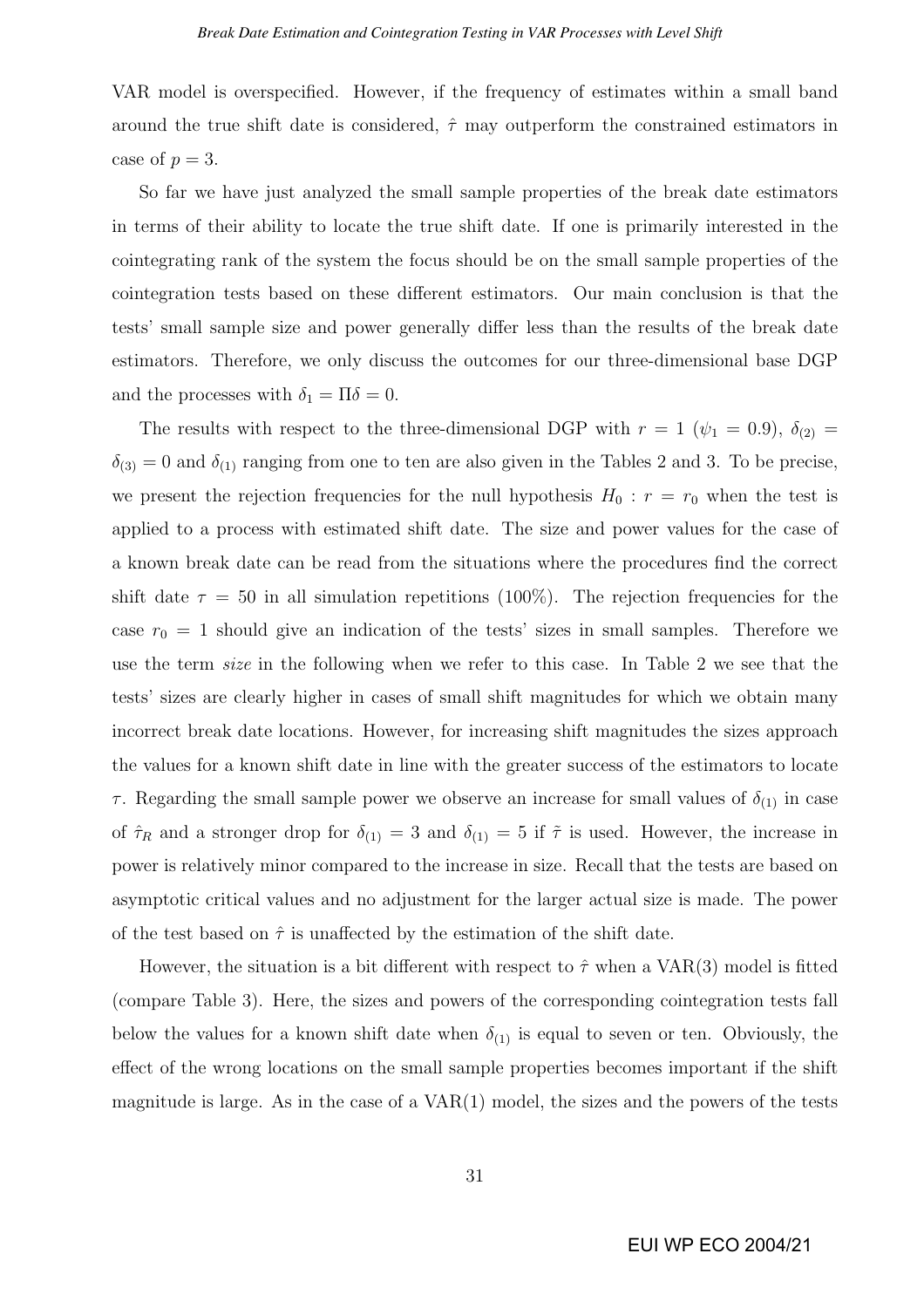

Figure 7: Relative rejection frequencies of cointegration rank tests based on constrained estimators for three-dimensional DGP with  $r = 1$  ( $\psi_1 = 0.9$ ),  $\Theta = (0.4, 0.8)$ ,  $p = 1$ , sample size  $T = 100$ , true break point  $\tau = 50$ , nominal significance level 0.05,  $\delta_{(2)} = \delta_{(3)} = 0$ .

based on  $\hat{\tau}_R$  are higher for small values of  $\delta_{(1)}$  whereas we do not observe a fall in the power for  $\tilde{\tau}$ . Note, that the tests' small sample powers are clearly lower when fitting a VAR(3) instead of a VAR(1) model even if the true shift date is known.

Furthermore, we have found that there are no important differences between the small sample properties of the cointegration tests referring to the three constrained estimators  $\hat{\tau}_R$ ,  $\hat{\tau}_{R,p}$ , and  $\hat{\tau}_R^{(2)}$  $R_R^{(2)}$  for both VAR orders used. As an example the results for  $p = 1$  are shown in Figure 7. The rejection frequencies for the null hypotheses  $r = 0$  and  $r = 1$  represent the small sample powers and sizes, respectively. The lines regarding  $\tau$  show the outcomes for the situation of a known shift date. Thus, the differences with respect to the location of the break point do not carry over to the cointegration tests. Therefore, we do not present more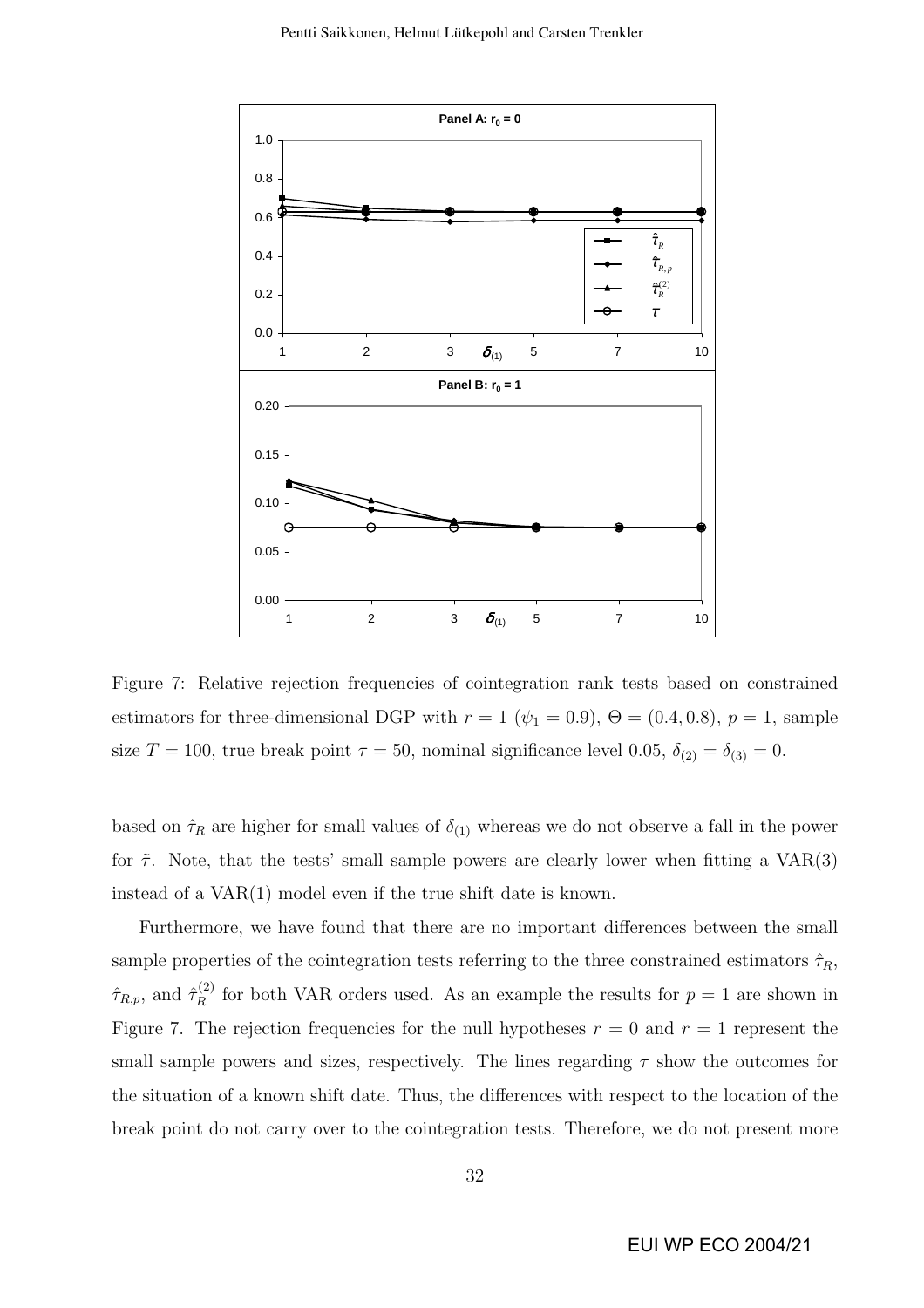

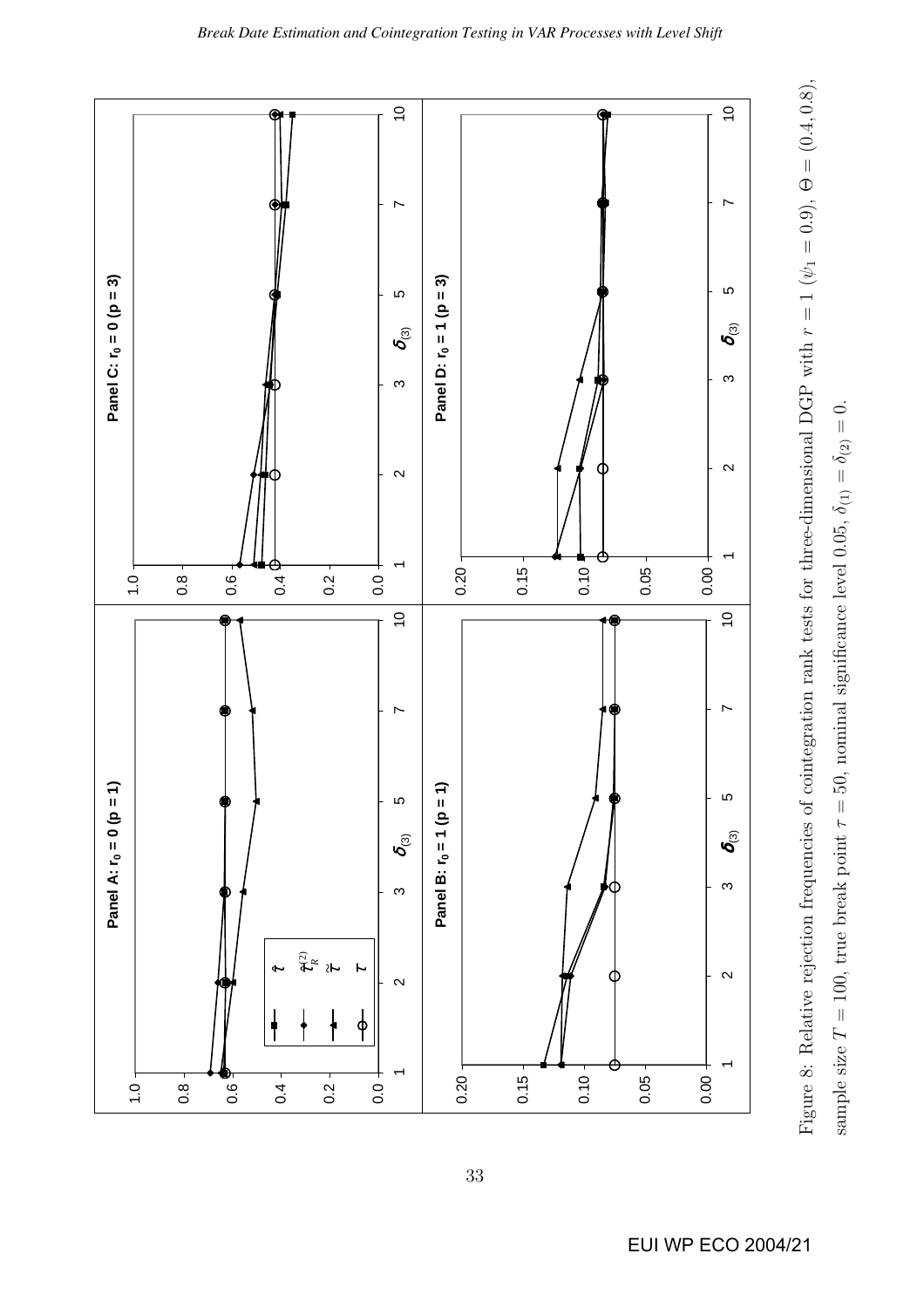

Figure 9: Relative rejection frequencies of cointegration rank tests with respect to  $r_0 = 0$  for three-dimensional DGP with  $r = 0$  ( $\psi_1 = 1$ ),  $\Theta = (0, 0)$ , sample size  $T = 100$ , true break point  $\tau = 50$ , nominal significance level 0.05,  $\delta_{(2)} = \delta_{(3)} = 0$ .

detailed results. Instead, we focus on the cointegration tests based on  $\hat{\tau}_R^{(2)}$  $\mathbb{R}^{(2)}$  in the following as we have done when evaluating the ability of the estimators to locate the true shift date.

We now consider some small sample properties of the cointegration tests for the processes with  $\delta_1 = \Pi \delta = 0$ . Figure 8 contains the results for the three-dimensional DGP with  $r = 1$ and different values of  $\delta_{(3)}$  with respect to the orders  $p = 1$  and  $p = 3$ . We see that the cointegration test based on  $\tilde{\tau}$  suffers from power losses in small samples in case of  $p = 1$ . However, the loss is relatively small compared to the poor performance of the estimator  $\tilde{\tau}$  for the current setup (compare Figure 5, Panels A and B). In case of  $p = 3$  the power reduction for large shift magnitudes can be neglected. The size in small samples tends to be higher for all estimators than the size in case of the correct shift date if we consider small values of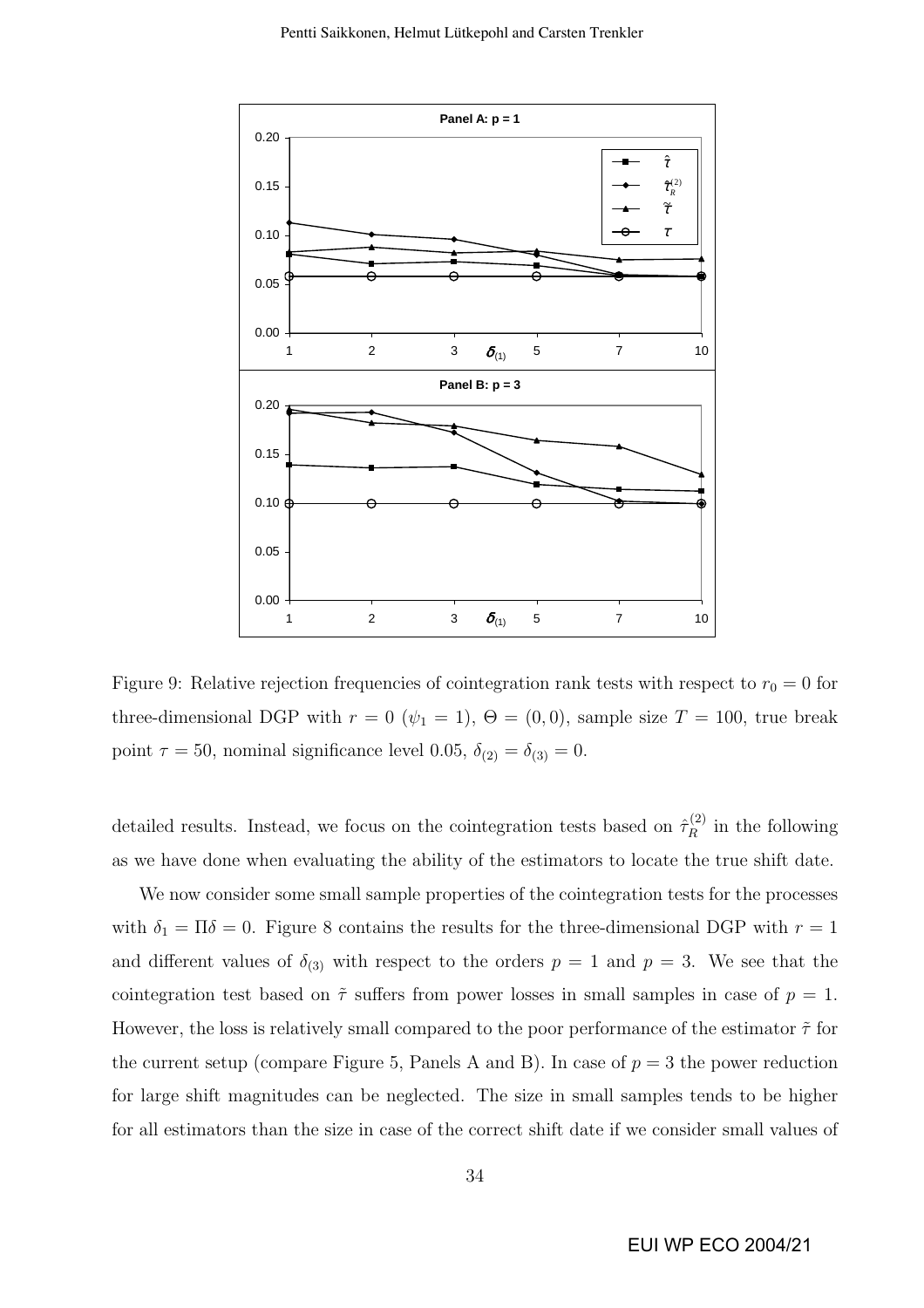$δ$ <sub>(3)</sub>. The size increase seems to be most important with respect to  $\tilde{\tau}$ .

Figure 9 presents the rejection frequencies of the cointegration tests for the three-dimensional DGP with  $r = 0$ . All tests have a higher size in small samples for small shift magnitudes compared to a cointegration test using the true shift date and reject the null hypothesis too often given the significance level of 5%. Obviously, the size increase is stronger for  $p = 3$ . The test based on  $\hat{\tau}_R^{(2)}$  has the largest size for small values of  $\delta_{(1)}$  but its size is closer to the values for a known shift date in case of larger shift magnitudes. But again, the overall small sample properties of the different cointegration procedures do not differ much. This was also observed for the three-dimensional DGP with  $r = 1$  and no innovation correlation and the four-dimensional process we have studied.

Thus, we have seen that the differences with respect to the cointegration tests are less marked than concerning the location of the break point. However, we observe some reduction in power in case of overspecified VAR models if  $\hat{\tau}$  is used. Hence, if one runs the risk of overspecifying the model it is not recommended to apply this break date estimator. Furthermore,  $\tilde{\tau}$  can also induce power losses in some situations. Therefore, we suggest to use the constrained estimators  $\hat{\tau}_R$ ,  $\hat{\tau}_R^{(2)}$  $\hat{r}_{R,p}^{(2)}$ , and  $\hat{\tau}_{R,p}$  if the primary interest is the determination of the cointegrating rank. Since  $\hat{\tau}_R$  and  $\hat{\tau}_R^{(2)}$  $\mathbb{R}^{(2)}$  are in addition the most successful procedures to find the true shift date we have a clear preference for these estimators. Hence, we conclude that taking account of the nonlinear restrictions is beneficial to both the location of the shift date and the testing for the cointegrating rank. In fact, estimating the shift date does not worsen the small sample properties of the cointegration tests much relative to the case of a known break point if an appropriate shift date estimator is used.

As mentioned in Section 4, LST have suggested a cointegration rank test based on GLS estimation of all the deterministic terms including  $\mu_0$  and adjusting  $y_t$  accordingly. In contrast, the level term is considered in the second stage only when setting up the LR tests treated so far. Now we compare the small sample properties of these two cointegration test variants for known and unknown break date. In the latter case we use all three break date estimators  $\hat{\tau}$ ,  $\hat{\tau}_R^{(2)}$  $R^{(2)}$ , and  $\tilde{\tau}$ . In LST theoretical results are only given for fixed shift size and  $\hat{\tau}_R$  is not considered explicitly. Because  $\hat{\tau}_R$  satisfies the conditions of Theorem 4.1 of LST for the case  $a = 0$ , using this estimator here as well is justified, however. The results for our basic three-dimensional DGP with fitted VAR orders  $p = 1$  and  $p = 3$  are summarized in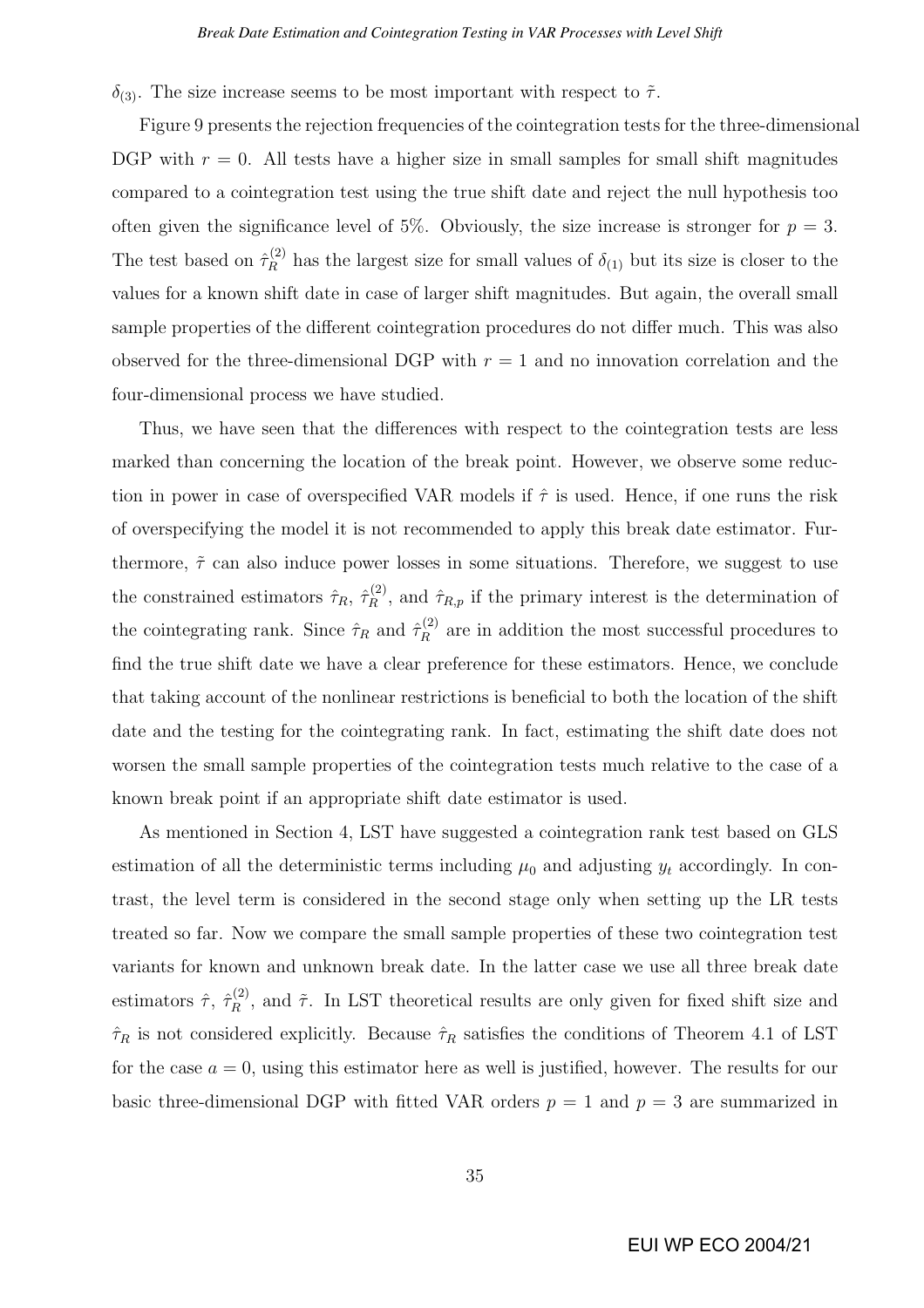Table 4: Relative Rejection Frequencies of Cointegration Rank Tests for Three-Dimensional DGP with  $r = 1$  ( $\psi_1 = 0.9$ ),  $p = 1$ ,  $\Theta = (0.4, 0.8)$ , Sample Size  $T = 100$ , VAR Order  $p = 1$ , True Break Point  $\tau = 50$ , Nominal Significance Level 0.05,  $\delta_{(2)} = \delta_{(3)} = 0$ .

|                          |           | Known                                                     |                  |       |                                                                                         |       |       |                     |  |  |
|--------------------------|-----------|-----------------------------------------------------------|------------------|-------|-----------------------------------------------------------------------------------------|-------|-------|---------------------|--|--|
|                          |           | break                                                     |                  |       |                                                                                         |       |       |                     |  |  |
|                          |           | date                                                      | $\delta_{(1)}=1$ |       | $\delta_{(1)} = 2 \quad \delta_{(1)} = 3 \quad \delta_{(1)} = 5 \quad \delta_{(1)} = 7$ |       |       | $\delta_{(1)} = 10$ |  |  |
|                          |           | New cointegration rank test based on $\hat{\tau}$         |                  |       |                                                                                         |       |       |                     |  |  |
| Rejection<br>frequencies | $r_0 = 0$ | 0.630                                                     | 0.631            | 0.620 | 0.624                                                                                   | 0.630 | 0.630 | 0.630               |  |  |
|                          | $r_0 = 1$ | 0.075                                                     | 0.135            | 0.103 | 0.079                                                                                   | 0.075 | 0.075 | 0.075               |  |  |
|                          | $r_0 = 2$ | 0.009                                                     | 0.017            | 0.017 | 0.009                                                                                   | 0.009 | 0.009 | 0.009               |  |  |
|                          |           | LST cointegration rank test based on $\hat{\tau}$         |                  |       |                                                                                         |       |       |                     |  |  |
| Rejection<br>frequencies | $r_0 = 0$ | 0.594                                                     | 0.593            | 0.592 | 0.591                                                                                   | 0.594 | 0.594 | 0.594               |  |  |
|                          | $r_0 = 1$ | 0.040                                                     | 0.066            | 0.053 | 0.045                                                                                   | 0.040 | 0.040 | 0.040               |  |  |
|                          | $r_0 = 2$ | 0.008                                                     | 0.008            | 0.008 | 0.008                                                                                   | 0.008 | 0.008 | 0.008               |  |  |
|                          |           | New cointegration rank test based on $\hat{\tau}_R^{(2)}$ |                  |       |                                                                                         |       |       |                     |  |  |
| Rejection<br>frequencies | $r_0 = 0$ | 0.630                                                     | 0.696            | 0.653 | 0.635                                                                                   | 0.630 | 0.630 | 0.630               |  |  |
|                          | $r_0 = 1$ | 0.075                                                     | 0.123            | 0.103 | 0.080                                                                                   | 0.075 | 0.075 | 0.075               |  |  |
|                          | $r_0 = 2$ | 0.009                                                     | 0.015            | 0.016 | 0.010                                                                                   | 0.009 | 0.009 | 0.009               |  |  |
|                          |           | LST cointegration rank test based on $\hat{\tau}_R^{(2)}$ |                  |       |                                                                                         |       |       |                     |  |  |
| Rejection<br>frequencies | $r_0 = 0$ | 0.594                                                     | 0.649            | 0.618 | 0.600                                                                                   | 0.594 | 0.594 | 0.594               |  |  |
|                          | $r_0 = 1$ | 0.040                                                     | 0.064            | 0.060 | 0.044                                                                                   | 0.040 | 0.040 | 0.040               |  |  |
|                          | $r_0 = 2$ | 0.008                                                     | 0.009            | 0.009 | 0.007                                                                                   | 0.008 | 0.008 | 0.008               |  |  |
|                          |           | New cointegration rank test based on $\tilde{\tau}$       |                  |       |                                                                                         |       |       |                     |  |  |
| Rejection<br>frequencies | $r_0 = 0$ | 0.630                                                     | 0.643            | 0.614 | 0.547                                                                                   | 0.558 | 0.602 | 0.625               |  |  |
|                          | $r_0 = 1$ | 0.075                                                     | 0.126            | 0.122 | 0.106                                                                                   | 0.080 | 0.076 | 0.075               |  |  |
|                          | $r_0 = 2$ | 0.009                                                     | 0.024            | 0.018 | 0.019                                                                                   | 0.012 | 0.009 | 0.009               |  |  |
|                          |           | LST cointegration rank test based on $\tilde{\tau}$       |                  |       |                                                                                         |       |       |                     |  |  |
| Rejection<br>frequencies | $r_0 = 0$ | 0.594                                                     | 0.590            | 0.545 | 0.506                                                                                   | 0.531 | 0.562 | 0.588               |  |  |
|                          | $r_0 = 1$ | 0.040                                                     | 0.060            | 0.059 | 0.058                                                                                   | 0.047 | 0.044 | 0.041               |  |  |
|                          | $r_0 = 2$ | 0.008                                                     | 0.013            | 0.011 | 0.007                                                                                   | 0.007 | 0.007 | 0.008               |  |  |

Tables 4 and 5, respectively.

The rejection frequencies for the case of a known break date are given in the first column of the Tables 4 and 5. Obviously, the new tests reject somewhat too often if the null hypothesis is true  $(r = 1)$ . These higher rejection frequencies were also found for other DGPs. This may lead to a substantial size distortion in some situations. Thus, it may be worth exploring small sample corrections for the new tests in future work.

Let us now turn to the case of an unknown break date where we use the estimators  $\hat{\tau}$ ,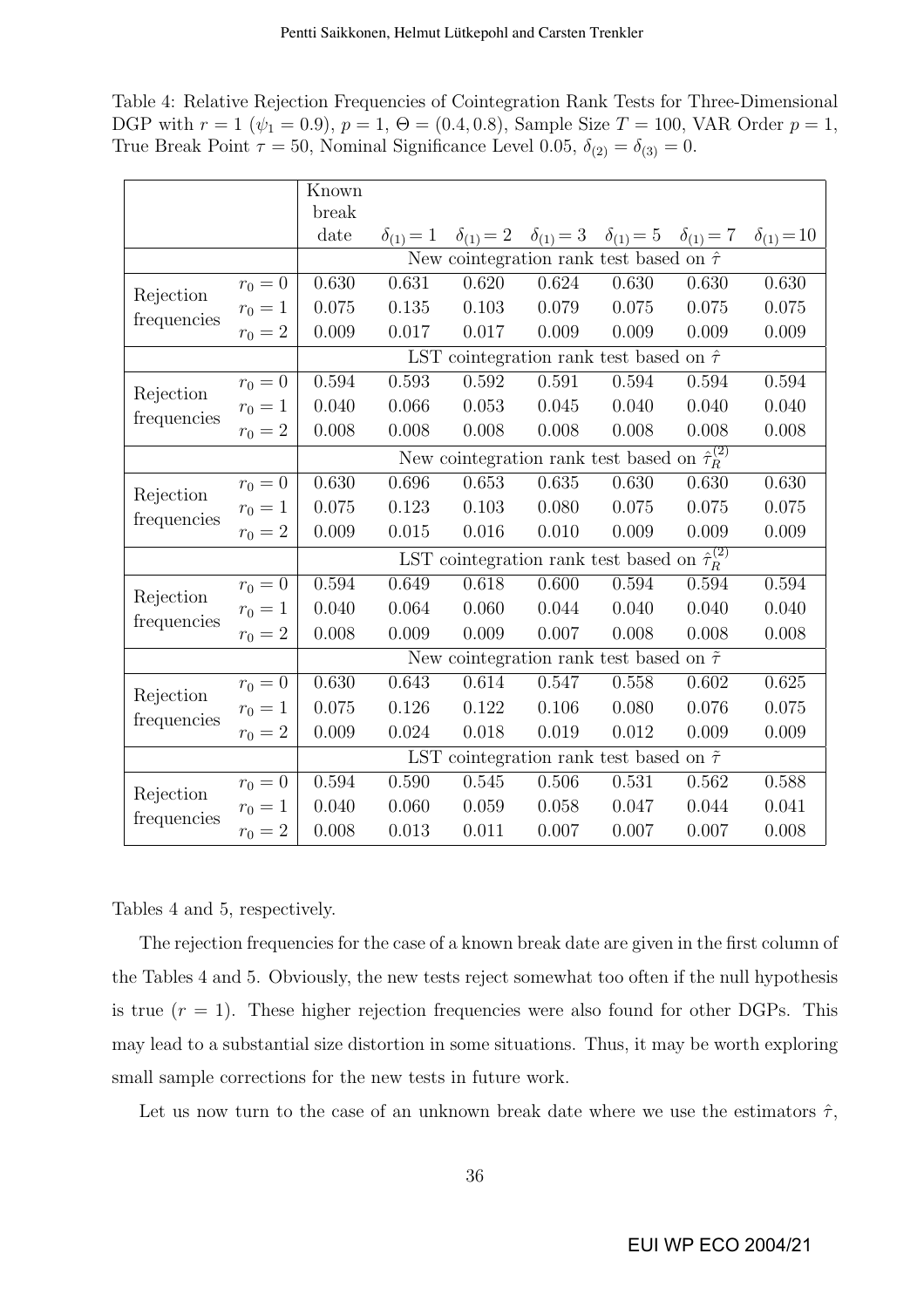Table 5: Relative Rejection Frequencies of Cointegration Rank Tests for Three-Dimensional DGP with  $r = 1$  ( $\psi_1 = 0.9$ ),  $p = 1$ ,  $\Theta = (0.4, 0.8)$ , Sample Size  $T = 100$ , VAR Order  $p = 3$ , True Break Point  $\tau = 50$ , Nominal Significance Level 0.05,  $\delta_{(2)} = \delta_{(3)} = 0$ .

|                          |           | Known                                                     |       |                                                                                                                    |       |       |       |       |  |  |
|--------------------------|-----------|-----------------------------------------------------------|-------|--------------------------------------------------------------------------------------------------------------------|-------|-------|-------|-------|--|--|
|                          |           | break                                                     |       |                                                                                                                    |       |       |       |       |  |  |
|                          |           | date                                                      |       | $\delta_{(1)} = 1$ $\delta_{(1)} = 2$ $\delta_{(1)} = 3$ $\delta_{(1)} = 5$ $\delta_{(1)} = 7$ $\delta_{(1)} = 10$ |       |       |       |       |  |  |
|                          |           | New cointegration rank test based on $\hat{\tau}$         |       |                                                                                                                    |       |       |       |       |  |  |
| Rejection<br>frequencies | $r_0 = 0$ | 0.422                                                     | 0.482 | 0.463                                                                                                              | 0.436 | 0.411 | 0.396 | 0.382 |  |  |
|                          | $r_0 = 1$ | 0.085                                                     | 0.109 | 0.109                                                                                                              | 0.092 | 0.077 | 0.072 | 0.075 |  |  |
|                          | $r_0 = 2$ | 0.011                                                     | 0.017 | 0.018                                                                                                              | 0.017 | 0.015 | 0.017 | 0.016 |  |  |
|                          |           | LST cointegration rank test based on $\hat{\tau}$         |       |                                                                                                                    |       |       |       |       |  |  |
| Rejection<br>frequencies | $r_0 = 0$ | 0.392                                                     | 0.406 | 0.382                                                                                                              | 0.350 | 0.289 | 0.246 | 0.221 |  |  |
|                          | $r_0 = 1$ | 0.046                                                     | 0.050 | 0.043                                                                                                              | 0.044 | 0.045 | 0.035 | 0.034 |  |  |
|                          | $r_0 = 2$ | 0.008                                                     | 0.010 | 0.008                                                                                                              | 0.006 | 0.004 | 0.004 | 0.002 |  |  |
|                          |           | New cointegration rank test based on $\hat{\tau}_R^{(2)}$ |       |                                                                                                                    |       |       |       |       |  |  |
| Rejection<br>frequencies | $r_0 = 0$ | 0.422                                                     | 0.557 | 0.491                                                                                                              | 0.435 | 0.422 | 0.422 | 0.422 |  |  |
|                          | $r_0 = 1$ | 0.085                                                     | 0.124 | 0.118                                                                                                              | 0.090 | 0.085 | 0.085 | 0.085 |  |  |
|                          | $r_0 = 2$ | 0.011                                                     | 0.018 | 0.018                                                                                                              | 0.012 | 0.011 | 0.011 | 0.011 |  |  |
|                          |           | LST cointegration rank test based on $\hat{\tau}_R^{(2)}$ |       |                                                                                                                    |       |       |       |       |  |  |
| Rejection<br>frequencies | $r_0 = 0$ | 0.392                                                     | 0.474 | 0.425                                                                                                              | 0.396 | 0.392 | 0.392 | 0.392 |  |  |
|                          | $r_0 = 1$ | 0.046                                                     | 0.073 | 0.054                                                                                                              | 0.048 | 0.046 | 0.046 | 0.046 |  |  |
|                          | $r_0 = 2$ | 0.008                                                     | 0.011 | 0.011                                                                                                              | 0.008 | 0.008 | 0.008 | 0.008 |  |  |
|                          |           | New cointegration rank test based on $\tilde{\tau}$       |       |                                                                                                                    |       |       |       |       |  |  |
| Rejection<br>frequencies | $r_0 = 0$ | 0.422                                                     | 0.531 | 0.502                                                                                                              | 0.466 | 0.429 | 0.428 | 0.422 |  |  |
|                          | $r_0 = 1$ | 0.085                                                     | 0.129 | 0.113                                                                                                              | 0.108 | 0.088 | 0.083 | 0.085 |  |  |
|                          | $r_0 = 2$ | 0.011                                                     | 0.023 | 0.020                                                                                                              | 0.013 | 0.013 | 0.012 | 0.011 |  |  |
|                          |           | LST cointegration rank test based on $\tilde{\tau}$       |       |                                                                                                                    |       |       |       |       |  |  |
| Rejection<br>frequencies | $r_0 = 0$ | 0.392                                                     | 0.424 | 0.407                                                                                                              | 0.388 | 0.370 | 0.384 | 0.390 |  |  |
|                          | $r_0 = 1$ | 0.046                                                     | 0.064 | 0.057                                                                                                              | 0.050 | 0.045 | 0.047 | 0.046 |  |  |
|                          | $r_0 = 2$ | 0.008                                                     | 0.010 | 0.012                                                                                                              | 0.012 | 0.006 | 0.008 | 0.008 |  |  |

 $\hat{\tau}_{R}^{(2)}$  $R^{(2)}$ , and  $\tilde{\tau}$ . Interestingly, the relative performance of the old and new tests based on these estimators is in general similar with respect to an increasing shift magnitude. An exception is the case of a fitted VAR order  $p = 3$  when  $\hat{\tau}$  is used. For increasing shift sizes, the small sample power of the LST test falls clearly below the power in case of a known break date. We also observe a drop in small sample power for the new test procedure when the shift magnitude is large but the drop is relatively smaller. Obviously, our new test proposal is less affected by the incorrect break date estimates.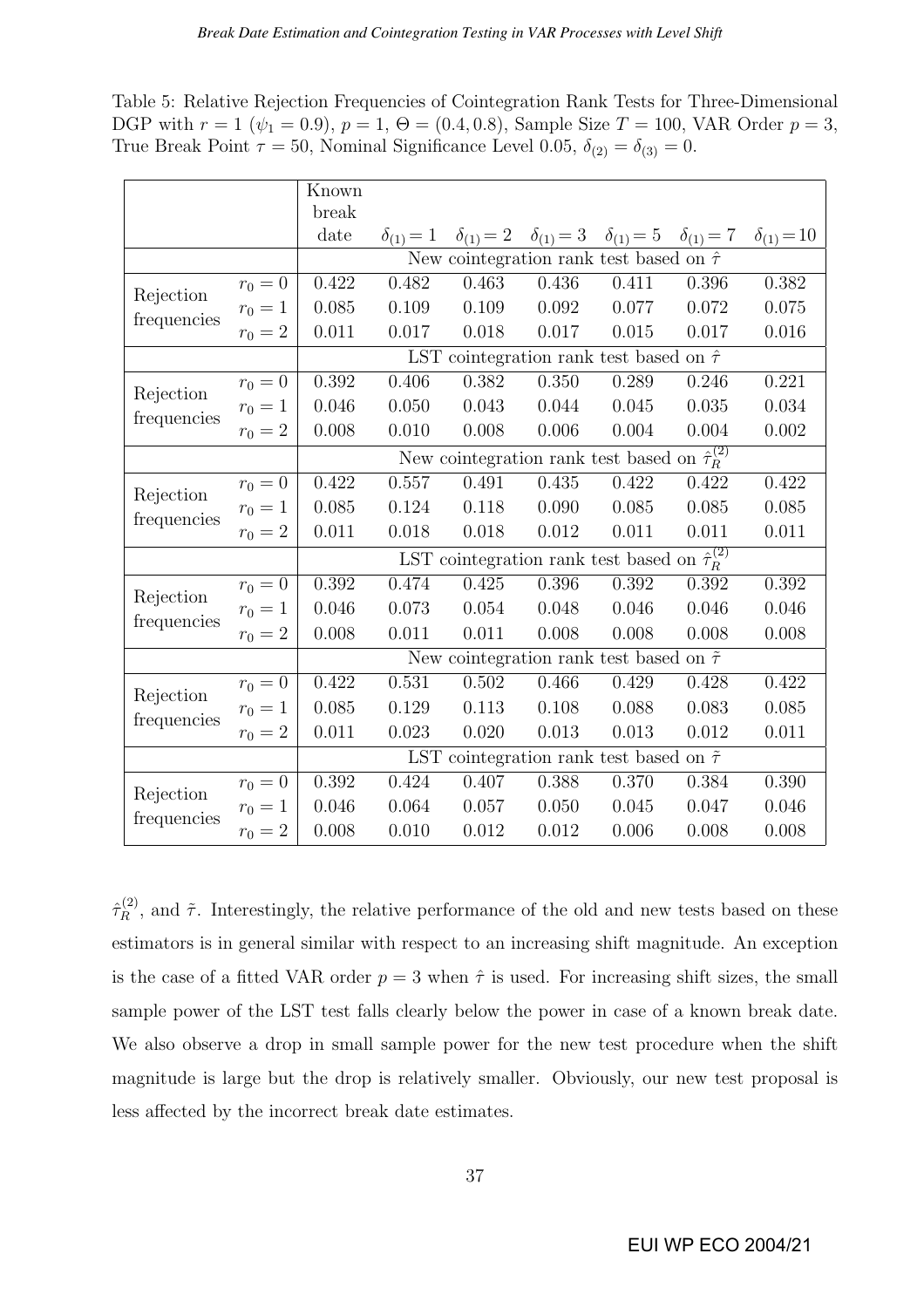## 6 Conclusions

We have analyzed the asymptotic properties of three estimators for the shift date in a cointegrated VAR process with level shift. The shift is modelled by a simple shift dummy variable. The first estimator is based on an unrestricted VAR model, the second one is obtained by taking into account the relation between the parameters of the stochastic and deterministic parts of the model and, finally, the third estimator is based on a misspecified model, ignoring impulse dummy variables that are present in our model setup. Asymptotic properties of all three estimators are given under the assumption that the shift may depend on the sample size. Both, a growing and a declining shift size when the sample size tends to infinity are considered. These results extend previous results of LST who consider two of the three shift date estimators assuming a fixed shift size. Our results shed new light on previously unexplained small sample phenomena. We have also considered the implications of using models with estimated instead of true shift dates in testing for the cointegrating rank and we have proposed new variants of cointegration rank tests. These tests differ from those considered by LST in that they avoid estimating the nonidentified part of the levels parameter and proceed otherwise in a similar manner. More precisely, the trend and shift parameters are estimated in a first step and then rank tests of the LR type are applied to adjusted series. The asymptotic distribution of the new tests is derived.

In addition to providing asymptotic results, we have also investigated the small sample properties of the procedures using a Monte Carlo simulation experiment. It is found that the estimator that takes the restrictions into account is overall the most successful one in locating the true shift date. A computationally efficient variant that does not require computer intensive iterative optimization algorithms is shown to work as well as an estimator based on a full optimization of the nonlinear objective function. Although a superior break date estimator tends to improve the small sample properties of subsequent cointegration tests, such improvements are relatively small because the differences between the break date estimators are small when the shift size is large and, hence, the shift is important. Generally it pays to account for a shift in testing for the cointegrating rank of a system of variables when such a shift is actually present.

A comparison of the tests considered by LST and the new tests of the present paper shows, however, that the latter tend to reject a true null hypothesis more often than the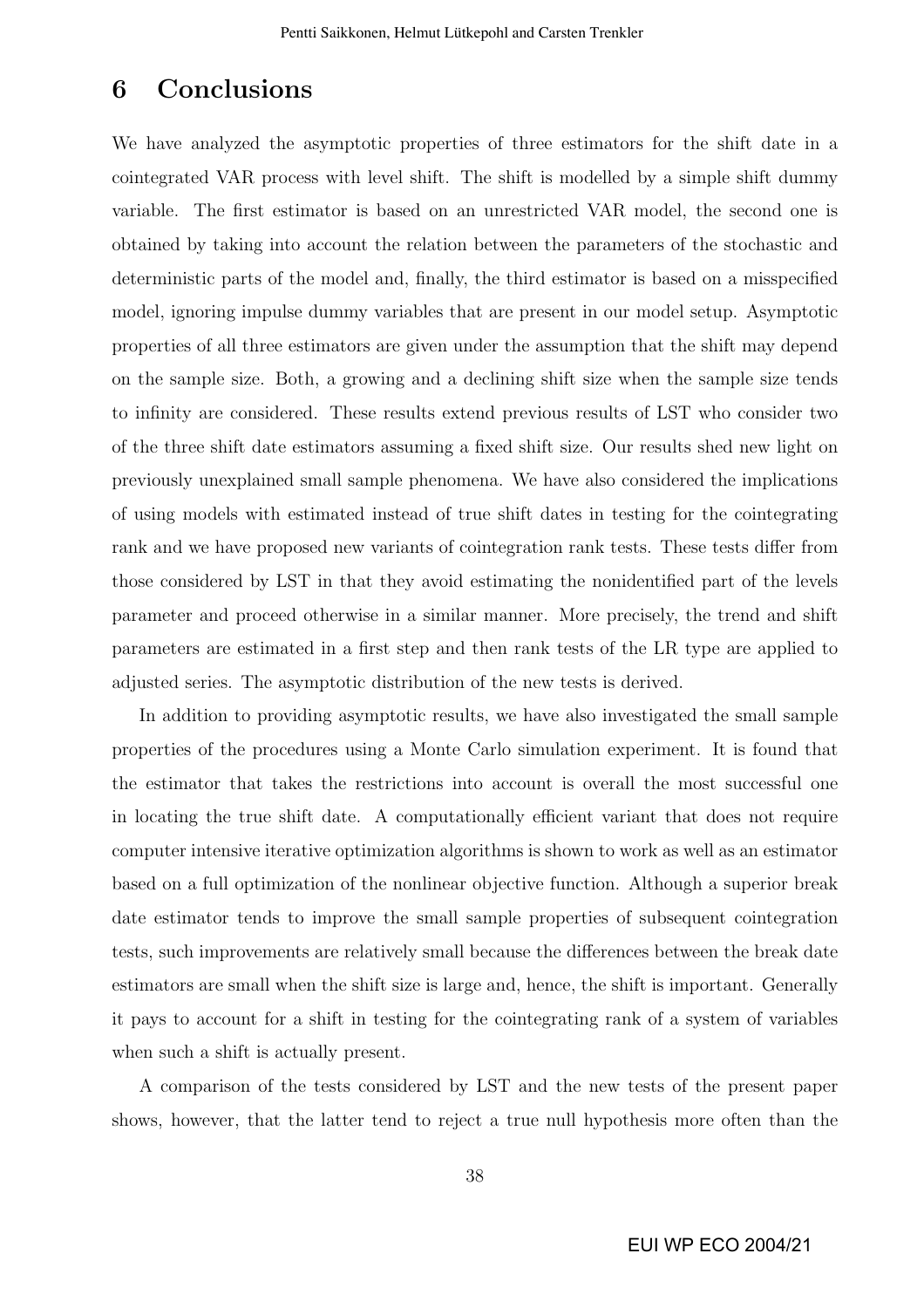LST tests. Generally the new tests tend to reject true null hypotheses too often and, hence, in future research it may be of interest to develop small sample corrections to ensure a test size close to the nominal level.

# Appendix A. Proofs

Some parts of the proofs are similar to those of the corresponding results stated in LST under more restrictive conditions. Because these authors provide brief sketches of the proofs only, we also present more detailed and more complete versions of the similar parts here.

The following notational conventions are used in addition to the notation defined earlier. Right hand side and left hand side will be abbreviated by r.h.s. and l.h.s., respectively. The smallest and largest eigenvalues of a matrix are denoted by  $\lambda_{\min}(\cdot)$  and  $\lambda_{\max}(\cdot)$ , respectively. The complement of a set B is signified by  $B<sup>c</sup>$ . The dependence of quantities on the sample size T is not indicated. The symbol  $\Rightarrow$  signifies weak convergence in a product space of  $D([\underline{\lambda}, \lambda])$ or  $D([0,1])$ . The former is relevant for random functions depending on the parameter  $\lambda$ , whereas the latter is used when the weak limit is a Brownian motion. Unless otherwise stated, all limits assume that  $T \to \infty$ . When obtaining weak convergences in a product space of  $D([\underline{\lambda}, \overline{\lambda}])$  we frequently make use of results given in Appendix A.1 of Gregory & Hansen (1996). It is straightforward to check that these results are applicable despite the differences in assumptions.

In the proofs we assume the model and conditions described in Sections 2 and 3, where the parameters  $\mu_0, \mu_1, \delta_* \in \mathbb{R}^n$  and the true  $\alpha, \beta, \Pi$  and  $\Gamma_j$   $(j = 1, \ldots, p-1)$  satisfy the restrictions which ensure that the observed variables are at most  $I(1)$  whereas these restrictions are not imposed in the estimation.

The true DGP is one specific process from our model class. It is occasionally helpful to be more explicit about its particular parameter values. In these cases they will be indicated with a subscript 'o' (e.g.,  $\mu_{0o}$ ,  $\mu_{1o}$ ,  $\tau_o$  etc.). We begin by proving Theorem 3.1.

## A.1 Proof of Theorem 3.1

Instead of the series  $y_t$  it will be convenient to use the mean adjusted series

$$
x_t = y_t - \mu_{0o} - \mu_{1o}t - \delta_o d_{t\tau_o}, \quad t = 1, 2, \dots
$$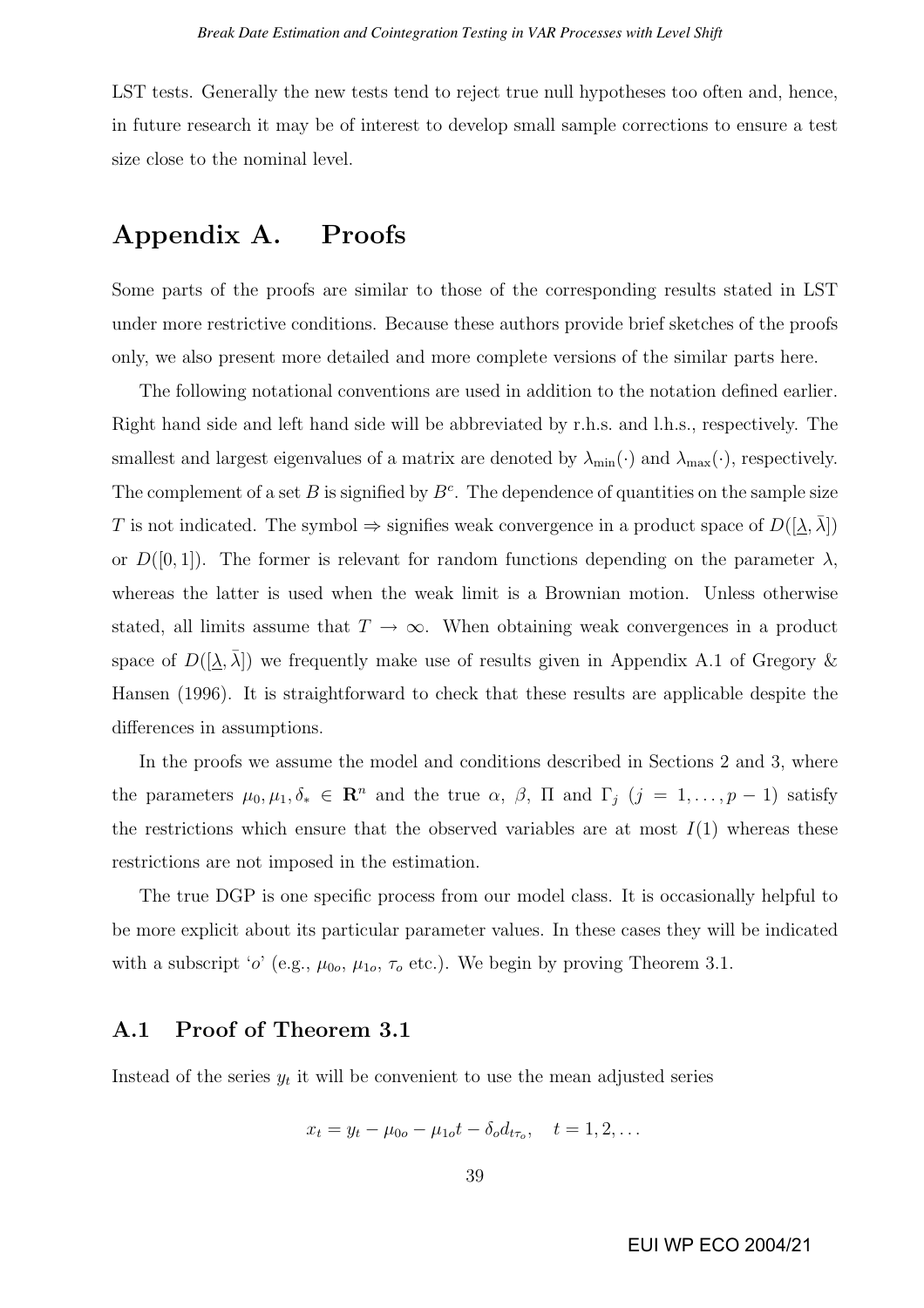#### Pentti Saikkonen, Helmut Lütkepohl and Carsten Trenkler

Solving the above equation for  $y_t$  and inserting the result into (3.1) yields

$$
\Delta x_t = \nu_0^{(0)} + \nu_1^{(0)}t + \delta_1 d_{t\tau} + \underline{\gamma}d_{t\tau} - \delta_1^{(0)}d_{t\tau_o} - \underline{\gamma}^{(0)}\underline{d}_{t\tau_o} + \Pi x_{t-1} + \sum_{j=1}^{p-1} \Gamma_j \Delta x_{t-j} + \varepsilon_t, \quad t = p+1, p+2, \dots
$$
\n(A.1)

Here

$$
\nu_0^{(0)} = \nu_0 + \Pi \mu_{0o} - \Psi \mu_{1o} - \Pi \mu_{1o}
$$
  
\n
$$
\nu_1^{(0)} = \nu_1 + \Pi \mu_{1o}
$$
  
\n
$$
\gamma = [\gamma_0 : \cdots : \gamma_{p-1}]
$$
  
\n
$$
\underline{d}_{t\tau} = [\Delta d_{t\tau} : \cdots : \Delta d_{t-p+1,\tau}]'
$$
  
\n
$$
\delta_1^{(0)} = -\Pi \delta_o
$$

and

$$
\underline{\gamma}^{(0)} = [\gamma_0^{(0)} : \cdots : \gamma_{p-1}^{(0)}] \text{ with } \gamma_j^{(0)} = \begin{cases} \delta_o - \delta_1^{(0)}, & j = 0 \\ -\Gamma_j \delta_o, & j = 1, \dots, p-1. \end{cases}
$$

Note that the true values of  $\nu_0^{(0)}$  $v_0^{(0)}$  and  $v_1^{(0)}$  $i_1^{(0)}$  are zero.

It will also be convenient to use the transformation  $\Pi x_t = \alpha^{(0)} u_{t-1}^{(0)} + \rho^{(0)} v_{t-1}^{(0)}$  $_{t-1}^{(0)}$ , where  $u_{t-1}^{(0)} = \beta'_0 x_{t-1}, v_{t-1}^{(0)} = \beta'_{0} x_{t-1}, \ \alpha^{(0)} = \alpha \beta' \beta_0 (\beta'_0 \beta_0)^{-1}$  and  $\rho^{(0)} = \alpha \beta' \beta_{0} (\beta'_{0} \beta_0)^{-1}$ . Clearly, the true values of  $\alpha^{(0)}$  and  $\rho^{(0)}$  are  $\alpha_o$  and zero, respectively. With this transformation the preceding error correction form can be expressed as

$$
\Delta x_t = \nu_0^{(0)} + \nu_1^{(0)}t + \delta_1 d_{t\tau} + \underline{\gamma}d_{t\tau} - \delta_1^{(0)}d_{t\tau_o} - \underline{\gamma}^{(0)}\underline{d}_{t\tau_o} + \alpha^{(0)}u_{t-1}^{(0)} + \rho^{(0)}v_{t-1}^{(0)} + \sum_{j=1}^{p-1} \Gamma_j \Delta x_{t-j} + \varepsilon_t,
$$
  

$$
t = p + 1, p + 2, \dots
$$
\n(A.2)

Denote  $q_{t\tau} = [d_{t\tau} : \underline{d}'_{t\tau}]'$  and

$$
w_t^{(0)} = \left[1 : \frac{t}{T} : T^{-1/2} v_{t-1}^{(0)}' : u_{t-1}^{(0)'} : \Delta x'_{t-1} : \cdots : \Delta x'_{t-p+1}\right]'
$$

With this notation  $(A.2)$  becomes

$$
\Delta x_t = \Phi w_t^{(0)} + \Xi q_{t\tau} - \Xi^{(0)} q_{t\tau_0} + \varepsilon_t, \quad t = p + 1, p + 2, \dots,
$$
 (A.3)

where  $\Phi = [\nu_0^{(0)}]$  $\Gamma_0^{(0)}: T\nu^{(0)}_1: T^{1/2}\rho^{(0)}: \alpha^{(0)}: \Gamma_1: \cdots: \Gamma_{p-1}], \, \Xi = [\delta_1: \gamma] \,\, \text{and} \,\, \Xi^{(0)} = [\delta_1^{(0)}]$  $\frac{1}{1}^{(0)}$  :  $\frac{1}{1}^{(0)}$ .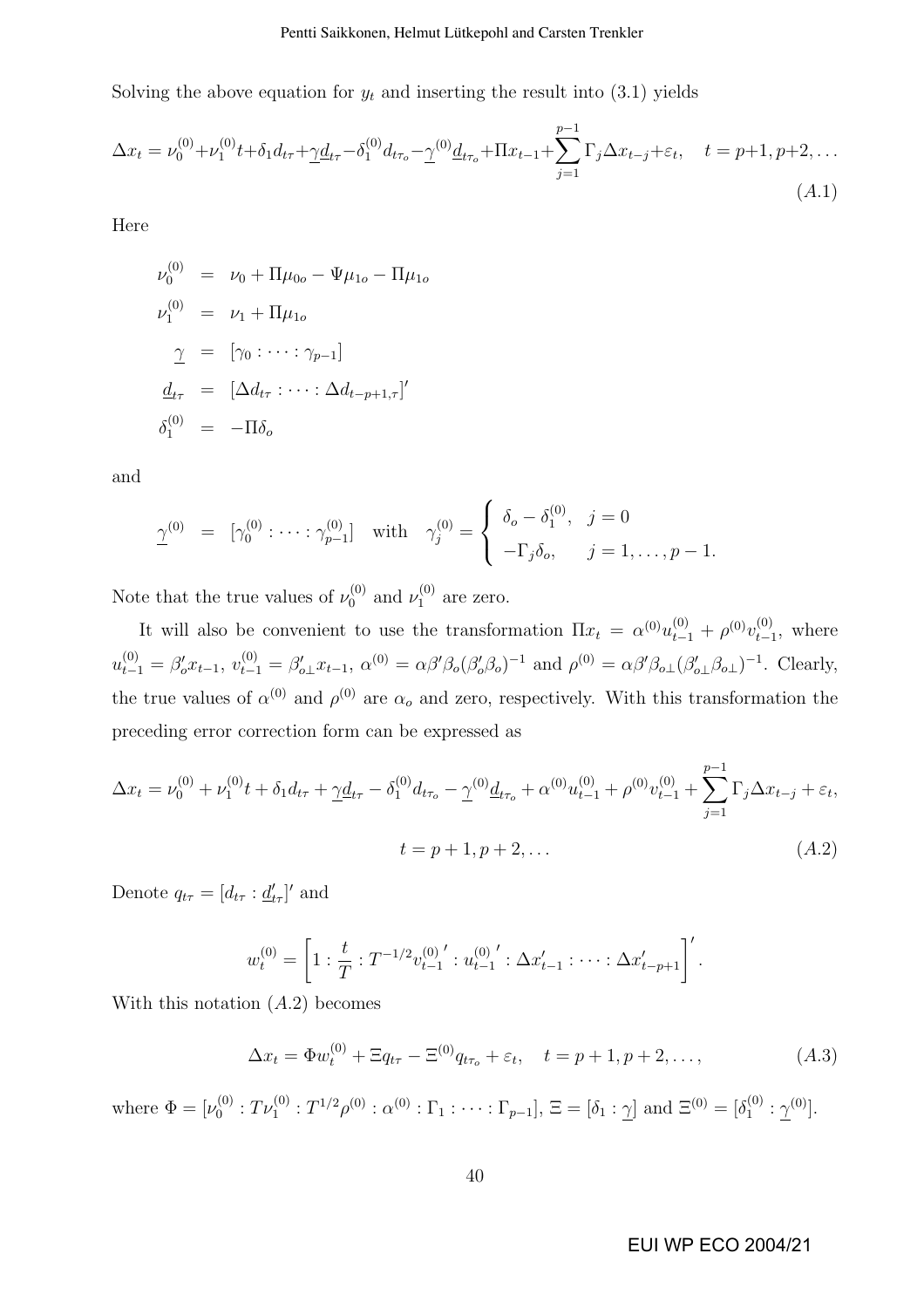Let  $\Theta = [\Phi : \Xi]$  contain the freely varying parameters in  $(A.3)$  or  $(A.2)$ . ( $\Xi^{(0)}$  is not a freely varying parameter because it is determined by  $\alpha^{(0)}$ ,  $\rho^{(0)}$  and  $\Gamma_1, \ldots, \Gamma_{p-1}$ . Set

$$
\varepsilon_{t\tau}(\Theta) = \Delta x_t - \Phi w_t^{(0)} - \Xi q_{t\tau} + \Xi^{(0)} q_{t\tau_o}.
$$

Then

$$
l_T(\Theta, \tau, \Omega) = (T - p) \log \det \Omega + \text{tr}\left(\Omega^{-1} \sum_{t=p+1}^T \varepsilon_{t\tau}(\Theta) \varepsilon_{t\tau}(\Theta)^t\right)
$$

is  $-2$  times the (conditional) Gaussian log-likelihood function of the parameters in  $(A.3)$ . Minimizing this function yields Gaussian ML estimators of the parameters  $\Theta$ ,  $\tau$  and  $\Omega$ . It is not difficult to see that the resulting estimators of  $\Theta$  and  $\tau$  can alternatively be obtained by minimizing the concentrated counterpart of  $l_T(\Theta, \tau, \Omega)$ , that is,

$$
l_T^{(c)}(\Theta, \tau) = (T - p) \log \det \left( \sum_{t=p+1}^T \varepsilon_{t\tau}(\Theta) \varepsilon_{t\tau}(\Theta)' \right).
$$

The definition of  $\varepsilon_{t\tau}(\Theta)$  (and the fact that  $\Xi^{(0)}$  is not a freely varying parameter) makes it clear that the value of  $\tau$  that minimizes the function  $l_{T}^{(c)}$  $T^{(c)}(0, \tau)$  is identical to  $\hat{\tau}$  defined by (3.2). Thus, (asymptotic) properties of  $\hat{\tau}$  can be studied by using the Gaussian ML estimator of  $\tau$  discussed above. Before turning to this issue we note that the above discussion also makes clear that a minimizer of  $l_T(\Theta, \tau, \Omega)$  exists (for every T larger than some constant).

The proof of Theorem 3.1 consists of several steps. In the first one we consider a subset of the parameter space of  $(\Theta, \Omega)$  defined by

$$
0 < \underline{\omega} \le \lambda_{\min}(\Omega) \le \lambda_{\max}(\Omega) \le \bar{\omega} < \infty \tag{A.4}
$$

and

$$
\|\Phi\|^2 + \|\delta_1 - \delta_1^{(0)}\|^2 \le \bar{M} < \infty. \tag{A.5}
$$

Note that here  $\bar{M}$  does not depend on T although  $\Phi$  and  $\delta_1^{(0)}$  do. We now prove

**Lemma A.1.** Let  $B_1 = B_1(\overline{M}, \underline{\omega}, \overline{\omega})$  be the part of the parameter space of  $(\Theta, \tau, \Omega)$  in which conditions (A.4) and (A.5) hold. Then there exist choices of  $\overline{M}$ ,  $\omega$  and  $\overline{\omega}$  such that

$$
\inf_{(\Theta,\tau,\Omega)\in B_1^c} l_T(\Theta,\tau,\Omega) - l_T(\Theta_o,\tau_o,\Omega_o) > 0
$$

with probability approaching one.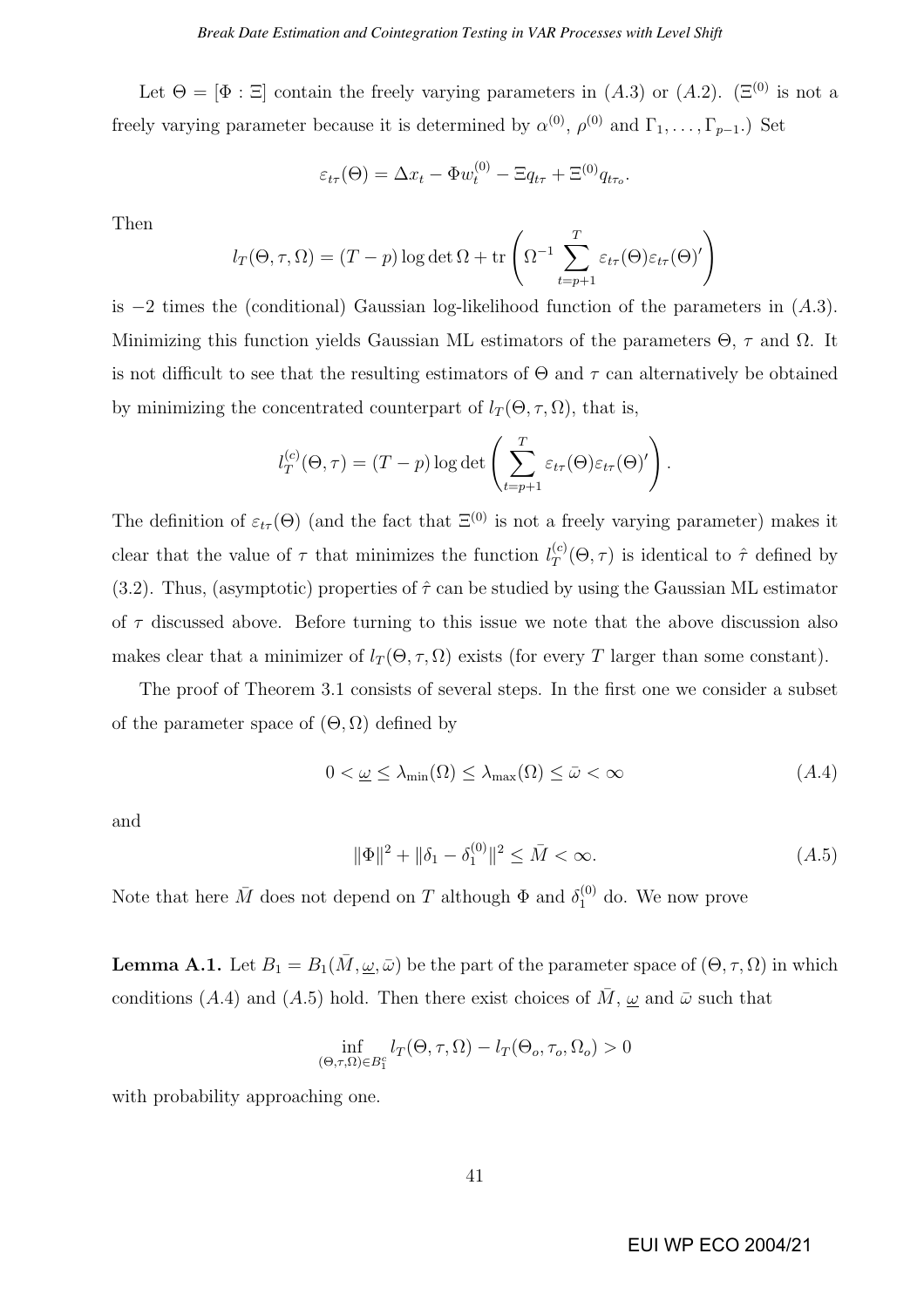Proof: First note that

$$
T^{-1}l_T(\Theta_o, \tau_o, \Omega_o) = \left(1 - \frac{p}{T}\right) \log \det \Omega_o + \text{tr}\left(\Omega_o^{-1}T^{-1} \sum_{t=p+1}^T \varepsilon_t \varepsilon_t'\right) = O_p(1),\tag{A.6}
$$

where the latter equality is justified by the weak law of large numbers.

Next, since  $[T\underline{\lambda}] \leq \tau, \tau_o \leq [T\overline{\lambda}]$ , we find from the definitions that

$$
\varepsilon_{t\tau}(\Theta) = \Delta x_t - \Phi w_t^{(0)}, \quad t = p + 1, \dots, [T\Delta] - 1,
$$

and

$$
\varepsilon_{t\tau}(\Theta) = \Delta x_t - \Phi w_t^{(0)} - (\delta_1 - \delta_1^{(0)}), \quad t = [T\bar{\lambda}] + p, \dots, T.
$$

Hence,

$$
T^{-1}l_{T}(\Theta,\tau,\Omega) \geq (1-\frac{p}{T})\log \det \Omega \n+ \text{tr}\left(\Omega^{-1}T^{-1}\sum_{t=p+1}^{[T_{\Delta}]-1}[\Delta x_{t} - \Phi w_{t}^{(0)}][\Delta x_{t} - \Phi w_{t}^{(0)}]'\right) \n+ \text{tr}\left(\Omega^{-1}T^{-1}\sum_{t=[T_{\Delta}]+p}^{T}[\Delta x_{t} - \Phi^{(0)}w_{t}^{(0)}][\Delta x_{t} - \Phi^{(0)}w_{t}^{(0)}]'\right),
$$
\n(A.7)

where  $\Phi^{(0)} = \Phi + [\delta_1 - \delta_1^{(0)}]$  $_1^{(0)}:0]$ . Here

$$
\lambda_{\min} \left( T^{-1} \sum_{t=p+1}^{[T\lambda]-1} \left[ \Delta x_t \atop w_t^{(0)} \right] \left[ \Delta x_t' : w_t^{(0)'} \right]' \right) \ge \epsilon_* \tag{A.8}
$$

where  $\epsilon_* > 0$  is a suitable real number and the inequality holds with probability approaching one. This fact can be justified in the same way as Lemma A.4 of Saikkonen (2001). A similar result is also obtained by changing the range of summation on the l.h.s. of  $(A.8)$  to  $t = [T\overline{\lambda}] + p, \ldots, T$ . When these two eigenvalue conditions are assumed arguments entirely similar to those in Saikkonen (2001, pp. 320-321) show that, with suitable choices of M,  $\omega$ and  $\bar{\omega}$ , the r.h.s of (A.7) can be made arbitrarily large whenever  $(\Theta, \tau, \Omega) \notin B_1(M, \underline{\omega}, \bar{\omega})$ . The assertion of the lemma follows from this and  $(A.6)$ .  $\Box$ 

Lemma A.1 implies that a minimizer of  $l_T(\Theta, \tau, \Omega)$  will asymptotically satisfy inequality restrictions of the form  $(A.4)$  and  $(A.5)$ . In what follows, the set  $B_1$  is always assumed to be defined in such a way that the conclusion of Lemma A.1 holds. We shall now proceed in the same way as in Saikkonen (2001) and express the function  $l_T(\Theta, \tau, \Omega)$  as a sum of two components. To this end, define

$$
w_{1t}^{(0)} = \left[1 : \frac{t}{T} : T^{-1/2} v_{t-1}^{(0)}'\right]'
$$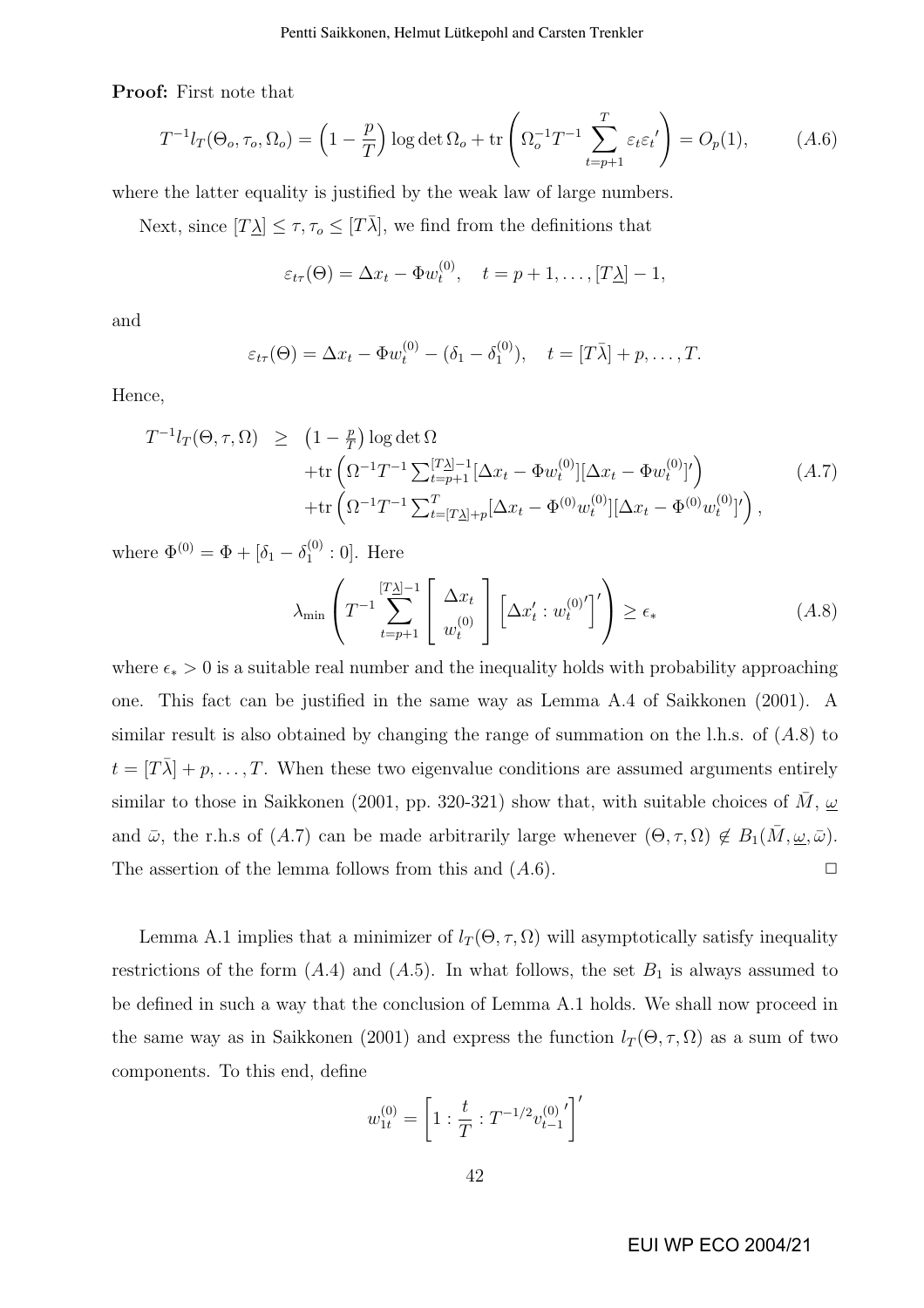and

$$
w_{2t}^{(0)} = \left[ u_{t-1}^{(0)}' : \Delta x'_{t-1} : \cdots : \Delta x'_{t-p+1} \right]'
$$

Then  $w_t^{(0)} = [w_{1t}^{(0)}]$  $1<sub>t</sub>$  $'$  :  $w_{2t}^{(0)}$  $2<sub>t</sub>$  $\gamma$ <sup>'</sup> and we also partition the parameter matrix  $\Phi$  conformably as  $\Phi = [\Phi_1 : \Phi_2]$  where  $\Phi_1 = [\nu_0^{(0)}]$  $\mathcal{O}_0^{(0)}: T\nu_1^{(0)}: T^{1/2}\rho^{(0)}]$  and  $\Phi_2 = [\alpha^{(0)}: \Gamma_1: \cdots: \Gamma_{p-1}]$ . With these definitions,

$$
\varepsilon_{t\tau}(\Theta) = \varepsilon_{1t\tau}(\Theta) + \varepsilon_{2t}(\Phi_2),
$$

where  $\varepsilon_{1t\tau}(\Theta) = -\Phi_1 w_{1t}^{(0)} - \Xi q_{t\tau} + \Xi^{(0)} q_{t\tau_o}$  and  $\varepsilon_{2t}(\Phi_2) = \Delta x_t - \Phi_2 w_{2t}^{(0)}$  $_{2t}^{(0)}$ . Clearly,  $\varepsilon_{1t\tau_o}(\Theta_o)=0$ and

$$
l_T(\Theta, \tau, \Omega) = l_{1T}(\Theta, \tau, \Omega) + l_{2T}(\Phi_2, \Omega),
$$

where

$$
l_{1T}(\Theta, \tau, \Omega) = \text{tr}\left(\Omega^{-1} \sum_{t=p+1}^{T} \varepsilon_{1t\tau}(\Theta) \varepsilon_{1t\tau}(\Theta)^{t}\right) + 2\text{tr}\left(\Omega^{-1} \sum_{t=p+1}^{T} \varepsilon_{1t\tau}(\Theta) \varepsilon_{2t}(\Phi_2)^{t}\right)
$$

and

$$
l_{2T}(\Phi_2,\Omega)=(T-p)\log\det\Omega+\text{tr}\left(\Omega^{-1}\sum_{t=p+1}^T\varepsilon_{2t}(\Phi_2)\varepsilon_{2t}(\Phi_2)'\right).
$$

For  $l_{2T}(\Phi_2, \Omega)$  we have the following result.

#### Lemma A.2.

$$
\inf_{(\Phi_2,\Omega)} l_{2T}(\Phi_2,\Omega) - l_{2T}(\Phi_{2o},\Omega_o) = O_p(1),
$$

where the infimum is over unrestricted values of  $\Phi_2$  and  $\Omega > 0$ .

**Proof:** Because we can treat  $\Delta x_t$  as a zero mean stationary process and because  $l_{2T}(\Phi_2, \Omega)$ can be interpreted as −2 times the logarithm of the Gaussian likelihood function associated with the regression model  $\Delta x_t = \Phi_2 w_{2t}^{(0)} + \varepsilon_t$ , the stated result follows from standard regression theory (cf. Saikkonen  $(2001, p. 321)$ ).

Next consider the function  $l_{1T}(\Theta, \tau, \Omega)$ . Our treatment will be divided into several steps in which the time index t is suitably restricted. This means considering the function  $l_{1T}(\Theta, \tau, \Omega)$ with the sample size  $T$  replaced by appropriate quantities smaller than  $T$ . Most of the subsequent results will explicitly be formulated for  $\tau \leq \tau_o$  and only briefly discussed in the case  $\tau \geq \tau_o$ . Due to the occurrence of impulse dummies the situation is in this respect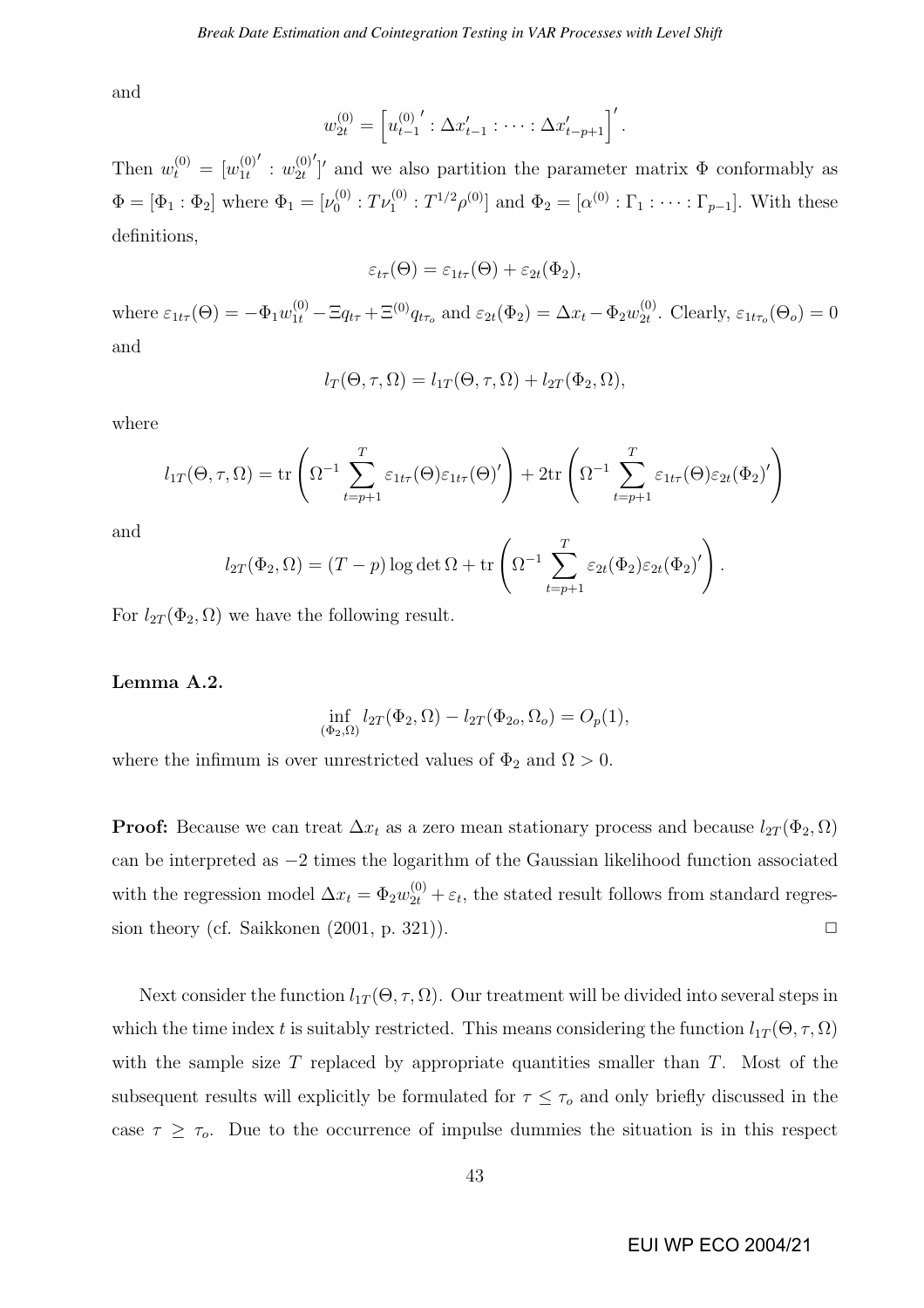somewhat more complicated than in previous cases where the break date parameter is not affected by impulse dummies (e.g., Bai, Lumsdaine & Stock (1998)).

In the following results about the function  $l_{1T}(\Theta, \tau, \Omega)$ ,  $c_1, c_2, \ldots$  denote positive constants and  $a_{1T}, a_{2T}, \ldots$  are nonnegative random variables which depend on the sample size but not on the parameters  $Θ$ ,  $τ$  or  $Ω$ . First we prove

**Lemma A.3.** There exists a constant  $c_1 > 0$  such that, with probability approaching one and uniformly in  $[T\underline{\lambda}] \leq \tau \leq \tau_o$  and  $(\Theta, \tau, \Omega) \in B_1$ ,

$$
l_{1,\tau-1}(\Theta,\tau,\Omega) \ge c_1 \|T^{1/2}\Phi_1\|^2 - a_{1T} \|T^{1/2}\Phi_1\|,
$$

where  $a_{1T} \geq 0$  and  $a_{1T} = O_p(1)$ .

**Proof:** For  $t \leq \tau - 1$ ,  $\varepsilon_{1t\tau}(\Theta) = -\Phi_1 w_{1t}^{(0)}$  $_{1t}^{(0)}$  and, consequently,

$$
l_{1,\tau-1}(\Theta,\tau,\Omega) = \text{tr}\left(\Omega^{-1}\Phi_1\sum_{t=p+1}^{\tau-1}w_{1t}^{(0)}w_{1t}^{(0)'}\Phi_1'\right) - 2\text{tr}\left(\Omega^{-1}\Phi_1\sum_{t=p+1}^{\tau-1}w_{1t}^{(0)}\varepsilon_{2t}(\Phi_2)'\right) \stackrel{def}{=} L_1 + L_2.
$$

For  $L_1$  we have

$$
L_1 \geq \lambda_{\min}(\Omega^{-1}) \text{tr}\left(\Phi_1 \sum_{t=p+1}^{\tau-1} w_{1t}^{(0)} w_{1t}^{(0)'} \Phi_1'\right) \geq \lambda_{\min}(\Omega^{-1}) \lambda_{\min}\left(T^{-1} \sum_{t=p+1}^{\tau-1} w_{1t}^{(0)} w_{1t}^{(0)'}\right) ||T^{1/2} \Phi_1||^2.
$$

For  $(\Theta, \tau, \Omega) \in B_1$ , the first eigenvalue in the last expression is bounded away from zero. That the same holds with probability approaching one and uniformly in  $[T_1] \leq \tau \leq \tau_0$  for the second eigenvalue, can be seen by using an analog of (A.3) of Gregory & Hansen (1996, p. 118). Thus, we have shown that  $L_1 \ge c_1 ||\Phi_1||^2$ ,  $c_1 \ge 0$ , with probability approaching one.

It remains to show that  $L_2 \geq -a_{1T} \|T^{1/2} \Phi_1\|$  with  $a_{1T}$  having the properties stated in the lemma. To demonstrate this, notice that

$$
|L_2| \leq 2\|\Omega^{-1}\| \left\| \Phi_1 \sum_{t=p+1}^{\tau-1} w_{1t}^{(0)} [\Delta x_t - \Phi_2 w_{2t}^{(0)}]' \right\|
$$
  

$$
\leq 2\|\Omega^{-1}\| \left\| T^{-1/2} \sum_{t=p+1}^{\tau-1} w_{1t}^{(0)} [\Delta x_t - \Phi_2 w_{2t}^{(0)}]' \right\| \|T^{1/2}\Phi_1\|.
$$

Here we have used the definition of  $\varepsilon_{2t}(\Phi_2)$ , the Cauchy-Schwarz inequality and the norm inequality. By an analog of (A.4) of Gregory & Hansen (1996, p. 118), the norm in the middle of the last expression is of order  $O_p(1)$  uniformly in  $[T\Delta] \leq \tau \leq \tau_0$  and for any fixed value of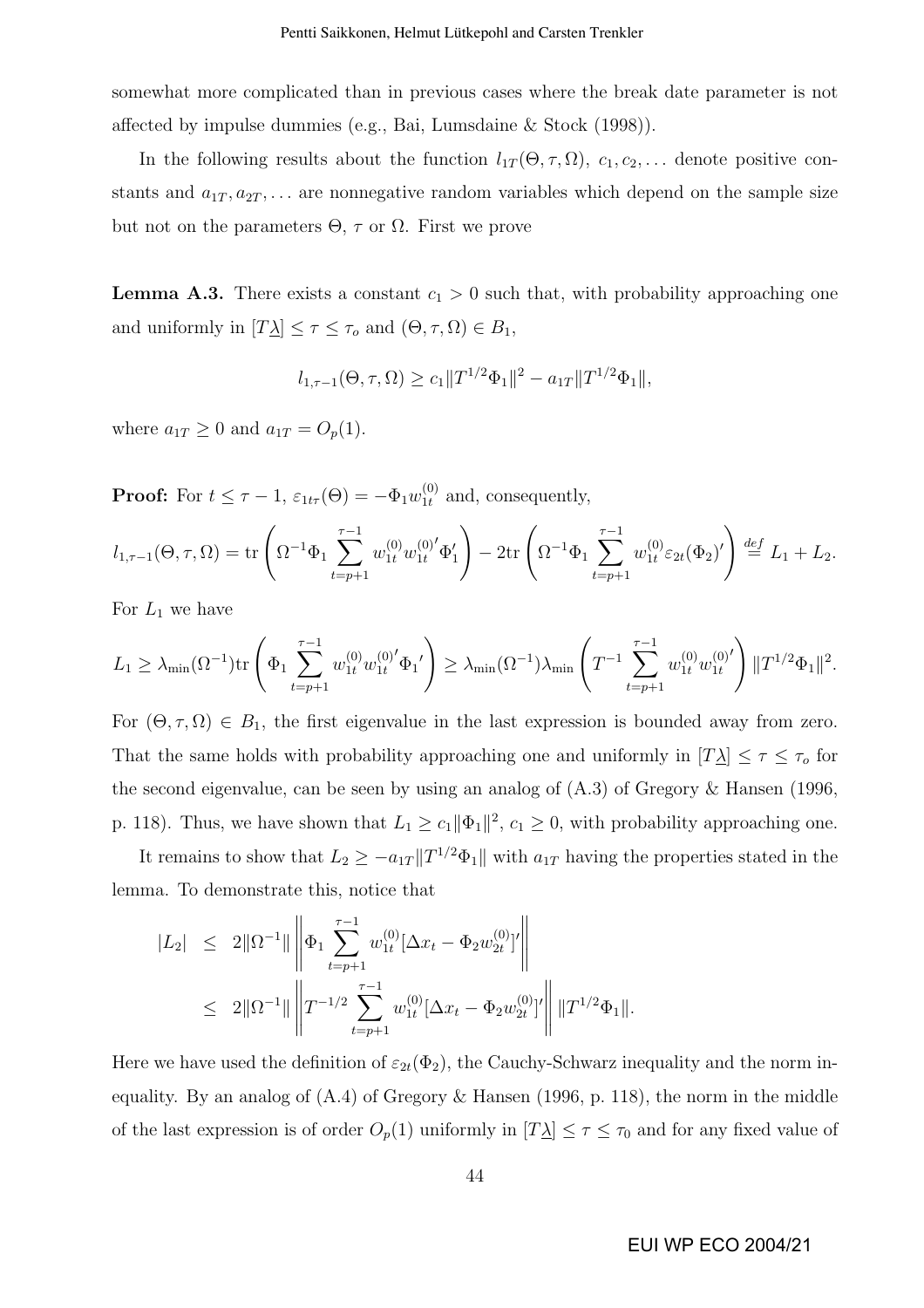$\Phi_2$ . Thus, because the parameters  $\Phi_2$  and  $\Omega$  belong to bounded sets when  $(\Theta, \tau, \Omega) \in B_1$ , it can similarly be shown that the last expression as a whole has an upper bound  $a_{1T}$   $||T^{1/2}\Phi_1||$ with  $a_{1T}$  as required. This completes the proof.  $\Box$ 

Our next result deals with the contribution of  $l_{1,\tau_{o}-1}(\Theta, \tau, \Omega)-l_{1,\tau-1}(\Theta, \tau, \Omega)$  to  $l_{1T}(\Theta, \tau, \Omega)$ . Here the relevant expression of  $\varepsilon_{1t\tau}(\Theta)$  is

$$
\varepsilon_{1t\tau}(\Theta) = -\Psi_1 w_{1t}^{(0)} - \underline{\gamma} \underline{d}_{t\tau}, \quad t = \tau, \ldots, \tau_o - 1,
$$

where  $\Psi_1 = \Phi_1 + [\delta_1 : 0].$ 

**Lemma A.4.** Let  $\epsilon$  be any real number with the property  $0 < \epsilon < \lambda_0 - \underline{\lambda}$ . Then, for  $\lambda \leq \lambda \leq \lambda_o - \epsilon$  there exists a constant  $c_2 > 0$  such that, with probability approaching one and uniformly in  $[T\underline{\lambda}] \leq \tau \leq [T(\lambda_o - \epsilon)]$  and  $(\Theta, \tau, \Omega) \in B_1$ ,

$$
l_{1,\tau_0-1}(\Theta,\tau,\Omega) - l_{1,\tau-1}(\Theta,\tau,\Omega) \ge c_2 \|T^{1/2}\Psi_1\|^2 + c_2 \|\underline{\gamma}\|^2 - a_{2T} \|T^{1/2}\Psi_1\| - a_{3T} \|\underline{\gamma}\|,
$$

where  $a_{iT} \ge 0$   $(i = 2, 3)$ ,  $a_{2T} = O_p(1)$  and  $a_{3T} = o_p(T^{\eta})$  with  $\frac{1}{b} < \eta < \frac{1}{4}$ .

Proof: By the definitions,

$$
l_{1,\tau_o-1}(\Theta,\tau,\Omega) - l_{1,\tau-1}(\Theta,\tau,\Omega)
$$
  
= tr  $(\Omega^{-1} \sum_{t=\tau}^{\tau_o-1} \varepsilon_{1t\tau}(\Theta) \varepsilon_{1t\tau}(\Theta)') + 2tr (\Omega^{-1} \sum_{t=\tau}^{\tau_o-1} \varepsilon_{1t\tau}(\Theta) \varepsilon_{2t}(\Phi_2)') \stackrel{def}{=} L_3 + L_4.$ 

First consider  $L_3$  and for simplicity denote  $\underline{\Psi}_1 = [\Psi_1 : \underline{\gamma}]$  and  $\underline{z}_{1t\tau}^{(0)} = [w_{1t}^{(0)}]$  $1<sub>t</sub>$  $'\colon \underline{d}_{t\tau}\prime]'$ . Then

$$
L_3 = \text{tr}\left(\Omega^{-1}\underline{\Psi}_1 \sum_{t=\tau}^{\tau_o-1} \underline{z}_{1t\tau}^{(0)} \underline{z}_{1t\tau}^{(0)'} \underline{\Psi}_1'\right) \ge \lambda_{\min}(\Omega^{-1}) \text{tr}\left(\underline{\Psi}_1 D_{1T} \left(D_{1T}^{-1} \sum_{t=\tau}^{\tau_o-1} \underline{z}_{1t\tau}^{(0)} \underline{z}_{1t\tau}^{(0)'} D_{1T}^{-1}\right) D_{1T} \underline{\Psi}_1'\right),\tag{A.9}
$$

where  $D_{1T} = \text{diag}[T^{-1/2}I_{n-r+2}:I_p].$ 

Next note that

$$
T^{-1/2} \sum_{t=\tau}^{\tau_o - 1} w_{1t}^{(0)} \Delta d_{t-i,\tau} = O_p(T^{-1/2}), \quad i = 0, \dots, p-1,
$$
 (A.9a)

uniformly in  $[T\underline{\lambda}] \leq \tau < \tau_o$ . Because  $w_{1t}^{(0)} = [1 : \frac{t}{T} : T^{-1/2}v_{t-1}^{(0)}]$  $t-1$  $\gamma$ <sup>'</sup> this is obvious for the first and second components of  $w_{1t}^{(0)}$  $\frac{1}{1}$ . For the third component the same is true because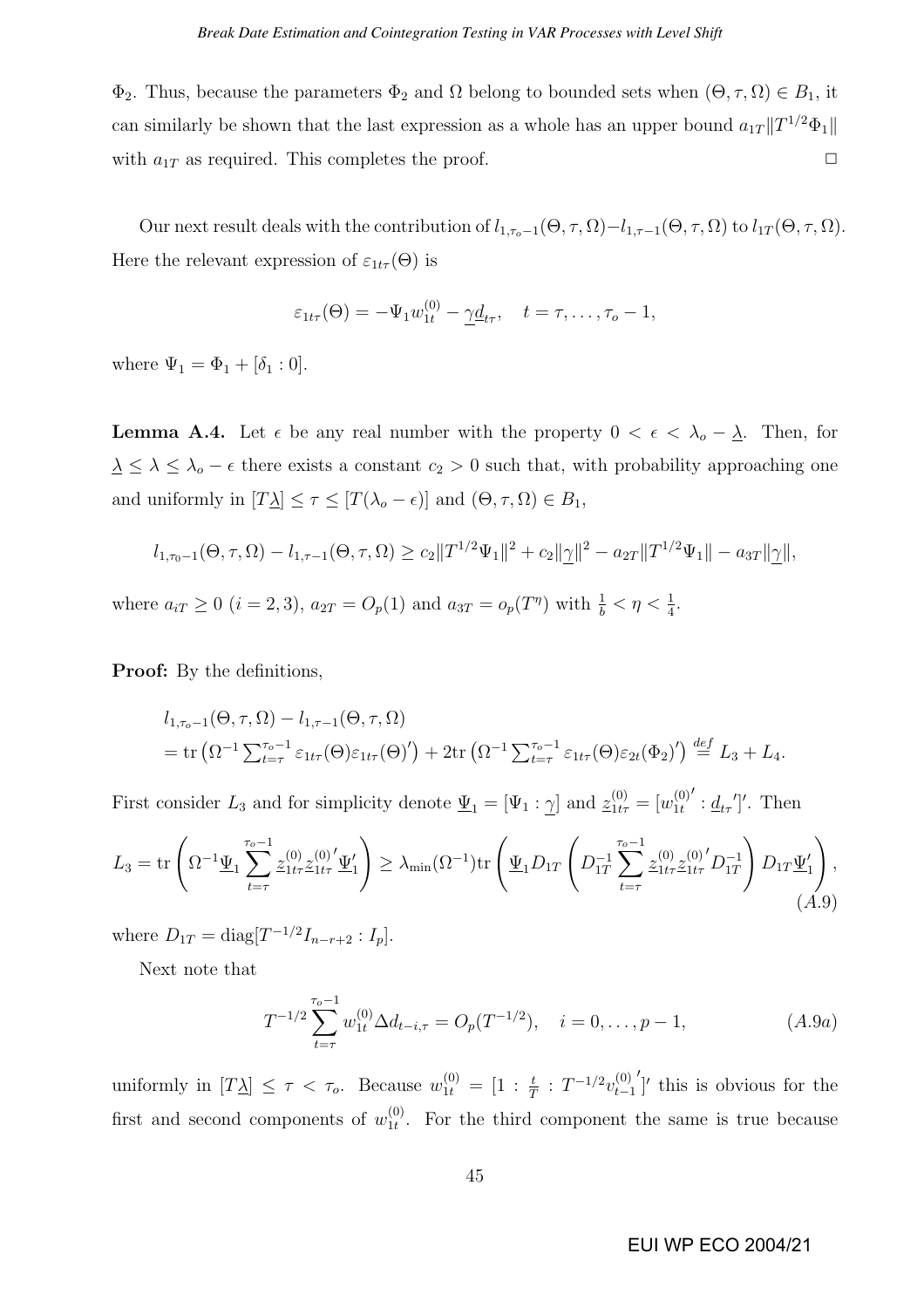$T^{-1/2} \max_{1 \le t \le \tau_o} ||v_{t-1}^{(0)}|| \le T^{-1/2} \max_{1 \le t \le T} ||\beta'_{o}|| x_{t-1}|| = O_p(1)$ , where the equality follows form the fact that  $T^{-1/2}\beta'_{o\perp}x_{[Ts]}$  obeys an invariance principle. Thus, we can conclude that

$$
D_{1T}^{-1} \sum_{t=\tau}^{\tau_o - 1} \underline{z}_{1t\tau}^{(0)} \underline{z}_{1t\tau}^{(0)'} D_{1T}^{-1} = \text{diag} \left[ T^{-1} \sum_{t=\tau}^{\tau_o - 1} w_{1t}^{(0)} w_{1t}^{(0)'} : I_p \right] + o_p(1)
$$
 (A.10)

uniformly in  $[T\underline{\lambda}] \leq \tau < \tau_o$ .

The next step is to observe that

$$
T^{-1} \sum_{t=[T\lambda]}^{[T\lambda_o]-1} w_{1t}^{(0)} w_{1t}^{(0)'} \Rightarrow M_{11}(\lambda_o) - M_{11}(\lambda), \quad \underline{\lambda} \le \lambda < \lambda_o,
$$

where  $M_{11}(\lambda)$  is the weak limit of  $T^{-1} \sum_{t=p+1}^{[T_{\lambda}]-1} w_{1t}^{(0)} w_{1t}^{(0)}$  $1<sub>t</sub>$  $\prime$  (cf. (A.3) of Gregory & Hansen (1996, p. 118)). It is straightforward to check that the difference  $M_{11}(\lambda_o) - M_{11}(\lambda)$  is positive definite and its smallest eigenvalue is bounded from below by a positive constant when  $\underline{\lambda} \leq \lambda \leq \lambda_o - \epsilon$ .

The above discussion implies that, with probability approaching one, the smallest eigenvalue of the matrix on the l.h.s. of (A.10) is bounded away from zero uniformly in  $[T\lambda] \leq$  $\tau \leq [T(\lambda_o - \epsilon)]$ . Thus, it follows from  $(A.9)$  that, for  $(\Theta, \tau, \Omega) \in B_1$  and with probability approaching one,

$$
L_3 \ge c_2 \text{tr}(\underline{\Psi}_1 D_{1T} D_{1T} \underline{\Psi}'_1) = c_2 ||T^{1/2} \Psi_1||^2 + c_2 ||\underline{\gamma}||^2,
$$

where  $c_2 > 0$  is a (small) constant. This implies that it only remains to show that  $L_4 \geq$  $-a_{2T}$ || $T^{1/2}\Psi_1$ ||  $-a_{3T}$ || $\gamma$ || with  $a_{2T}$  and  $a_{3T}$  stated in the lemma.

To show the above mentioned inequality about  $L_4$ , conclude from the definitions that

$$
L_4 = -2\text{tr}\left(\Omega^{-1}\Psi_1\sum_{t=\tau}^{\tau_o-1} w_{1t}^{(0)} \varepsilon_{2t}(\Phi_2)'\right) - 2\text{tr}\left(\Omega^{-1}\gamma\sum_{t=\tau}^{\tau_o-1} \underline{d}_{t\tau} \varepsilon_{2t}(\Phi_2)'\right) \stackrel{def}{=} L_{41} + L_{42}.
$$

Arguments similar to those already used in the proof of Lemma A.3 show that

$$
|L_{41}| \leq 2||\Omega^{-1}|| ||T^{1/2}\Psi_1|| \left||T^{-1/2}\sum_{t=\tau}^{\tau_o-1} w_{1t}^{(0)}[\Delta x_t - \Phi_2 w_{2t}^{(0)}]' \right|| \leq a_{2T}||T^{1/2}\Psi_1||,
$$

where  $a_{2T} = O_p(1)$  in the required uniform sense.

Regarding  $L_{42}$ , one similarly obtains

$$
|L_{42}| \le 2||\Omega^{-1}|| ||\gamma|| \left\| \sum_{t=\tau}^{\tau_o-1} \underline{d}_{t\tau} [\Delta x_t - \Phi_2 w_{2t}^{(0)}]' \right\| \le a_{3T} ||\gamma||,
$$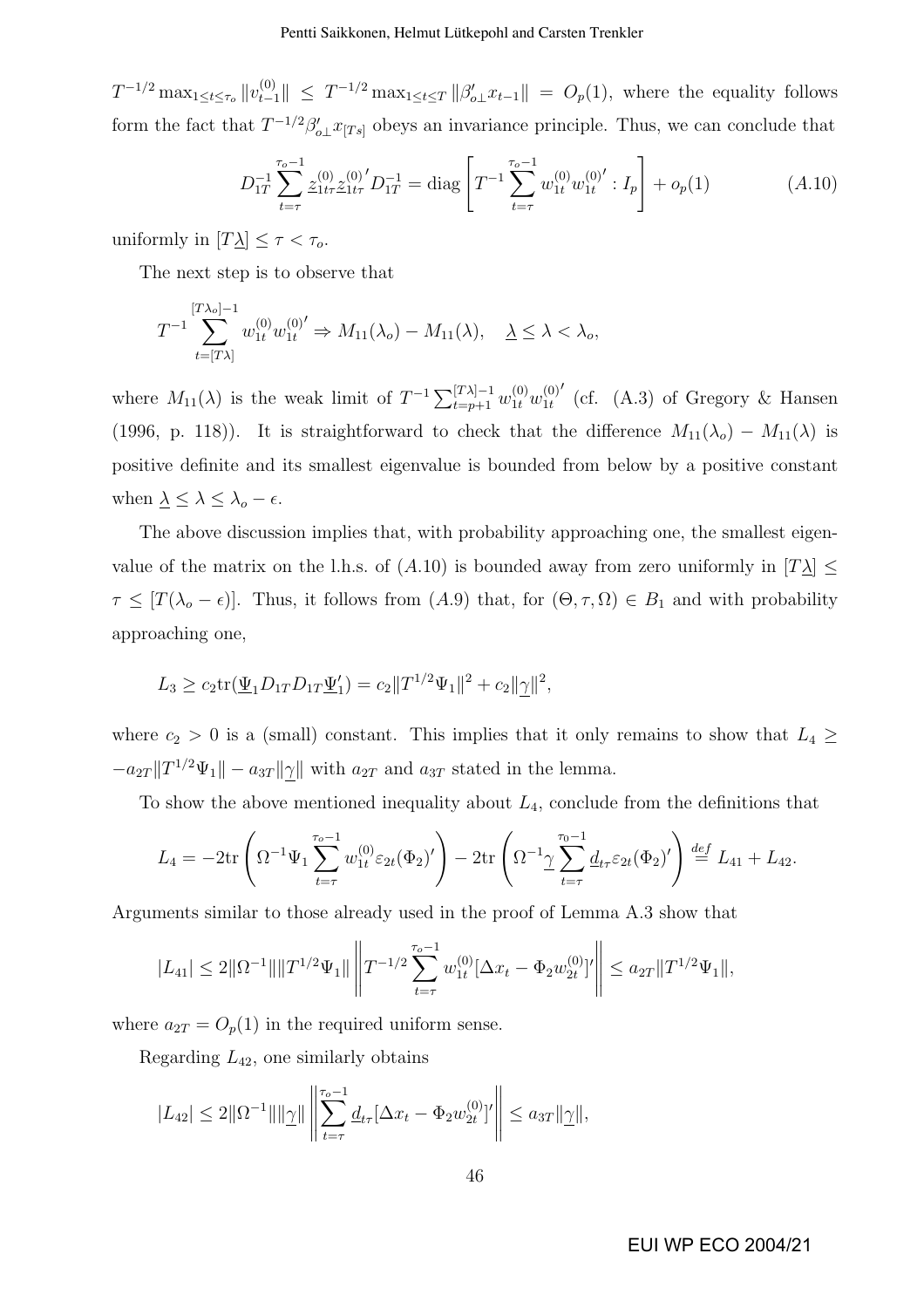where  $a_{3T} = o_p(T^{\eta})$ ,  $\frac{1}{b} < \eta < \frac{1}{4}$ , in the required uniform sense. The latter inequality follows if the last norm in the preceding expression can be replaced by  $o_p(T)$ . To justify this, recall that  $\Delta x_t$  and  $w_{2t}^{(0)}$  $_{2t}^{(0)}$  are stationary processes with finite moments of order  $b > 4$ and that  $\Phi_2$  can be assumed to belong to a bounded set. Thus, it suffices to show that  $\max_{1 \leq t \leq T} ||\Delta x_t|| = o_p(T^{\eta})$  and similarly with  $\Delta x_t$  replaced by  $w_{2t}^{(0)}$  $_{2t}^{(0)}$ . This, however, can be done by using an argument entirely similar to that in  $(A.14)$  of Saikkonen & Lütkepohl (2002). The inequalities obtained for  $|L_{41}|$  and  $|L_{42}|$  above show that  $L_2$  has the required lower bound and the proof is complete.  $\Box$ 

Our next result describes the contribution of  $l_{1,\tau_o+p-1}(\Theta, \tau, \Omega)-l_{1,\tau_o-1}(\Theta, \tau, \Omega)$  to  $l_{1T}(\Theta, \tau, \Omega)$ . We introduce the notation

$$
\zeta_{t\tau}^{(0)} = (d_{t\tau} - d_{t\tau_o})\delta_1^{(0)} + \underline{\gamma}\underline{d}_{t\tau} - \underline{\gamma}^{(0)}\underline{d}_{t\tau_o}.
$$

In the following lemma the relevant values of  $\varepsilon_{1t\tau}(\Theta)$  can then be written as

$$
\varepsilon_{1t\tau}(\Theta) = -\Psi_2 w_{1t}^{(0)} - \zeta_{t\tau}^{(0)}, \quad t = \tau_o, \ldots, \tau_o + p - 1,
$$

where  $\Psi_2 = \Phi_1 + [\delta_1 - \delta_1^{(0)}]$  $\mathbf{L}_{1}^{(0)}$  : 0]. Note that here the first term in the definition of  $\zeta_{t\tau}^{(0)}$  vanishes but the general definition is convenient in later derivations. Now we can formulate

**Lemma A.5.** There exists a constant  $c_3 > 0$  such that, with probability approaching one and uniformly in  $[T\underline{\lambda}] \leq \tau \leq \tau_o$  and  $(\Theta, \tau, \Omega) \in B_1$ ,

$$
l_{1,\tau_o+p-1}(\Theta,\tau,\Omega) - l_{1,\tau_o-1}(\Theta,\tau,\Omega) \ge c_3 \sum_{t=\tau_o}^{\tau_o+p-1} \|\zeta_{t\tau}^{(0)}\|^2 - a_{4T} \left(\sum_{t=\tau_o}^{\tau_o+p-1} \|\zeta_{t\tau}^{(0)}\|^2\right)^{1/2} - a_{5T},
$$
  
where  $a_{iT} \ge 0$  and  $a_{iT} = O_p(1)$   $(i = 4, 5)$ .

**Proof:** By the definitions,

$$
l_{1,\tau_o+p-1}(\Theta,\tau,\Omega) - l_{1,\tau_o-1}(\Theta,\tau,\Omega)
$$
  
= tr  $(\Omega^{-1} \sum_{t=\tau_o}^{\tau_o+p-1} \varepsilon_{1t\tau}(\Theta) \varepsilon_{1t\tau}(\Theta)') + 2tr (\Omega^{-1} \sum_{t=\tau_o}^{\tau_o+p-1} \varepsilon_{1t\tau}(\Theta) \varepsilon_{2t}(\Phi_2)') \stackrel{def}{=} L_5 + L_6.$ 

Assuming  $(\Theta, \tau, \Omega) \in B_1$  we find that

$$
L_5 \geq \lambda_{\min}(\Omega^{-1}) \sum_{t=\tau_o}^{\tau_o+p-1} \|\varepsilon_{1t\tau}(\Theta)\|^2
$$
  
 
$$
\geq \bar{\omega}^{-1} \sum_{t=\tau_o}^{\tau_o+p-1} \|\Psi_2 w_{1t}^{(0)}\|^2 + \bar{\omega}^{-1} \sum_{t=\tau_o}^{\tau_o+p-1} \|\zeta_{t\tau}^{(0)}\|^2 + 2\bar{\omega}^{-1} \sum_{t=\tau_o}^{\tau_o+p-1} \zeta_{t\tau}^{(0)'} \Psi_2 w_{1t}^{(0)}.
$$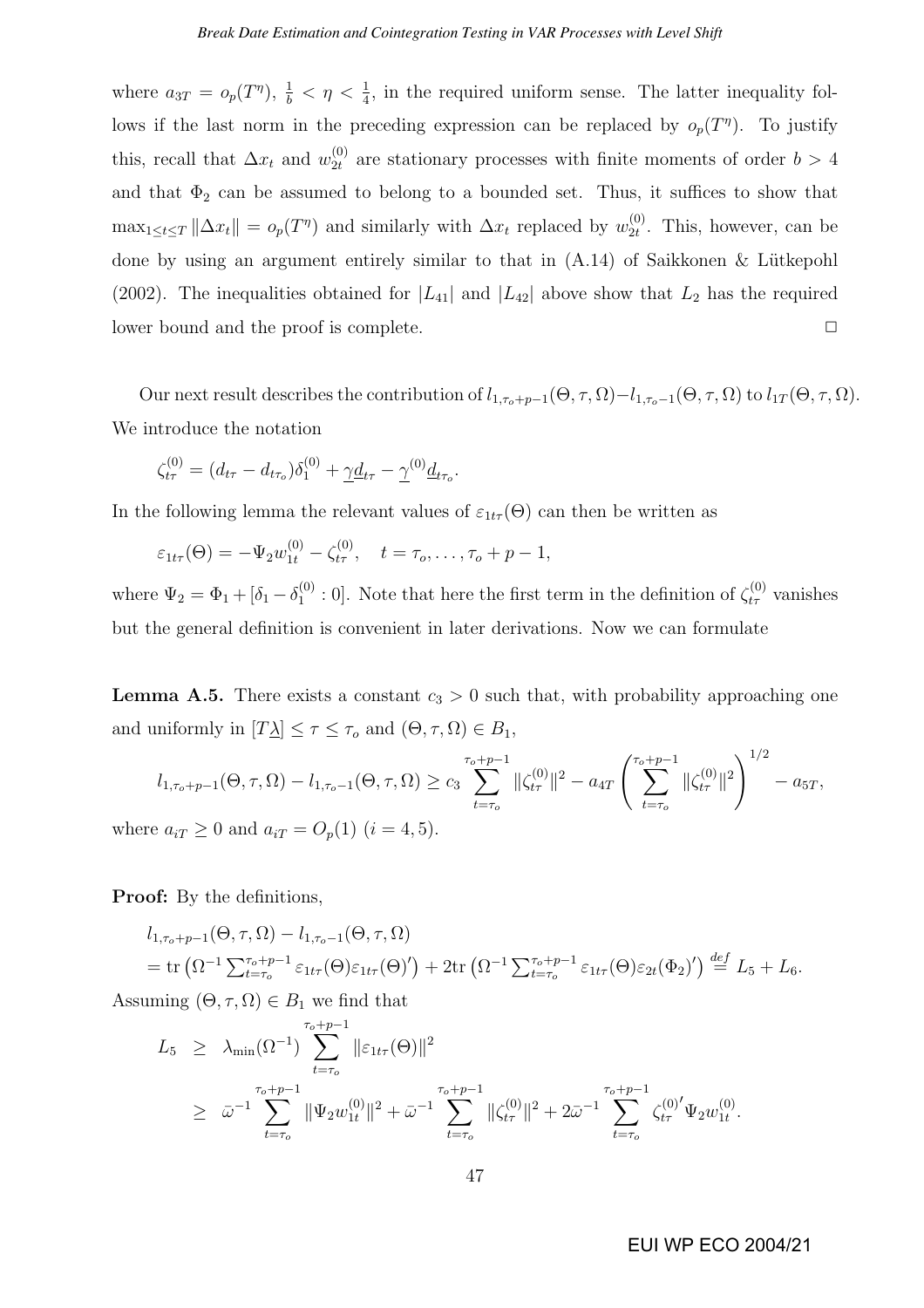Because we can here assume that  $\Psi_2$  is bounded (see  $(A.5)$ ), an application of the triangle inequality and the Cauchy-Schwarz inequality shows that the absolute value of the third term in the last expression can be bounded from above by

const. 
$$
\times \left( \sum_{t=\tau_o}^{\tau_o+p-1} ||\zeta_{t\tau}^{(0)}||^2 \right)^{1/2} \left( \sum_{t=\tau_o}^{\tau_o+p-1} ||w_{1t}^{(0)}||^2 \right)^{1/2}.
$$

Here the latter square root is of order  $O_p(1)$  (see the argument leading to  $(A.10)$ ). Hence, we can conclude that

$$
L_5 \ge c_3 \sum_{t=\tau_o}^{\tau_o + p-1} \|\zeta_{t\tau}^{(0)}\|^2 - a_{41T} \left(\sum_{t=\tau_o}^{\tau_o + p-1} \|\zeta_{t\tau}^{(0)}\|^2\right)^{1/2}, \qquad (A.11)
$$

where  $c_3 = \bar{\omega}^{-1} > 0$  and  $a_{41T} = O_p(1)$  in the required uniform sense.

Now consider  $L_6$ . Arguments similar to those used in previous derivations combined with the present definition of  $\varepsilon_{1t\tau}(\Theta)$  yield

$$
|L_6| \leq 2\|\Omega^{-1}\| \left\|\Psi_2 \sum_{t=\tau_o}^{\tau_o+p-1} w_{1t}^{(0)} \varepsilon_{2t}(\Phi_2)' \right\| + 2\|\Omega^{-1}\| \left\|\sum_{t=\tau_o}^{\tau_o+p-1} \zeta_{t\tau}^{(0)} \varepsilon_{2t}(\Phi_2)' \right\|.
$$

It is easy to see that the first term on the r.h.s. can be used to define the term  $a_{5T}$  in the lemma. The arguments needed are similar to those used to obtain  $(A.11)$  and they can also be applied to the second term so that we can write

$$
|L_6| \le a_{5T} + a_{42T} \left( \sum_{t=\tau_o}^{\tau_o + p - 1} ||\zeta_{t\tau}^{(0)}||^2 \right)^{1/2}, \qquad (A.12)
$$

where also  $a_{42T} = O_p(1)$  in the required uniform sense. The result of the lemma now follows from  $(A.11)$  and  $(A.12)$  be defining  $a_{4T} = a_{41T} + a_{42T}$ .

The next lemma is concerned with the contribution of  $l_{1T}(\Theta, \tau, \Omega) - l_{1,\tau_o+p-1}(\Theta, \tau, \Omega)$  to  $l_{1T}(\Theta, \tau, \Omega)$ . Here  $\varepsilon_{1t\tau}(\Theta)$  is given by

$$
\varepsilon_{1t\tau}(\Theta) = -\Psi_2 w_{1t}^{(0)}, \quad t = \tau_o + p, \dots, T.
$$

**Lemma A.6.** There exists a constant  $c_4 > 0$  such that, with probability approaching one and uniformly in  $[T\underline{\lambda}] \leq \tau \leq \tau_o$  and  $(\Theta, \tau, \Omega) \in B_1$ ,

$$
l_{1T}(\Theta, \tau, \Omega) - l_{1, \tau_o + p-1}(\Theta, \tau, \Omega) \ge c_4 ||T^{1/2} \Psi_2||^2 - a_{6T} ||T^{1/2} \Psi_2||,
$$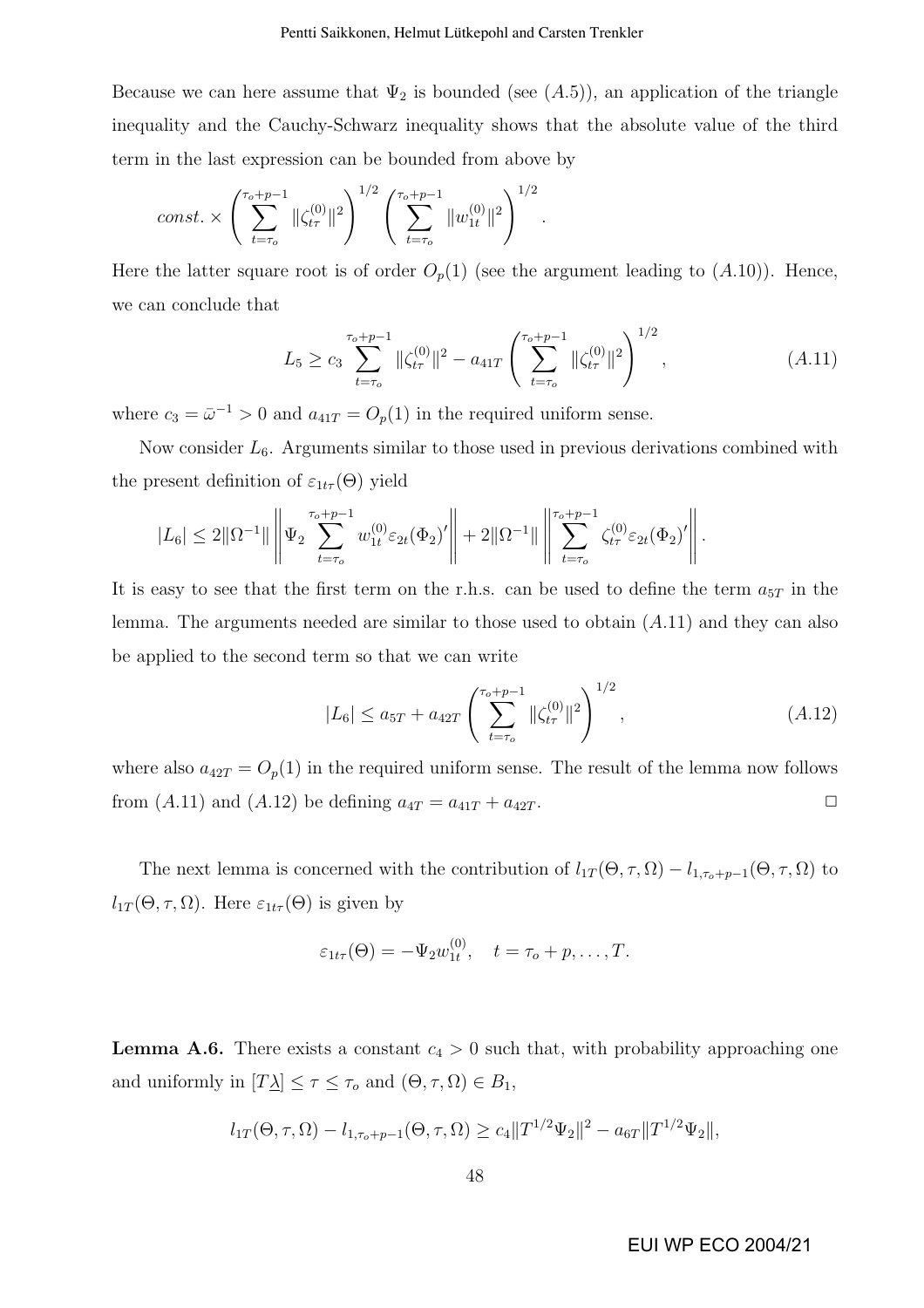where  $a_{6T} \geq 0$  and  $a_{6T} = O_p(1)$ .

**Proof:** The proof is similar to that of Lemma A.3 except for being simpler because the considered quantities are independent of  $\tau$  and uniformity over this parameter is therefore of no concern. Details are omitted.  $\Box$ 

Our next lemma is used as an alternative to Lemma A.4 in some of the subsequent derivations. The formulation of this lemma makes use of the notation  $\zeta_{t\tau}^{(0)}$  employed in Lemma A.5.

**Lemma A.7.** There exists a constant  $c_5 > 0$  such that with probability approaching one and uniformly in  $[T\underline{\lambda}] \leq \tau \leq \tau_o - 1$  and  $(\Theta, \tau, \Omega) \in B_1$ ,

$$
l_{1,\tau_o-1}(\Theta,\tau,\Omega) - l_{1,\tau-1}(\Theta,\tau,\Omega)
$$
  
\n
$$
\geq c_5 \sum_{t=\tau}^{\tau_o-1} ||\zeta_{t\tau}^{(0)}||^2 - \left( a_{7T}(\tau_o - \tau)^{\eta} + a_{8T} \left( \frac{\tau_o - \tau}{T} \right)^{1/2} ||T^{1/2} \Psi_2|| \right) \left( \sum_{t=\tau}^{\tau_o-1} ||\zeta_{t\tau}^{(0)}||^2 \right)^{1/2}
$$
  
\n
$$
-a_{9T} ||T^{1/2} \Psi_2||,
$$

where  $\frac{1}{b} < \eta < \frac{1}{4}$ ,  $a_{iT} \ge 0$  and  $a_{iT} = O_p(1)$   $(i = 7, 8, 9)$ .

Proof: By the definitions,

$$
l_{1,\tau_o-1}(\Theta,\tau,\Omega) - l_{1,\tau-1}(\Theta,\tau,\Omega)
$$
  
= tr  $(\Omega^{-1} \sum_{t=\tau}^{\tau_o-1} \varepsilon_{1t\tau}(\Theta) \varepsilon_{1t\tau}(\Theta)') + 2tr (\Omega^{-1} \sum_{t=\tau}^{\tau_o-1} \varepsilon_{1t\tau}(\Theta) \varepsilon_{2t}(\Phi_2)') \stackrel{def}{=} L_7 + L_8.$ 

Recall that  $\Psi_1 = \Phi_1 + [\delta_1 : 0]$  and  $\Psi_2 = \Phi_1 + [\delta_1 - \delta_1^{(0)}]$  $_{1}^{(0)}:0$ . For  $t=\tau, \ldots, \tau_o-1$ , we thus have  $\varepsilon_{1t\tau}(\Theta) = -\Psi_1 w_{1t}^{(0)} - \gamma \underline{d}_{t\tau} = -\Psi_2 w_{1t}^{(0)} - \zeta_{t\tau}^{(0)}$ . Hence,

$$
L_7 = \text{tr}\left(\Omega^{-1}\Psi_2 \sum_{t=\tau}^{\tau_o-1} w_{1t}^{(0)} w_{1t}^{(0)'} \Psi_2'\right) + \text{tr}\left(\Omega^{-1} \sum_{t=\tau}^{\tau_o-1} \zeta_{t\tau}^{(0)} \zeta_{t\tau}^{(0)'}\right) + 2 \text{tr}\left(\Omega^{-1} \sum_{t=\tau}^{\tau_o-1} \zeta_{t\tau}^{(0)} w_{1t}^{(0)'} \Psi_2'\right) \stackrel{def}{=} L_{71} + L_{72} + L_{73}.
$$

Assume that  $(\Theta, \tau, \Omega) \in B_1$ . An application of the Cauchy-Schwarz inequality, the norm inequality and the triangle inequality yields

$$
\begin{array}{lcl} |L_{73}| & \leq & 2\|\Omega^{-1}\|\|T^{1/2}\Psi_2\|\left\|T^{-1/2}\sum_{t=\tau}^{\tau_o-1}\zeta_{t\tau}^{(0)}w_{1t}^{(0)'}\right\| \\ \\ & \leq & 2\|\Omega^{-1}\|\left(\frac{\tau_o-\tau}{T}\right)^{1/2}\|T^{1/2}\Psi_2\|\left((\tau_o-\tau)^{-1}\sum_{t=\tau}^{\tau_o-1}\|w_{1t}^{(0)}\|^2\right)^{1/2}\left(\sum_{t=\tau}^{\tau_o-1}\|\zeta_{t\tau}^{(0)}\|^2\right)^{1/2}.\end{array}
$$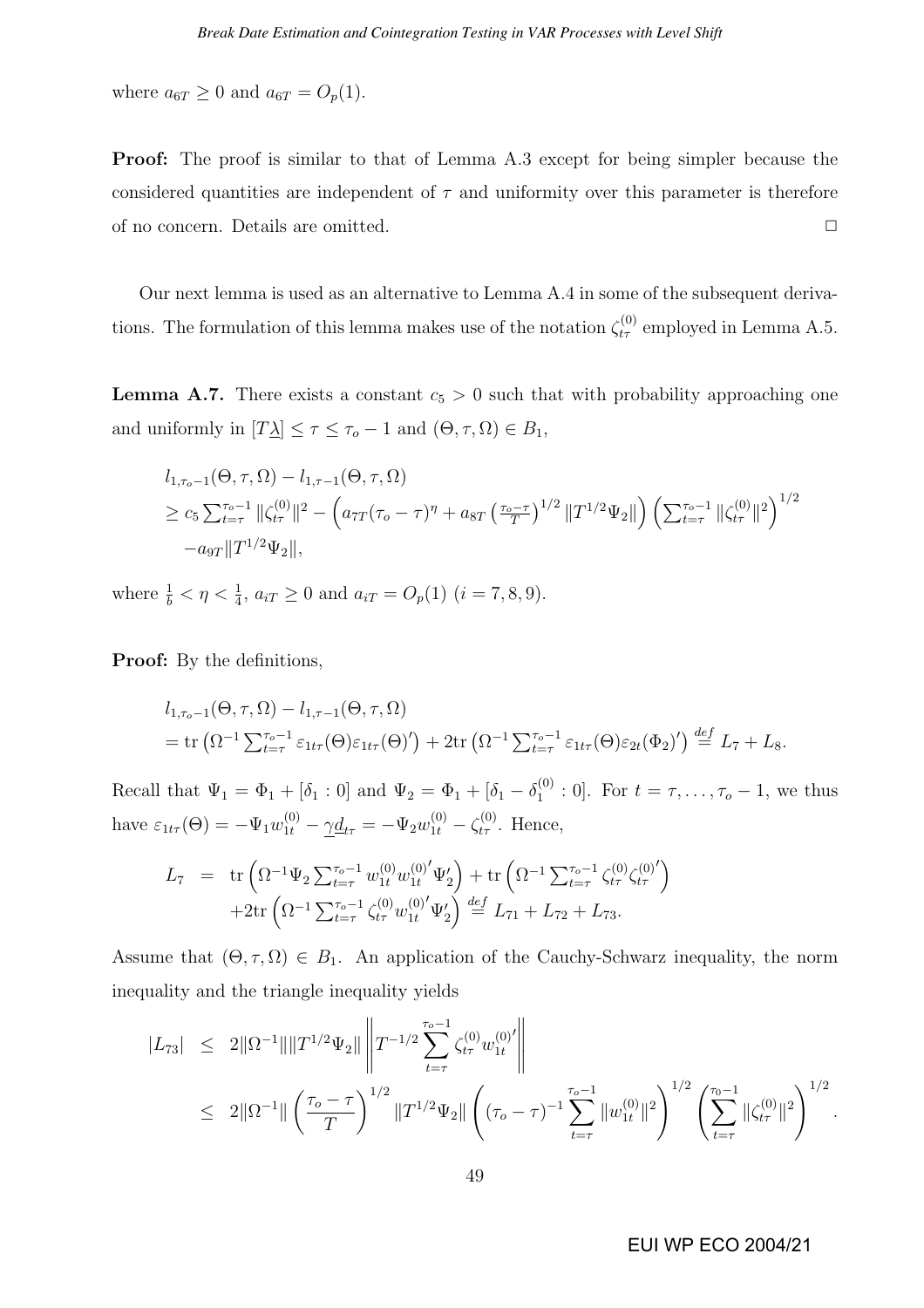Because  $\max_{1 \leq t \leq T} ||w_{1t}^{(0)}|| = O_p(1)$  (see the arguments leading to  $(A.10)$ ), the second square root in the last expression is of order  $O_p(1)$  uniformly in  $[T\underline{\lambda}] \leq \tau < \tau_o$ . Hence,

$$
|L_{73}| \le a_{8T} \left(\frac{\tau_o - \tau}{T}\right)^{1/2} \|T^{1/2} \Psi_2\| \left(\sum_{t=\tau}^{\tau_o - 1} \|\zeta_{t\tau}^{(0)}\|^2\right)^{1/2}, \tag{A.13}
$$

where  $a_{8T} = O_p(1)$  in the required uniform sense.

Next note that  $L_{71} \geq 0$  and  $\lambda_{\min}(\Omega^{-1}) \geq \bar{\omega}^{-1}$  for  $(\Theta, \tau, \Omega) \in B_1$ . Consequently,

$$
L_{71} + L_{72} \ge \bar{\omega}^{-1} \sum_{t=\tau}^{\tau_o - 1} \|\zeta_{t\tau}^{(0)}\|^2.
$$
 (A.14)

Now consider  $L_8$  for which we have

$$
L_8 = -2\text{tr}\left(\Omega^{-1}\Psi_2\sum_{t=\tau}^{\tau_o-1} w_{1t}^{(0)} \varepsilon_{2t}(\Phi_2)'\right) - 2\text{tr}\left(\Omega^{-1}\sum_{t=\tau}^{\tau_o-1} \zeta_{t\tau}^{(0)} \varepsilon_{2t}(\Phi_2)'\right) \stackrel{def}{=} L_{81} + L_{82}.
$$

Arguments similar to those used for  $L_{73}$  show that

$$
|L_{81}| \le 2\|\Omega^{-1}\| \|T^{1/2}\Psi_2\| \left\|T^{-1/2}\sum_{t=\tau}^{\tau_o-1} w_{1t}^{(0)} \varepsilon_{2t}(\Phi_2)'\right\| \le a_{9T} \|T^{1/2}\Psi_2\|,\tag{A.15}
$$

where  $a_{9T} = O_p(1)$  in the required uniform sense. The latter inequality is obtained because, for  $(\Theta, \tau, \Omega) \in B_1$ , the last norm in the second expression can be replaced by  $O_p(1)$  by an analog of (A.4) of Gregory & Hansen (1996, p. 118).

As for  $L_{82}$ , assume first that  $\tau < \tau_o - p$  and use the Cauchy-Schwarz inequality to conclude that ° °

$$
|L_{82}| \leq 2\|\Omega^{-1}\| \left\| \sum_{t=\tau}^{\tau_0-1} \zeta_{t\tau}^{(0)} \varepsilon_{2t}(\Phi_2)' \right\|
$$
  
\n
$$
\leq 2\|\Omega^{-1}\| \left\| \sum_{t=\tau}^{\tau+p-1} (\delta_1^{(0)} + \underline{\gamma} \underline{d}_{t\tau}) \varepsilon_{2t}(\Phi_2)' \right\| + 2\|\Omega^{-1}\| \left\| \delta_1^{(0)} \sum_{t=\tau+p}^{\tau_0-1} \varepsilon_{2t}(\Phi_2)' \right\|
$$
  
\n
$$
\leq 2\|\Omega^{-1}\| \left(\sum_{t=\tau}^{\tau+p-1} \|\delta_1^{(0)} + \underline{\gamma} \underline{d}_{t\tau}\|^2\right)^{1/2} \left(\sum_{t=\tau}^{\tau+p-1} \|\varepsilon_{2t}(\Phi_2)\|^2\right)^{1/2}
$$
  
\n
$$
+ 2\|\Omega^{-1}\| \|\delta_1^{(0)}\| \left\| \sum_{t=\tau+p}^{\tau_0-1} \varepsilon_{2t}(\Phi_2) \right\|.
$$

Here the second inequality is based on the definitions and the triangle inequality whereas the third one also makes use of the Cauchy-Schwarz inequality and the norm inequality.

In the last expression

$$
(\tau_o - \tau - p)^{-2\eta} \sum_{t=\tau}^{\tau+p-1} \|\varepsilon_{2t}(\Phi_2)\|^2 = O_p(1), \quad \frac{1}{b} < \eta < \frac{1}{4},
$$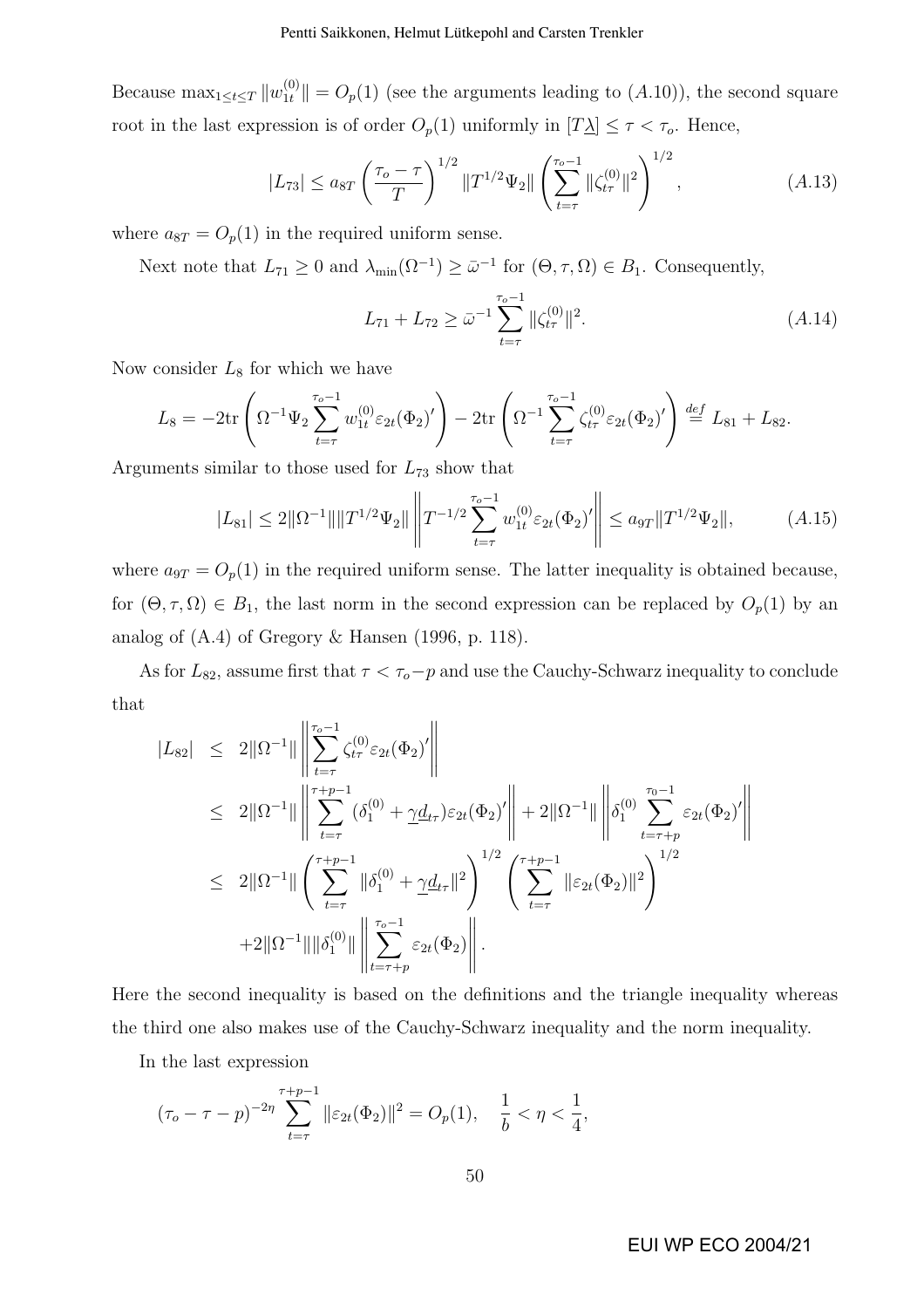and

$$
(\tau_o - \tau - p)^{-1/2} \left\| \sum_{t=\tau+p}^{\tau_o - 1} \varepsilon_{2t}(\Phi_2) \right\| = O_p(1)
$$

uniformly in  $[T_1] \leq \tau < \tau_o - p$  and  $(\Theta, \tau, \Omega) \in B_1$ . Here the latter result can be concluded from the Hájek-Rényi inequality given in Proposition 1 of Bai (1994). The former can be obtained by an argument similar to that used to prove  $(A.14)$  of Saikkonen & Lütkepohl (2002).

Combining the above discussion on  $L_{82}$  shows that

$$
|L_{82}| \leq a_{71T} \left[ \left( \sum_{t=\tau}^{\tau+p-1} \|\delta_1^{(0)} + \gamma \underline{d}_{tr})\|^2 \right)^{1/2} + (\tau_o - \tau - p)^{1/2} \|\delta_1^{(0)}\| \right]
$$
  
=  $a_{71T} \left[ \left( \sum_{t=\tau}^{\tau+p-1} \|\zeta_{tr}^{(0)}\|^2 \right)^{1/2} + \left( \sum_{t=\tau+p}^{\tau_o-1} \|\zeta_{tr}^{(0)}\|^2 \right)^{1/2} \right],$ 

where  $a_{71T} = O_p((\tau_o - \tau)^{\eta})$  in the required uniform sense and the equality follows from definitions. Since for any real numbers  $a \geq 0$  and  $b \geq 0$  we have  $a + b \leq$ √  $\frac{1}{2}(a^2 + b^2)^{1/2}$  it follows that  $\sqrt{1/2}$ 

$$
|L_{82}| \leq \sqrt{2}a_{71T} \left(\sum_{t=\tau}^{\tau_o - 1} \|\zeta_{t\tau}^{(0)}\|^2\right)^{1/2}.
$$
 (A.16)

In the proof of this result it was assumed that  $\tau < \tau_o - p$  but it also holds for  $\tau_o - p \leq \tau < \tau_o$ . In that case arguments similar to those used for  $L_{73}$  give

$$
|L_{82}| \leq 2||\Omega^{-1}||\left(\sum_{t=\tau}^{\tau_o-1} \|\zeta_{t\tau}^{(0)}\|^2\right)^{1/2} \left(\sum_{t=\tau}^{\tau_o-1} \|\varepsilon_{2t}(\Phi_2)\|^2\right)^{1/2}
$$

and (A.16) holds with  $a_{71T} = O_p(1)$ . The result of the lemma is obtained from the definitions of  $L_7$  and  $L_8$  in conjunction with  $(A.13) - (A.16)$  by defining  $c_5 = \bar{\omega}^{-1}$ ,  $a_{7T} =$ √  $\overline{2}a_{71T}/(\tau_o-\tau)^\eta$ and  $a_{8T}$  and  $a_{9T}$  as done in  $(A.13)$  and  $(A.15)$ , respectively.

In the proof of the next lemma as well as in subsequent proofs, frequent use will be made of the elementary inequality

$$
a_2x^2 - a_1x - a_0 \ge -\frac{a_1^2}{4a_2} - a_0, \quad x \ge 0,
$$
\n(A.17)

which holds for  $a_0, a_1 \geq 0$  and  $a_2 > 0$ .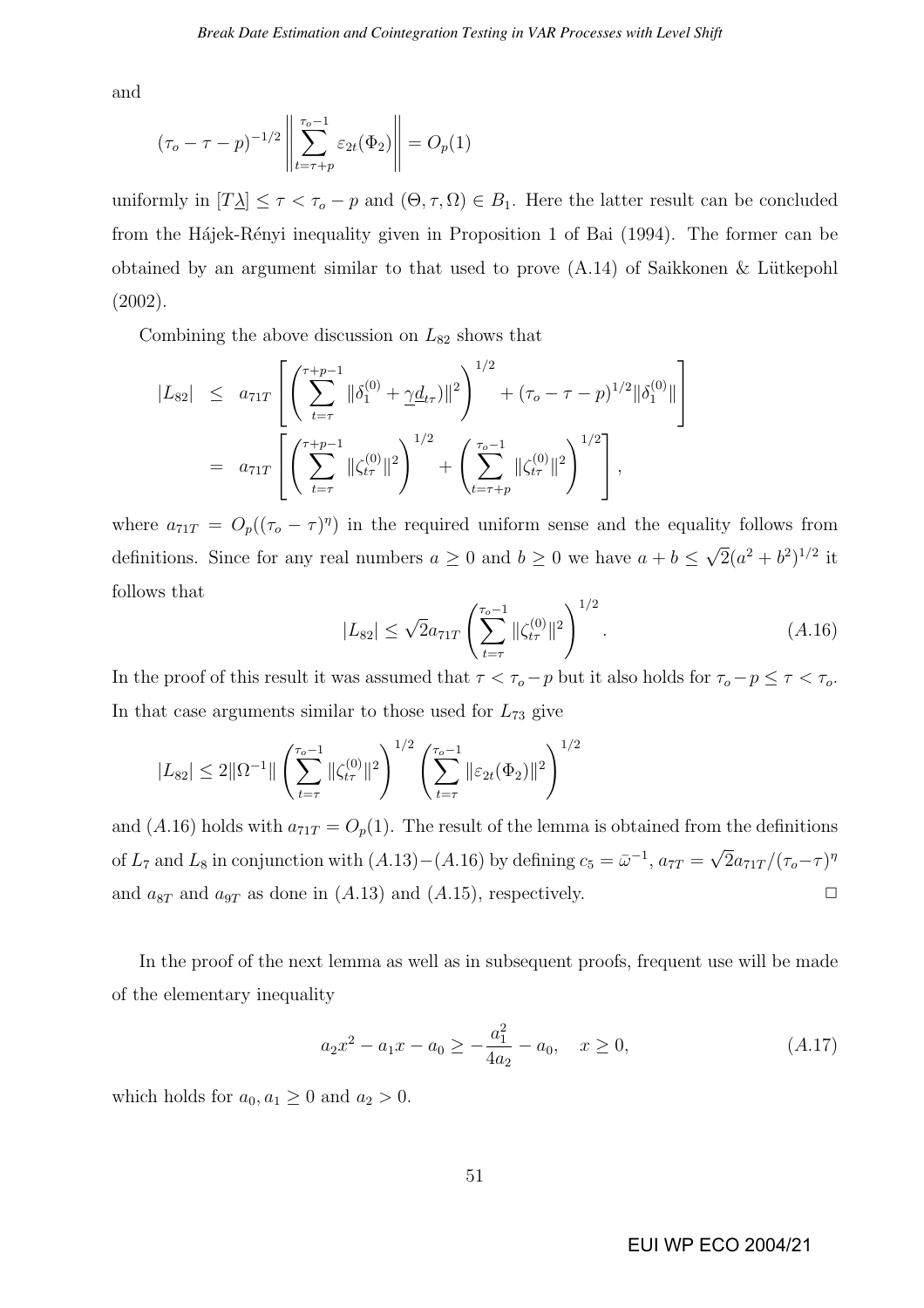**Lemma A.8.** Let  $\epsilon > 0$  and  $B_2 = \{(\Theta, \tau, \Omega) : ||T^{1/2-\eta} \Phi_1||^2 + ||T^{1/2-\eta} \Psi_2||^2 \leq \epsilon^2\}$ , where  $\frac{1}{b} < \eta < \frac{1}{4}$  is the same as in Lemma A.7. Then,

$$
\inf_{(\Theta,\tau,\Omega)\in B_2^c} l_T(\Theta,\tau,\Omega) - l_T(\Theta_o,\tau_o,\Omega_o) > 0
$$

with probability approaching one and uniformly in  $[T\underline{\lambda}] \leq \tau \leq \tau_o$ .

Proof: By the definitions and Lemma A.2,

$$
l_T(\Theta, \tau, \Omega) - l_T(\Theta_o, \tau_o, \Omega_o) = l_{1T}(\Theta, \tau, \Omega) + l_{2T}(\Phi_2, \Omega) - l_{2T}(\Phi_{2o}, \Omega_o)
$$
  
\n
$$
\geq l_{1T}(\Theta, \tau, \Omega) + \inf_{(\Phi_2, \Omega)} l_{2T}(\Phi_2, \Omega) - l_{2T}(\Phi_{2o}, \Omega_o) \quad (A.18)
$$
  
\n
$$
= l_{1T}(\Theta, \tau, \Omega) + O_p(1)
$$

Thus, it suffices to show that, for some  $\epsilon_* > 0$ ,

$$
\inf_{(\Theta,\tau,\Omega)\in B_2^c} T^{-2\eta} l_{1T}(\Theta,\tau,\Omega) \ge \epsilon_* \tag{A.19}
$$

with probability approaching one and uniformly in  $[T\Delta] \leq \tau \leq \tau_o$ .

From Lemma A.1 it follows that we only need to prove  $(A.19)$  with the set  $B_2^c$  replaced by  $B_1 \cap B_2^c$ . Let  $0 < \epsilon_1 \leq \lambda_o - \underline{\lambda}$  and define the sets

$$
B_{21} = B_1 \cap B_2^c \cap \{(\Theta, \tau, \Omega) : [T\Delta] \le \tau \le [T(\lambda_o - \epsilon_1)]\}
$$

and

$$
B_{22} = B_1 \cap B_2^c \cap \{(\Theta, \tau, \Omega) : [T(\lambda_o - \epsilon_1)] < \tau \le \tau_o\}.
$$

According to what was said above, it suffices to establish  $(A.19)$  separately with  $B_2^c$  replaced by  $B_{21}$  and  $B_{22}$ . Here we are free to choose the value of  $\epsilon_1$ . Whatever our choice, Lemma A.4 can be applied on the set  $B_{21}$  on which we shall first concentrate.

From Lemmas A.4, A.5 and  $(A.17)$  we first find that, uniformly in  $B_{21}$ ,

$$
T^{-2\eta}l_{1,\tau_o-1}(\Theta,\tau,\Omega) - T^{-2\eta}l_{1,\tau-1}(\Theta,\tau,\Omega) \ge -(a_{2T}^2 + a_{3T}^2)/4c_2T^{2\eta} = o_p(1)
$$

and

$$
T^{-2\eta}l_{1,\tau_o+p-1}(\Theta,\tau,\Omega)-l_{1,\tau_o-1}(\Theta,\tau,\Omega)\geq -\frac{a_{4T}^2}{4c_3T^{2\eta}}-\frac{a_{5T}}{T^{2\eta}}=o_p(1).
$$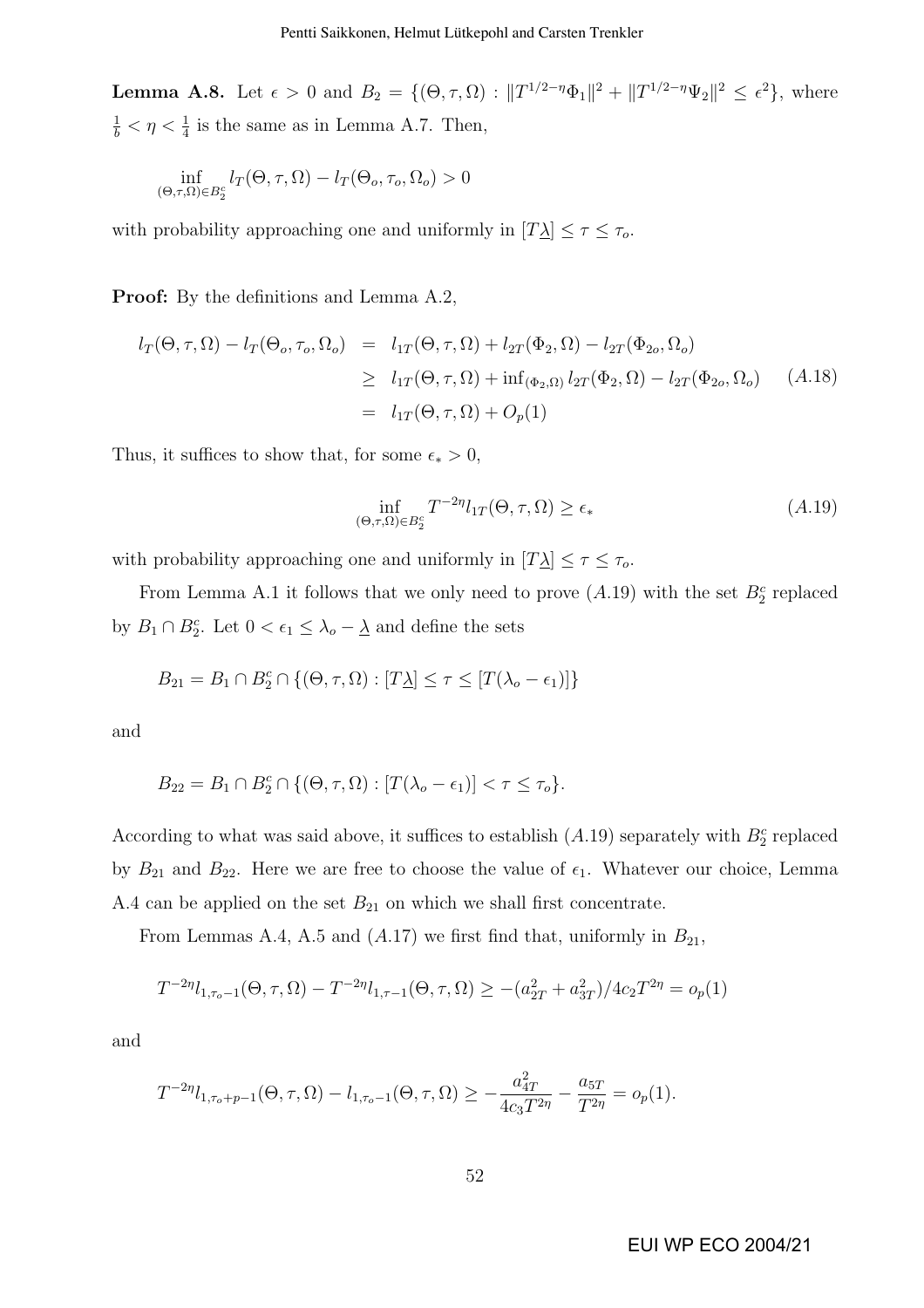Combining these inequalities with those obtained from Lemmas A.3 and A.6 shows that, uniformly in  $B_{21}$ ,

$$
T^{-2\eta}l_{1T}(\Theta,\tau,\Omega) \ge c_1||T^{1/2-\eta}\Phi_1||^2 - T^{-\eta}a_{1T}||T^{1/2-\eta}\Phi_1||
$$
  
 
$$
+c_4||T^{1/2-\eta}\Psi_2||^2 - T^{-\eta}a_{6T}||T^{1/2-\eta}\Psi_2|| + o_p(1).
$$
 (A.20)

Denote  $c^* = \min(c_1, c_4)$  and  $a_T^* =$ √  $2\max(a_{1T}, a_{6T})$ . Then the preceding inequality implies that, uniformly in  $B_{21}$ ,

$$
T^{-2\eta}l_{1T}(\Theta,\tau,\Omega) \geq c^*(||T^{1/2-\eta}\Phi_1||^2 + ||T^{1/2-\eta}\Psi_2||^2) -\frac{1}{\sqrt{2}}T^{-\eta}a_T^*(||T^{1/2-\eta}\Phi_1|| + ||T^{1/2-\eta}\Psi_2||) + o_p(1).
$$

For simplicity, denote  $\varphi_T^2 = ||T^{1/2-\eta} \Phi_1||^2 + ||T^{1/2-\eta} \Psi_2||^2$  and note that the sum of the two norms in the last expression above is at most  $\sqrt{2}\varphi_T$ . Thus, uniformly in  $B_{21}$ ,

$$
T^{-2\eta}l_{1T}(\Theta,\tau,\Omega) \ge c^*\varphi_T^2 - T^{-\eta}a_T^*\varphi_T + o_p(1) = c^*\varphi_T^2 \left(1 - \frac{a_T^*}{c^*T^{\eta}\varphi_T}\right) + o_p(1). \tag{A.21}
$$

Because  $\varphi_T > \epsilon$  on  $B_{21}$  and  $a_T^* = O_p(1)$  uniformly in  $B_{21}$ , this shows that  $(A.19)$  holds with  $B_2^c$  replaced by  $B_{21}$ .

Now consider proving (A.19) with  $B_2^c$  replaced by  $B_{22}$ . Here we can use Lemmas A.3, A.5, A.6 and A.7 to conclude that, with probability approaching one and uniformly in  $B_{22}$ ,

$$
T^{-2\eta}l_{1,T}(\Theta,\tau,\Omega) \geq c_1 \|T^{1/2-\eta}\Phi_1\|^2 - T^{-\eta}a_{1T}\|T^{1/2-\eta}\Phi_1\| + c_4 \|T^{1/2-\eta}\Psi_2\|^2 - T^{-\eta}(a_{6T} + a_{9T})\|T^{1/2-\eta}\Psi_2\| + c_3 T^{-2\eta} \sum_{t=\tau_o}^{\tau_o+p+1} \|\zeta_{t\tau}^{(0)}\|^2 - T^{-\eta}a_{4T}\left(T^{-2\eta} \sum_{t=\tau_o}^{\tau_o+p+1} \|\zeta_{t\tau}^{(0)}\|^2\right)^{1/2} - T^{-2\eta}a_{5T} + c_5 T^{-2\eta} \sum_{t=\tau}^{\tau_o-1} \|\zeta_{t\tau}^{(0)}\|^2 - \left[a_{7T}\left(\frac{\tau_o-\tau}{T}\right)^{\eta} + a_{8T}\left(\frac{\tau_o-\tau}{T}\right)^{1/2} \|T^{1/2-\eta}\Psi_2\|\right] \left(T^{-2\eta} \sum_{t=\tau}^{\tau_o-1} \|\zeta_{t\tau}^{(0)}\|^2\right)^{1/2}.
$$
\n(A.22)

Here it is understood that  $a_{9T}$  and the last two terms on the r.h.s. are deleted if  $\tau = \tau_o$ because then Lemma A.7 becomes redundant. By (A.17) the sum of the fifth, sixth and seventh terms on the r.h.s. is of order  $o_p(1)$  uniformly in  $B_{22}$  and the sum of the last two terms can be bounded from below by  $-\frac{1}{4a}$  $4c<sub>5</sub>$  $\frac{1}{\Gamma}$  $a_{7T}$  $\int \frac{\tau_o - \tau}{\tau_o}$ T  $\sqrt{\eta}$  $+$   $a_{8T}$  $\int \frac{\tau_o - \tau}{\tau_o}$ T  $\int^{1/2} ||T^{1/2-\eta}\Psi_2||$  $\frac{1}{1}$  2 . Thus, expanding the square and inserting the result to the r.h.s. of the preceding inequality yields, uniformly in  $B_{22}$ ,

$$
T^{-2\eta}l_{1T}(\Theta,\tau,\Omega) \ge c_1||T^{1/2-\eta}\Phi_1||^2 - T^{-\eta}a_{1T}||T^{1/2-\eta}\Phi_1||
$$
  
 
$$
+ c_{4T}(\tau)||T^{1/2-\eta}\Psi_2||^2 - a_{10T}(\tau)||T^{1/2-\eta}\Psi_2|| - a_{11T}(\tau) + o_p(1),
$$
  
(A.23)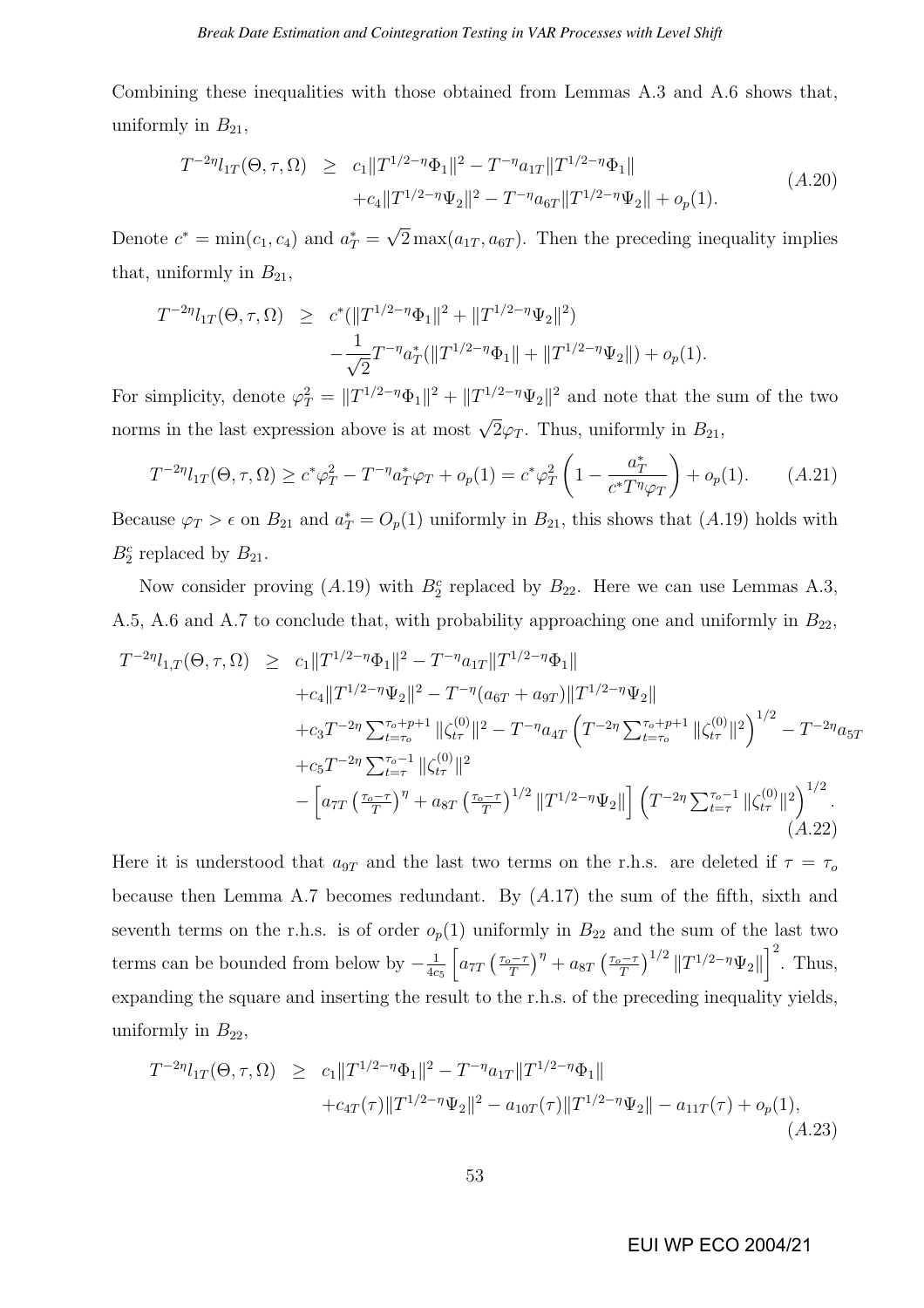where

$$
c_{4T}(\tau) = c_4 - \frac{a_{8T}^2}{4c_5} \left( \frac{\tau_0 - \tau}{T} \right),
$$
  

$$
a_{10T}(\tau) = T^{-\eta} a_{6T} + T^{-\eta} a_{9T} + \frac{a_{7T} a_{8T}}{2c_5} \left( \frac{\tau_0 - \tau}{T} \right)^{1/2 + \eta}
$$

and

$$
a_{11T}(\tau) = \frac{a_{7T}^2}{4c_5} \left(\frac{\tau_o - \tau}{T}\right)^{2\eta}.
$$

Note that here  $a_{6T}, \ldots, a_{9T}$  are of order  $O_p(1)$  uniformly in  $B_{22}$  and that, on  $B_{22}$ ,  $(\tau_o - \tau)/T \leq$  $2\epsilon_1$ , say. Since we are here free to choose the value of  $\epsilon_1$  we can choose it so small that the following two conditions hold with probability approaching one and uniformly in  $B_{22}$ : (i)  $c_{4T}(\tau) \geq c_4/2$  and (ii)  $a_{10T}(\tau)$  and  $a_{11T}(\tau)$  become smaller than any preassigned positive number. Taking these facts into account and comparing the inequality  $(A.23)$  with  $(A.20)$ shows that there are only two points which make the previous proof based on inequality (A.20) directly inapplicable in the present context. These points are that instead of the terms  $T^{-\eta}a_{6T} = o_p(1)$  and  $o_p(1)$  we have in  $(A.23) a_{10T}(\tau)$  and  $a_{11T}(\tau) + o_p(1)$ , respectively, which are not of order  $o_p(1)$  but can only be replaced by an arbitrarily small positive number independent of parameters. However, this is sufficient for the application of essentially the same proof as previously. Indeed, we can conclude that, uniformly in  $B_{22}$ , an analog of  $(A.21)$  holds except that in the last expression  $T<sup>\eta</sup>$  is replaced by a fixed positive number which can be assumed as large as we wish and  $o_p(1)$  is replaced by a fixed negative number which, in absolute value, can be assumed as small as we wish. In particular, we can assume that  $T^{\eta}$  and  $o_p(1)$  in (A.21) are replaced by  $M/\epsilon$  and  $-\epsilon/M$ , respectively, where M can be chosen arbitrarily large. This shows that we can make the r.h.s. of the present version of  $(A.21)$  larger than some  $\epsilon_* > 0$  with probability approaching one. Thus, there is a choice of  $\epsilon_1$  such that (A.19) holds with  $B_2^c$  replaced by  $B_{21}$  and  $B_{22}$ . This completes the proof.  $\Box$ 

The next lemma is similar to Lemma A.8 except that it deals with the short-run parameter  $\Phi_2$ .

**Lemma A.9.** Let  $\epsilon > 0$  and  $B_3 = \{(\Theta, \tau, \Omega) : ||T^{1/2-\eta}(\Phi_2 - \Phi_{2o})|| \leq \epsilon\}$ , where  $\frac{1}{b} < \eta < \frac{1}{4}$  is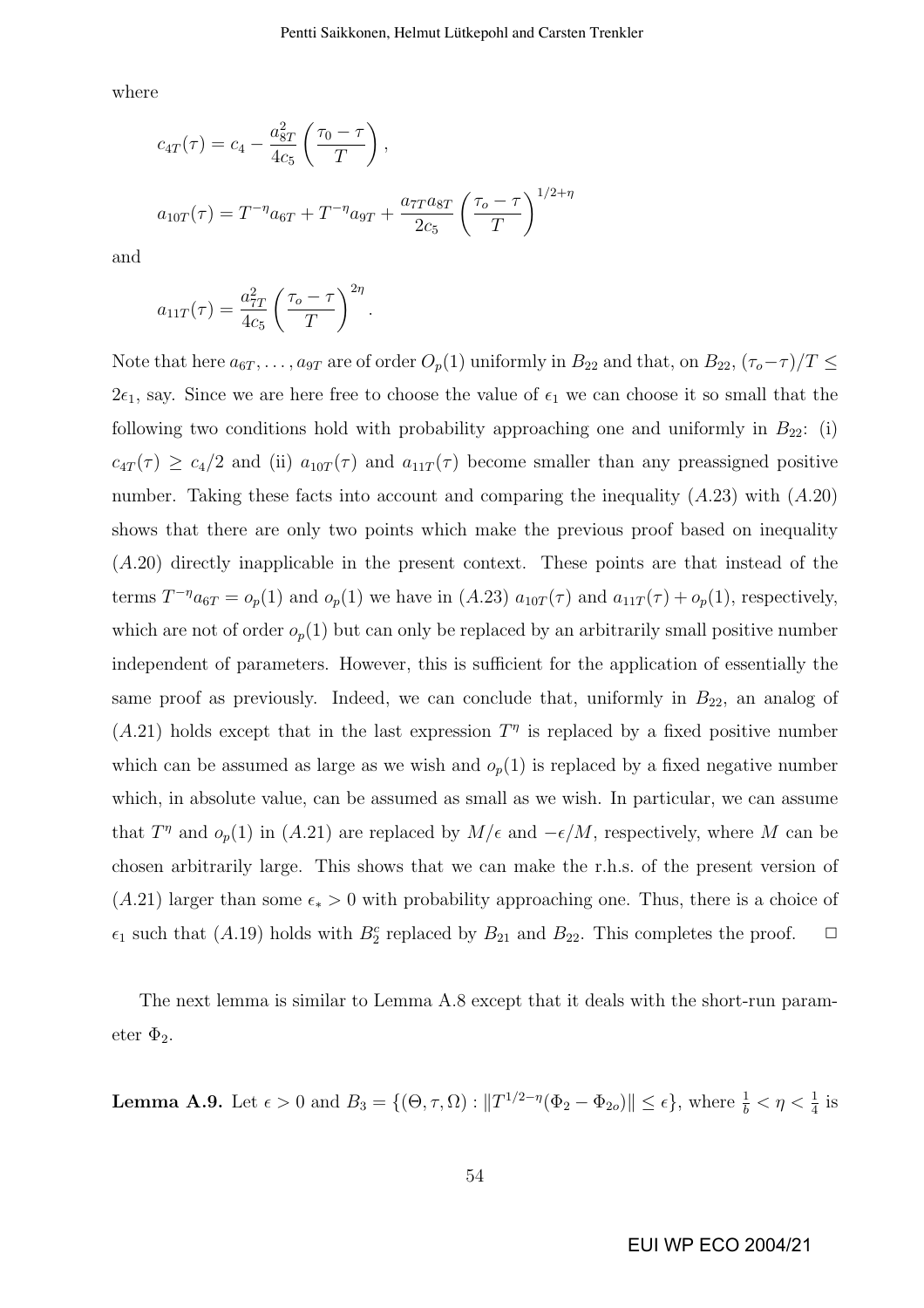the same as in Lemma A.7. Then,

$$
\inf_{(\Theta,\tau,\Omega)\in B_3^c} l_T(\Theta,\tau,\Omega) - l_T(\Theta_o,\tau_o,\Omega_o) > 0
$$

with probability approaching one and uniformly in  $[T\Delta] \leq \tau \leq \tau_o$ .

**Proof:** By Lemma A.1 it suffices to prove the result with  $B_3^c$  replaced by  $B_1 \cap B_3^c$ . First consider the break dates  $[T\underline{\lambda}] \leq \tau \leq [T(\lambda_o - \epsilon_1)]$  and note that the derivation of the inequality in (A.21) is valid for these break dates and for all  $(\Theta, \tau, \Omega) \in B_1 \cap B_3^c$ . It is also valid for every  $\epsilon_1 > 0$ . Thus, an application of  $(A.17)$  shows that in this part of the parameter space  $T^{-2\eta}l_{1T}(\Theta,\tau,\Omega) \geq o_p(1)$  holds uniformly. Next note that the inequality  $(A.23)$  is valid for  $[T(\lambda_{o}-\epsilon)] < \tau \leq \tau_{o}$  and for all  $(\Theta,\tau,\Omega) \in B_{1} \cap B_{3}^{c}$ . Moreover, as the discussion after that inequality reveals, we can, with a suitable (small) choice of  $\epsilon_1$ , use (A.17) to obtain an analog of  $(A.21)$  from which we conclude that, with probability approaching one and uniformly in the considered part of the parameter space,  $T^{-2\eta}l_{1T}(\Theta,\tau,\Omega) \geq -\epsilon_2$ , where  $\epsilon_2 > 0$  can be chosen arbitrarily small. From the above discussion and the first equality in  $(A.18)$  it thus follows that we need to show that, for some  $\epsilon_* > 0$ ,

$$
\inf_{(\Theta,\tau,\Omega)\in B_3^c} T^{-2\eta}l_{2T}(\Phi_2,\Omega) - T^{-2\eta}l_{2T}(\Phi_2,\Omega) \ge \epsilon_*
$$

with probability approaching one. Arguments needed to show this are similar to those used in previous proofs and also very similar to those used to prove the consistency of the LS estimators of the parameters  $\Phi_2$  and  $\Omega$  in the standard regression model  $\Delta x_t = \Phi_2 w_t^{(0)} + \varepsilon_t$ . Details are straightforward and are omitted.  $\Box$ 

The next lemma again makes use of the notation  $\zeta_{t\tau}^{(0)}$  introduced for Lemma A.5.

**Lemma A.10.** Let  $B_4 = \{(\Theta, \tau, \Omega) : (\tau_o - \tau)^{-2\eta} \sum_{t=\tau}^{\tau_o+p-1} ||\zeta_{t\tau}^{(0)}||^2 \le M^2\}$ , where  $\tau < \tau_o$  and  $\frac{1}{b} < \eta < \frac{1}{4}$  is the same as in Lemma A.7. Then, there exists a real number  $M_0 > 0$  such that, for all  $M \geq M_0$ ,

$$
\inf_{(\Theta,\tau,\Omega)\in B_4^c} l_T(\Theta,\tau,\Omega) - l_T(\Theta_o,\tau_o,\Omega_o) > 0
$$

with probability approaching one and uniformly in  $[T\Delta] \leq \tau \leq \tau_o - 1$ . If the quantity  $(\tau_o - \tau)^{-2\eta}$  in the definition of the set  $B_4$  is replaced by  $T^{-2\eta}$  the same conclusion holds.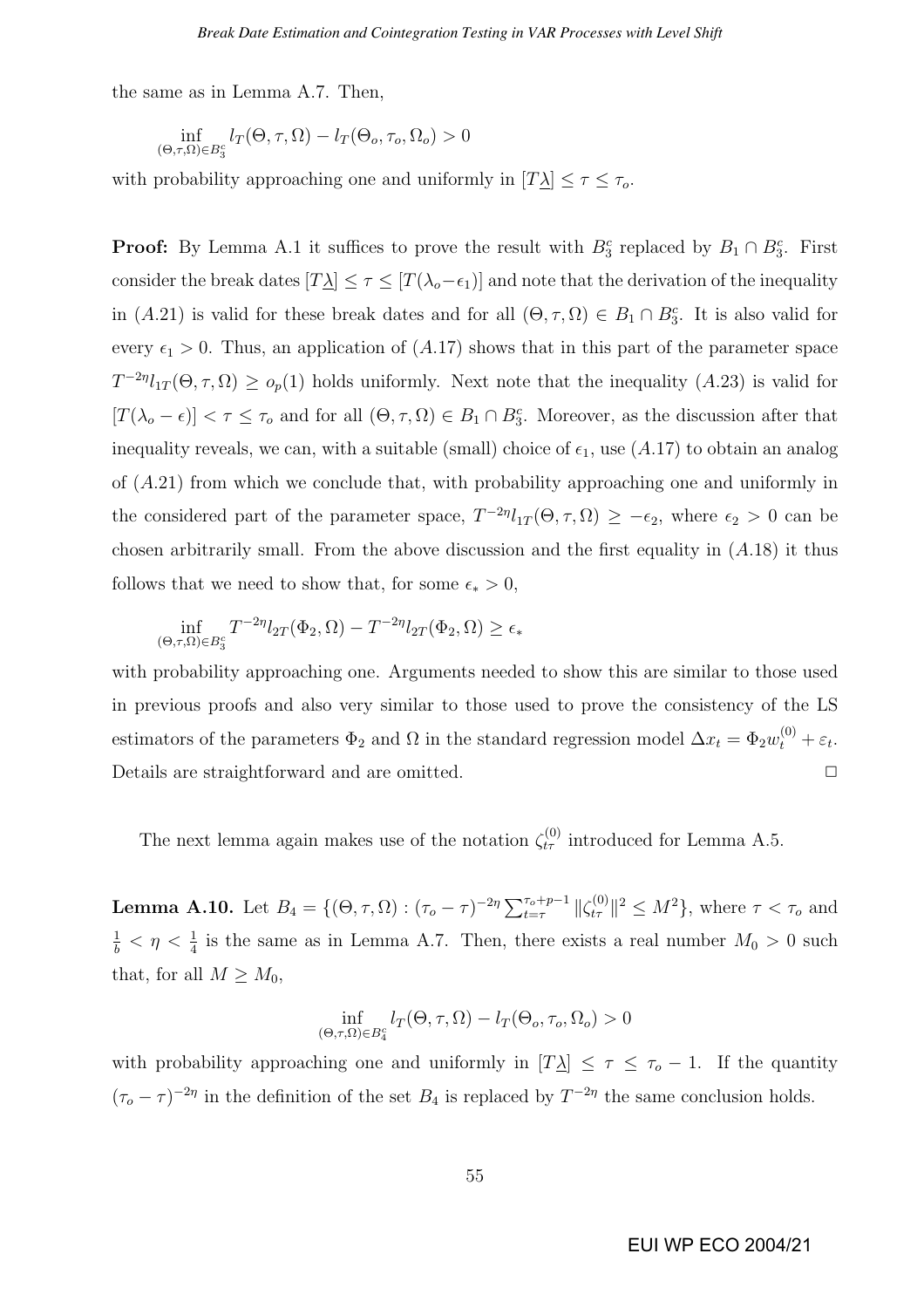**Proof:** From  $(A.18)$  it follows that it suffices to show that there exists a real number  $M_0 > 0$ such that, for all  $M \geq M_0$  and any  $M_1 > 0$ ,

$$
\inf_{\left(\Theta,\tau,\Omega\right)\in B_4^c} l_{1T}(\Theta,\tau,\Omega) > M_1\tag{A.24}
$$

with probability approaching one and uniformly in  $[T_1] \leq \tau \leq \tau_0 - 1$ . From Lemmas A.1, A.8 and A.9 it further follows that here the set  $B_4^c$  can be replaced by  $B_1 \cap B_2 \cap B_3 \cap B_4^c$ . From (A.19) it can be seen that the value of  $\epsilon$  in the definition of  $B_2$  can be chosen arbitrarily small.

We wish to apply Lemmas A.3, A.5, A.6 and A.7 to obtain a lower bound for  $l_{1T}(\Theta, \tau, \Omega)$ . This lower bound can be obtained by multiplying both sides of the inequality  $(A.22)$  by  $T^{2\eta}$ . By  $(A.17)$  the contribution of the first four terms to the r.h.s. of the resulting inequality can be replaced by  $O_p(1)$ . This is also the case for the seventh term. Hence, we can write

$$
l_{1T}(\Theta,\tau,\Omega) \geq c_3 \sum_{t=\tau_o}^{\tau_o+p-1} \|\zeta_{t\tau}^{(0)}\|^2 - a_{4T} \left(\sum_{t=\tau_o}^{\tau_o+p-1} \|\zeta_{t\tau}^{(0)}\|^2\right)^{1/2} + c_5 \sum_{t=\tau}^{\tau_o-1} \|\zeta_{t\tau}^{(0)}\|^2
$$

$$
- \left(a_{7T}(\tau_o-\tau)^{\eta} + a_{8T}(\tau_o-\tau)^{1/2} \|\Psi_2\|\right) \left(\sum_{t=\tau}^{\tau_o-1} \|\zeta_{t\tau}^{(0)}\|^2\right)^{1/2} + O_p(1).
$$

This holds uniformly in  $B_1 \cap B_2 \cap B_3 \cap B_4^c$  and  $[T\underline{\lambda}] \leq \tau \leq \tau_o - 1$ . In this part of the parameter space we also have

$$
(\tau_o - \tau)^{1/2} \|\Psi_2\| = (\tau_o - \tau)^{\eta} \left(\frac{\tau_o - \tau}{T}\right)^{1/2 - \eta} \|T^{1/2 - \eta} \Psi_2\| \le \epsilon (\tau_o - \tau)^{\eta}
$$

and  $a_{4T} \le a_{4T} (\tau_o - \tau)^\eta$  (see Lemma A.8). Denote  $c^* = \min(c_3, c_5)$ ,  $a_T^* = \max(a_{4T}, a_{7T} + \epsilon a_{8T})$ and for simplicity,  $\xi_{\tau}^2$  =  $\nabla^{\tau_o+p-1}$  $\tau_{t=\tau}^{\tau_0+p-1} \|\zeta_{t\tau}^{(0)}\|^2$ . From the lower bound obtained for  $l_{1T}(\Theta, \tau, \Omega)$ above we can then further obtain

$$
l_{1T}(\Theta,\tau,\Omega) \ge c^* \xi_\tau^2 - a_T^* (\tau_o - \tau)^\eta \xi_\tau + O_p(1) = c^* \xi_\tau^2 \left( 1 - \frac{a_T^* (\tau_o - \tau)^\eta}{c^* \xi_\tau} \right) + O_p(1). \tag{A.25}
$$

Again, this holds uniformly in  $B_1 \cap B_2 \cap B_3 \cap B_4^c$  and  $[T\underline{\lambda}] \leq \tau \leq \tau_o - 1$ . Now, on  $B_4^c$ ,  $\xi_{\tau} > M(\tau_o - \tau)^{\eta}$  so that, for all M large enough and with probability approaching one, we can make the r.h.s. of  $(A.25)$  larger than any preassigned number  $M_1 > 0$ . Thus, we have established (A.24) and thereby the first assertion of the lemma. The second assertion is obvious by  $(A.25)$  and the discussion thereafter.  $\Box$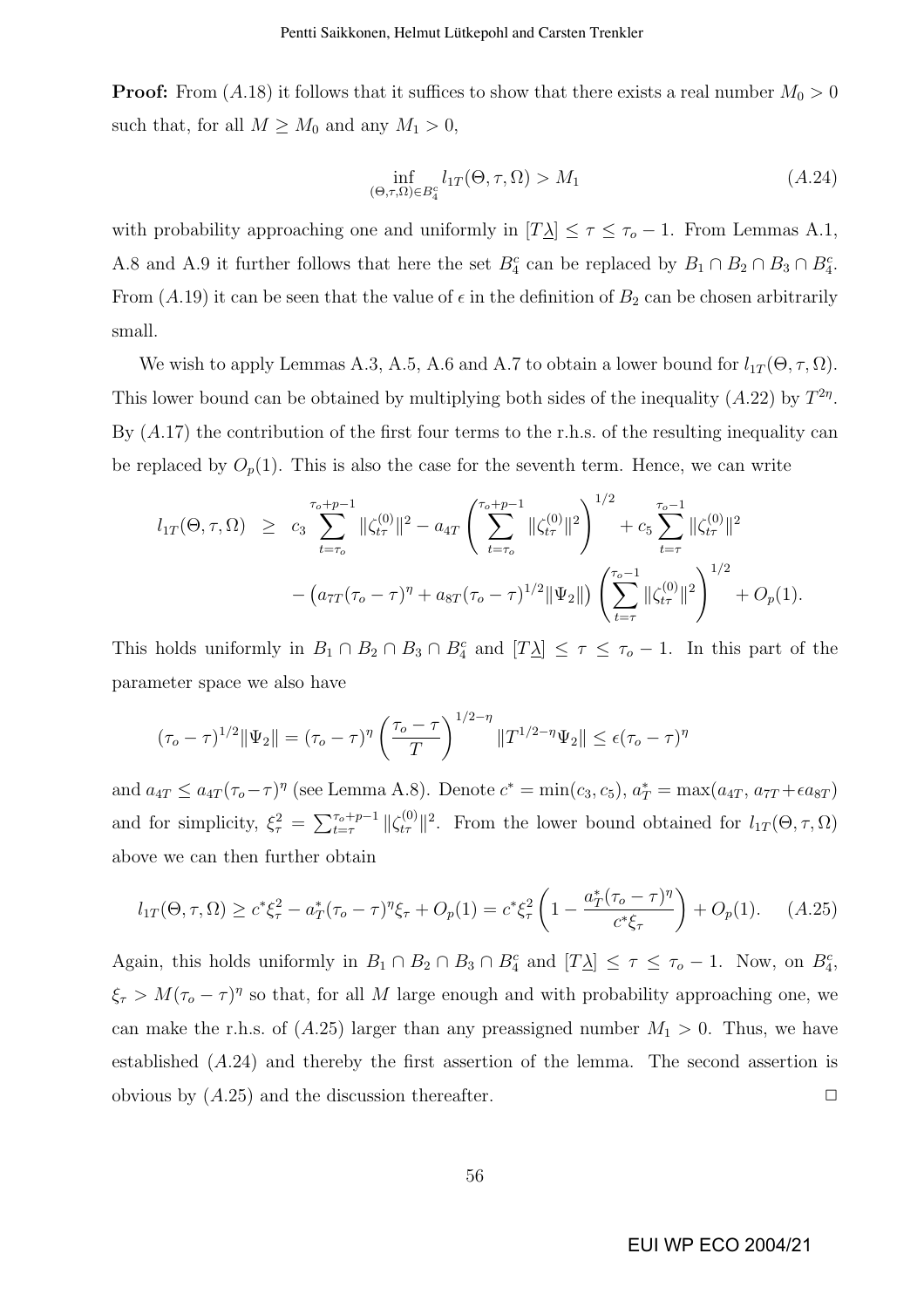Before proceeding to new proofs we discuss how Lemmas A.3-A.10 are formulated when  $\tau \geq \tau_o$ .

The counterpart of Lemma A.3 is concerned with the time points  $t = p + 1, \ldots, \tau_o - 1$ and break dates  $\tau_o \leq \tau \leq [T\bar{\lambda}]$  but is otherwise similar to Lemma A.3 and its proof is similar to the proof of Lemma A.6 in that uniformity in  $\tau$  is of no concern.

The next time points of interest are now  $t = \tau_o, \ldots, \tau_o + p-1$  so that we need to consider a counterpart of Lemma A.5. Here we write

$$
\varepsilon_{1t\tau}(\Theta) = -\Phi_1 w_{1t}^{(0)} - d_{t\tau_o}(\delta_1 - \delta_1^{(0)}) - (d_{t\tau} - d_{t\tau_o})\delta_1 - \underline{\gamma}d_{t\tau} + \underline{\gamma}^{(0)}d_{t\tau_o}
$$
  
= -\Psi\_2 w\_{1t}^{(0)} - \zeta\_{t\tau}, \qquad t = \tau\_o, \dots, \tau\_o + p - 1,

where  $\Psi_2 = \Phi_1 + [\delta_1 - \delta_1^{(0)}]$  $\Omega_1^{(0)}$  : 0] as before and  $\zeta_{t\tau} = (d_{t\tau} - d_{t\tau_o})\delta_1 + \underline{\gamma}\underline{d}_{t\tau} - \underline{\gamma}^{(0)}\underline{d}_{t\tau_o}$ . In other words, in place of  $\zeta_{t\tau}^{(0)}$  we now use an analogous variable defined by using the parameter  $\delta_1$ instead of  $\delta_1^{(0)}$ <sup>(0)</sup>. However, replacing  $\zeta_{t\tau}^{(0)}$  in Lemma A.5 by  $\zeta_{t\tau}$  is clearly possible, as can be seen from the given proof.

Instead of the time points  $t = \tau_o + p, \ldots, \tau - 1$  it is next reasonable to consider the time points  $t = \tau_o + p, \ldots, \tau + p - 1$ . Then the number of time points is the same as in Lemmas A.4 and A.7. Changes in parameters have to be made, though. Now

$$
\varepsilon_{1t\tau}(\Theta) = -\Phi_1 w_{1t}^{(0)} + d_{t\tau_o} \delta_1^{(0)} - d_{t\tau} \delta_1 - \underline{\gamma} \underline{d}_{t\tau} = -\Psi_1^{(0)} w_{1t}^{(0)} - (d_{t\tau} \delta_1 + \underline{\gamma} \underline{d}_{t\tau}), \quad t = \tau_o + p, \dots, \tau + p - 1,
$$

where  $\Psi_1^{(0)} = \Phi_1 - [\delta_1^{(0)}]$  $_1^{(0)}$ : 0]. Thus, we now have the matrix  $\Psi_1^{(0)}$  in place of  $\Psi_1$  used in Lemma A.4 and, as above, the former is defined by using  $\delta_1^{(0)}$  $i_1^{(0)}$  instead of  $\delta_1$  in  $\Psi_1$ . The parameter  $\gamma$ used in Lemma A.4 is also changed by adding  $\delta_1$  to its columns. With these replacements the counterpart of Lemma A.4 applies with  $[T(\lambda_o + \epsilon)] \leq \tau \leq [T\overline{\lambda}]$ .

Next consider the counterpart of Lemma A.7 which is also concerned with time points  $t = \tau_o + p, \ldots, \tau_o + p - 1$ . Here the preceding expression of  $\varepsilon_{1t\tau}(\Theta)$  is modified to the form

$$
\varepsilon_{1t\tau}(\Theta) = -\Phi_2 w_{1t}^{(0)} - \zeta_{t\tau}, \quad t = \tau_o + p, \dots, \tau + p - 1.
$$

In the counterpart of Lemma A.7 we then have  $\zeta_{t\tau}$  in place of  $\zeta_{t\tau}^{(0)}$  and  $\tau_o + 1 \leq \tau \leq [T\bar{\lambda}]$ . The proof can again be basically obtained by following the previous proof.

The counterpart of Lemma A.6 is straightforward. The relevant time points are  $t =$  $\tau, \ldots, T$  and the obtained lower bound is as before except for the obvious change in the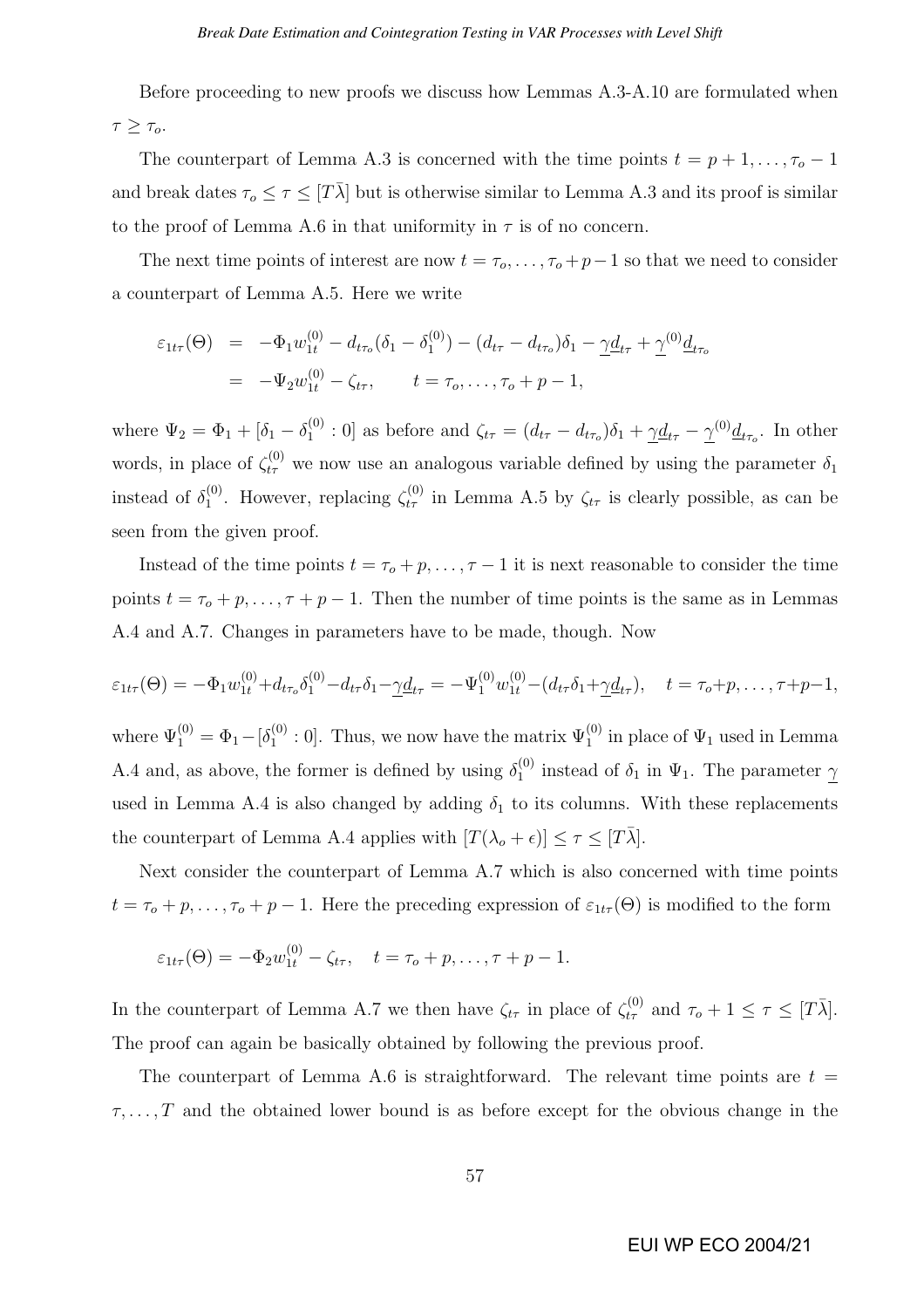values of  $\tau$  which become  $\tau_o \leq \tau \leq [T\overline{\lambda}]$ . The proof is also changed and becomes similar to the proof of Lemma A.3.

It is not difficult to check that the modified versions of Lemmas A.3 - A.7 can be used to show that the results of Lemmas A.8 and A.9 also apply for  $\tau_o \leq \tau \leq [T\bar{\lambda}]$ . Regarding Lemma A.10, when  $\tau_o + 1 \leq \tau \leq [T\overline{\lambda}]$ , the set  $B_4$  is defined as

$$
B_4 = \left\{ (\Theta, \tau, \Omega) : (\tau_o - \tau)^{-2\eta} \sum_{t=\tau_o}^{\tau+p-1} ||\zeta_{t\tau}||^2 \le M^2 \right\}
$$

but otherwise the same result obtains.

Now we can turn to our next lemma which is central in studying asymptotic properties of the break date estimator. Recall that  $\delta_{1o} = -\Pi_o \delta_o = -\alpha_o \beta_o' \delta_o$ , where  $\delta_o = T^a \delta_*$ . Thus,  $\delta_{1o} \neq 0$  if and only if  $\beta_o' \delta_o \neq 0$ . Note also that we shall use the convention that the infimum over an empty set is  $\infty$ .

**Lemma A.11.** Let  $M > 0$ . Assume that  $\delta_{1o} \neq 0$  and define  $B_5 = \{(\Theta, \tau, \Omega) : (|\tau_o - \tau|$  $p\|\delta_{1o}\|^{2/(1-2\eta)} \le M$ , where  $\frac{1}{b} < \eta < \frac{1}{4}$  is the same as in Lemma A.7 or its counterpart when  $\tau > \tau_o$ . Then there exists a real number  $M_0 > 0$  such that, for all  $M \ge M_0$ ,

$$
\inf_{(\Theta,\tau,\Omega)\in B_5^c} l_T(\Theta,\tau,\Omega) - l_T(\Theta_o,\tau_o,\Omega_o) > 0
$$

with probability approaching one. If  $\delta_{1o} = 0$  the same result holds with the set  $B_5$  replaced by  $B_{50} = \{(\Theta, \tau, \Omega) : T^{-2\eta} \sum_{t=p+1}^{T} ||\underline{\gamma} \underline{d}_{t\tau} - \underline{\gamma}_o \underline{d}_{t\tau_o}||^2 \leq M\}.$ 

**Proof:** Assume first that  $\tau < \tau_o - p$  and  $\delta_{1o} \neq 0$ . From Lemmas A.1, A.8 and A.9 it follows that we can replace the set  $B_5^c$  by  $B_1 \cap B_2 \cap B_3 \cap B_5^c$ .

By the definitions,  $\delta_1^{(0)} = -\Pi \delta_o = -\alpha^{(0)} \beta_o' \delta_o - \rho^{(0)} \beta_{o\perp}' \delta_o$ , where  $\beta_o' \delta_o \neq 0$ . On  $B_3$ ,  $\|\alpha^{(0)} - \alpha_o\| \leq \epsilon T^{\eta-1/2}$  and, on  $B_2$ ,  $\|\rho^{(0)}\| \leq \epsilon T^{\eta-1}$  (see Lemmas A.8 and A.9). Thus, since  $\delta_{1o} = -\alpha_o \beta_o' \delta_o$  and  $\delta_o = T^a \delta_*$ ,

$$
\begin{array}{rcl} \|\delta_1^{(0)} - \delta_{1o} \| & \leq & \|\alpha^{(0)} - \alpha_o\| \|\beta_o' \delta_o\| + \|\rho^{(0)}\| \|\beta_{o\perp}' \delta_o\| \\ & \leq & T^a \|\delta_*\| \epsilon(\|\beta_o\| T^{\eta - 1/2} + \|\beta_{o\perp}\| T^{\eta - 1}) \\ & \leq & c T^{\eta + a - 1/2} \epsilon \end{array}
$$

for some positive and finite constant c. Hence, because  $\zeta_{t\tau}^{(0)} = (d_{t\tau} - d_{t\tau_o})\delta_1^{(0)} = \delta_1^{(0)}$  $_1^{(0)}$  for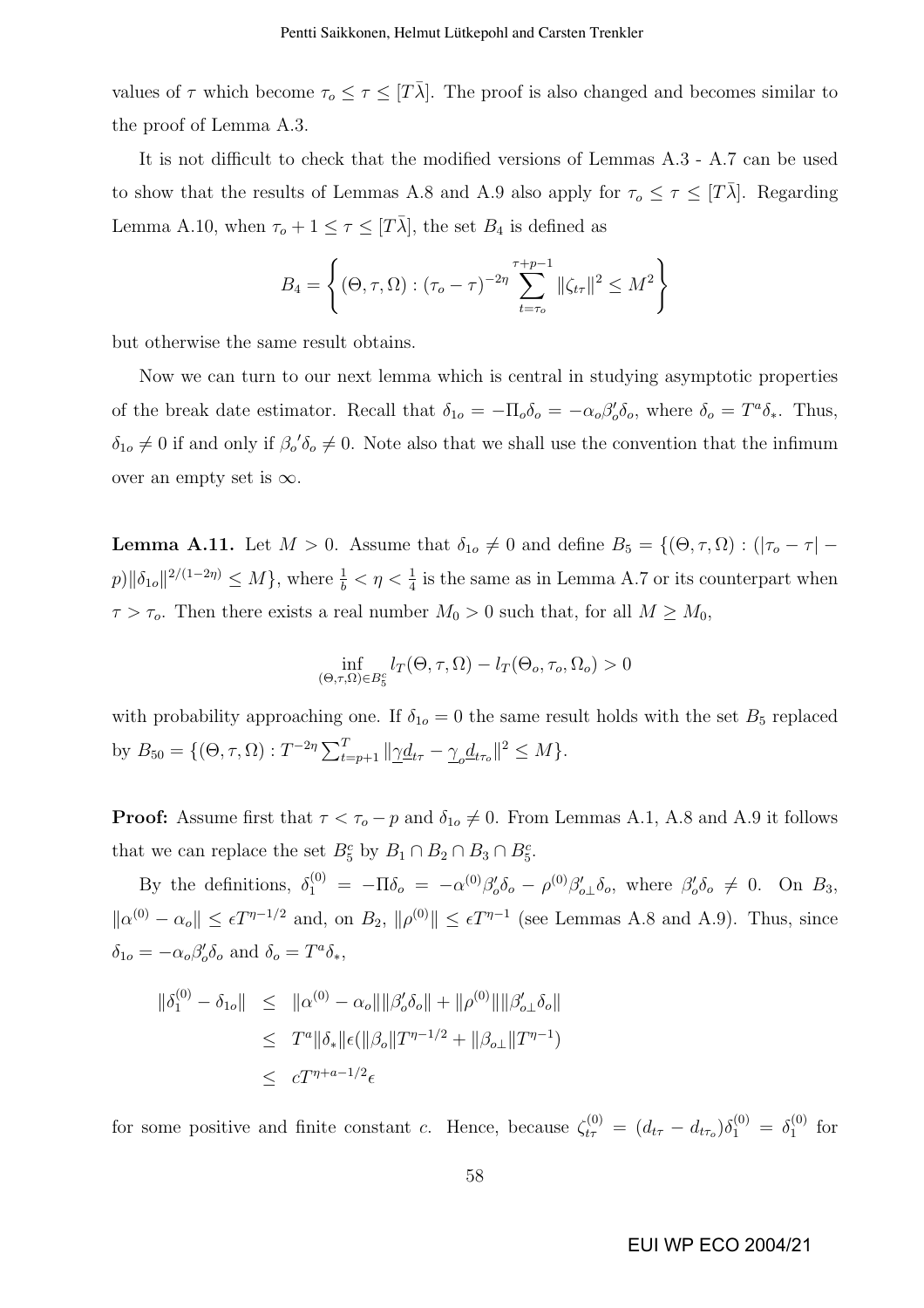$t = \tau + p, \ldots, \tau_o - 1$ , we have on  $B_1 \cap B_2 \cap B_3 \cap B_5^c$ ,

$$
\begin{split}\n\left( (\tau_o - \tau)^{-2\eta} \sum_{t=\tau}^{\tau_o + p-1} \|\zeta_{t\tau}^{(0)}\|^2 \right)^{1/2} &\geq \left( (\tau_o - \tau)^{-2\eta} \sum_{t=\tau+p}^{\tau_o - 1} \|\zeta_{t\tau}^{(0)}\|^2 \right)^{1/2} \\
&= (\tau_o - \tau)^{-\eta} (\tau_o - \tau - p)^{1/2} \|\delta_1^{(0)}\| \\
&= \left( 1 - \frac{p}{\tau_o - \tau} \right)^{\eta} (\tau_o - \tau - p)^{1/2 - \eta} \|\delta_1^{(0)}\| \\
&\geq \left( \frac{1}{p+1} \right)^{\eta} \left( (\tau_o - \tau - p) \|\delta_{1o}\|^{2/(1-2\eta)} \right)^{1/2 - \eta} \left( 1 - \frac{\|\delta_1^{(0)} - \delta_{1o}\|}{\|\delta_{1o}\|} \right) \\
&\geq \frac{M^{1/2 - \eta}}{(p+1)^{\eta}} \left( 1 - \frac{c\epsilon T^{\eta - 1/2}}{\|\alpha_o \beta_o' \delta_*\|} \right).\n\end{split}
$$
\n(A.26)

Here the fourth relation makes use of the triangle inequality. For all  $T$  and  $M$  large enough the last expression can be made larger than the real number  $M_0$  in Lemma A.10. Thus, the stated result follows from Lemma A.10.

Now consider the case  $\tau > \tau_o + p$  but maintain the assumption  $\delta_{1o} \neq 0$ . Then, using the counterparts of Lemmas A.8 and A.9 we can proceed in the same way as in the case  $\tau < \tau_o - p$  until the relations (A.26) which start now as

$$
\left((\tau-\tau_o)^{-2\eta}\sum_{t=\tau_o}^{\tau+p-1}\|\zeta_{t\tau}\|^2\right)^{1/2}\geq \left((\tau-\tau_o)^{-2\eta}\sum_{t=\tau_o+p}^{\tau-1}\|\zeta_{t\tau}\|^2\right)^{1/2}=(\tau-\tau_o)^{-\eta}(\tau-\tau_o-p)^{1/2}\|\delta_1\|.
$$

Thus, in place of  $\delta_1^{(0)}$  we have now  $\delta_1$ . However, from the counterpart of Lemma A.8 we find that, on  $B_2$ ,  $\|\delta_1 - \delta_1^{(0)}\| \leq \epsilon T^{\eta-1/2}$  and a straightforward modification of the arguments in the latter part of (A.26) combined with the present version of Lemma A.10 give the desired result.

Next assume that  $\delta_{1o} = 0$  and  $\tau \leq \tau_o$ . In this case we use the inequality

$$
T^{-2\eta} \sum_{t=\tau}^{\tau_o+p-1} \|\zeta_{t\tau}^{(0)}\|^2 \ge T^{-2\eta} \sum_{t=\tau}^* \sum_{t=\tau}^{\tau_o+p-1} \|\zeta_{t\tau}^{(0)}\|^2, \tag{A.27}
$$

where the summation on the r.h.s. is over the values of t for which  $\Delta d_{t\tau_o} \neq 0$  or  $\Delta d_{t\tau} \neq 0$ . Clearly the number of such time points is at most  $2p$ .

From the definitions it follows that

$$
\zeta_{t\tau}^{(0)} = (d_{t\tau} - d_{t\tau_o})\delta_1^{(0)} + \Delta d_{t\tau_o}\delta_1^{(0)} + \sum_{j=1}^{p-1} \Delta d_{t-j,\tau_o}(\Gamma_j - \Gamma_{jo})\delta_o \n+ \sum_{j=0}^{p-1} \Delta d_{t-j,\tau}\gamma_j - \Delta d_{t\tau_o}\delta_o + \sum_{j=1}^{p-1} \Delta d_{t-j,\tau_o}\Gamma_{jo}\delta_o.
$$

Notice that here  $\Gamma_{jo}\delta_o = -\gamma_{jo}$   $(j = 1, \ldots, p-1)$  and, since now  $\delta_{1o} = 0$ ,  $\delta_o = \gamma_{0o}$ . Thus, the sum of the last three terms equals  $\underline{\gamma}d_{t\tau} - \underline{\gamma}_o d_{t\tau_o}$  and we wish to show that the contribution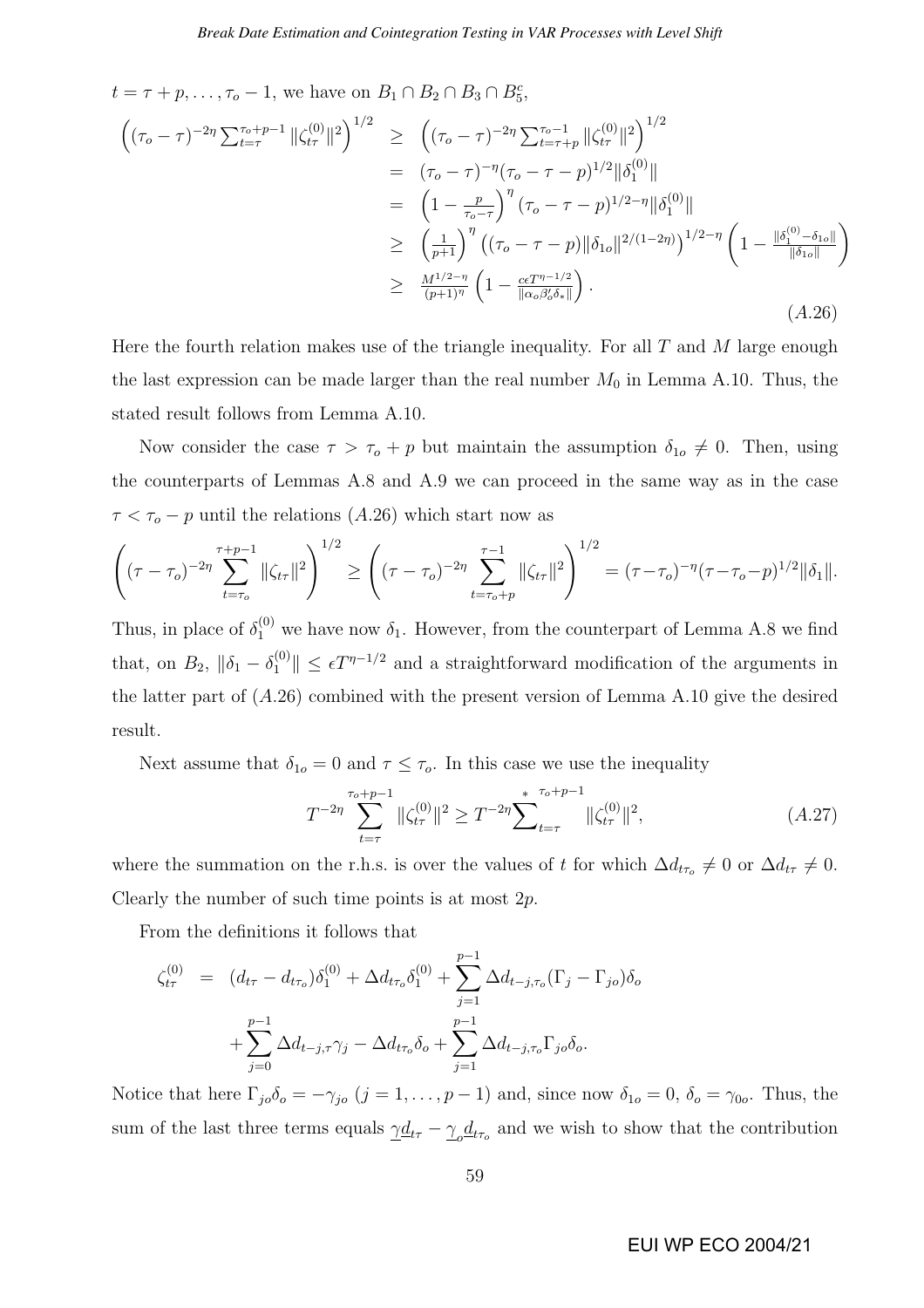of the first three terms to the r.h.s. of  $(A.27)$  can be ignored. To this end, note that now  $\delta_1^{(0)} = -\rho^{(0)}\beta'_{o\perp}\delta_o$  so that, on  $B_2$ ,  $\|\delta_1^{(0)}\| \le c\epsilon T^{\eta+a-1}$  for some  $0 \le c < \infty$  (see Lemma A.8). Furthermore, on  $B_3$ ,  $\|(\Gamma_j - \Gamma_{jo})\delta_o\| \leq \|\Gamma_j - \Gamma_{jo}\| \|\delta_o\| \leq \epsilon T^{\eta + \alpha - 1/2} \|\delta_*\|$   $(j = 1, \ldots, p-1)$  (see Lemma A.9). Using these facts and the triangle inequality we find that

$$
\left(T^{-2\eta} \sum_{t=\tau}^* \|\zeta_{t\tau}^{(0)}\|^2\right)^{1/2} \ge \left(T^{-2\eta} \sum_{t=\tau}^* \|\underline{\gamma}d_{t\tau} - \underline{\gamma}_o d_{t\tau_o}\|^2\right)^{1/2} - const \times T^{a-1/2}\epsilon.
$$

On the r.h.s. the summation can be extended to all  $t = p + 1, \ldots, T$ . This means that on  $B_1 \cap B_2 \cap B_3 \cap B_{50}^c$  the last expression becomes larger than the real number  $M_0$  in Lemma A.10 for all T and M large enough. Thus, the stated result follows from the latter part of Lemma A.10.

Finally, assume that  $\delta_{1o} = 0$  and  $\tau > \tau_o$ . In place of  $(A.27)$  we then have a similar inequality with  $t = \tau_o, \ldots, \tau + p - 1$  and  $\zeta_{t\tau}^{(0)}$  replaced by  $\zeta_{t\tau}$ . However, using the fact that  $\|\delta_1 - \delta_1^{(0)}\| \leq \epsilon T^{1/2-\eta}$  on  $B_2$  it is straightforward to show that the proof can be reduced to a form entirely similar to that in the case  $\tau \leq \tau_o$ . This completes the proof of the lemma.  $\Box$ 

Now we can prove Theorem 3.1. As discussed earlier, the estimator  $\hat{\tau}$  can also be obtained by minimizing  $-2$  times the Gaussian log-likelihood function  $l_T(\Theta, \tau, \Omega)$ . First consider the case  $a > 0$  and  $\delta_{1o} \neq 0$ . By Lemma A.11 we can then concentrate on the break dates  $\tau_o - p \leq \tau \leq \tau_o + p$ . First consider the case  $\tau_o - p \leq \tau \leq \tau_o$ . If  $\gamma_{jo} = 0$  for all  $j = 0, \ldots, p-1$ , Lemma A.11 shows that, asymptotically,  $\tau_o - p \leq \hat{\tau} \leq \tau_o$ , as required. Next suppose that  $\gamma_{j_0,o} \neq 0$  and consider the break dates  $\tau_o - p \leq \tau \leq \tau_o - p + j_0$ . For any of these break dates we have

$$
\zeta_{t\tau}^{(0)} = -\sum_{j=j_0}^{p-1} \gamma_j^{(0)} \Delta d_{t-j,\tau_o}, \quad t = \tau_o + j_0, \dots, \tau_o + p - 1.
$$

Suppose first that  $j_0 > 0$ . Then, since  $\gamma_{j_0}^{(0)} - \gamma_{j_0,0} = -(\Gamma_{j_0} - \Gamma_{j_0,0})\delta_o$ , we have for  $(\Theta, \tau, \Omega) \in$  $B_3$ 

$$
\begin{aligned}\n\left( (\tau_o - \tau)^{-2\eta} \sum_{t=\tau}^{\tau_o - p + 1} \|\zeta_{t\tau}^{(0)}\|^2 \right)^{1/2} &\geq (\tau_o - \tau)^{-\eta} \|\gamma_{j_0}^{(0)}\| \\
&\geq \|\gamma_{j_0, o}\| - \epsilon T^{\eta - 1/2} \|\delta_o\| \\
&= T^a (\|\Gamma_{j_0, o} \delta_*\| - \epsilon T^{\eta - 1/2} \|\delta_*\|).\n\end{aligned}
$$

Because  $\gamma_{j_0,o} = -T^a \Gamma_{j_0,o} \delta_* \neq 0$ , the last quantity tends to infinity as  $T \to \infty$ . Hence, we can conclude from Lemmas A.9 and A.10 that asymptotically the function  $l_T(\Theta, \tau, \Omega)$  is not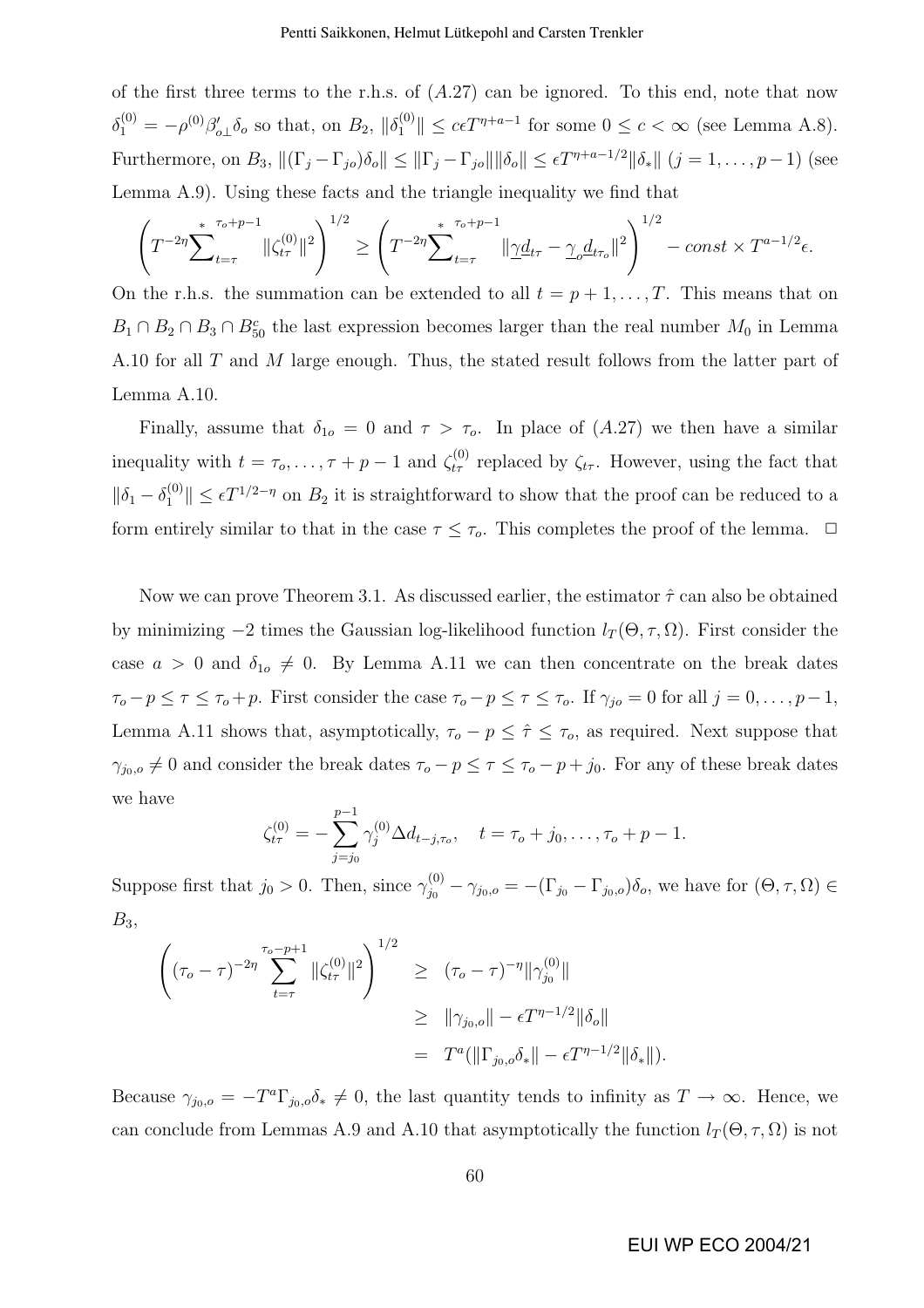minimized for  $\tau \leq \tau_o - p + j_0$ . Now consider the case  $j_0 = 0$ . From the definitions it follows that  $\gamma_o^{(0)} - \gamma_{0o} = \delta_{1o} - \delta_1^{(0)}$ <sup>(0)</sup>, where  $\|\delta_{1o} - \delta_1^{(0)}\| \le cT^{\eta + a - 1/2}\epsilon$  on  $B_2 \cap B_3$  (see the beginning of the proof of Lemma A.11). Hence, since  $\gamma_{0o} = T^a(\delta_* + \alpha_o \beta_o' \delta_*) \neq 0$ , the proof given in the case  $j_0 > 0$  applies with obvious changes and shows that asymptotically  $\hat{\tau} \leq \tau_o - p$  cannot occur.

To complete the proof of the first assertion, consider the case  $\tau_o + 1 \leq \tau \leq \tau_o + p$ . By the definitions we then have  $\zeta_{\tau_o \tau} = -\delta_1 - \gamma_0^{(0)} = -\delta_o + (\delta_1^{(0)} - \delta_1)$ , where  $\delta_o \neq 0$  and  $\|\delta_1^{(0)} - \delta_1\| \leq \epsilon T^{\eta-1/2}$  for  $(\Theta, \tau, \Omega) \in B_2 \cap B_3$  (see Lemma A.8 and the definition of  $\Psi_2$  given before Lemma A.5). In the same way as in the preceding case we can thus conclude from Lemmas A.8, A.9 and A.10 that asymptotically  $\hat{\tau} > \tau_o$  cannot occur. This completes the proof of the first assertion in the case  $a > 0$  and  $\delta_{1o} \neq 0$ .

Next assume that  $a > \eta > 1/b$  and  $\delta_{1o} = 0$ . Then, if  $\tau \le \tau_o - p + j_0$  and  $j_0 > 0$ ,

$$
T^{-2\eta} \sum_{t=p+1}^{T} \|\underline{\gamma}d_{t\tau} - \underline{\gamma}_o d_{t\tau_o}\|^2 \ge T^{-2\eta} \|\gamma_{j_0,o}\|^2 = T^{2a-2\eta} \|\Gamma_{j_0,o}\delta_*\|^2. \tag{A.28}
$$

Because the last quantity tends to infinity as  $T \to \infty$  it follows from the latter part of Lemma A.11 that asymptotically  $\hat{\tau} \leq \tau_o - p + j_0$  cannot occur. If  $j_0 = 0$ , we have  $\gamma_{0o} =$  $\delta_o - \delta_{1o} = \delta_o \neq 0$  and  $(A.28)$  holds with  $\Gamma_{j_0,o} \delta_*$  replaced by  $\delta_*$ . Hence the same conclusion also obtains for  $j_0 = 0$ .

If  $\tau > \tau_o$  the l.h.s. of (A.28) can be bounded from below by  $T^{-2\eta} \|\gamma_{0o}\|^2 = T^{-2\eta} \|\delta_o\|^2 =$  $T^{2a-2\eta} \|\delta_*\|^2$ , and the situation is similar to the case  $j_0 = 0$  above.

Finally, the second part of the theorem follows directly from the first part of Lemma A.11. This completes the proof of Theorem 3.1.

### A.2 Proof of Theorem 3.2

The break date estimator  $\hat{\tau}_R$  can also be obtained by minimizing the objective function  $l_T(\Theta, \tau, \Omega)$  over the relevant restricted part of the parameter space. Compared to the previous unrestricted estimation the parameters  $\delta_1$  and  $\gamma$  in  $(A.2)$  are no more freely varying but (smooth) functions of the parameters  $\delta$ ,  $\rho^{(0)}$ ,  $\alpha^{(0)}$  and  $\Gamma_1, \ldots, \Gamma_{p-1}$ . Specifically,  $\delta_1 = -\Pi \delta =$  $-\alpha^{(0)}\beta'_{o}\delta - \rho^{(0)}\beta'_{o}\delta$ ,  $\gamma_0 = \delta - \delta_1$  and  $\gamma_j = -\Gamma_j\delta$   $(j = 1, \ldots, p-1)$ . Unlike with the unconstrained estimation it is not quite obvious that these restricted estimators exist. This fact will therefore be justified first. After that the proof follows straightforwardly from the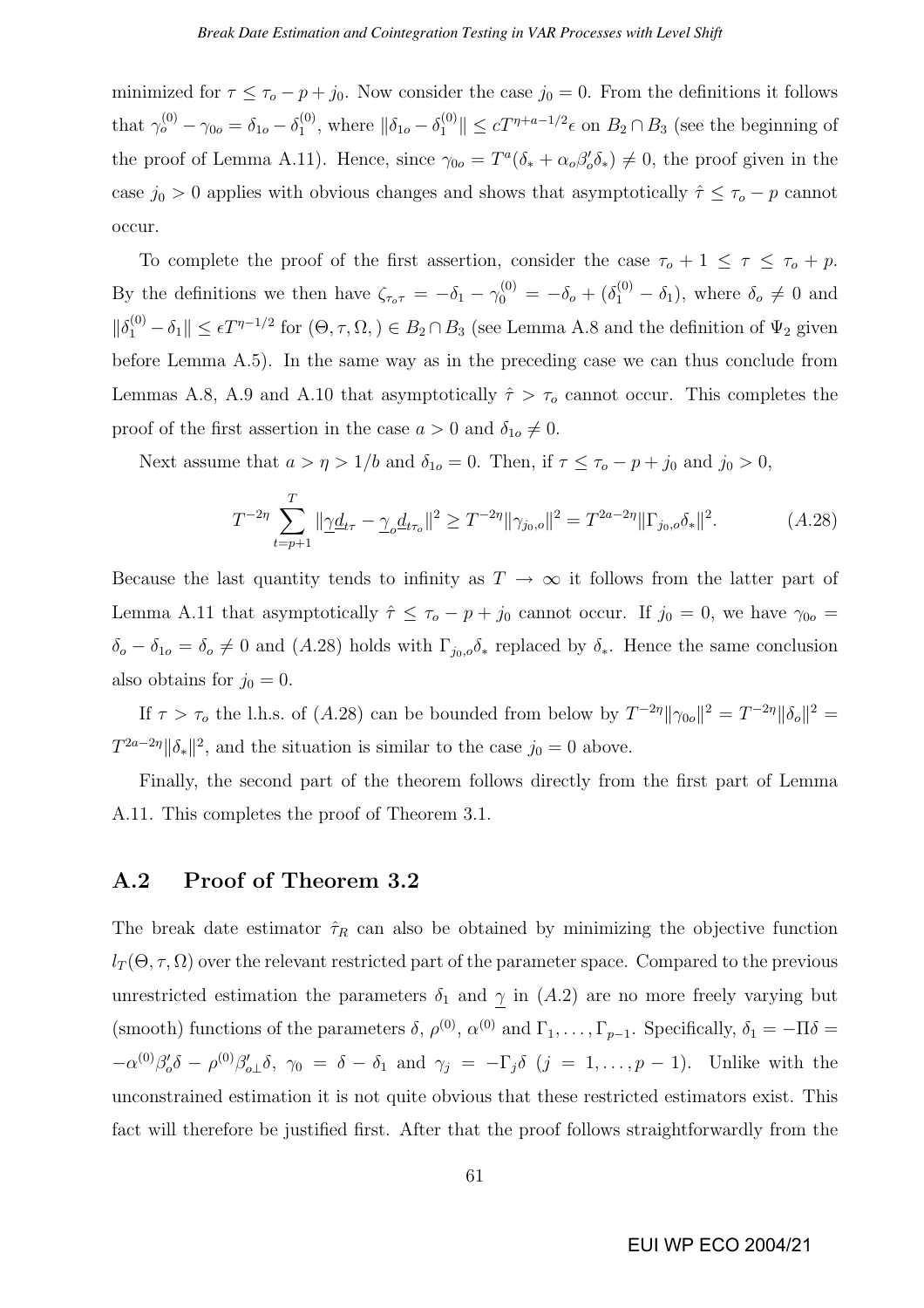results used to prove Theorem 3.1.

For  $\tau \in \mathcal{T}$ , define

$$
y_t^{(\tau)} = x_t - (d_{t\tau} - d_{t\tau_o})\delta_o.
$$
\n(A.29)

Using  $y_t^{(\tau)}$ <sup>( $\tau$ </sup>) in place of  $x_t$  we can obtain an analog of  $(A.2)$  in which  $d_{t\tau_o}$  and  $\underline{d}_{t\tau_o}$  are replaced by  $d_{t\tau}$  and  $\underline{d}_{t\tau}$ , respectively, and  $u_{t-1}^{(0)}$  $_{t-1}^{(0)}$  and  $v_{t-1}^{(0)}$  $_{t-1}^{(0)}$  are replaced by analogs defined in terms of  $y_t^{(\tau)}$  $t_t^{(\tau)}$  instead of  $x_t$ . In other words, in place of  $u_{t-1}^{(0)}$  $t_{t-1}^{(0)}$  and  $v_{t-1}^{(0)}$  we use  $u_{t-1}^{(\tau)} = \beta_0' y_{t-1}^{(\tau)}$  $_{t-1}^{(\tau)}$  and  $v_{t-1}^{(\tau)} = \beta'_{o\perp} y_{t-1}^{(\tau)}$  $_{t-1}^{(\tau)}$ , respectively. In place of  $(A.3)$  we then have

$$
\Delta y_t^{(\tau)} = \Phi w_t^{(\tau)} + (\Xi - \Xi^{(0)})q_{t\tau} + \varepsilon_t, \quad t = p + 1, p + 2, \dots,
$$

where  $w_t^{(\tau)}$  $t_t^{(\tau)}$  is an obvious modification of  $w_t^{(0)}$  $\mathbf{t}^{(0)}$  .

Clearly, we can express the vector  $\varepsilon_{t\tau}(\Theta)$  as

$$
\varepsilon_{t\tau}(\Theta) = \Delta y_t^{(\tau)} - \Phi w_t^{(\tau)} - (\Xi - \Xi^{(0)}) q_{t\tau}
$$

and use this expression in the previous definition of  $l_T(\Theta, \tau, \Omega)$ . To demonstrate the existence of a minimizer of the objective function  $l_T(\Theta, \tau, \Omega)$  it also appears convenient to use the reparameterization  $\Theta \to \Theta^{(0)} = [\Phi : \Xi - \Xi^{(0)}]$ . Thus, if for simplicity we denote  $\underline{z}_t^{(\tau)} =$  $[\Delta y_t^{(\tau)}]$  $u_t^{(\tau)'}: w_t^{(\tau)'}$  $t_t^{(\tau)}$ :  $q'_{t\tau}$ ]' and  $R(\Theta^{(0)}) = [I_n: -\Phi: \Xi - \Xi^{(0)}]$  we can write the relevant objective function as

$$
l_T(\Theta^{(0)}, \tau, \Omega) = (T - p) \log \det \Omega + \text{tr}\left(\Omega^{-1} R(\Theta^{(0)}) \sum_{t=p+1}^T \underline{z}_t^{(\tau)} \underline{z}_t^{(\tau)'} R(\Theta^{(0)})'\right). \tag{A.30}
$$

Note that in the present context the parameter  $\Theta$  has the same meaning as before except that it is treated as a (smooth) function of the parameters  $\nu_0^{(0)}$  $\overset{(0)}{\nu_1},\, \overset{(0)}{\nu_1}$  $1^{(0)}$ ,  $\delta$ ,  $\rho^{(0)}$ ,  $\alpha^{(0)}$  and  $\Gamma_1, \ldots, \Gamma_{p-1}$ . Because the parameter  $\Xi^{(0)}$  is also a (smooth) function of (some of) these parameters the same is true for the parameter  $\Theta^{(0)}$ . All these parameter restrictions are taken into account when the minimization of the objective function  $l_T(\Theta^{(0)}, \tau, \Omega)$  is considered. Notice that, because the objective function is expressed as a function of the "reduced form" parameter  $\Theta^{(0)}$ , the role of the parameter restrictions is to define the permissible space of  $\Theta^{(0)}$ . A similar idea, of course, applies to the previous parameterization of the objective function, that is, to  $l_T(\Theta, \tau, \Omega)$  (cf. Saikkonen (2001) and the references therein for a similar approach).

A useful consequence of the fact that we can still interpret the objective function  $l_T(\Theta, \tau, \Omega)$ , as a function of the "reduced form" parameter  $\Theta$  and only restrict its permissible space is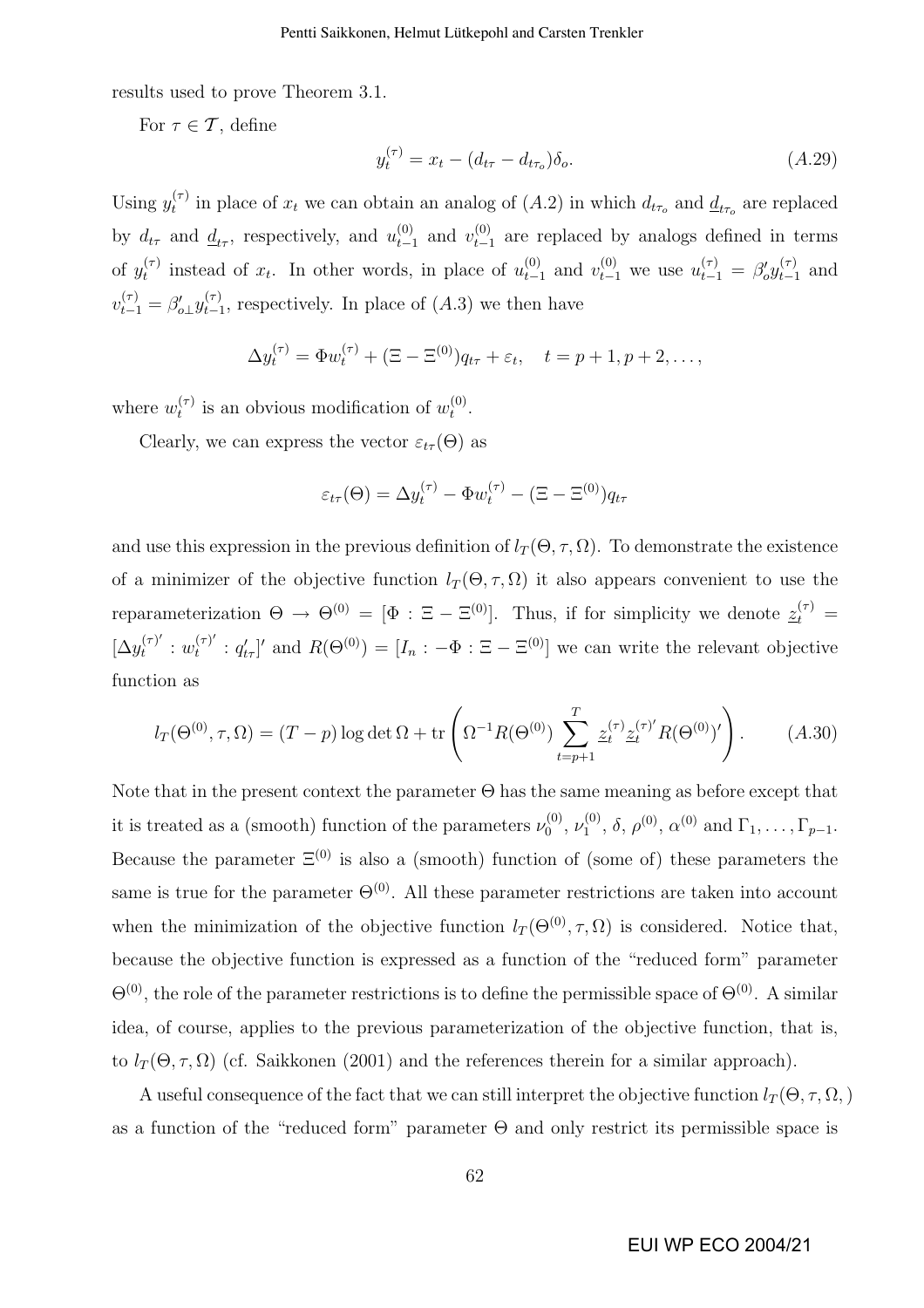that results obtained to prove Theorem 3.1 can be applied straightforwardly even here. In particular, we wish to apply Lemma A.11 to conclude that, when the existence of a minimizer of the objective function  $l_T(\Theta, \tau, \Omega)$  is studied in the present setup, values of the break date parameter  $\tau$  can be restricted as implied by this lemma. Of course, this conclusion also holds when the objective function is parameterized as  $l_T(\Theta^{(0)}, \tau, \Omega)$ .

To justify the application of Lemma A.11, we first discuss how Lemmas A.1 - A.10 have to be modified to match the present setup. Notice that the existence of a minimizer of the objective function  $l_T(\Theta, \tau, \Omega)$  is not needed to prove Lemmas A.1 - A.11 and the same is also true for their modified versions to be discussed below.

First note that Lemma A.2 is still used in its previous form and, because it is concerned with unrestricted values of  $\Phi_2$  and  $\Omega$ , it obviously applies in the present context. Lemma A.1 is simply modified by replacing  $B_1$  by the intersection of the restricted parameter space of  $(\Theta, \tau, \Omega)$  and values for which the inequality constraints in  $(A.4)$  and  $(A.5)$  hold. This restricted version of the parameter space  $B_1$  is then used to replace  $B_1$  in Lemmas A.3 - A.7. It is straightforward to check that the previous proofs of these Lemmas apply in essence despite the differences in parameter spaces.

Next consider Lemmas  $A.8$  -  $A.10$ , where, in addition to  $B<sub>1</sub>$ , also the parameter spaces  $B_2$ ,  $B_3$  and  $B_4$  are redefined to allow for the employed restrictions. Again, it is not difficult to check that the previous proofs carry over. It is also easy to see that the modifications needed for Lemmas A.3 - A.10 can be done in the case  $\tau \geq \tau_o$ .

Because analogs of Lemmas A.1 - A.10 hold in the present context, it is further straightforward to show that the result of Lemma A.11 also holds with the parameter space  $B_5$  redefined to account for the employed restrictions. Thus, we can conclude that when searching for a minimizer of the objective function  $l_T(\Theta^{(0)}, \tau, \Omega)$ , the value of the break date parameter  $\tau$  can be restricted as implied by Lemma A.11. Specifically, if  $\delta_{1o} \neq 0$ , Lemma A.11 directly shows that  $\tau_o - p \leq \tau \leq \tau_o + p$  can be assumed. If  $\delta_{1o} = 0$  and  $a > b$ , we can even assume  $\tau_o - p + 1 \leq \tau \leq \tau_o + p - 1$ , as the argument used to prove the corresponding case of Theorem 3.1(i) readily shows.

We shall now show that the function  $l_T(\Theta^{(0)}, \tau, \Omega)$  and hence  $l_T(\Theta, \tau, \Omega)$  has a minimizer with probability approaching one. In what follows, reference to Lemmas A.1 - A.11 will be understood to mean the present restricted setup. We first show the following intermediate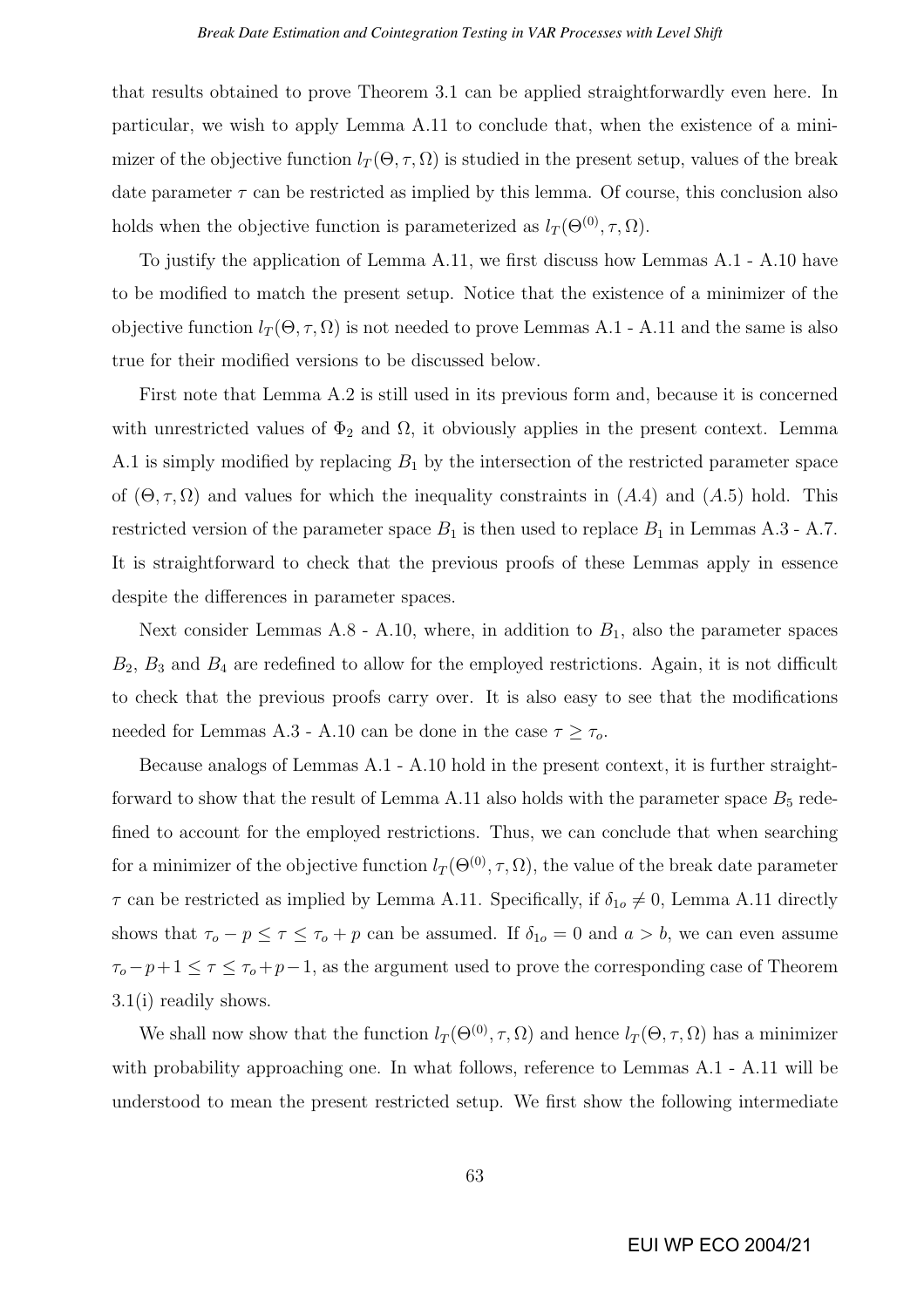result, where the matrix  $D_T = \text{diag}[T^{-1/2}I : I_p]$  is used. Its dimension equals the dimension of the vector  $z_t^{(\tau)}$  $\overset{(\tau)}{t}.$ 

**Lemma A.12.** There exists an  $\epsilon_* > 0$  such that

$$
\lambda_{\min} \left( D_T^{-1} \sum_{t=p+1}^T \underline{z}_t^{(\tau)} \underline{z}_t^{(\tau)} D_T^{-1} \right) \ge \epsilon_* \tag{A.31}
$$

with probability approaching one and uniformly in  $\tau$ , when the value of the break date parameter  $\tau$  can be restricted as implied by Lemma A.11.

**Proof:** The values of  $\tau$  can be restricted depending on the value of a and whether  $\delta_{1o} = 0$ or not. Different cases will therefore be discussed separately.

## Case (i):  $a > 0$  and  $\delta_{1o} \neq 0$  or  $a > \eta > 1/b$

From Lemma A.11 we can then conclude that, if a minimizer of  $l_T(\Theta^{(0)}, \tau, \Omega)$  exists, in large samples it must be such that the corresponding  $\tau$  is in the interval  $[\tau_o - p, \tau_o + p]$ . If  $\delta_{1o} \neq 0$ this follows directly from the first part of Lemma A.11. If  $\delta_{1o} = 0$  (and  $a > \eta > 1/b$ ) the same conclusion can be drawn from the second part of the lemma by the argument used in the proof of Theorem 3.1 to obtain (A.28).

To justify (A.31), assume first that  $a < \frac{1}{2}$ . Then the moment matrix in (A.31) behaves asymptotically in the same way as in the proof of Theorem 3.1 in that the vectors  $\Delta y_t^{(\tau)}$  and  $w_t^{(\tau)}$  $t_t^{(\tau)}$  in the definition of  $\underline{z}_t^{(\tau)}$  $t^{(\tau)}$  can be replaced by analogs defined in terms of  $x_t$ . This follows by observing that, when  $|\tau_o - \tau| \leq p$ , the latter term on the r.h.s. of (A.29) satisfies

$$
\left\| T^{-1} \sum_{t=p+1}^{T} (d_{t\tau} - d_{t\tau_o})^2 \delta_o \delta_o' \right\| \le \text{const} \times T^{2a-1} \sum_{t=p+1}^{T} |d_{t\tau} - d_{t\tau_o}| \le \text{const} \times T^{2a-1}.
$$
 (A.32)

When  $a < 1/2$  the last quantity converges to zero and the desired conclusion is readily obtained.

If  $a=\frac{1}{2}$  $\frac{1}{2}$  the latter term on the r.h.s. of  $(A.29)$  has an impact but  $(A.31)$  still obtains. To see this, suppose first that  $\delta_{1o} \neq 0$ . Then, as  $|\tau - \tau_o| \leq p$ , the latter term on the r.h.s. of (A.29) behaves like an impulse dummy. Because now  $\delta_o = T^{1/2} \delta_*$  this term affects the asymptotic behavior of the moment matrix in  $(A.31)$  but, as can be readily seen, it only affects the diagonal and off-diagonal elements related to  $u_{t-}^{(\tau)}$  $_{t-1}^{(\tau)}$  and  $\Delta y_{t-j}^{(\tau)}$  $_{t-j}^{(\tau)}$   $(j = 0, \ldots, p-1).$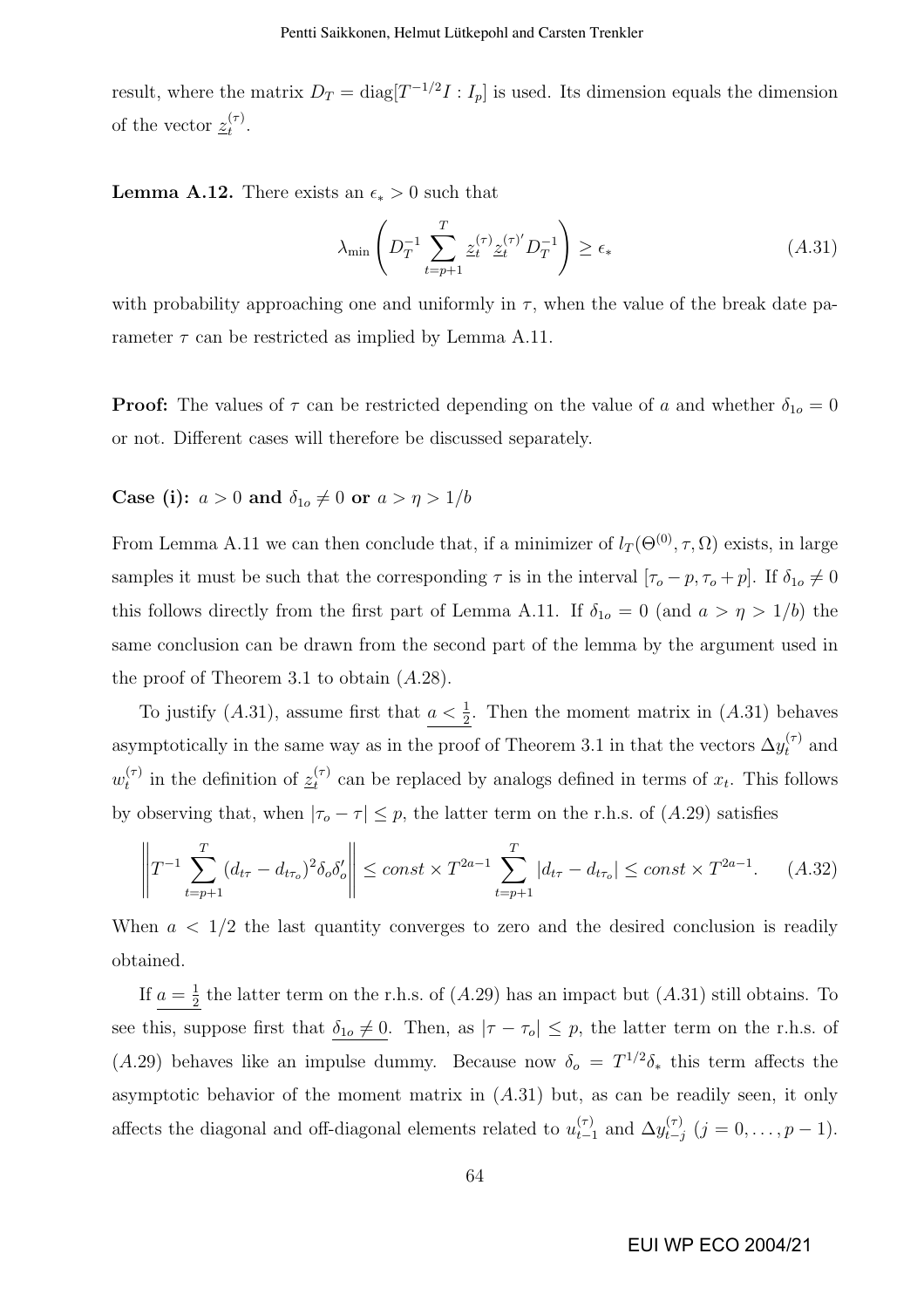Moreover, the impact is such that asymptotically the moment matrix in  $(A.31)$  only differs from that obtained in the previous case by an additive positive semidefinite matrix. Thus, from this fact and the result of the previous case one again obtains  $(A.31)$ .

Next assume that  $\delta_{1o} = 0$  and  $a = \frac{1}{2}$  $\frac{1}{2}$ . Here the situation is similar to the preceding case except for being simpler because now  $u_{t-1}^{(\tau)} = \beta_o' x_{t-1} = u_{t-1}^{(0)}$  $_{t-1}^{(0)}$ . Thus, we again get  $(A.31)$  and, thus, we have justified  $(A.31)$  in the case of the first part of the theorem. It remains to consider the second part for which the following assumption is made.

### Case (ii):  $a \leq 0$  and  $\delta_{1o} \neq 0$

If  $a = 0$  it follows from the first part of Lemma A.11 that we can assume  $|\tau - \tau_o|$  to be bounded and arguments similar to those in the case  $0 < a < 1/2$  and  $\delta_{10} \neq 0$  show  $(A.31)$ . If  $a < 0$  we cannot restrict the values of  $\tau$ . However, from  $(A.32)$  it can be seen that the vectors  $\Delta y_t^{(\tau)}$  and  $w_t^{(\tau)}$  $t_t^{(\tau)}$  in the definition of  $\underline{z}_t^{(\tau)}$  $t<sub>t</sub><sup>(7)</sup>$  can be replaced by analogs defined in terms of  $x_t$ . Arguments similar to those used in the proof of Theorem 3.1 then show that  $(A.31)$  also holds in the present case. (In particular, analogs of  $(A.3)$  and  $(A.4)$  of Gregory & Hansen (1996) and  $(A.14)$  of Saikkonen & Lütkepohl  $(2002)$  can be used to handle sums of cross products between  $[\Delta x'_t : w_t^{(0)}]$  $\left[\begin{smallmatrix} (0)' \ t' \end{smallmatrix}\right]'$  and  $q_{t\tau}$ .)

We have now shown that when searching for a minimizer of the function  $l_T(\Theta^{(0)}, \tau, \Omega)$ we can in both parts of Theorem 3.2 restrict the values of the break date  $\tau$  in such way that  $(A.31)$  holds with probability approaching one and uniformly in  $\tau$ .

Using Lemma A.12 we can analyze the function  $l_T(\Theta^{(0)}, \tau, \Omega)$  in the same way as in the proof of Proposition 3.1 of Saikkonen (2001, pp. 320-321) and conclude that it suffices to search for a minimizer of  $l_T(\Theta^{(0)}, \tau, \Omega)$  in that part of the parameter space where, in addition to the restrictions on  $\tau$ , we also have  $0 < \underline{\omega} \leq \lambda_{\min}(\Omega) \leq \lambda_{\max}(\Omega) \leq \overline{\omega} < \infty$  and  $\|\Theta^{(0)}\| \leq \bar{M} < \infty.$ 

We shall demonstrate that the parameter space defined by all these restrictions is compact. To this end, note first that the restrictions imposed on  $\Theta^{(0)}$  are of the form  $h(\Theta^{(0)}) = 0$ , where  $h(\cdot)$  is a continuous function. Thus, because the unrestricted parameter space of  $\Theta^{(0)}$ is the whole Euclidean space, it follows that the restricted space is closed and its intersection with parameter values restricted by  $0 < \underline{\omega} \leq \lambda_{\min}(\Omega) \leq \lambda_{\max}(\Omega) \leq \overline{\omega} < \infty$  and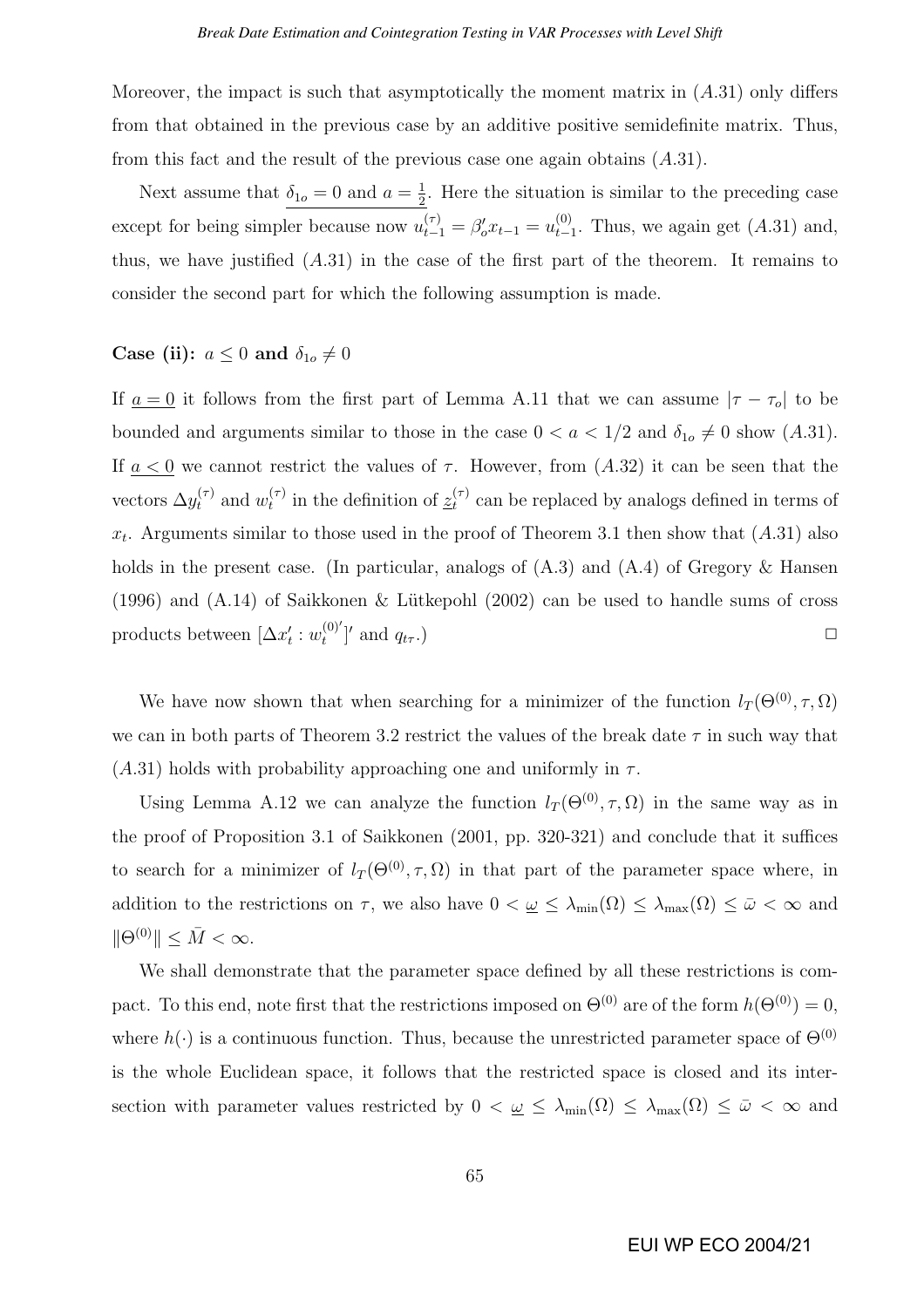$||\Theta^{(0)}|| \leq \overline{M} < \infty$  is compact. The continuity of the function  $l_T(\cdot, \tau, \cdot)$  therefore ensures that, for every relevant value of  $\tau$ , a minimizer exists with probability approaching one. This proves the (asymptotic) existence of the nonlinear LS estimators of  $\Theta^{(0)}$ ,  $\tau$ ,  $\Omega$  and hence also that of Θ.

To prove part (i) of Theorem 3.2, first consider the case  $\delta_{1o} \neq 0$  and assume that  $\tau \leq \tau_o-1$ . As noticed above, we can also assume that  $\tau_o - p \leq \tau$ . Using the definitions we can express the vector  $\zeta_{t\tau}^{(0)}$  as

$$
\zeta_{t\tau}^{(0)} = \delta_1^{(0)} d_{t\tau} + \delta \Delta d_{t\tau} - \delta_1 \Delta d_{t\tau} - \sum_{j=1}^{p-1} \Gamma_j \delta \Delta d_{t-j,\tau} - \delta_1^{(0)} d_{t\tau_o} - \delta_o \Delta d_{t\tau_o}
$$

$$
+ \delta_1^{(0)} \Delta d_{t\tau_o} + \sum_{j=1}^{p-1} \Gamma_j \delta_o \Delta d_{t-j,\tau_o}.
$$

Taking the assumed restrictions into account we can write this further as

$$
\zeta_{t\tau}^{(0)} = -(\delta_1 - \delta_1^{(0)})d_{t\tau} + \left(\Delta d_{t\tau} - \sum_{j=1}^{p-1} \Gamma_j \Delta d_{t-j,\tau} - (\alpha^{(0)}\beta_o' + \rho^{(0)}\beta_{o\perp}')d_{t-1,\tau}\right)\delta - \left(\Delta d_{t\tau_o} - \sum_{j=1}^{p-1} \Gamma_j \Delta d_{t-j,\tau_o} - (\alpha^{(0)}\beta_o' + \rho^{(0)}\beta_{o\perp}')d_{t-1,\tau_o}\right)\delta_o
$$
\n(A.33)

Here we have also made use of the facts that  $\delta_1 = -\Pi \delta$  and  $\delta_1^{(0)} = -\Pi \delta_o$  with  $\Pi = \alpha^{(0)}\beta_o' + \Pi$  $\rho^{(0)}\beta'_{o\perp}$ .

To show that asymptotically the function  $l_T(\Theta, \tau, \Omega)$  cannot be minimized for  $\tau_o - p \leq$  $\tau \leq \tau_o - 1$ , we consider two cases separately. In the first case it is assumed that  $\delta \geq T^a \epsilon_*,$ where  $\epsilon_* > 0$  is arbitrary. The second case will then assume that  $\delta < T^a \epsilon_*$ .

Now consider parameter values for which  $\tau_o - p \leq \tau \leq \tau_o - 1$  and  $\delta \geq T^a \epsilon_*$  hold for some  $\epsilon_* > 0$ . By Lemma A.8 we can also assume that  $\|\delta_1 - \delta_1^{(0)}\| \leq \epsilon T^{\eta-1/2}$ . Using this,  $(A.33)$ and the above mentioned parameter restrictions, we find that

$$
\begin{aligned}\n\left( (\tau_o - \tau)^{-2\eta} \sum_{t=\tau}^{\tau_o + p - 1} ||\zeta_{t\tau}^{(0)}||^2 \right)^{1/2} &\geq p^{-\eta} ||\zeta_{\tau\tau}^{(0)}|| \\
&= p^{-\eta} ||\delta - (\delta_1 - \delta_1^{(0)})|| \\
&\geq p^{-\eta} (||\delta|| - ||\delta_1 - \delta_1^{(0)}||) \\
&\geq p^{-\eta} T^a ||\epsilon_*|| - \epsilon p^{-\eta} T^{\eta - 1/2}.\n\end{aligned}
$$

Because the last quantity tends to infinity with  $T$ , it follows from Lemma A.10 that asymptotically  $\tau_o - p \leq \hat{\tau}_R \leq \tau_o - 1$  cannot occur.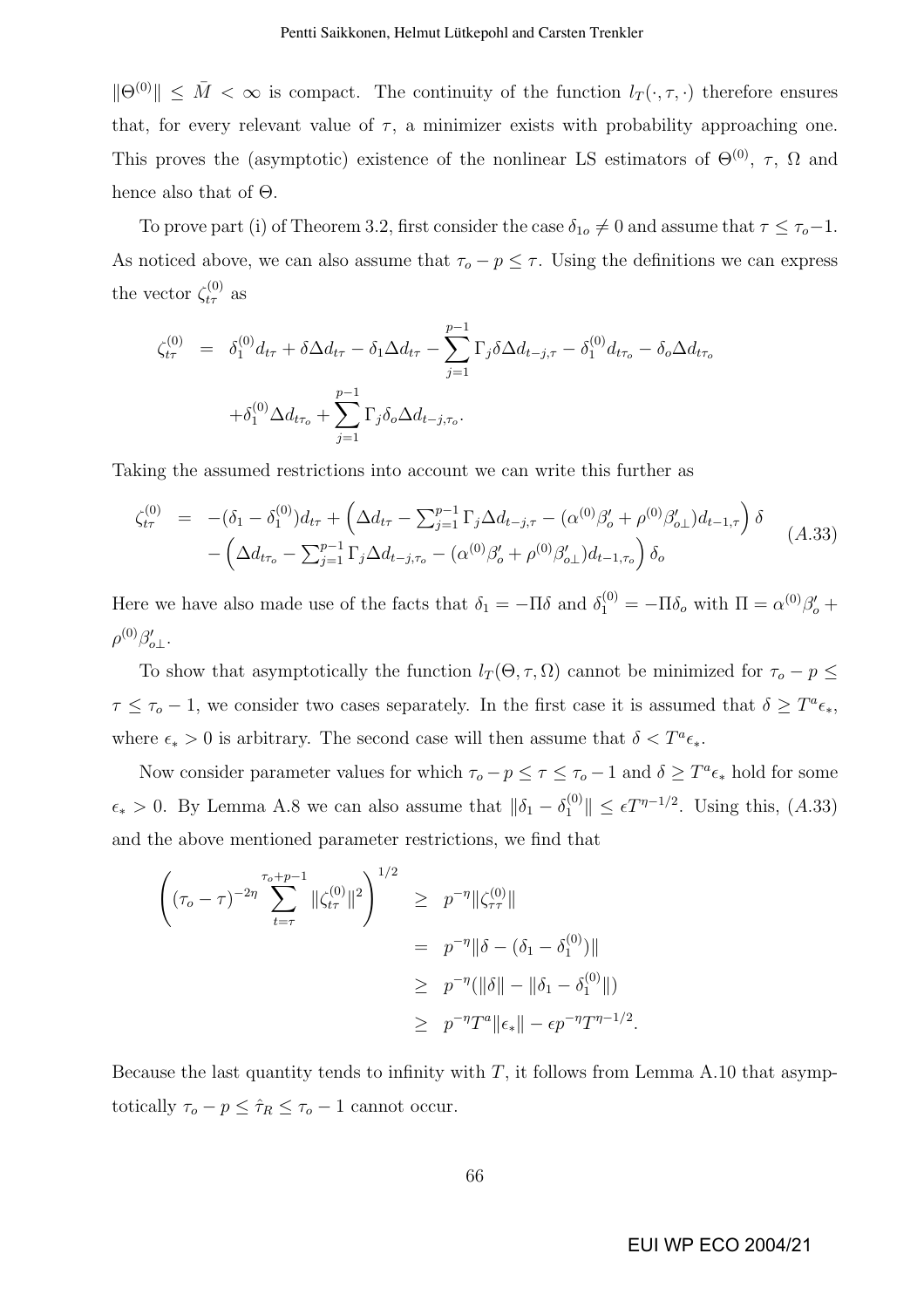For parameter values  $\tau_o - p \leq \tau \leq \tau_o - 1$  and  $\delta < T^a \epsilon_*$  we can also use (A.33) and Lemma A.10. First note that, by Lemma A.8, the norm of the first term on the r.h.s. of (A.33) can be bounded by  $\epsilon T^{\eta-1/2}$ . Next, from Lemmas A.8 and A.9 it follows that the term in front of  $\delta$  in the second term on the r.h.s. of  $(A.33)$  can be assumed bounded and so the norm of the whole term can be bounded by a quantity of the form  $c_1 \epsilon_* T^a$ , where  $0 < c_1 < \infty$ . Similar arguments can also be used to show that, at least for  $t = \tau_o$ , the norm of the third term on the r.h.s. of  $(A.33)$  can be bounded from below by a quantity of the form  $c_2\|\delta_*\|T^a$ , where  $0 < c_2 < \infty$  and  $\|\delta_*\| \neq 0$ . Thus, since  $\epsilon_*$  can be chosen arbitrarily small, the asymptotic behavior of  $({\tau_o - \tau})^{-2\eta} \sum_{t=\tau}^{\tau_o+p-1} ||\zeta_{t\tau}^{(0)}||^2 \ge p^{-2\eta} \sum_{t=\tau}^{\tau_o+p-1} ||\zeta_{t\tau}^{(0)}||^2$  is dominated by the third term on the r.h.s. of (A.33) and the preceding discussion implies that this sum tends to infinity with  $T$ . From this and Lemma A.10 we can conclude that asymptotically  $\tau_o - p \leq \hat{\tau}_R \leq \tau_o - 1$  cannot occur.

Thus, we have shown that, when  $\delta_{1o} \neq 0$ , asymptotically  $\hat{\tau}_R < \tau_0$  cannot occur. A similar argument with  $\zeta_{t\tau}^{(0)}$  replaced by  $\zeta_{t\tau}$  and with Lemma A.10 replaced by its corresponding counterpart shows that asymptotically  $\hat{\tau}_R > \tau_o$  cannot occur either.

Now suppose that  $\delta_{1o} = 0$  and consider the break dates  $\tau_o - p \leq \hat{\tau} \leq \tau_o - 1$ . Instead of  $(A.33)$  we use a slightly different representation of  $\zeta_{t\tau}^{(0)}$  given by

$$
\zeta_{t\tau}^{(0)} = -\Delta d_{t\tau} (\delta_1 - \delta_1^{(0)}) - d_{t-1,\tau_o} \delta_1^{(0)} + d_{t-1,\tau} \delta_1^{(0)} + \sum_{j=1}^{p-1} \Delta d_{t-j,\tau_o} (\Gamma_j - \Gamma_{jo}) \delta_o + \left( \Delta d_{t\tau} - \sum_{j=1}^{p-1} \Gamma_j \Delta d_{t-j,\tau} \right) \delta - \left( \Delta d_{t\tau_o} - \sum_{j=1}^{p-1} \Gamma_{jo} \Delta d_{t-j,\tau_o} \right) \delta_o.
$$
\n(A.33a)

This representation can be obtained from the definitions (cf. the similar representation used in the proof of Lemma A.11). As with the case  $\delta_{1o} \neq 0$ , our treatment will be divided into two separate cases.

In the first one the parameter  $\delta$  is restricted as  $\delta \geq T^a \epsilon_*$ , where  $\epsilon_* > 0$  is arbitrary and  $a > \eta > 1/b$ . From the preceding representation of  $\zeta_{t\tau}^{(0)}$  it then follows that

$$
\left(T^{-2\eta} \sum_{t=p+1}^{T} ||\zeta_{t\tau}^{(0)}||^2\right)^{1/2} \geq T^{-\eta} ||\zeta_{\tau\tau}^{(0)}||
$$
  

$$
= T^{-\eta} ||\delta - (\delta_1 - \delta_1^{(0)})||
$$
  

$$
\geq T^{-\eta} (||\delta|| - ||\delta_1 - \delta_1^{(0)}||)
$$
  

$$
\geq T^{a-\eta} ||\epsilon_*|| - \epsilon T^{-1/2}.
$$

Here the last inequality makes use of the fact that  $\|\delta_1 - \delta_1^{(0)}\| \le \epsilon T^{\eta-1/2}$  can be assumed by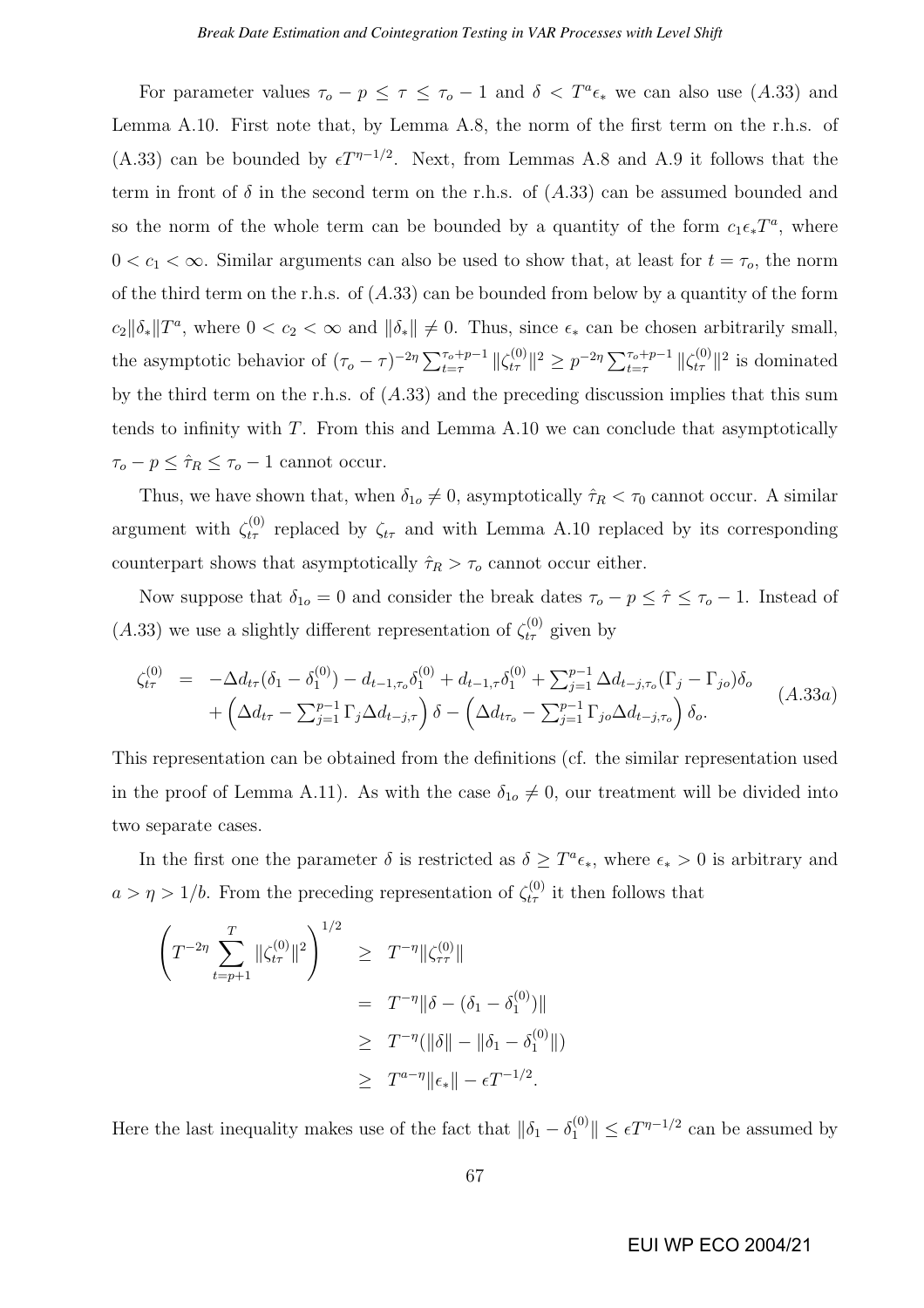Lemma A.8. Because the last quantity tends to infinity with  $T$ , it follows from the latter result of Lemma A.10 that asymptotically  $\tau_o - p \leq \hat{\tau}_R \leq \tau_o - 1$  cannot occur.

When  $\delta < T^a \epsilon_*$   $(a > \eta > 1/b)$  is assumed,  $(A.33a)$  and Lemma A.11 give the desired result much in the same way as in the case  $\delta_{1o} \neq 0$ , where  $(A.33)$  was used instead of  $(A.33a)$ . First note that the norm of the first four terms on the r.h.s. of (A.33a) can be bounded by a quantity of the form  $\epsilon c T^{\eta+a-1/2}$ , where  $0 < c < \infty$ . This follows from Lemma A.8 and arguments used to prove Lemma A.11 for  $\delta_{1o} = 0$ . Next, in the same way as in the case  $\delta_{1o} \neq 0$  one can show that the term in front of  $\delta$  in the fifth term on the r.h.s. of  $(A.33a)$  can be assumed bounded and, hence, the norm of the whole term can be bounded by a quantity of the form  $c_1\epsilon_*T^a$ , where  $0 < c_1 < \infty$ . By similar arguments we finally find that, at least for  $t = \tau_o$ , the norm of the last term on the r.h.s. of  $(A.33a)$  can be bounded below by a quantity of the form  $c_2 \|\delta_*\|T^a$ , where  $0 < c_2 < \infty$  and  $\|\delta_*\| \neq 0$ . Thus, since  $\epsilon_*$  can be chosen arbitrarily small, the asymptotic behavior of  $(T^{-2\eta} \sum_{t=p+1}^{T} ||\zeta_{t\tau}^{(0)}||^2)^{1/2}$ is dominated by the last term on the r.h.s. of (A.33a) and it follows from the latter result of Lemma A.10 that asymptotically  $\tau_o - p \leq \hat{\tau}_R \leq \tau_o - 1$  cannot occur.

Thus, we have shown that, when  $\delta_{1o} = 0$ , we asymptotically cannot have  $\hat{\tau}_R < \tau_o$ . Again a similar proof with  $\zeta_{t\tau}^{(0)}$  replaced by  $\zeta_{t\tau}$  and Lemma A.10 replaced by its corresponding counterpart shows that asymptotically  $\hat{\tau}_R > \tau_o$  cannot occur either. This completes the proof of part (i) of the theorem in the case  $\delta_{1o} = 0$ . Part (ii) is a consequence of the (asymptotic) existence of  $\hat{\tau}_R$  and Lemma A.11. This completes the proof of Theorem 3.2.

### A.3 Proof of Theorem 3.3

The estimator  $\tilde{\tau}$  can be obtained by minimizing the Gaussian likelihood function  $l_T(\Theta, \tau, \Omega)$ subject to the restriction  $\gamma = 0$ . Thus, we can consider minimizing the objective function

$$
l_T^*(\Theta_1, \tau, \Omega) = (T - p) \log \det \Omega + \text{tr}\left(\Omega^{-1} \sum_{t=p+1}^T \varepsilon_{t\tau}^*(\Theta_1)\varepsilon_{t\tau}^*(\Theta_1)'\right),
$$

where  $\Theta_1 = [\Phi : \delta_1]$  and  $\varepsilon^*_{t\tau}(\Theta_1) = \Delta x_t - \Phi w_t^{(0)} - \delta_1 d_{t\tau} + \delta_1^{(0)} d_{t\tau_o} + \gamma^{(0)} \underline{d}_{t\tau_o}$ . We can express  $\varepsilon_{t\tau}^*(\Theta_1)$  as

$$
\varepsilon_{t\tau}^*(\Theta_1) = \varepsilon_{1t\tau}^*(\Theta_1) + \varepsilon_{2t}(\Phi_2),
$$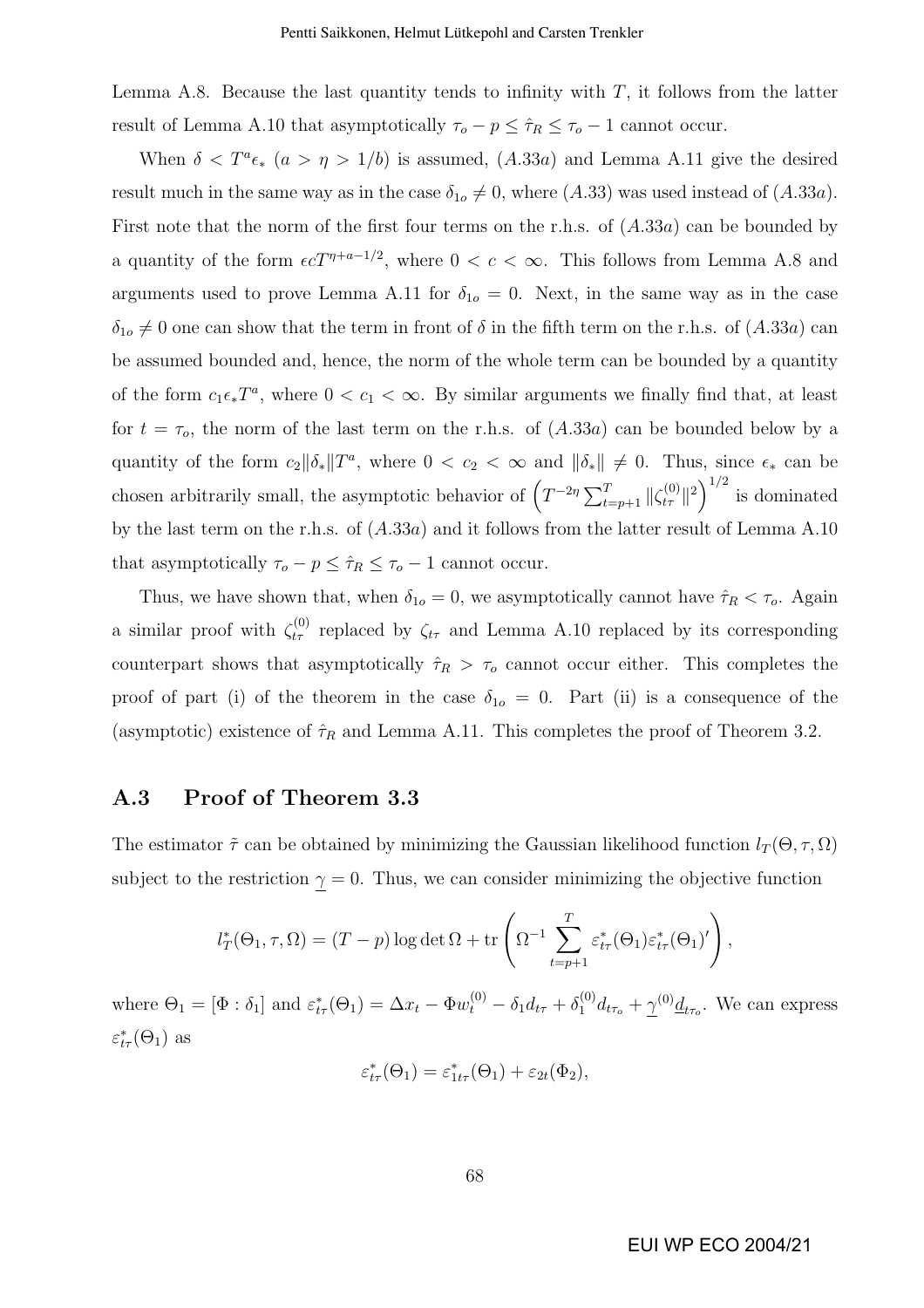where  $\varepsilon_{1tr}^*(\Theta_1) = -\Phi_1 w_{1t}^{(0)} - \delta_1 d_{tr} + \delta_1^{(0)} d_{tr_o} + \underline{\gamma}^{(0)} \underline{d}_{tr_o}$  and  $\varepsilon_{2t}(\Phi_2)$  is as defined in Section A.1. Analogously to  $l_T(\Theta, \tau, \Omega)$  we can decompose  $l_T^*(\Theta_1, \tau, \Omega)$  as

$$
l_T^*(\Theta_1, \tau, \Omega) = l_{1T}^*(\Theta_1, \tau, \Omega) + l_{2T}(\Phi_2, \Omega),
$$

where

$$
l_{1T}^*(\Theta_1, \tau, \Omega) = \text{tr}\left(\Omega^{-1} \sum_{t=p+1}^T \varepsilon_{1t\tau}^*(\Theta_1)\varepsilon_{1t\tau}^*(\Theta_1)'\right) + 2\text{tr}\left(\Omega^{-1} \sum_{t=p+1}^T \varepsilon_{1t\tau}^*(\Theta_1)\varepsilon_{2t}(\Phi_2)'\right)
$$

and, as before,

$$
l_{2T}(\Phi_2,\Omega)=(T-p)\log\det\Omega+\text{tr}\left(\Omega^{-1}\sum_{t=p+1}^T\varepsilon_{2t}(\Phi_2)\varepsilon_{2t}(\Phi_2)'\right).
$$

We shall now discuss modifications of Lemmas A.1 - A.10 based on the objective function  $l_T^*(\Theta_1, \tau, \Omega)$ . Some of them are minor and are therefore only briefly mentioned. For Lemmas A.5 and A.7 - A.10, new statements of the results will be provided which will be furnished with a superscript  $\cdot^*$  to indicate the correspondence to the previous results. We will refer to all the modified versions of the lemmas by attaching a superscript '\*' to the number even if no explicit statement of the result is presented.

The result of <u>Lemma A.1</u> holds with  $l_T(\Theta, \tau, \Omega)$  replaced by  $l_T^*(\Theta_1, \tau, \Omega)$  and the set  $B_1$ redefined by replacing the parameter  $\Theta$  by  $\Theta_1$ . In subsequent discussions this redefinition of  $B_1$  will be denoted by  $B_1^*$ . To see that this modification of Lemma A.1 holds, notice that from the proof of that lemma it can be seen that we first need to show that  $T^{-1}l_T^*(\Theta_{1o}, \tau_o, \Omega_o) =$  $O_p(1)$ . However, because  $T^{-1}l_T^*(\Theta_{1o}, \tau_o, \Omega_o)$  differs from the expression in the middle of  $(A.6)$ only in that  $\varepsilon_t$  is replaced by  $\varepsilon_t^* = \varepsilon_t + \gamma_o \underline{d}_{t\tau_o}$ , this follows by straightforward application of the weak law of large numbers and the assumption  $\gamma_o = O(T^a)$ ,  $a \leq 1/2$ . The proof can be completed by repeating the latter part of the proof of Lemma A.1 because therein only time points are involved for which  $\varepsilon_{t\tau}(\Theta) = \varepsilon_{t\tau}^*(\Theta_1)$  holds.

Because <u>Lemma A.2</u> is concerned with  $l_{2T}(\Phi_2, \Omega)$ , it can be used as before, whereas the result of <u>Lemma A.3</u> holds with  $l_{1,\tau-1}(\Theta,\tau,\Omega)$  replaced by  $l_{1,\tau-1}^*(\Theta_1,\tau,\Omega)$  and the set  $B_1$ replaced by  $B_1^*$ . This latter fact is obvious because  $l_{1,\tau-1}(\Theta,\tau,\Omega) = l_{1,\tau-1}^*(\Theta_1,\tau,\Omega)$  when  $\tau \leq \tau_o$ .

The result of Lemma A.4 holds with the inequality replaced by

$$
l_{1,\tau_o-1}^*(\Theta_1, \tau, \Omega) - l_{1,\tau-1}^*(\Theta_1, \tau, \Omega) \ge c_2 \|T^{1/2}\Psi_1\|^2 - a_{2T} \|T^{1/2}\Psi_1\|
$$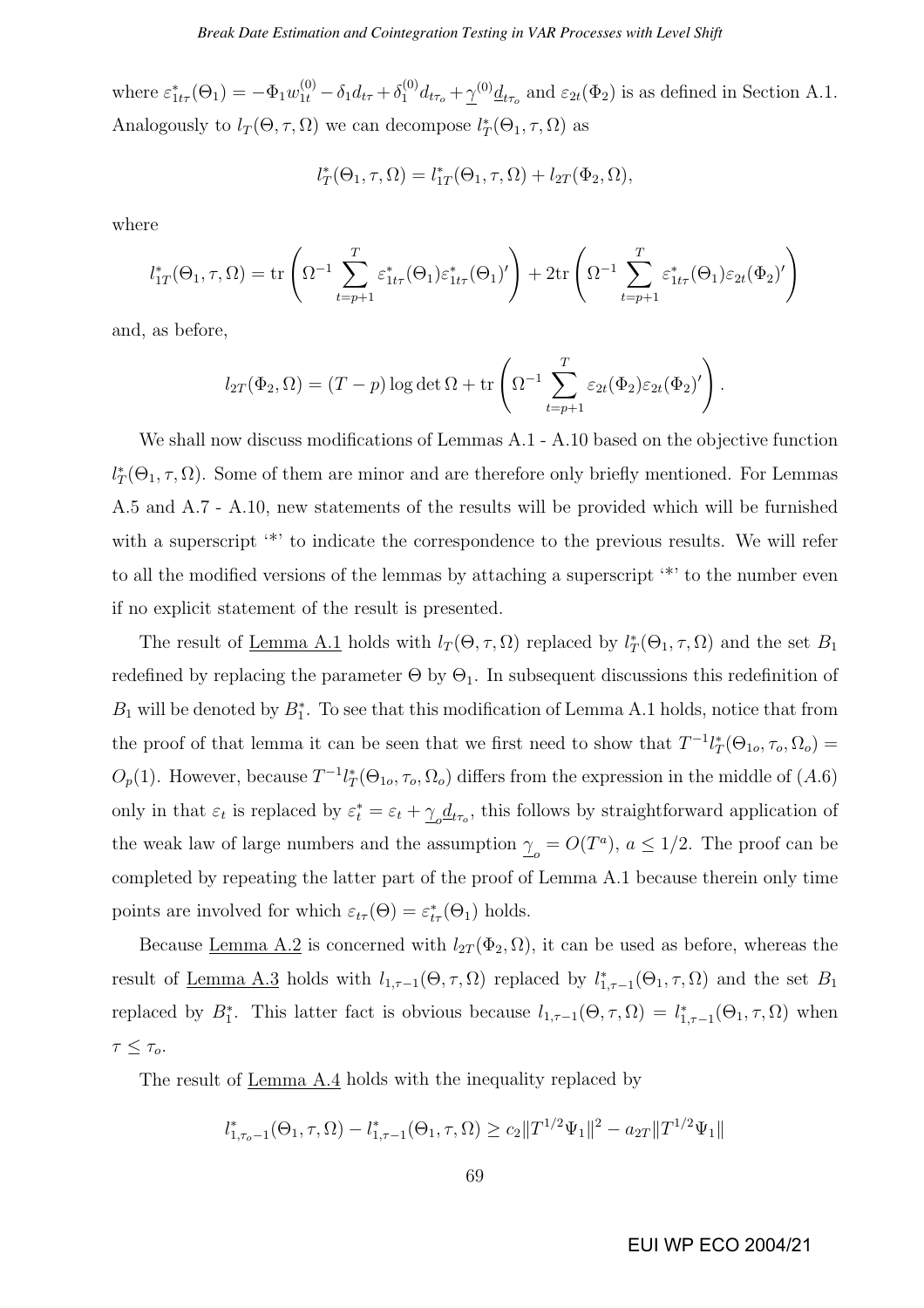and the set  $B_1$  replaced by  $B_1^*$ . (Here  $c_2$  and  $a_{2T}$  have the same properties as in Lemma A.4.) A proof of this result is obtained by following the proof of Lemma A.4 with the restriction  $\gamma = 0$  imposed. Because this means that only the upper left hand corner of the matrix on the l.h.s. of  $(A.10)$  needs to be analyzed and the term  $L_{42}$  can be ignored, the desired result readily follows.

The result of <u>Lemma A.6</u> applies with  $l_{1T}(\Theta,\tau,\Omega)-l_{1,\tau_o+p-1}(\Theta,\tau,\Omega)$  replaced with  $l_{1T}^*(\Theta_1,\tau,\Omega)$  $l_{1,\tau_o+p-1}^*(\Theta_1,\tau,\Omega)$  and the set  $B_1$  replaced by  $B_1^*$ . This is obvious because the two differences have identical values.

Because more substantial modifications are required for the remaining lemmas, we formulate new versions of them. For an analog of Lemma A.5 we introduce the notation

$$
\zeta_{t\tau}^{(*)} = (d_{t\tau} - d_{t\tau_o})\delta_1^{(0)} - \underline{\gamma}^{(0)} \underline{d}_{t\tau_o}.
$$

Because  $\Psi_2 = \Phi_1 + [\delta_1 - \delta_1^{(0)}]$  $_{1}^{(0)}:0]$ , we have

$$
\varepsilon_{1t\tau}^*(\Theta_1) = -\Psi_2 w_{1t}^{(0)} - \zeta_{t\tau}^{(*)}, \quad t = \tau_o, \dots, \tau_o + p - 1.
$$

**Lemma A.5<sup>\*</sup>.** There exists a constant  $c_3 > 0$  such that, with probability approaching one and uniformly in  $[T\underline{\lambda}] \leq \tau \leq \tau_o$  and  $(\Theta_1, \tau, \Omega) \in B_1^*$ ,

$$
l_{1,\tau_o+p-1}^*(\Theta_1,\tau,\Omega)-l_{1,\tau_o-1}^*(\Theta_1,\tau,\Omega)\geq c_3\sum_{t=\tau_o}^{\tau_o+p-1}\|\zeta_{t\tau}^{(*)}\|^2-a_{4T}\left(\sum_{t=\tau_o}^{\tau_o+p-1}\|\zeta_{t\tau}^{(*)}\|^2\right)^{1/2}-a_{5T},
$$

where  $a_{4T}$  and  $a_{5T}$  are as in Lemma A.5.

Proof: In the same way as in the proof of Lemma A.5 we can write

$$
l_{1,\tau_o+p-1}^*(\Theta_1, \tau, \Omega) - l_{1,\tau_o-1}^*(\Theta_1, \tau, \Omega) = L_5^* + L_6^*,
$$

where  $L_5^*$  and  $L_6^*$  are as  $L_5$  and  $L_6$ , respectively, except for being defined by using  $\varepsilon_{1tr}^*(\Theta_1)$ instead of  $\varepsilon_{1t\tau}(\Theta)$ . The stated result follows because the analysis given for  $L_5$  and  $L_6$  in the proof of Lemma A.5 applies also here with  $\zeta_{t\tau}^{(0)}$  replaced by  $\zeta_{t\tau}^{(*)}$  $\frac{f(x)}{f}$  .  $\Box$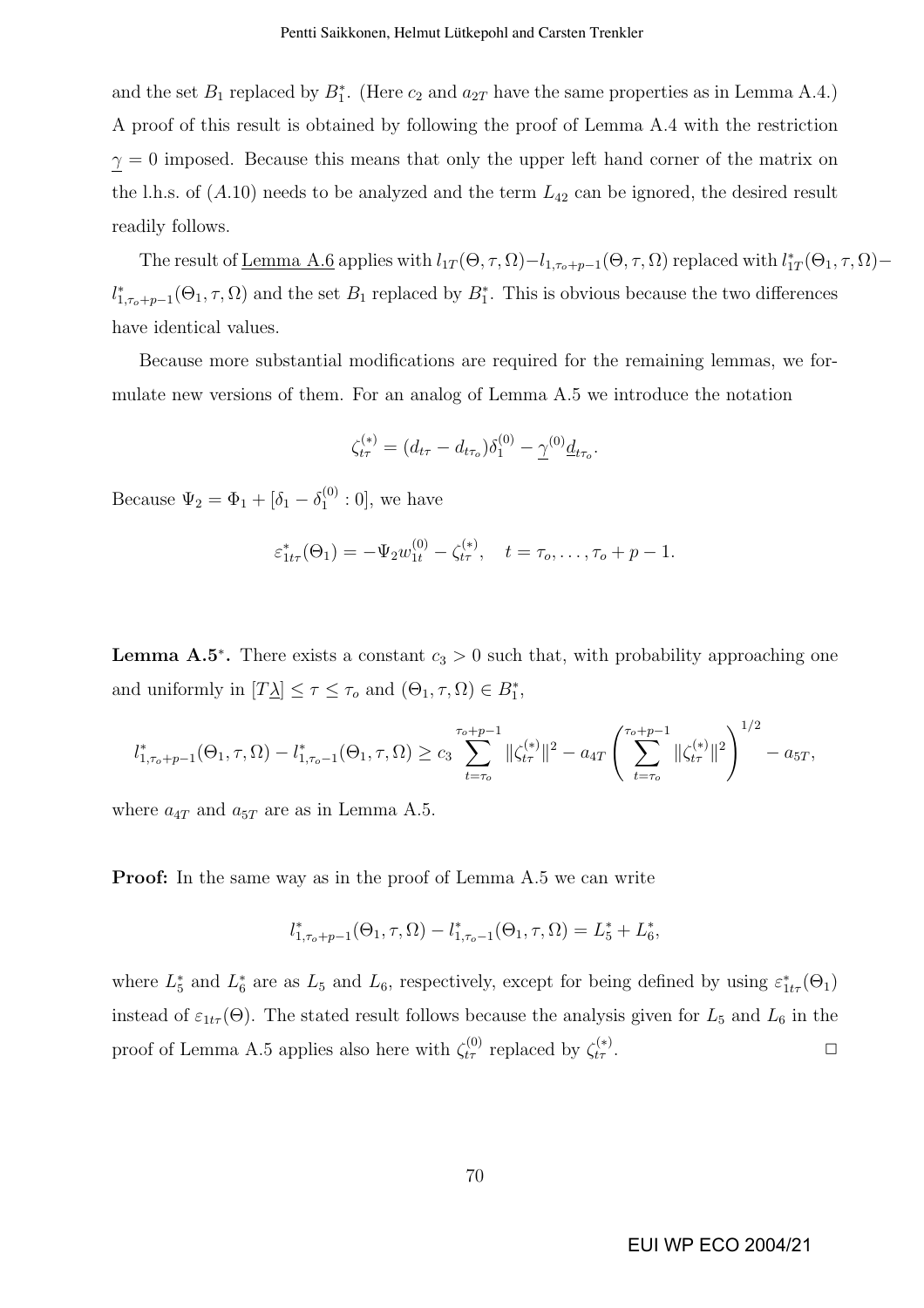**Lemma A.7<sup>\*</sup>.** There exists a constant  $c_5 > 0$  such that, with probability approaching one and uniformly in  $[T\underline{\lambda}] \leq \tau \leq \tau_o - 1$  and  $(\Theta_1, \tau, \Omega) \in B_1^*$ ,

$$
l_{1,\tau_o-1}^*(\Theta_1, \tau, \Omega) - l_{1,\tau-1}^*(\Theta_1, \tau, \Omega)
$$
  
\n
$$
\geq c_5 \sum_{t=\tau}^{\tau_o-1} ||\zeta_{t\tau}^{(*)}||^2 - \left( a_{7T} + a_{8T} \left( \frac{\tau_o - \tau}{T} \right)^{1/2} ||T^{1/2} \Psi_2|| \right) \left( \sum_{t=\tau}^{\tau_o-1} ||\zeta_{t\tau}^{(*)}||^2 \right)^{1/2}
$$
  
\n
$$
-a_{9T} ||T^{1/2} \Psi_2||,
$$

where  $a_{iT} \ge 0$  and  $a_{iT} = O_p(1)$   $(i = 7, 8, 9)$ .

Proof: In the same way as in the proof of Lemma A.7 we can write,

$$
l_{1,\tau_0-1}^*(\Theta_1, \tau, \Omega) - l_{1,\tau-1}^*(\Theta_1, \tau, \Omega) = L_7^* + L_8^*,
$$

where  $L_7^*$  and  $L_8^*$  differ from  $L_7$  and  $L_8$ , respectively, only in that  $\varepsilon_{1tr}^*(\Theta_1)$  is used in place of  $\varepsilon_{1t\tau}(\Theta)$ . By the definitions we can also write  $\varepsilon_{1t\tau}^*(\Theta_1) = -\Psi_2 w_{1t}^{(0)} - \zeta_{t\tau}^{(*)}$ ,  $t = \tau, \ldots, \tau_o - 1$ , (cf. the corresponding representation of  $\varepsilon_{1t\tau}(\Theta)$ ). An inspection of the proof of Lemma A.7 reveals that the analysis given for  $L_7$  applies to  $L_7^*$  if only the quantity  $\zeta_{t\tau}^{(0)}$  is replaced by  $\zeta_{t\tau}^{(*)}$ . Thus, we can write  $L_7^* = L_{71}^* + L_{72}^* + L_{73}^*$ , where  $|L_{73}^*|$  and  $L_{71}^* + L_{72}^*$  satisfy inequality (A.13) and (A.14), respectively, except that  $\zeta_{t\tau}^{(0)}$  on the r.h.s. is replaced by  $\zeta_{t\tau}^{(*)}$ .

Regarding  $L_8^*$  we can write  $L_8^* = L_{81} + L_{82}^*$ , where  $L_{81}$  satisfies (A.15). Thus, we can conclude from the preceding discussion that it only remains to show that

$$
|L_{82}^*| \le a_{7T} \left(\sum_{t=\tau}^{\tau_o - 1} \|\zeta_{t\tau}^{(*)}\|^2\right)^{1/2},
$$

where  $a_{7T}$  is as stated in Lemma A.7<sup>\*</sup>. To see this notice that  $\zeta_{t\tau}^{(*)} = \delta_1^{(0)}$  $t_1^{(0)}, t = \tau, \ldots, \tau_o - 1,$ and therefore (cf. the analysis given for  $L_{82}$ )

$$
|L_{82}^*| \leq 2\|\Omega^{-1}\| \left\| \sum_{t=\tau}^{\tau_o-1} \zeta_{t\tau}^{(*)} \varepsilon_{2t}(\Phi_2)' \right\|
$$
  
\n
$$
\leq 2\|\Omega^{-1}\| \|\delta_1^{(0)}\| \left\| \sum_{t=\tau}^{\tau_o-1} \varepsilon_{2t}(\Phi_2) \right\|
$$
  
\n
$$
= 2\|\Omega^{-1}\| \left(\sum_{t=\tau}^{\tau_o-1} \|\zeta_{t\tau}^{(*)}\|^2\right)^{1/2} \left\| (\tau_o - \tau)^{-1/2} \sum_{t=\tau}^{\tau_o-1} \varepsilon_{2t}(\Phi_2) \right\|.
$$

This gives the desired result because the last norm is of order  $O_p(1)$  uniformly in  $[T\Delta] \leq \tau \leq$  $\tau_o - 1$ , as discussed in the proof of Lemma A.7.  $\Box$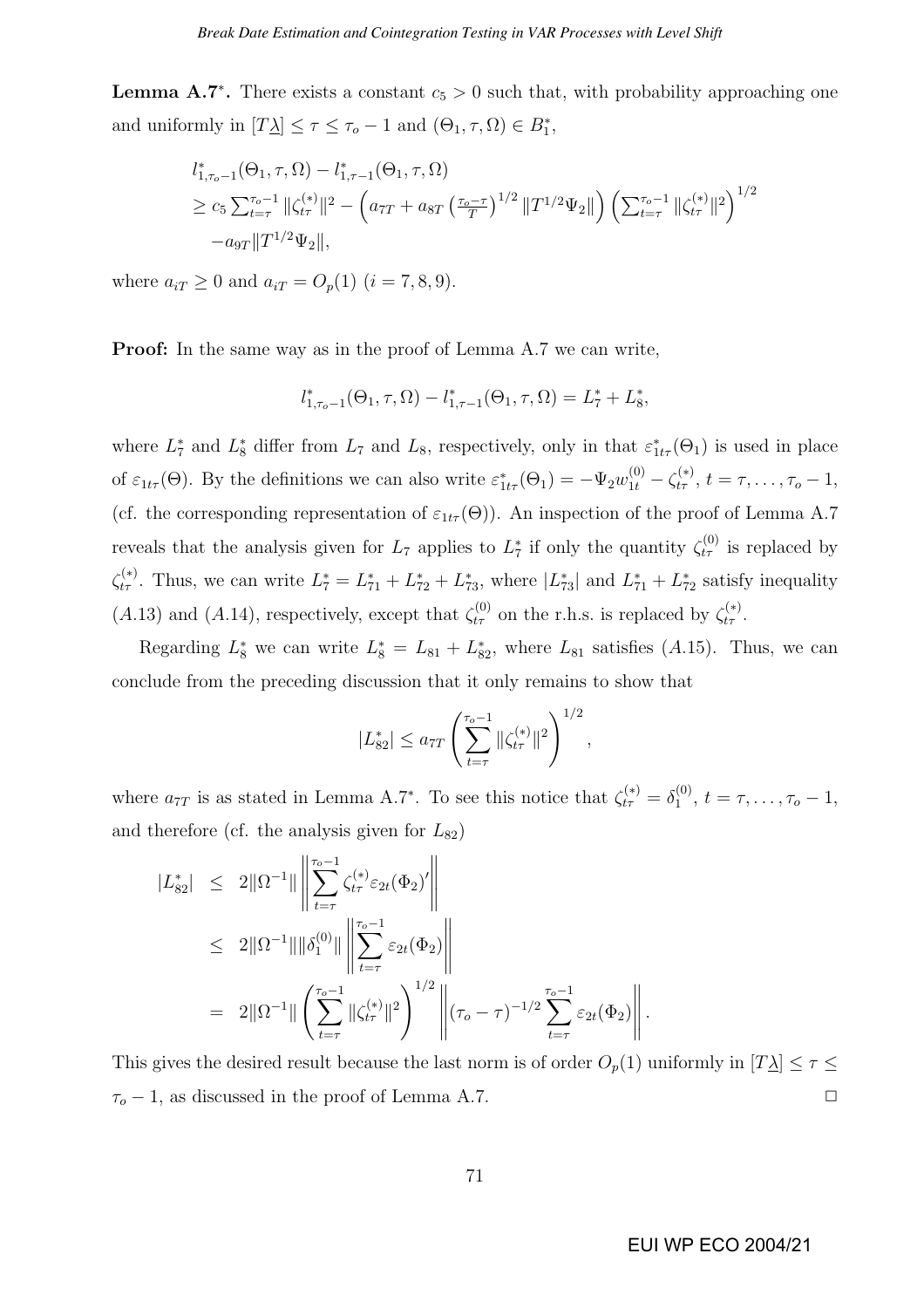Because the quantity  $\eta$  does not appear in the results of Lemmas A.4<sup>\*</sup> and A.7<sup>\*</sup>, the subsequent modifications of Lemmas A.8, A.9 and A.10 can be generalized accordingly.

**Lemma A.8<sup>\*</sup>**. Let  $\epsilon > 0$  and  $B_2^* = \{(\Theta_1, \tau, \Omega) : ||T^{(1/2)-\eta} \Phi_1||^2 + ||T^{(1/2)-\eta} \Psi_2||^2 \le \epsilon^2\}$ , where  $0 < \eta < \frac{1}{2}$ . Then,

$$
\inf_{\left(\Theta_1, \tau, \Omega\right) \in B_2^{*c}} l_T^*(\Theta_1, \tau, \Omega) - l_T^*(\Theta_{1o}, \tau_o, \Omega_o) > 0
$$

with probability approaching one and uniformly in  $[T\Delta] \leq \tau \leq \tau_o$ .

**Proof:** We can follow the proof of Lemma A.8. First note that in place of  $(A.18)$  we now have

$$
l_T^*(\Theta_1, \tau, \Omega) - l_T^*(\Theta_{1o}, \tau_o, \Omega_o) = l_{1T}^*(\Theta_1, \tau, \Omega) - l_{1T}^*(\Theta_{1o}, \tau_o, \Omega_o) + l_{2T}(\Phi_2, \Omega) - l_2(\Phi_{2o}, \Omega_o)
$$
  

$$
\geq l_{1T}^*(\Theta_1, \tau, \Omega) - l_{1T}^*(\Theta_{1o}, \tau_o, \Omega_o) + O_p(1),
$$

where the inequality is obtained from Lemma A.2 in the same way as in  $(A.18)$ . Here  $l_{1T}^*(\Theta_{1o}, \tau_o, \Omega_o)$  is not zero. By the definition of  $\varepsilon_{1tr_o}^*(\Theta_1)$  we have  $\varepsilon_{1tr_o}^*(\Theta_{1o}) = \underline{\gamma}_o d_{tr_o}$  and, hence,

$$
l_{1T}^{*}(\Theta_{1o}, \tau_o, \Omega_o) = \text{tr}\left(\Omega_o^{-1}\underline{\gamma}_o \sum_{t=\tau_o}^{\tau_o + p-1} \underline{d}_{t\tau_o} \underline{d}'_{t\tau_o} \underline{\gamma}'_o\right) + 2 \text{tr}\left(\Omega_o^{-1}\underline{\gamma}_o \sum_{t=\tau_o}^{\tau_o + p-1} \varepsilon'_t\right)
$$
  

$$
= \text{tr}\left(\Omega_o^{-1}\underline{\gamma}_o \underline{\gamma}'_o\right) + 2 \text{tr}\left(\Omega_o^{-1}\underline{\gamma}_o \sum_{t=\tau_o}^{\tau_o + p-1} \varepsilon'_t\right)
$$
  

$$
\geq \bar{\omega}^{-1} ||\underline{\gamma}_o||^2 - a_* \tau ||\underline{\gamma}_o||,
$$

where  $\bar{\omega}^{-1} > 0$  and  $a_{*T} = O_p(1)$ . Here the inequality can be justified by arguments similar to those used to analyze  $L_5$  and  $L_6$  in the proof of Lemma A.5. By  $(A.17)$  the last quantity can be bounded from below by  $-a_{*T}^2 \bar{\omega}/4 = O_p(1)$  and it follows that

$$
l_T^*(\Theta_1, \tau, \Omega) - l_T^*(\Theta_{1o}, \tau_o, \Omega_o) \ge l_{1T}^*(\Theta_1, \tau, \Omega) + O_p(1).
$$

Thus, we can conclude that it suffices to show that, for some  $\epsilon_* > 0$ ,

$$
\inf_{\left(\Theta_{1},\tau,\Omega\right)\in B_{2}^{*c}} T^{-2\eta} l_{1T}^{*}\left(\Theta_{1},\tau,\Omega\right) \geq \epsilon_{*} \tag{A.34}
$$

with probability approaching one and uniformly in  $[T\Delta] \leq \tau \leq \tau_o$ . From Lemma A.1<sup>\*</sup> it then follows that (A.34) can be established with  $B_2^{*c}$  replaced by  $B_1^* \cap B_2^{*c}$ . This in turn can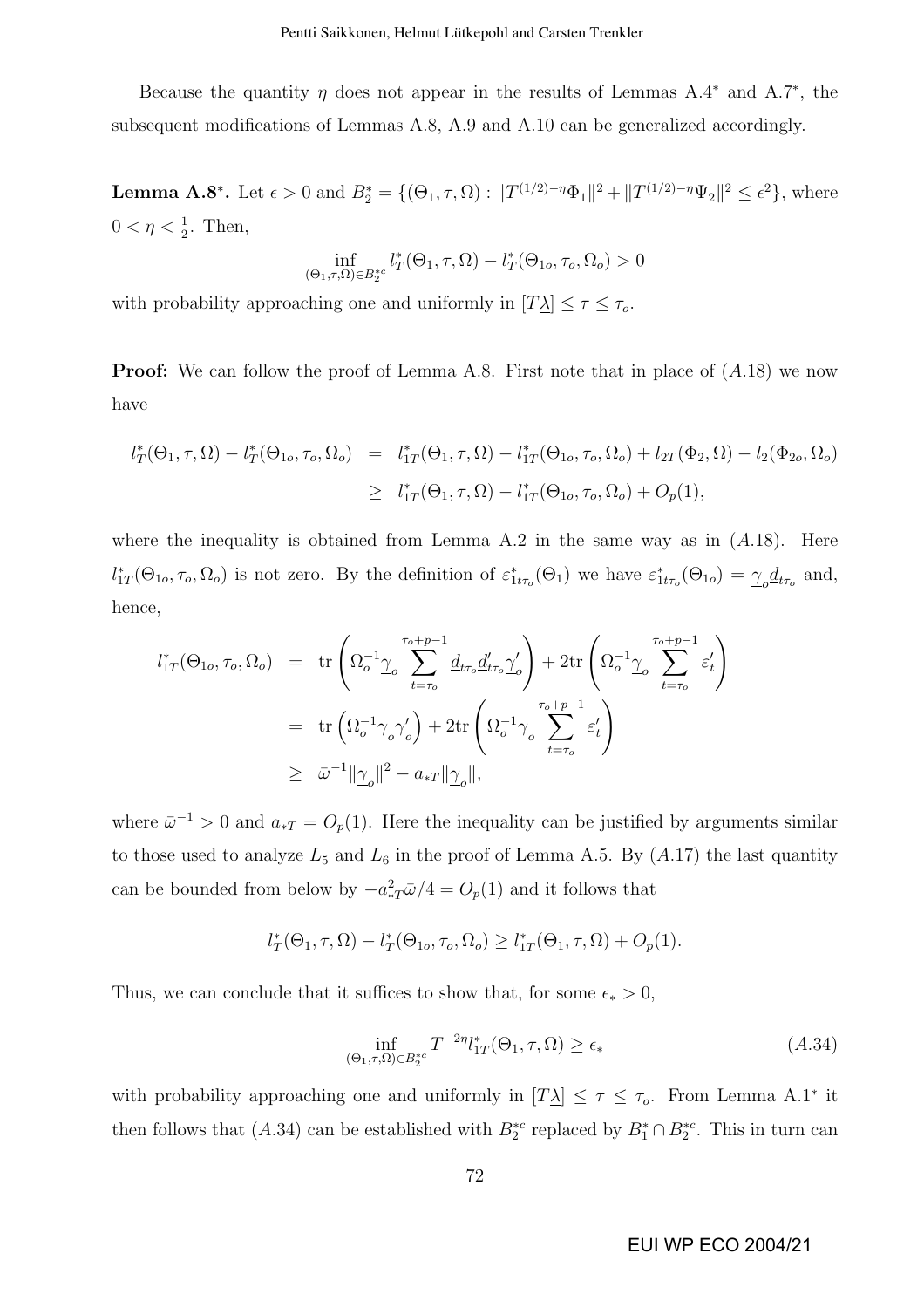be done separately for the sets  $B_{21}^*$  and  $B_{22}^*$  defined by modifying the definitions of  $B_{21}$  and  $B_{22}$ , respectively, in an obvious way.

Consider the l.h.s. of  $(A.34)$  with  $B_2^{*c}$  replaced by  $B_{21}^*$ . From Lemmas  $A.3^*$ ,  $A.4^*$ ,  $A.5^*$ , A.6<sup>\*</sup> and the result in (A.17) we then find that  $T^{-2\eta}l_{1T}^*(\Theta_1, \tau, \Omega)$  has a lower bound exactly of the same form as obtained for  $T^{-2\eta}l_{1T}(\Theta, \tau, \Omega)$  in  $(A.20)$ . Then an analog of  $(A.21)$  also holds and we can proceed in the same way as in the proof of Lemma A.8 and show that  $(A.34)$  holds when  $B_2^{*c}$  is replaced by  $B_{21}^{*}$ .

Now consider proving  $(A.34)$  with  $B_2^{*c}$  replaced by  $B_{22}^{*}$ . Here we can obtain an analog of  $(A.22)$  by using Lemmas A.3<sup>∗</sup>, A.5<sup>∗</sup>, A.6<sup>∗</sup> and A.7<sup>∗</sup>. This yields a lower bound for  $T^{-2\eta}l_{1T}^*(\Theta_1,\tau,\Omega)$  which differs from that obtained for  $T^{-2\eta}l_{1T}(\Theta,\tau,\Omega)$  in  $(A.22)$  only in that (i)  $\zeta_{t\tau}^{(0)}$  is replaced by  $\zeta_{t\tau}^{(*)}$  and (ii)  $a_{7T}$  $\int \frac{\tau_o - \tau}{\tau_o}$ T  $\sqrt{\eta}$ is replaced by  $a_{7T}T^{-\eta}$ . This implies that we can proceed in the same way as after  $(A.22)$  and obtain the following analog of  $(A.23)$ :

$$
T^{-2\eta}l_{1T}^*(\Theta_1, \tau, \Omega) \ge c_1 \|T^{(1/2)-\eta}\Phi_1\|^2 - T^{-\eta}a_{1T}\|T^{(1/2)-\eta}\Phi_1\| + c_{4T}(\tau) \|T^{(1/2)-\eta}\Psi_2\|^2 - a_{10T}^*(\tau) \|T^{(1/2)-\eta}\Psi_2\| - a_{11T}^* + o_p(1),
$$

where  $c_{4T}(\tau)$  is as in  $(A.23)$ ,

$$
a_{10T}^*(\tau) = T^{-\eta} a_{6T} + T^{-\eta} a_{9T} + T^{-\eta} \frac{a_{7T} a_{8T}}{2c_5} \left(\frac{\tau_o - \tau}{T}\right)^{1/2}
$$

and

$$
a_{11T}^* = \frac{a_{7T}^2}{T^{-2\eta}4c_5}.
$$

Thus, it follows that we have, with probability approaching one and uniformly in  $B_{22}^*$ ,  $c_{4T}(\tau) \geq c_4/2$ ,  $a_{10T}^*(\tau) = o_p(1)$  and  $a_{11T}^* = o_p(1)$ , and the situation becomes exactly the same as in the case of the set  $B_{21}^*$ . This completes the proof of Lemma A.8<sup>∗</sup>  $\Box$ 

**Lemma A.9<sup>\*</sup>**. Let  $\epsilon > 0$  and  $B_3^* = \{(\Theta_1, \tau, \Omega) : ||T^{(1/2)-\eta}(\Phi_2 - \Phi_{2o})|| \leq \epsilon\}$ , where  $\eta$  is the same as in Lemma A.8<sup>∗</sup>. Then,

$$
\inf_{\left(\Theta_1, \tau, \Omega\right) \in B_3^{*c}} l_T^*(\Theta_1, \tau, \Omega) - l_T^*(\Theta_{1o}, \tau_o, \Omega_o) > 0
$$

with probability approaching one and uniformly in  $[T\Delta] \leq \tau \leq \tau_o$ .

**Proof:** The proof can be obtained in the same way as that of Lemma A.9. Instead of using results obtained in the proof of Lemma A.8 we, of course, use corresponding results discussed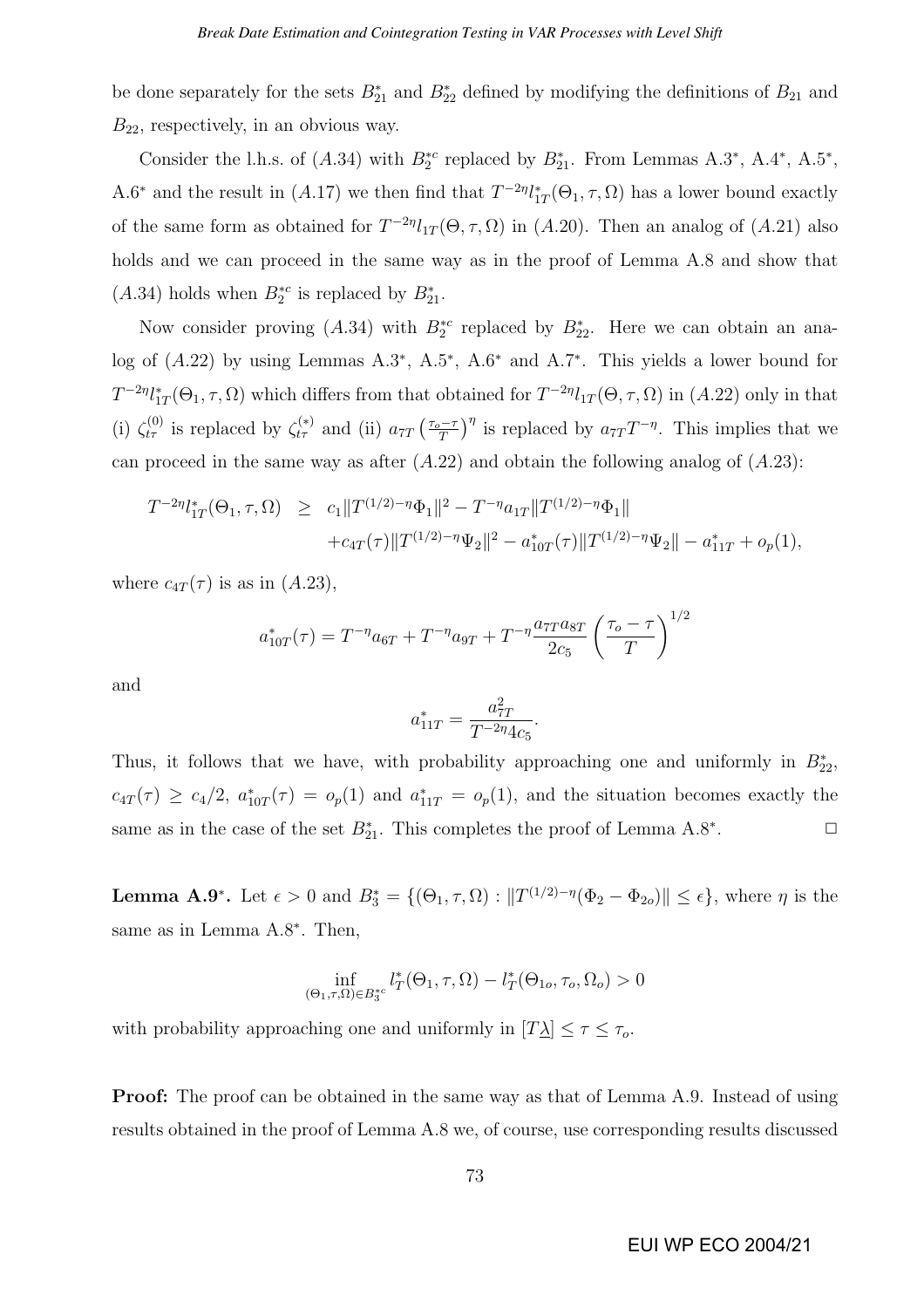in the proof of Lemma A.8<sup>∗</sup>. Details are omitted.  $□$ 

**Lemma A.10<sup>\*</sup>.** (i) Assume that  $0 < a \leq 1/2$ , let  $\epsilon > 0$  and  $B_4^* = \{(\Theta_1, \tau, \Omega) : (\tau_o - \tau_o) \leq \tau_o\}$  $\tau$ )<sup>(1/2)-η</sup> $\|\delta_1^{(0)}\| \leq T^a \epsilon$ , where  $\tau < \tau_o$  and  $\eta$  is the same as in Lemma A.8<sup>\*</sup>. Then,

$$
\inf_{\left(\Theta_1,\tau,\Omega\right)\in B_4^{*c}} l_T^*\left(\Theta_1,\tau,\Omega\right) - l_T^*\left(\Theta_{1o},\tau_o,\Omega_o\right) > 0
$$

with probability approaching one and uniformly in  $[T\Delta] \leq \tau \leq \tau_o - 1$ . (ii) Assume that  $a \leq 0$  and let  $B_{40}^* = \{(\Theta_1, \tau, \Omega) : (\tau_o - \tau) \|\delta_{1o}\|^{2/(1-2\eta)} \leq M\}$ , where  $\tau < \tau_o$ and  $\eta$  is the same as in Lemma A.8<sup>∗</sup>. Then, there exists a real number  $M_0$  such that, for all  $M \geq M_0$ 

$$
\inf_{\left(\Theta_1,\tau,\Omega\right)\in B_{40}^{*c}} l_T^*\left(\Theta_1,\tau,\Omega\right) - l_T^*\left(\Theta_{1o},\tau_o,\Omega_o\right) > 0
$$

with probability approaching one and uniformly in  $[T\Delta] \leq \tau \leq \tau_o - 1$ .

**Proof:** (i) In the same way as in the proof of Lemma A.10 it can first be seen that it suffices to show that  $l_{1T}^*(\Theta_1, \tau, \Omega)$  satisfies an analog of  $(A.24)$  (instead of  $(A.18)$ ) we use its analog discussed in the proof of Lemma A.8<sup>∗</sup> ). This in turn can be done by using Lemmas A.3<sup>∗</sup> , A.5<sup>\*</sup>, A.6<sup>\*</sup> and A.7<sup>\*</sup> to obtain a lower bound for  $l_{1T}^*(\Theta_1, \tau, \Omega)$ . This lower bound divided by  $T^{2\eta}$  was discussed in the proof of Lemma A.8<sup>∗</sup>. From that discussion it can be concluded that

$$
l_{1T}^{*}(\Theta_{1}, \tau, \Omega) \geq c_{3} \sum_{t=\tau_{o}}^{\tau_{o}+p-1} \|\zeta_{t\tau}^{(*)}\|^{2} - a_{4T} \left(\sum_{t=\tau_{o}}^{\tau_{o}+p-1} \|\zeta_{t\tau}^{(*)}\|^{2}\right)^{1/2} + c_{5} \sum_{t=\tau}^{\tau_{o}-1} \|\zeta_{t\tau}^{(*)}\|^{2} - \left(a_{7T} + a_{8T}(\tau_{o}-\tau)^{1/2} \|\Psi_{2}\|\right) \left(\sum_{t=\tau}^{\tau_{o}-1} \|\zeta_{t\tau}^{(*)}\|^{2}\right)^{1/2} + O_{p}(1).
$$

This holds uniformly in  $B_1^* \cap B_2^* \cap B_3^* \cap B_4^{*c}$  and  $[T \underline{\lambda}] \leq \tau \leq \tau_o - 1$ . By  $(A.17)$ , the first two terms on the r.h.s. can be bounded from below by  $-a_{4T}^2/4c_3$  and in what follows they will be absorbed in the term  $O_p(1)$ . The term  $({\tau_o} - \tau)^{1/2} ||\Psi_2||$  can be bounded from above by  $\epsilon_1(\tau_o - \tau)$ <sup>n</sup>, where  $\epsilon_1 > 0$  (cf. the proof of Lemma A.10). Taking these facts into account and observing that  $\zeta_{t\tau}^{(*)} = \delta_1^{(0)}$  $t_1^{(0)}$  for  $t = \tau, \ldots, \tau_o - 1$ , we can write the preceding inequality as

$$
l_{1T}^{*}(\Theta_{1}, \tau, \Omega) \geq c_{5}(\tau_{o} - \tau) ||\delta_{1}^{(0)}||^{2} - a_{T}^{*}(\tau_{o} - \tau)^{\eta + 1/2} ||\delta_{1}^{(0)}|| + O_{p}(1)
$$
  

$$
= (\tau_{o} - \tau) ||\delta_{1}^{(0)}||^{2} \left(1 - \frac{a_{T}^{*}(\tau_{o} - \tau)^{\eta - 1/2}}{c_{5} ||\delta_{1}^{(0)}||}\right) + O_{p}(1).
$$
(A.35)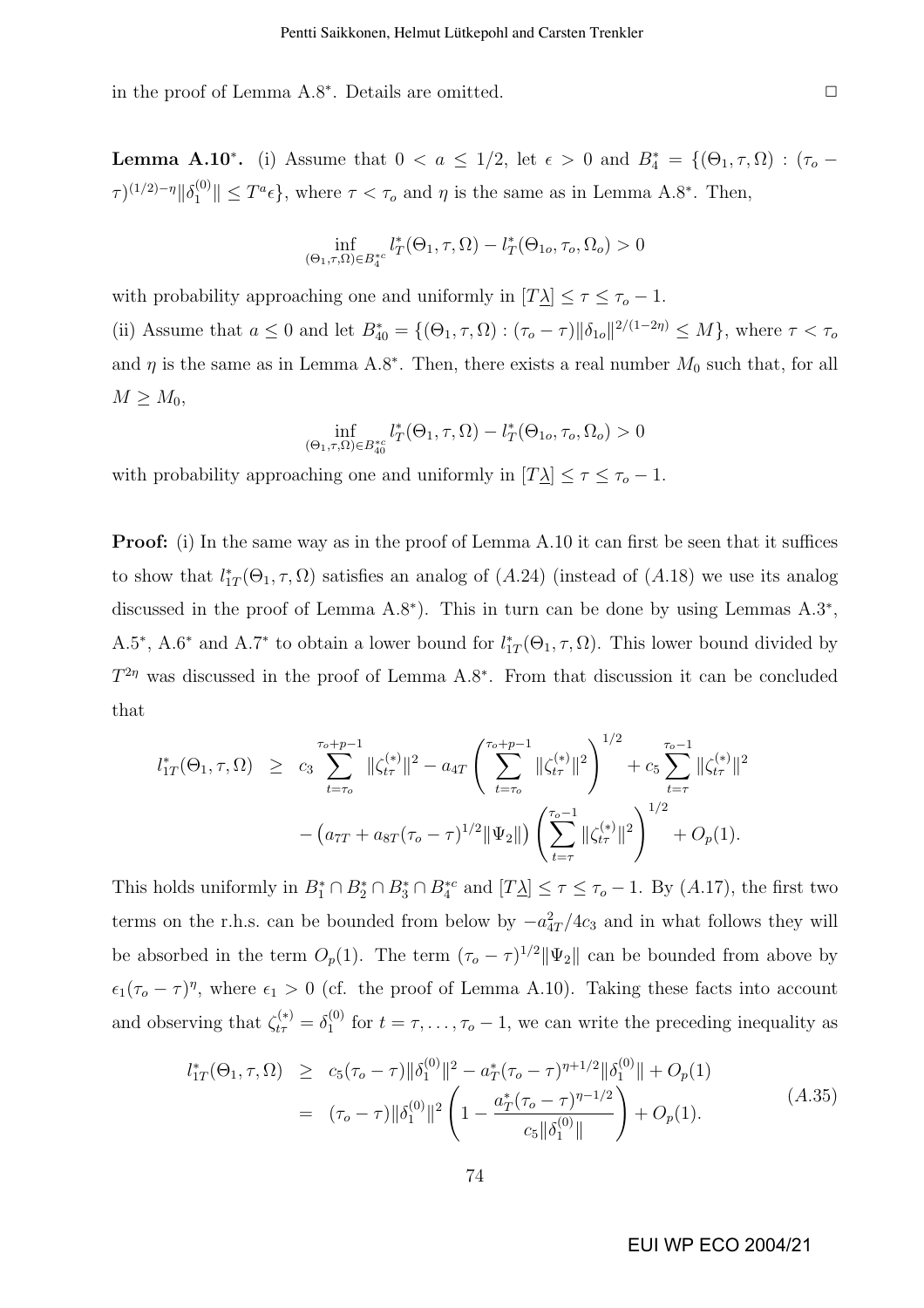Here  $a_T^* = O_p(1)$ , which as well as the whole result, holds uniformly in  $B_1^* \cap B_2^* \cap B_3^* \cap B_4^{*c}$  (cf.  $(A.25)$ ). On  $B_4^{*c}$  we have  $\|\delta_1^{(0)}\| > (\tau_o - \tau)^{\eta-1/2} T^a \epsilon$ . Thus, with probability approaching one, the last expression in  $(A.35)$  exceeds any preassigned real number. This proves the desired result.

(ii) Here the proof is obtained by following the previous proof of  $(A.35)$ . The rest of the proof is then similar to that of Lemma A.10.  $\Box$ 

The results of the adjusted Lemmas can be modified in a straightforward way to the case  $\tau \geq \tau_o$ . Using Lemma A.10<sup>\*</sup> and its modification we can prove Theorem 3.3.

Suppose that  $0 < a \leq 1/2$  and  $\tau < \tau_o$ . Then, in the same way as in (A.26), we find that

$$
(\tau_o - \tau)^{(1/2)-\eta} \|\delta_1^{(0)}\| \geq (\tau_o - \tau)^{(1/2)-\eta} \|\delta_{1o}\| \left(1 - \frac{\|\delta_1^{(0)} - \delta_{1o}\|}{\|\delta_{1o}\|}\right)
$$
  
 
$$
\geq (\tau_o - \tau)^{(1/2)-\eta} T^a \|\alpha_o \beta_o' \delta_* \| \left(1 - \frac{\epsilon c T^{\eta - 1/2}}{\|\alpha_o \beta_o' \delta_*\|}\right),
$$
 (A.36)

where  $0 < c < \infty$ . As  $\tau_o - \tau \geq 1$  the last expression tends to infinity and Lemma A.10<sup>\*</sup>(i) and the fact that  $\tilde{\tau}$  exists (for all T larger than some constant) implies that asymptotically  $\tilde{\tau} < \tau_o$  cannot occur. Because a similar analysis can be carried out in the case  $\tau < \tau_o$  the proof of the first assertion of Theorem 3.3 is complete.

To prove the second assertion, write  $(\tau_o - \tau)^{(1/2)-\eta} ||\delta_{1o}||$  in the second expression of  $(A.36)$ as  $((\tau_o - \tau) \|\delta_{1o}\|^{2/(1-2\eta)})^{(1/2)-\eta}$  and proceed in the same way as in (A.26). The desired result is then obtained from Lemma A.10<sup>∗</sup> (ii).  $\Box$ 

# A.4 Proof of Lemma 4.1

Because we do not need values from  $\mathcal T$  other than the estimated and the true value in the following, we denote the latter by  $\tau$  and hence drop the subscript 'o' for convenience. For simplicity we will denote the break date estimator by  $\hat{\tau}$ . This estimator can be any one of the three estimators considered in Section 3 unless explicit distinctions are made. Moreover, we will make reference to Saikkonen & Lütkepohl  $(2000)$  several times and therefore abbreviate that article by S&L.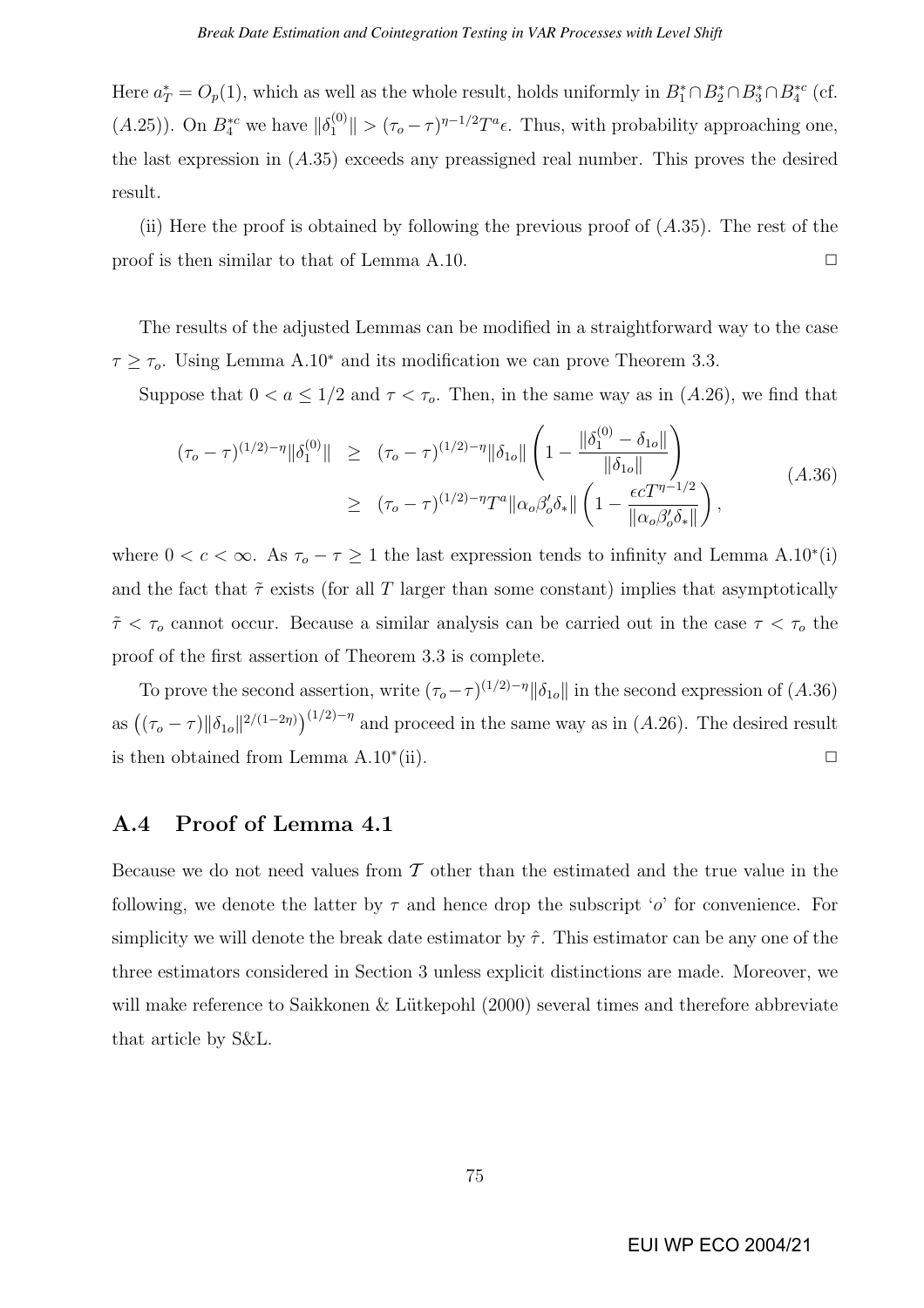#### Properties of RR estimators

We shall first show that the RR estimators of the parameters based on equation (2.7) with the unknown break date  $\tau$  replaced by the estimator  $\hat{\tau}$  satisfy appropriate consistency properties. This replacement changes the VECM (2.7) to

$$
\Delta y_t = \nu + \alpha(\beta' y_{t-1} - \phi(t-1) - \theta d_{t-1,\hat{\tau}}) + \sum_{j=1}^{p-1} \Gamma_j \Delta y_{t-j} + \sum_{j=0}^{p-1} \gamma_j^* \Delta d_{t-j,\hat{\tau}} + \varepsilon_{t\hat{\tau}}, \quad (A.37)
$$

where

$$
\varepsilon_{t\hat{\tau}} = \varepsilon_t + \alpha_o \beta_o' \delta_o(d_{t-1,\hat{\tau}} - d_{t-1,\tau}) - \sum_{j=0}^{p-1} \gamma_{jo}^* (\Delta d_{t-j,\hat{\tau}} - \Delta d_{t-j,\tau}). \tag{A.38}
$$

Write

$$
y_t = \mu_{0o} + \mu_{1o}t + \delta_o d_{t\hat{\tau}} + y_{t\hat{\tau}}, \tag{A.39}
$$

where  $y_{t\hat{\tau}} = x_t - \delta_o(d_{t\hat{\tau}} - d_{t\tau})$ . Using the transformation  $y_t \to \mu_{0o} + \mu_{1o}t + \delta_o d_{t\hat{\tau}} + y_{t\hat{\tau}}$  we can transform the preceding VECM to the form

$$
\Delta y_{t\hat{\tau}} = \nu^{(0)} + \alpha(\beta' y_{t-1,\hat{\tau}} - \phi^{(0)}(t-1) - \theta^{(0)} d_{t-1,\hat{\tau}}) + \sum_{j=1}^{p-1} \Gamma_j \Delta y_{t-j,\hat{\tau}} + \sum_{j=0}^{p-1} \gamma_j^{*(0)} \Delta d_{t-j,\hat{\tau}} + \varepsilon_{t\hat{\tau}}, \tag{A.40}
$$

where

$$
\nu^{(0)} = \nu + \alpha \beta' \mu_{0o} - \Psi \mu_{1o}
$$
  
\n
$$
\phi^{(0)} = \phi - \beta' \mu_{1o}
$$
  
\n
$$
\theta^{(0)} = \theta - \beta' \delta_o
$$
  
\n
$$
\gamma_0^{*(0)} = \delta - \delta_o
$$

and

$$
\gamma_j^{*(0)} = \gamma_j^* + \Gamma_j \delta_o \qquad (j = 1, \dots, p-1).
$$

Note that the true values of these parameters are zero. RR estimators of the parameters in  $(A.40)$  are obtained by transforming the RR estimators based on  $(A.37)$  in the same way as the corresponding parameters (e.g.,  $\tilde{\phi}^{(0)} = \tilde{\phi} - \tilde{\beta}' \mu_{1o}$ ). Asymptotic properties of these transformed estimators are derived below. The needed derivations make use of the following general results.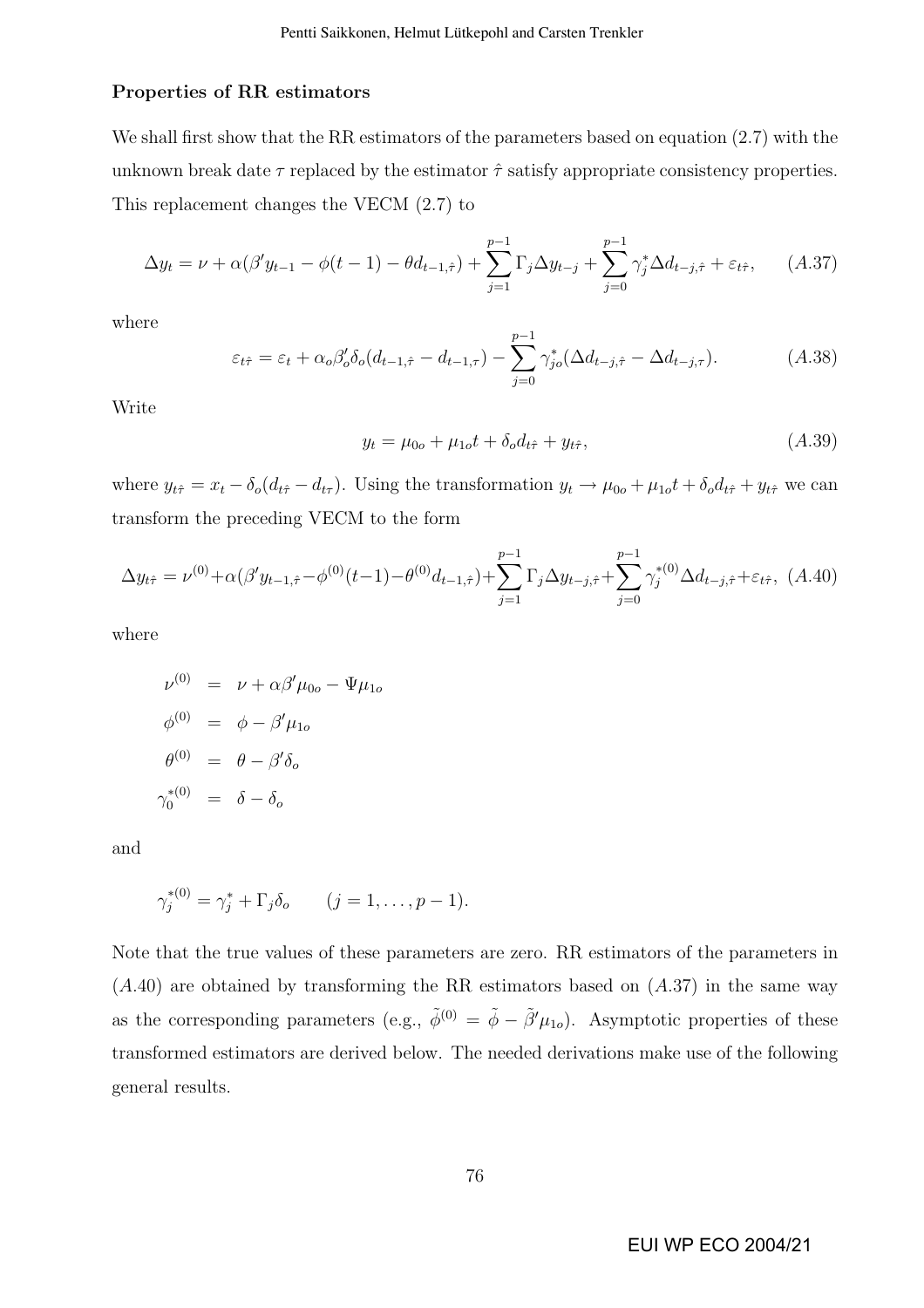**Lemma A.13.** Let  $J_{tT}$  be a (possibly) random vector such that  $\max_{1 \leq t \leq T} ||J_{tT}|| = O_p(1)$ and  $J_t$  a vector valued stochastic process satisfying  $\sup_t E||J_t||^2 < \infty$ . Then, if  $\hat{\tau} - \tau =$  $O_p(T^{-2a/(1-2\eta)}), \eta - \frac{1}{2} \le a \le 0 \text{ and } \frac{1}{b} < \eta < \frac{1}{4},$ 

(i) 
$$
T^{-\eta-1/2} \sum_{t=p+1}^{T} J_{tT} \delta'_{o}(d_{t\hat{\tau}} - d_{t\tau}) = O_p(T^{a-\eta-\frac{1}{2}-\frac{2a}{(1-2\eta)}}) = O_p(1)
$$
  
\n(ii)  $T^{-\eta-1/2} \sum_{t=p+1}^{T} J_{t} \delta'_{o}(d_{t\hat{\tau}} - d_{t\tau}) = O_p(T^{a-\eta-a/(1-2\eta)}) = O_p(1).$ 

**Proof:** To prove (i), use the triangle inequality to conclude that the norm of the considered sum is dominated by  $T^{-\eta-1/2} \max_{1 \le t \le T} ||J_{tT}|| ||\delta_{o}|| |\hat{\tau} - \tau|$ . The stated orders in probability follow from this and the assumptions.

For (ii) we can use the triangle inequality and the Cauchy-Schwarz inequality to show that the norm of the considered sum is dominated by

$$
T^{-\eta} \|\delta_o\| \left( T^{-1} \sum_{t=p+1}^T \|J_t\|^2 \right)^{1/2} \left( \sum_{t=p+1}^T |d_{t\hat{\tau}} - d_{t\tau}|^2 \right)^{1/2} = O_p \left( T^{a-\eta} \right) |\hat{\tau} - \tau|^{1/2}.
$$

Here the equality is due to the assumptions which also readily show that the last expression is of the stated order in probability.  $\Box$ 

Note that the assumption  $a \geq \eta - 1/2$  is equivalent to  $-2a/(1 - 2\eta) \leq 1$  and is not restrictive because  $\hat{\tau} - \tau$  is necessarily  $O_p(T)$ , as already mentioned in Section 3.

Now we can prove the asymptotic properties of the RR estimators discussed above. We denote by  $\tilde{\alpha}_0$  and  $\tilde{\beta}_0$  normalized versions of the estimators  $\tilde{\alpha}$  and  $\tilde{\beta}$ , respectively, such that  $\tilde{\beta}_0 = \tilde{\beta}((\beta_o'\beta_o)^{-1}\beta_o'\tilde{\beta})^{-1}.$ 

Lemma A.14. Under the conditions of Lemma 4.1,

$$
\tilde{\beta}_0 - \beta_o = O_p(T^{\eta - 1})\tag{A.41}
$$

$$
\tilde{\phi}^{(0)} = O_p(T^{\eta - 3/2})\tag{A.42}
$$

$$
\tilde{\theta}^{(0)} = O_p(T^{\eta - 1/2})\tag{A.43}
$$

$$
\tilde{\alpha}_0 - \alpha_o = O_p(T^{\eta - 1/2}) \tag{A.44}
$$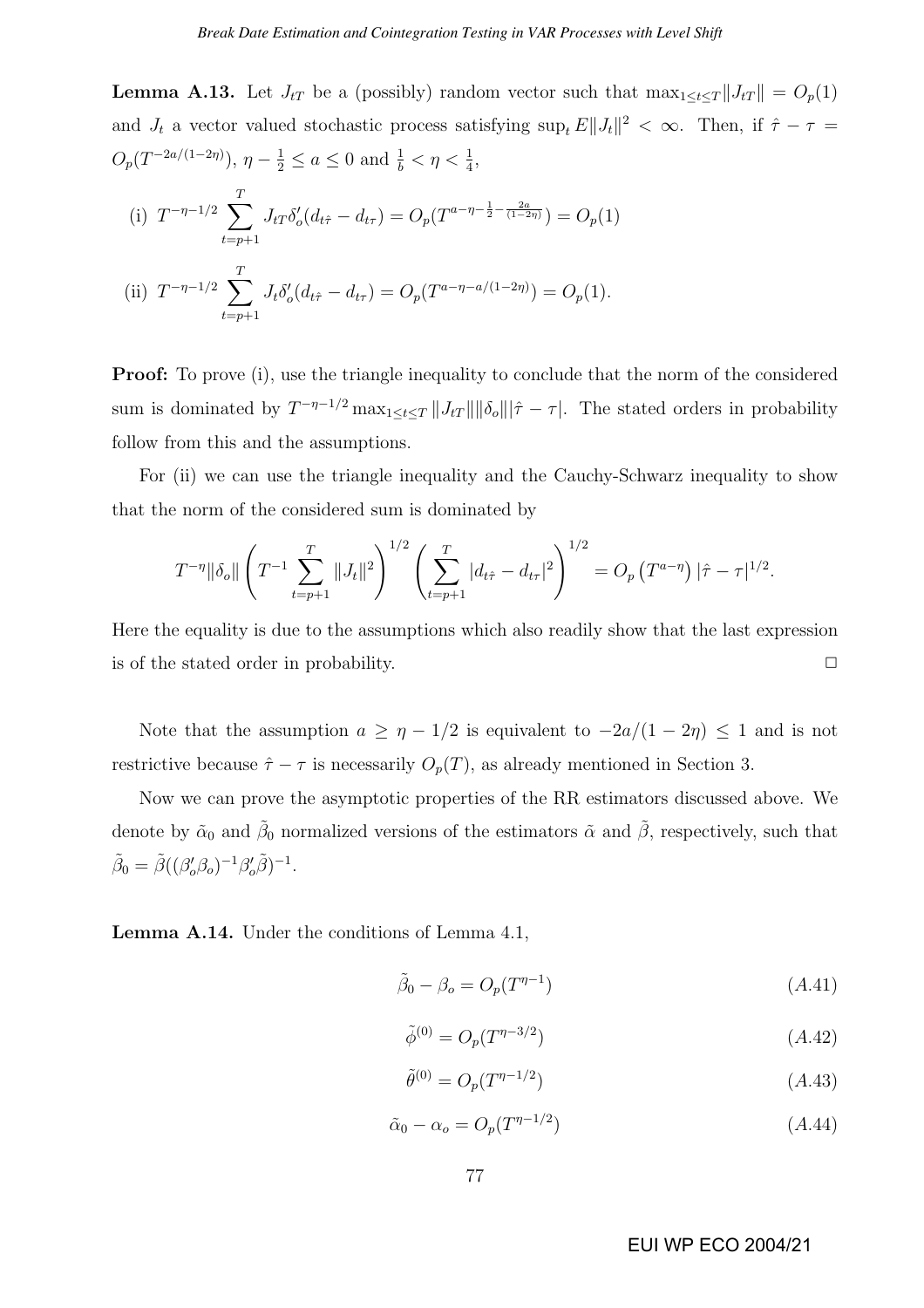Pentti Saikkonen, Helmut Lütkepohl and Carsten Trenkler

$$
\tilde{\Gamma}_j - \Gamma_{jo} = O_p(T^{\eta - 1/2})\tag{A.45}
$$

$$
\tilde{\nu}^{(0)} = O_p(T^{\eta - 1/2})\tag{A.46}
$$

$$
\tilde{\gamma}_j^{*(0)} = o_p(T^{\eta}), \quad j = 0, \dots, p - 1 \tag{A.47}
$$

$$
\tilde{\Omega} - \Omega = O_p(T^{\eta - 1/2})\tag{A.48}
$$

where  $1/b < \eta < 1/4$ .

**Proof:** We shall prove Lemma A.14 for the following different cases: (a)  $\delta_{1o} \neq 0$  and  $a \leq 0$ ; (b)  $\delta_{1o} = 0$  and  $a \leq 1/b$ ; (c) all remaining cases. In Cases (a) and (b) all three break date estimators  $\hat{\tau}$ ,  $\hat{\tau}_R$  and  $\tilde{\tau}$  are relevant. In Case (c), also all three break date estimators are relevant except when  $\delta_{1o} = 0$  and  $a > 1/b$ . In the latter situation,  $\tilde{\tau}$  is not considered because this case is not covered by Theorem 3.3. We start by introducing some notation.

Define  $\mathbf{x}_{t\hat{\tau}} = [y'_{t-1,\hat{\tau}} : (t-1) : d_{t-1,\hat{\tau}}]'$  and  $\mathbf{p}_{1t\hat{\tau}} = [1 : \Delta y'_{t-1,\hat{\tau}} : \cdots : \Delta y'_{t-p+1,\hat{\tau}}]'$ . Then equation  $(A.40)$  can be expressed as

$$
\Delta y_{t\hat{\tau}} = \alpha \psi' \mathbf{x}_{t\hat{\tau}} + \Lambda \mathbf{p}_{t\hat{\tau}} + \varepsilon_{t\hat{\tau}}, \quad t = p + 1, p + 2, \dots,
$$
 (A.49)

where  $\mathbf{p}_{t\hat{\tau}} = [\mathbf{p}_{1t\hat{\tau}}' : \underline{d}_{t}']$  $\{f_{t\hat{\tau}}\}' , \,\, \psi' \,\,=\,\, [\beta' \,\,:\,\, -\phi^{(0)} \,\,:\,\, -\theta^{(0)}] \,\,\,\text{and}\,\,\, \Lambda \,\,=\,\, [\Lambda_1 \,\,:\,\, \gamma_0^{*(0)} ]$  $\gamma^{*(0)}_0, \ldots, \gamma^{*(0)}_{p-1}$  $_{p-1}^{*(0)}$ ] with  $\Lambda_1 = [\nu^{(0)} : \Gamma_1 : \cdots : \Gamma_{p-1}]$ . Here  $\underline{d}_{t\hat{\tau}} = [\Delta d_{t\hat{\tau}}, \ldots, \Delta d_{t-p+1,\hat{\tau}}]'$ . The RR estimators of  $\alpha, \psi$ and  $\Omega$  can be obtained as follows. Define

$$
S_{00\hat{\tau}} = T^{-1} \sum_{t=p+1}^{T} \Delta y_{t\hat{\tau}} \Delta y'_{t\hat{\tau}} - T^{-1} \sum_{t=p+1}^{T} \Delta y_{t\hat{\tau}} \mathbf{p}'_{t\hat{\tau}} \left(\sum_{t=p+1}^{T} \mathbf{p}_{t\hat{\tau}} \mathbf{p}'_{t\hat{\tau}}\right)^{-1} \sum_{t=p+1}^{T} \mathbf{p}_{t\hat{\tau}} \Delta y'_{t\hat{\tau}},
$$
  

$$
S_{01\hat{\tau}} = S'_{10\hat{\tau}} = T^{-1} \sum_{t=p+1}^{T} \Delta y_{t\hat{\tau}} \mathbf{x}'_{t\hat{\tau}} - T^{-1} \sum_{t=p+1}^{T} \Delta y_{t\hat{\tau}} \mathbf{p}'_{t\hat{\tau}} \left(\sum_{t=p+1}^{T} \mathbf{p}_{t\hat{\tau}} \mathbf{p}'_{t\hat{\tau}}\right)^{-1} \sum_{t=p+1}^{T} \mathbf{p}_{t\hat{\tau}} \mathbf{x}'_{t\hat{\tau}}
$$

and

$$
S_{11\hat{\tau}} = T^{-1} \sum_{t=p+1}^{T} \mathbf{x}_{t\hat{\tau}} \mathbf{x}'_{t\hat{\tau}} - T^{-1} \sum_{t=p+1}^{T} \mathbf{x}_{t\hat{\tau}} \mathbf{p}'_{t\hat{\tau}} \left( \sum_{t=p+1}^{T} \mathbf{p}_{t\hat{\tau}} \mathbf{p}'_{t\hat{\tau}} \right)^{-1} \sum_{t=p+1}^{T} \mathbf{p}_{t\hat{\tau}} \mathbf{x}'_{t\hat{\tau}}.
$$

As is well-known, the RR estimator of  $\psi$  is based on the eigenvectors corresponding to the r largest eigenvalues of the determinantal equation

$$
\det(\lambda S_{11\hat{\tau}} - S_{10\hat{\tau}} S_{00\hat{\tau}}^{-1} S_{01\hat{\tau}}) = 0.
$$
\n
$$
(A.50)
$$

When the RR estimator of  $\psi$  is available, those of the other parameters can be obtained by replacing  $\psi$  by its estimator in (A.49) and using usual LS formulas for the obtained auxiliary regression model.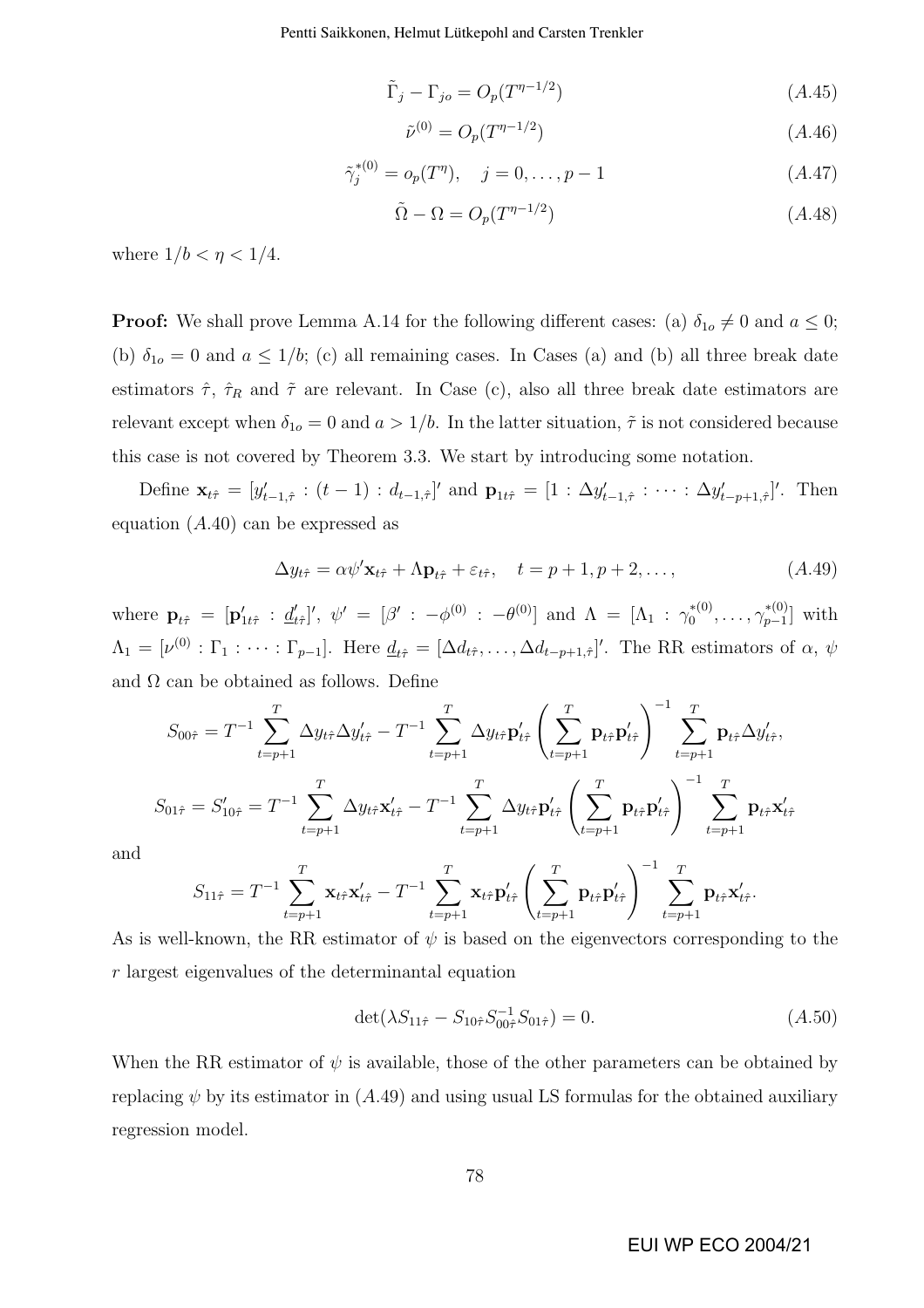**Case(a):**  $\delta_{1o} \neq 0$  and  $a \leq 0$ 

We start by studying the RR estimator of  $\psi$ . In the same way as in S&L we follow the proof of Lemma 13.1 of Johansen (1995) and transform equation (A.50) to

$$
\det(\lambda A'_T S_{11\hat{\tau}} A_T - A'_T S_{10\hat{\tau}} S_{00\hat{\tau}}^{-1} S_{01\hat{\tau}} A_T) = 0, \qquad (A.51)
$$

 $\overline{a}$ 

where

$$
A_T = \left[ \begin{array}{cccc} \beta_o & T^{-1/2} \beta_{o\perp} (\beta'_{o\perp} \beta_{o\perp})^{-1} & 0 & 0 \\ 0 & 0 & T^{-1} & 0 \\ 0 & 0 & 0 & (\frac{T}{T-\tau})^{1/2} \end{array} \right]
$$

 $\overline{r}$ 

and, consequently,

$$
A'_T \mathbf{x}_{t\hat{\tau}} = \begin{bmatrix} \beta'_o y_{t-1,\hat{\tau}} \\ T^{-1/2} (\beta'_{o\perp} \beta_{o\perp})^{-1} \beta'_{o\perp} y_{t-1,\hat{\tau}} \\ T^{-1} (t-1) \\ (\frac{T}{T-\tau})^{1/2} d_{t-1,\hat{\tau}} \end{bmatrix}.
$$

Recall the definition  $w_t^{(0)} = [1 : \frac{t}{T} : T^{-1/2} v_{t-1}^{(0)}]$  $u_{t-1}^{(0)'}:u_{t-1}^{(0)'}$  $_{t-1}^{(0)}$  :  $\Delta x'_{t-1}$  :  $\cdots$  :  $\Delta x'_{t-p+1}$ ]' (see (A.3)) and note that for all  $a \leq 1/2$ ,

$$
T^{-1/2} \sum_{t=\tau}^{[T\bar{\lambda}]-1} w_t^{(0)} \delta'_o \Delta d_{t-i,\tau} = o_p \left( T^{\eta+a-1/2} \right), \quad i = 0, \dots, p-1,
$$
 (A.52)

uniformly in  $[T\lambda] \leq \tau < [T\overline{\lambda}]$ . For the first component of  $w_t^{(0)}$  $t^{(0)}$ , that is, for  $w_{1t}^{(0)}$  $_{1t}^{(0)}$ , this is essentially justified in the proof of Lemma A.4 because  $\|\delta_o\| = T^a \|\delta_*\|$  (see Equation  $(A.9a)$ ). Regarding  $w_{2t}^{(0)}$  $u_{2t}^{(0)}$ , consider its first component  $u_{t-1}^{(0)}$  $t_{t-1}^{(0)}$ . Since  $u_{t-1}^{(0)} = \beta'_{o} x_{t-1}$  is stationary we can use an argument similar to that for  $(A.14)$  of Saikkonen & Lütkepohl  $(2002)$  and conclude that max<sub>1≤t≤T</sub>  $\| u_{t-1}^{(0)} \|$  $t-1$  $\parallel$  =  $o_p(T^{\eta})$ , which gives the desired result. A similar reasoning applies to the remaining components of  $w_{2t}^{(0)}$  $\mathcal{L}^{(0)}_{2t}$ , that is, to  $\Delta x_{t-j}$   $(j = 1, \ldots, p-1)$ , and, hence, we have established  $(A.52)$ .

Now, using  $(A.52)$  and Lemma A.13 in conjunction with the definition of  $y_{t\hat{\tau}}$  (see  $(A.39)$ ) and the assumption  $a \leq 0$  we can show that

$$
S_{00\hat{\tau}} = S_{00\tau} + o_p(1), \tag{A.53}
$$

$$
S_{01\hat{\tau}}A_T = S_{01\tau}A_T + o_p(1) \tag{A.54}
$$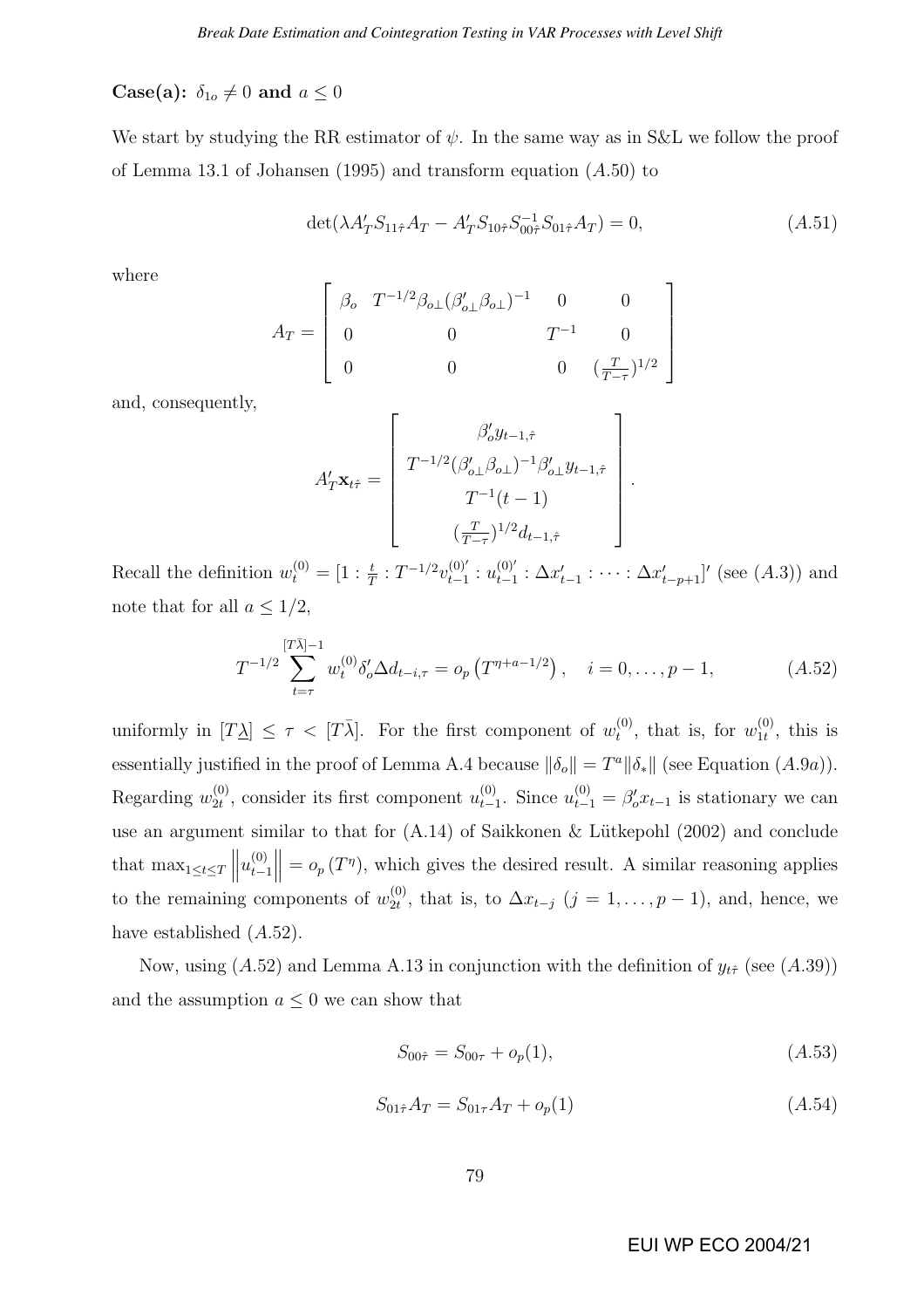and

$$
A'_{T}S_{11\hat{\tau}}A_{T} = A'_{T}S_{11\tau}A_{T} + o_{p}(1). \qquad (A.55)
$$

Details are straightforward but somewhat tedious and will be omitted.

From  $(A.53) - (A.55)$  and the proof of Lemma 2.1 of S&L we can conclude that the estimators  $\tilde{\beta}_0$ ,  $\tilde{\phi}^{(0)}$  and  $\tilde{\theta}^{(0)}$  are consistent of orders  $o_p(T^{-1/2})$ ,  $o_p(T^{-1})$  and  $o_p(1)$ , respectively. After this, the consistency properties of the other estimators can be studied by using the LS estimation of the auxiliary regression model

$$
\Delta y_{t\hat{\tau}} = \alpha(\tilde{\psi}' \mathbf{x}_{t\hat{\tau}}) + \Lambda \mathbf{p}_{t\hat{\tau}} + \text{error},\tag{A.56}
$$

where  $\tilde{\psi}$  is the RR estimator of  $\psi$  and the error has the representation  $\varepsilon_{t\hat{\tau}} - \alpha_o(\tilde{\psi} - \psi_o)' \mathbf{x}_{t\hat{\tau}}$ (see (A.17) and (A.31)). Using the consistency results obtained for  $\tilde{\psi}$  in conjunction with Lemma A.13 and  $(A.52)$  it can be shown that the replacement of  $\hat{\tau}$  by the true break date in the appropriately standardized moment matrix of this LS estimation causes an error of order  $o_p(1)$ . Here the needed arguments are similar to those already used and the employed standardization is by the matrix  $[T^{-1/2}I:I_p]$  where the latter identity matrix is used for the impulse dummies in  $p_{t\hat{\tau}}$ . It is further straightforward to see that this standardized moment matrix is asymptotically positive definite and block diagonal between the impulse dummies and other regressors. The consistency results obtained for  $\tilde{\psi}$  and  $(A.52)$  also readily show that the off diagonal blocks are of order  $o_p(T^{\eta-1/2})$ .

The next step is to study the sums of cross products between the regressors and errors in (A.56). Here we can also use a standardization of the form  $[T^{-1/2}I : I_p]$  and show that these sums of cross products are of order  $[o_p(T^{1/2}) : o_p(T^{\eta})]$ , where the latter order is related to the impulse dummies and the former to the other regressors. From this and what was said about the asymptotic behavior of the standardized moment matrix we obtain (A.47) and that  $T^{1/2}(\tilde{\alpha}_0 - \alpha_o) = o_p(T^{1/2}), T^{1/2}(\tilde{\Gamma}_j - \Gamma_{jo}) = o_p(T^{1/2})$  and  $T^{1/2}\tilde{\nu}^{(0)} = o_p(T^{1/2})$  or consistency of the estimators  $\tilde{\alpha}_0$ ,  $\tilde{\Gamma}_j$   $(j = 1, \ldots, p - 1)$  and  $\tilde{\nu}^{(0)}$ . After this, consistency of  $\tilde{\Omega}$ is also straightforward to obtain by using the auxiliary regression model  $(A.56)$ .

These results can be proved by using again the consistency results obtained for  $\tilde{\psi}$  in conjunction with Lemma A.13 and  $(A.52)$ . Some of the involved details will be illustrated later when orders of consistency are obtained. Here we only note that the order  $o_p(T<sup>\eta</sup>)$ for the sums of cross products between the impulse dummies and errors of the auxiliary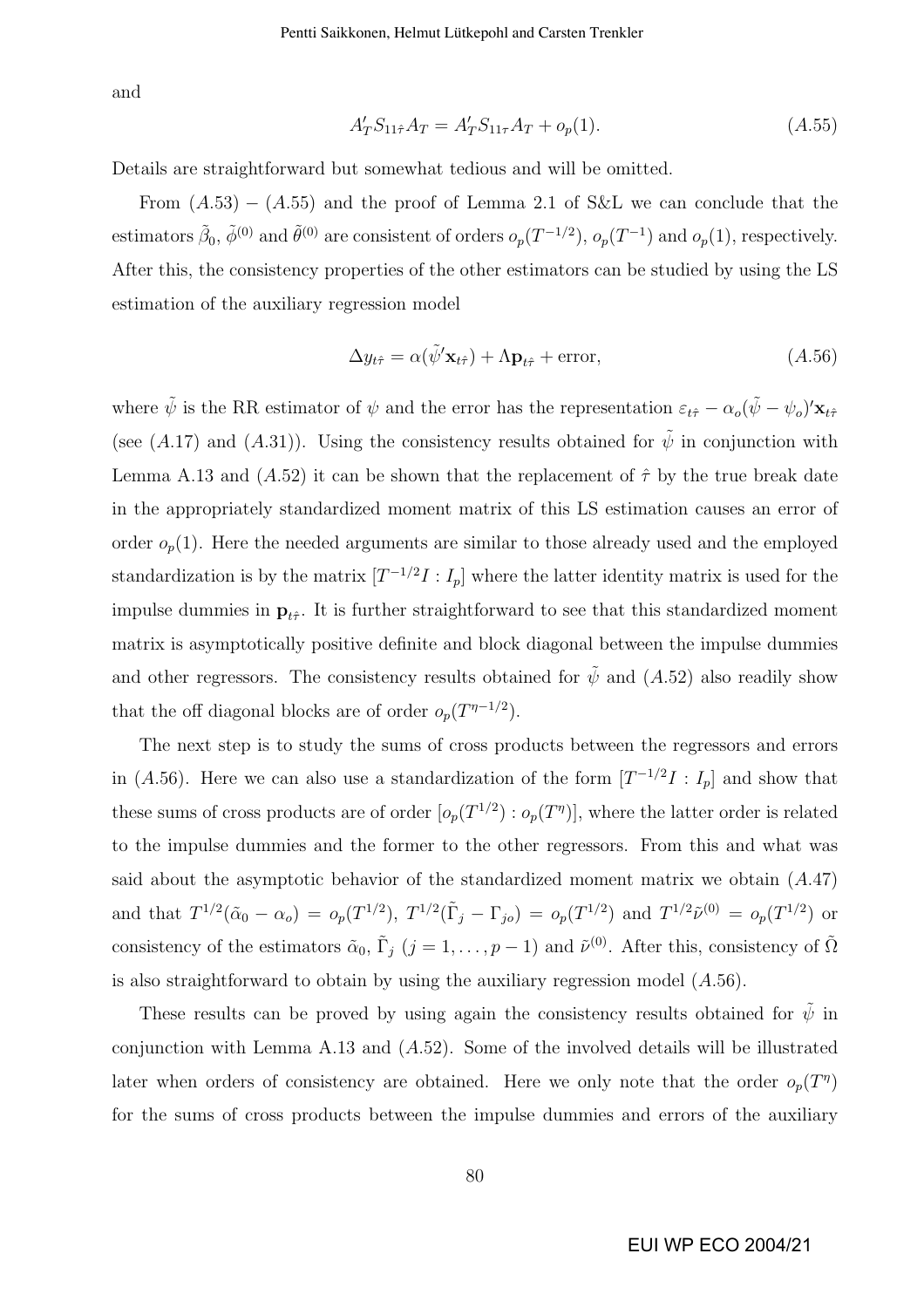regression model (A.56) results because the error term contains the component  $\varepsilon_{t\hat{\tau}}$  which in turn contains the component  $\varepsilon_t$  (see (A.38)). Hence, we have to find out the order of  $\overline{\smash{\bigtriangledown^T}}$  $T_{t=p+1} \Delta d_{t-j,\hat{\tau}} \varepsilon_t$  and  $(A.52)$  gives the result  $o_p(T^{\eta})$ .

To obtain the orders of consistency stated in  $(A.41) - (A.43)$ , we follow LST and note that the first order conditions for  $\tilde{\psi}$ , the RR estimator of  $\psi$ , can be expressed as

$$
0 = \tilde{\alpha}'_0 \tilde{\Omega}^{-1} \left( T^{-\eta} S_{\varepsilon 1 \hat{\tau}} B_T - \tilde{\alpha}_0 T^{-\eta} U'_T [T^{-1} B'_T S_{11 \hat{\tau}} B_T] - T^{-\eta} (\tilde{\alpha}_0 - \alpha_o) \psi'_o S_{11 \hat{\tau}} B_T \right), \quad (A.57)
$$

where  $S_{\varepsilon 1\hat{\tau}} = S_{01\hat{\tau}} - \alpha_o \psi_o' S_{11\hat{\tau}},$ 

$$
U_T = \left[ \begin{array}{c} T \beta'_{o\perp} \tilde{\beta}_0 \\ T^{3/2} \tilde{\phi}^{(0)'} \\ (T - \tau)^{1/2} \tilde{\theta}^{(0)'} \end{array} \right]
$$

and

$$
B_T = \begin{bmatrix} \beta_{o\perp} (\beta'_{o\perp} \beta_{o\perp})^{-1} & 0 & 0 \\ 0 & T^{-1/2} & 0 \\ 0 & 0 & \frac{T}{(T-\tau)^{1/2}} \end{bmatrix}
$$

.

Now, notice that  $B_T$  is formed by the last  $(n - r + 2)$  columns of  $T^{1/2}A_T$  and that  $\psi_o' \mathbf{x}_{t\hat{\tau}} =$  $\beta'_0 y_{t-1,\hat{\tau}}$ . Using these facts, the definition of  $y_{t\hat{\tau}}$  (see (A.39)), (A.52), and Lemma A.13, it is straightforward to proceed in the same way as in the above consistency proof and show that in  $(A.57)$ 

$$
T^{-\eta} S_{\varepsilon 1 \hat{\tau}} B_T = O_p(1),
$$
  

$$
T^{-1} B_T' S_{11 \hat{\tau}} B_T = T^{-1} B_T' S_{11 \tau} B_T + o_p(1)
$$

and

$$
T^{-\eta}(\tilde{\alpha}_0 - \alpha_o)\psi_o'S_{11\hat{\tau}}B_T = o_p(1).
$$

In the same way as in the proof of Lemma 2.1 of S&L we can then conclude from  $(A.57)$  that  $T^{-\eta}U_T = O_p(1)$  and furthermore  $(A.41) - (A.43)$  hold. To illustrate the needed arguments, we consider one detail and demonstrate that

$$
T^{-1-\eta} \sum_{t=p+1}^T \beta'_o y_{t-1,\hat{\tau}} y'_{t-1,\hat{\tau}} \beta_{o\perp} = T^{-1-\eta} \sum_{t=p+1}^T \beta'_o x_{t-1} x'_{t-1} \beta_{o\perp} + O_p(1) = O_p(1).
$$

The l.h.s. is contained in  $T^{-\eta}\psi_o' S_{11\hat{\tau}}B_T$  and hence also in  $T^{-\eta}S_{\varepsilon 1\hat{\tau}}B_T$ . Because the sum in the second expression is of order  $O_p(T^{-\eta})$  by well-known properties of stationary and  $I(1)$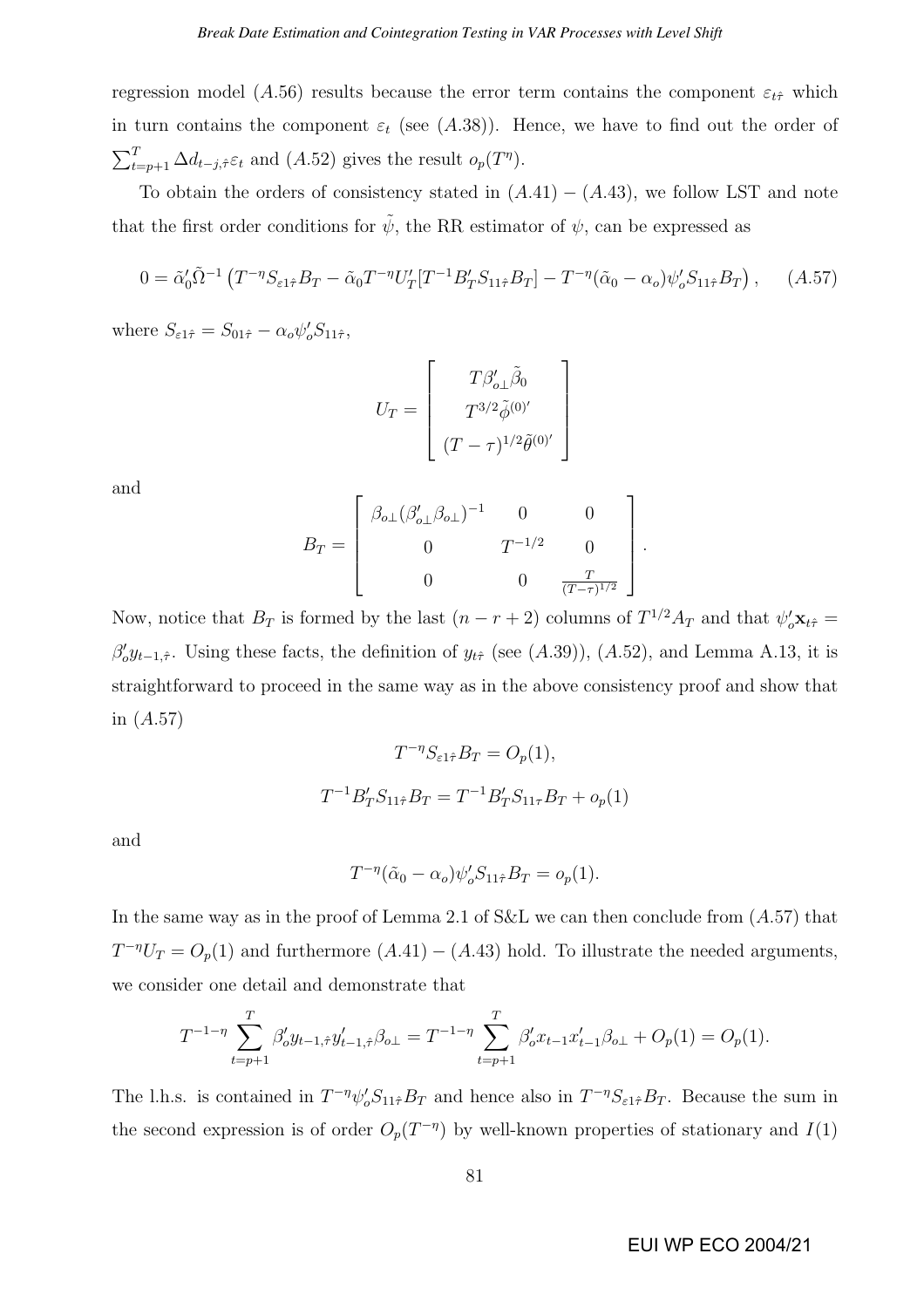processes, this result follows from

$$
T^{-1-\eta} \sum_{t=p+1}^{T} \beta_o' x_{t-1} \delta_o' (d_{t-1,\hat{\tau}} - d_{t-1,\tau}) = o_p(1),
$$
  

$$
T^{-1-\eta} \sum_{t=p+1}^{T} \beta_{o\perp}' x_{t-1} \delta_o' \beta_o (d_{t-1,\hat{\tau}} - d_{t-1,\tau}) = O_p(1)
$$

and

$$
T^{-1-\eta} \sum_{t=p+1}^{T} \beta_o' \delta_o \delta_o' \beta_o (d_{t-1,\hat{\tau}} - d_{t-1,\tau}) = o_p(1).
$$

Because  $\beta'_0 x_{t-1}$  is second order stationary the first of these results follows from Lemma A.13(ii). The second one can be justified by Lemma A.13(i) because  $\max_{1 \leq t \leq T} T^{-1/2} ||x_t|| =$  $O_p(1)$  by well-known properties of  $I(1)$  processes. The third result can also be obtained from Lemma A.13(i) by choosing  $J_{tT} = \beta' \delta_o$ .

We still have to justify the orders of consistency for the estimators  $\tilde{\alpha}_0$ ,  $\tilde{\Gamma}_j$   $(j = 1, \ldots, p-1)$ ,  $\tilde{\nu}^{(0)}$  and  $\tilde{\Omega}$ . Here we can proceed in the same way as in the corresponding consistency proof but use the improved consistency result obtained for the estimator  $\tilde{\psi}$  to improve the convergence rate of the sums of cross products between the regressors other than the impulse dummies and the error in the auxiliary regression model  $(A.56)$ . Specifically, we can show that this improved convergence rate is  $O_p(T^{n-1/2})$  which combined with arguments used in the consistency proof implies  $(A.44) - (A.46)$ . After this,  $(A.48)$  can be proved by using the auxiliary regression model (A.56) and orders of consistency obtained for other parameters.

To illustrate some of the details in the proof of the above mentioned improved convergence rate between the regressors and errors of the auxiliary regression model, we consider the regressors  $\tilde{\psi}' \mathbf{x}_{t\hat{\tau}}$ . We need to consider

$$
T^{-\eta-1/2} \sum_{t=p+1}^{T} \tilde{\psi}' \mathbf{x}_{t\hat{\tau}} (\varepsilon_{t\hat{\tau}} - \alpha_o(\tilde{\psi} - \psi_o) \mathbf{x}_{t\hat{\tau}})'
$$
  
= 
$$
T^{-\eta-1/2} \sum_{t=p+1}^{T} \tilde{\psi}' \mathbf{x}_{t\hat{\tau}} \varepsilon'_t - T^{-\eta-1/2} \sum_{t=p+1}^{T} \tilde{\psi}' \mathbf{x}_{t\hat{\tau}} \mathbf{x}'_{t\hat{\tau}} (\tilde{\psi} - \psi_o) \alpha'_o + o_p(1),
$$
 (A.58)

where the order term is straightforward to justify by using the definition of  $\varepsilon_{t\hat{\tau}}$  (see (A.38)), Lemma A.13 and (A.52). The vector  $\tilde{\psi}' \mathbf{x}_{t\hat{\tau}}$  contains three components of which the first one is  $\tilde{\beta}'_0 y_{t-1,\hat{\tau}}$ . In the first term on the r.h.s. of  $(A.58)$  we concentrate on this term and conclude from the definition of  $y_{t\hat{\tau}}$  (see (A.39)) that

$$
T^{-\eta-1/2} \sum_{t=p+1}^{T} \tilde{\beta}'_0 y_{t-1,\hat{\tau}} \varepsilon'_t = T^{-\eta-1/2} \sum_{t=p+1}^{T} \tilde{\beta}'_0 x_{t-1} \varepsilon'_t - T^{-\eta-1/2} \sum_{t=p+1}^{T} \tilde{\beta}'_0 \delta_o(d_{t-1,\hat{\tau}} - d_{t-1,\tau}) \varepsilon'_t = O_p(1),
$$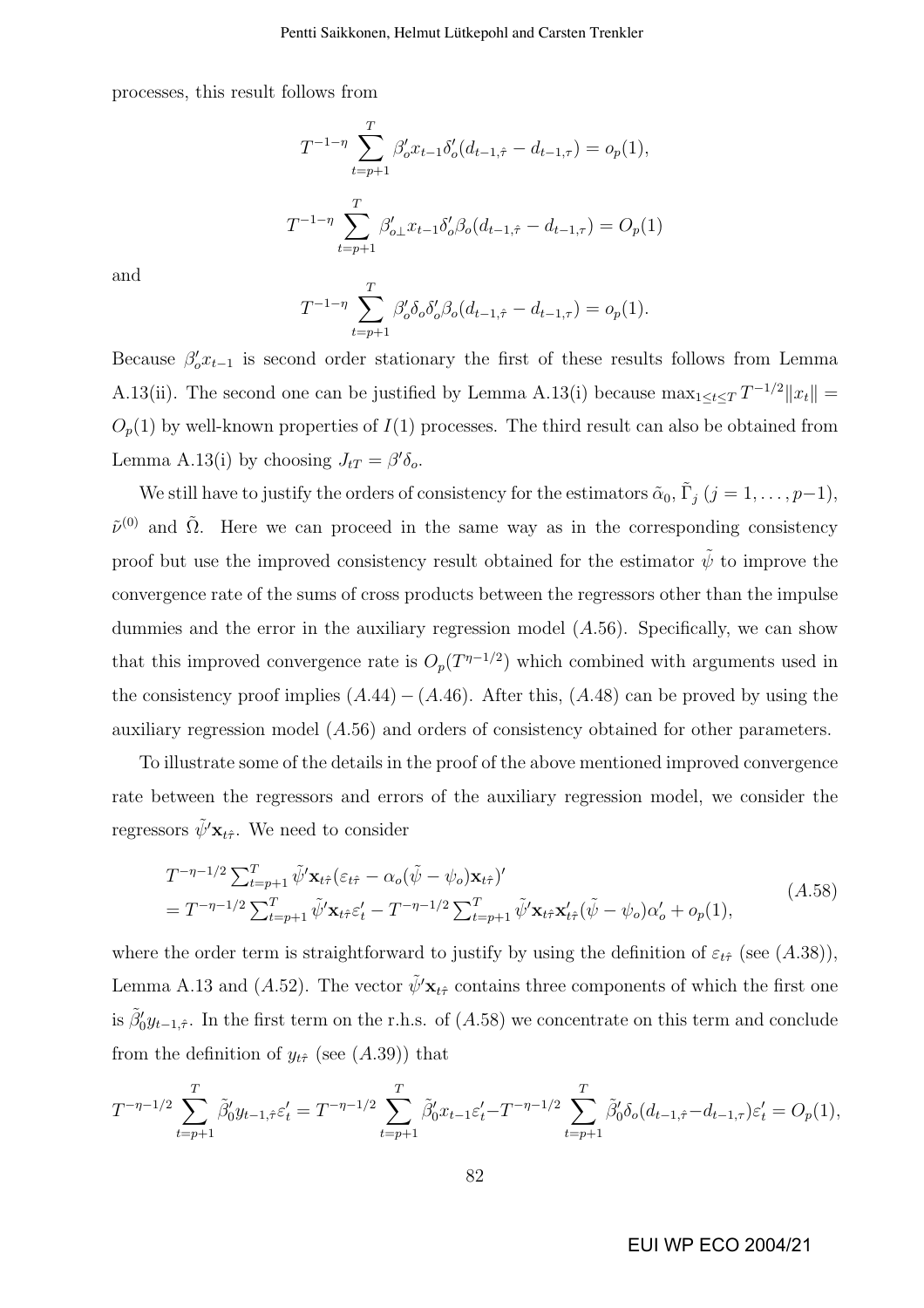where the latter equality follows from the consistency result obtained for  $\tilde{\beta}_0$ , Lemma A.13(ii) and well-known properties of stationary and  $I(1)$  processes. A similar result holds for the two other components of  $\tilde{\psi}' \mathbf{x}_{t\hat{\tau}}$ . Here the weaker orders of consistency  $\tilde{\beta}_0 = \beta_o + o_p(T^{-1/2}),$  $\tilde{\phi}^{(0)} = o_p(T^{-1})$  and  $\tilde{\theta}^{(0)} = o_p(1)$  would actually suffice. However they do not suffice for the second term on the r.h.s. of  $(A.58)$ . To see this, note that here we, for instance, need to consider the matrix  $T^{-\eta-1/2}(\tilde{\beta}_0-\beta_o)' \sum_{t=p+1}^T y_{t-1,\hat{\tau}} y_{t-1,\hat{\tau}}'(\tilde{\beta}_0-\beta_o)$  which explodes if only  $\tilde{\beta}_0 - \beta_o = o_p(T^{-1/2})$  holds. However, with the results given by  $(A.41) - (A.43)$  even the second term on the r.h.s. of  $(A.58)$  can be handled and it follows that the l.h.s. of  $(A.58)$  is of order  $O_p(1)$ . This completes the proof in the case  $\delta_{1o} \neq 0$  and  $a \leq 0$ .

### Case (b):  $a \leq 1/b$  and  $\delta_{10} = 0$

In this case nothing can be said about the asymptotic behavior of the break date estimator so that  $\hat{\tau}$  can take any value between  $[T\lambda]$  and  $[T\overline{\lambda}]$ . When  $a = 0$  this case was considered in LST and the arguments used therein can be modified for all  $a \leq 1/b$ .

In this case we cannot use Lemma A.13 but we still have  $(A.52)$  and  $(A.53)$ , as we shall now demonstrate. The former is simple because by the definition of  $y_{t\hat{\tau}}$  (see (A.39)) and the definition of  $\mathbf{p}_{t\hat{\tau}}$ , the matrix  $S_{00\hat{\tau}}$  only depends on the impulse dummies  $\Delta d_{t-j,\hat{\tau}}$  and  $\Delta d_{t-j,\tau}$  $(j = 0, \ldots, p - 1)$  but not on the corresponding step dummies. Thus, because  $(A.52)$  still holds and  $a + \eta < 1/2$ , we can proceed in the same way as in the proof of Lemma 2.1 of S&L and show first that replacing  $\mathbf{p}_{t\hat{\tau}}$  in the definition of  $S_{00\hat{\tau}}$  first by  $\mathbf{p}_{1t\hat{\tau}}$  and then further by  $\mathbf{p}_{1t\tau}$  causes an error of order  $o_p(1)$ . The employed arguments are similar to those used in the case  $\delta_{1o} \neq 0$  and  $a \leq 0$ . Because in  $S_{00\tau}$  the vector  $\mathbf{p}_{t\tau}$  can similarly be replaced by  $\mathbf{p}_{1t\tau}$ (see S&L),  $(A.52)$  follows.

Now consider (A.54). Using (A.52) and the definition of  $y_{t\hat{\tau}}$  we can again readily show that replacing  $\mathbf{p}_{t\hat{\tau}}$  and  $\mathbf{p}_{t\tau}$  in the definitions of  $S_{01\hat{\tau}}A_T$  and  $S_{01\tau}A_T$  by  $\mathbf{p}_{1t\hat{\tau}}$  and  $\mathbf{p}_{1t\tau}$ , respectively, causes an error of order  $o_p(1)$  (cf. the justification of  $(A.61)$  below). Next, an application of  $(A.52)$  and the definition of  $y_{t\hat{\tau}}$  gives

$$
T^{-1} \sum_{t=p+1}^{T} \mathbf{p}_{1t\hat{\tau}} \mathbf{p}'_{1t\hat{\tau}} = T^{-1} \sum_{t=p+1}^{T} \mathbf{p}_{1t\tau} \mathbf{p}'_{1t\tau} + o_p(1)
$$
 (A.59)

and

$$
T^{-1} \sum_{t=p+1}^{T} \Delta y_{t\hat{\tau}} \mathbf{p}'_{1t\hat{\tau}} = T^{-1} \sum_{t=p+1}^{T} \Delta y_{t\tau} \mathbf{p}'_{1t\tau} + o_p(1).
$$
 (A.60)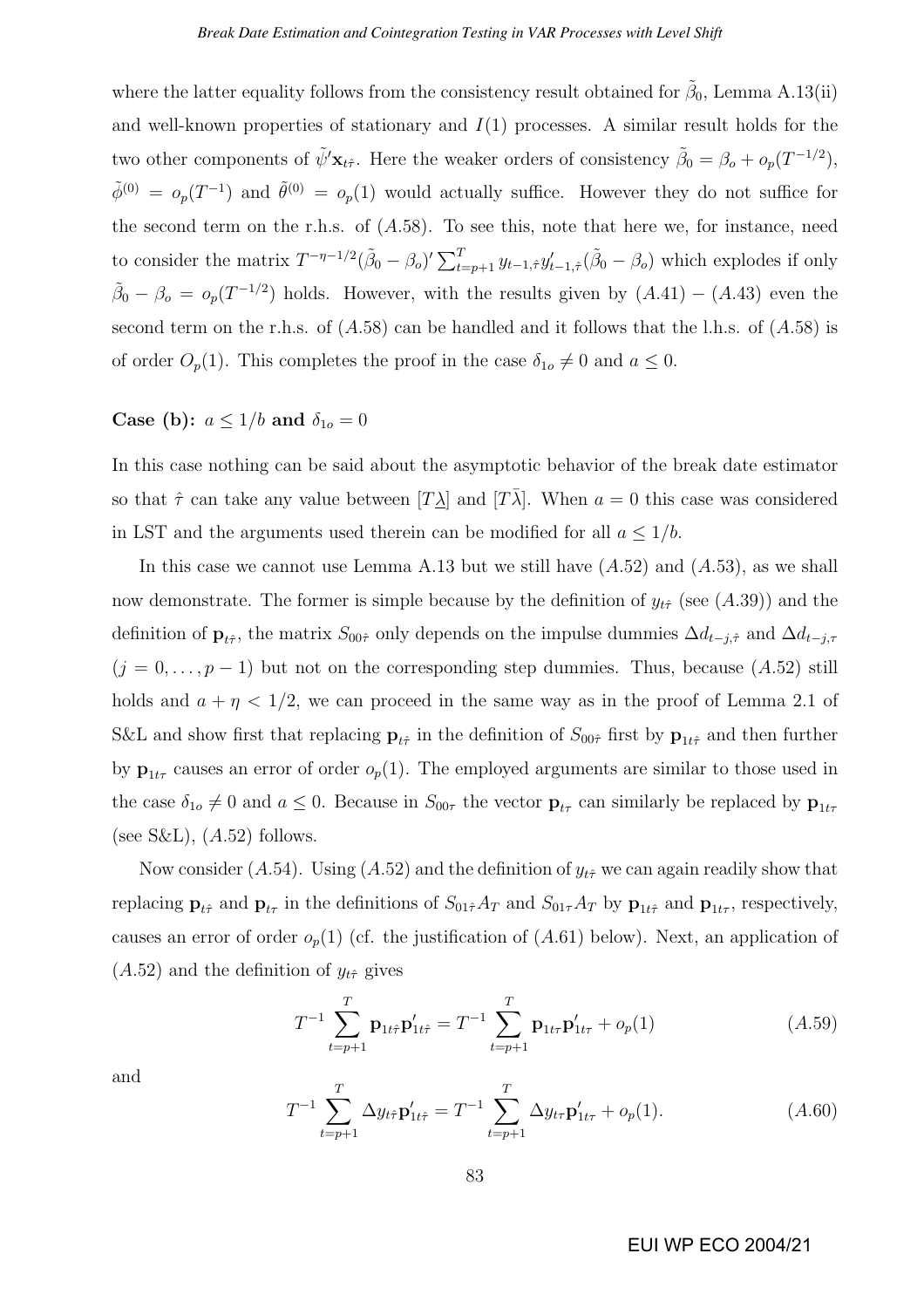In addition to these results, we have

$$
T^{-1} \sum_{t=p+1}^{T} \Delta y_{t-j,\hat{\tau}} \mathbf{x}'_{t\hat{\tau}} A_T = T^{-1} \sum_{t=p+1}^{T} \Delta y_{t-j,\tau} \mathbf{x}'_{t\tau} A_T + o_p(1) \quad (j = 0, \dots, p-1). \tag{A.61}
$$

To justify this relation, notice that now  $\beta'_0 y_{t-1,\hat{\tau}} = \beta'_0 x_{t-1}$ . Thus, an application of  $(A.52)$ readily shows that  $(A.61)$  holds for the first r columns of the involved matrices. For the next  $n-r$  columns the result is simple because the sums are divided by  $T^{3/2}$ . The same can be said about the  $(n + 1)$ th column. That the stated result holds for the last column can be seen from

$$
T^{-1} \sum_{t=p+1}^{T} \Delta y_{t-j,\hat{\tau}} d_{t-1,\tau} = T^{-1} \sum_{t=\tau+1}^{T} \Delta x_{t-j} + o_p(1)
$$
  
=  $o_p(1)$   $(j = 0, ..., p - 1)$   $(A.62)$ 

uniformly in  $[T\lambda] \leq \tau \leq [T\overline{\lambda}]$ . Here the former equality is an immediate consequence of the definition of  $y_{t\hat{\tau}}$  and the assumption  $a \leq 1/b$  whereas the latter follows because an invariance principle applies to partial sums of  $\Delta x_t$ .

In addition to  $(A.59)$  -  $(A.61)$ , we also need to consider the matrix  $T^{-1} \sum_{t=p+1}^{T} \mathbf{p}_{1t\hat{\tau}} \mathbf{x}'_{t\hat{\tau}} A_T$ . Arguments used above show that replacing  $\hat{\tau}$  here by  $\tau$  causes an error of order  $o_p(1)$  except for the element in the first row and last column which is

$$
\left(\frac{T}{T-\tau}\right)^{1/2}T^{-1}\sum_{t=p+1}^{T}d_{t-1,\hat{\tau}} = O_p(1).
$$

However, the contribution of this element to the matrix on the l.h.s. of  $(A.54)$  is of order  $o_p(1)$ . Because in the definitions of  $S_{01\hat{\tau}}$  and  $S_{01\tau}$  we can replace  $\mathbf{p}_{t\hat{\tau}}$  and  $\mathbf{p}_{t\tau}$  by  $\mathbf{p}_{1t\hat{\tau}}$  and  $\mathbf{p}_{1t\tau}$ , respectively, this follows from the following two facts. (i) The first matrix on the r.h.s. of (A.59) is asymptotically block diagonal with blocks defined after the first row and first column. (ii) The first column of the first matrix on the r.h.s. of  $(A.60)$  is of order  $o_p(1)$ . Both of these results follow from the definition of  $y_{t\hat{\tau}}$  and the fact that  $\Delta x_t$  obeys a weak law of large numbers. Taking these results together, we can thus conclude that  $(A.54)$  also holds when  $\delta_1 = 0$ .

Since  $(A.53)$  and  $(A.54)$  hold we can write

$$
A'_T S_{10\hat{\tau}} S_{00\hat{\tau}}^{-1} S_{01\hat{\tau}} A_T = A'_T S_{10\tau} S_{00\tau}^{-1} S_{01\tau} A_T + o_p(1) = \begin{bmatrix} \Sigma_{\beta 0} \Sigma_{00}^{-1} \Sigma_{0\beta} & 0 \\ 0 & 0 \end{bmatrix} + o_p(1), \quad (A.63)
$$

where the latter equality is justified by  $(A.5)$  of S&L and the notation is as explained therein. The partition is after the first r rows and columns.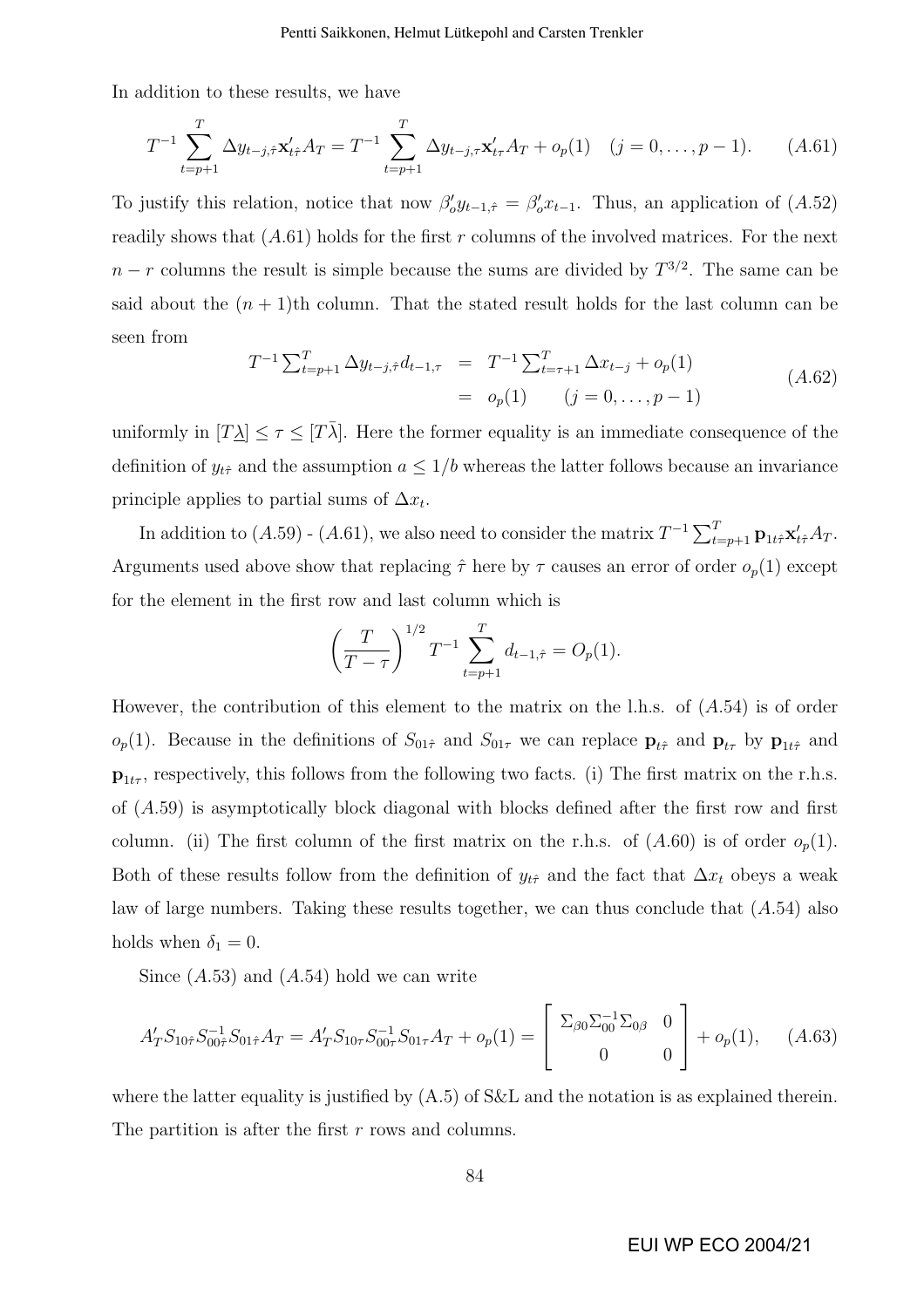Now consider the matrix  $A'_T S_{11\hat{\tau}} A_T$ . In the present case we do not have  $(A.55)$  which, given (A.63), would be sufficient for the consistency of the RR estimator of  $\psi$ . However, (A.55) is not necessary. Write

$$
A'_T S_{11\hat{\tau}} A_T = \begin{bmatrix} \bar{S}_{11\hat{\tau}}^{11} & \bar{S}_{11\hat{\tau}}^{12} \\ \bar{S}_{11\hat{\tau}}^{21} & \bar{S}_{11\hat{\tau}}^{22} \end{bmatrix},
$$

where the partition is after the first r rows and columns. Because  $\beta'_0 y_{t-1,\hat{\tau}} = \beta'_0 x_{t-1}$  by the definition of  $y_{t\hat{\tau}}$ , we can show that  $\bar{S}_{11\hat{\tau}}^{11} = \sum_{\beta\beta} + o_p(1)$  with  $\sum_{\beta\beta}$  as in S&L and  $\bar{S}_{11\hat{\tau}}^{12} = o_p(1)$ . The required arguments are based on  $(A.52)$  and the definition of  $y_{t\hat{\tau}}$  in the same way as in the case of (A.53), (A.54) and (A.62). Thus, because we also have  $\bar{S}_{11\hat{\tau}}^{21} = o_p(1)$ , the above discussion and (A.63) show that equation (A.51) is to order  $o_p(1)$  identical to

$$
\det(\lambda \Sigma_{\beta\beta} - \Sigma_{\beta 0} \Sigma_{00}^{-1} \Sigma_{0\beta}) \det(\lambda \bar{S}_{11\hat{\tau}}^{22}) = 0.
$$
 (A.64)

This implies that the consistency proof given in Johansen (1995, pp. 180 - 181) applies if, with probability approaching one,  $\lambda_{\min}(\bar{S}_{11\hat{\tau}}^{22}) \geq \epsilon$  for some  $\epsilon > 0$ . This, however, is the case because arguments similar to those used below  $(A.10)$  show that  $\bar{S}_{11[T\lambda]}^{22}$  converges weakly in  $D([\underline{\lambda}, \overline{\lambda}])$  to a (a.s.) positive definite limit. In fact, arguments used to arrive at (A.64) show that  $\bar{S}_{11[T\lambda]}^{22}$  is to order  $o_p(1)$  identical to a demeaned version of the matrix of second sample moments formed from the last  $n - r + 2$  components of  $A'_T \mathbf{x}_{t[T\lambda]}.$ 

Thus, in the same way as in the case  $\delta_1 \neq 0$  we can conclude that the estimators  $\tilde{\beta}_0$ ,  $\tilde{\phi}^{(0)}$  and  $\tilde{\theta}^{(0)}$  are consistent of orders  $o_p(T^{-1/2})$ ,  $o_p(T^{-1})$  and  $o_p(1)$ , respectively. After this, the asymptotic behavior of the other RR estimators can be studied by using the auxiliary regression model (A.56) in the same way as in the case  $\delta_{1o} \neq 0$  and  $a \leq 0$ . In addition to the obtained consistency properties of the estimators  $\tilde{\beta}_0$ ,  $\tilde{\phi}^{(0)}$  and  $\tilde{\theta}^{(0)}$ , the employed arguments make use of the facts that now  $\psi'_o \mathbf{x}_{t\tau} = \beta'_o x_{t-1}$  and that in the error of the auxiliary regression model (A.56) the component  $\varepsilon_{t\hat{\tau}}$  only depends on  $\varepsilon_t$  and impulse dummies but not on step dummies (see  $(A.38)$ ). Thus, Lemma A.13 is not needed and it suffices to use  $(A.52)$ .

Without going into details we note that the standardized moment matrix of the auxiliary regression model  $(A.56)$  is again asymptotically positive definite and block diagonal between the impulse dummies and other regressors (the standardization is again by the matrix  $[T^{-1/2}I : I_p]$ ). Moreover, it is not difficult to check that the off diagonal blocks are of order  $o_p(T^{\eta-1/2})$ . This can be seen by using  $(A.52)$  and observing that here the vector  $\delta_o$  is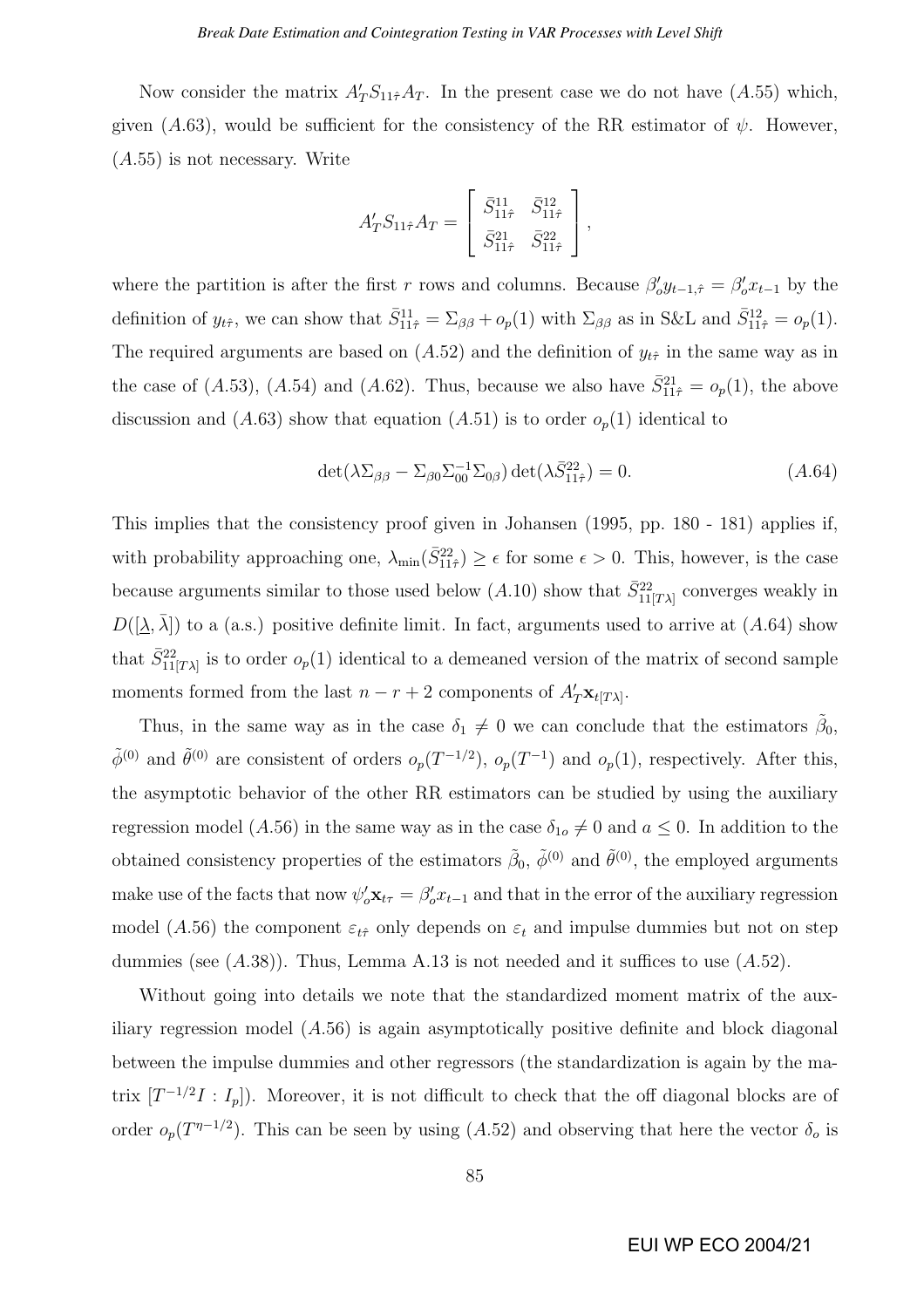absent in most of the cases. As in the previous case  $\delta_{1o} \neq 0$  and  $a \leq 0$ , we can also here show that the correspondingly standardized sums of cross products between the regressors and error in the auxiliary regression model (A.56) is of order  $[o_p(T^{1/2}) : o_p(T^{\eta})]$  with the partition as before. Thus, (A.47) and the consistency of the estimators  $\tilde{\alpha}_0$ ,  $\tilde{\Gamma}_j$  ( $j = 1, \ldots, p-1$ ),  $\tilde{\nu}^{(0)}$ and  $\Omega$  follows in the same way as in the previous case.

To obtain the orders of consistency, consider the estimator  $\tilde{\psi}$  and the first order conditions (A.57). Recall that now  $\psi_o' \mathbf{x}_{t\hat{\tau}} = \beta_o' x_{t-1}$ . Using this fact it can be seen that  $T^{-\eta} \psi_o' S_{11\hat{\tau}} B_T =$  $O_p(1)$  and  $T^{-\eta}S_{\epsilon 1\hat{\tau}}B_T = O_p(1)$ . The employed arguments are similar to those used in the above consistency proof and in the proof of Theorem 3.1. To illustrate, note that in order to prove  $T^{-\eta}\psi_o'S_{11\hat{\tau}}B_T = O_p(1)$  we need to show that

$$
T^{-\eta}(T-\tau)^{-1/2} \sum_{t=p+1}^{T} \beta_o' x_{t-1} d_{t-1,\hat{\tau}} = T^{-\eta}(T-\tau)^{-1/2} \sum_{t=\hat{\tau}+1}^{T} \beta_o' x_{t-1} = O_p(1),
$$

and

$$
T^{-1-\eta} \sum_{t=p+1}^{T} \beta_o' x_{t-1} x_{t-1}' \beta_{o\perp} - T^{-1-\eta} \sum_{t=p+1}^{T} \beta_o' x_{t-1} (d_{t\hat{\tau}} - d_{t\tau}) \delta_o' \beta_{o\perp} = O_p(1).
$$

The former of these results follows from the Haziek-Renyi inequality given in Proposition 1 of Bai (1994) and the order is actually  $o_p(1)$ . Regarding the latter, the first term on the l.h.s. is of order  $o_p(1)$  by well-known properties of stationary and  $I(1)$  processes. That the same is true for the second term can be seen by using the fact that  $\|\delta'_o\beta_{o\perp}\| = O(T^a) = O(T^{\eta})$ in conjunction with the argument used to show  $(A.62)$ . Omitting other details we need to note that  $\lambda_{\min}(T^{-1}B_T S_{11\hat{\tau}}B_T) = \lambda_{\min}(\bar{S}_{11\hat{\tau}}^{22})$ , which is asymptotically bounded away from zero, as noticed after  $(A.41)$ . From  $(A.57)$  and what has been said above we now find that  $T^{-\eta}U_T = O_p(1)$ . In the same way as in the case  $\delta_{1o} \neq 0$  this implies  $(A.41)$  -  $(A.43)$ .

We still have to obtain the stated orders of consistency for the estimators  $\tilde{\alpha}_0$ ,  $\tilde{\Gamma}_j$  (j =  $1,\ldots,p-1$ ,  $\tilde{\nu}^{(0)}$  and  $\tilde{\Omega}$ . In the same way as in the case  $\delta_{1o}\neq 0$  and  $a\leq 0$  it suffices to use the improved consistency result obtained for the estimator  $\psi$  to improve the earlier convergence rate of sums of cross products between the regressors other than impulse dummies and the error in the auxiliary regression model  $(A.56)$ . We omit details, which are similar to those used earlier, and only note that instead of  $o_p(T^{1/2})$  the convergence rate obtained for the above mentioned sums of cross products is now  $O_p(T^{n-1/2})$ . Given this improvement, the previous consistency results obtained for the estimators  $\tilde{\alpha}_0$ ,  $\tilde{\Gamma}_j$   $(j = 1, \ldots, p-1)$ ,  $\tilde{\nu}^{(0)}$  and  $\tilde{\Omega}$  can be improved to the stated form. This completes the proof in the case  $\delta_{1o} = 0$  and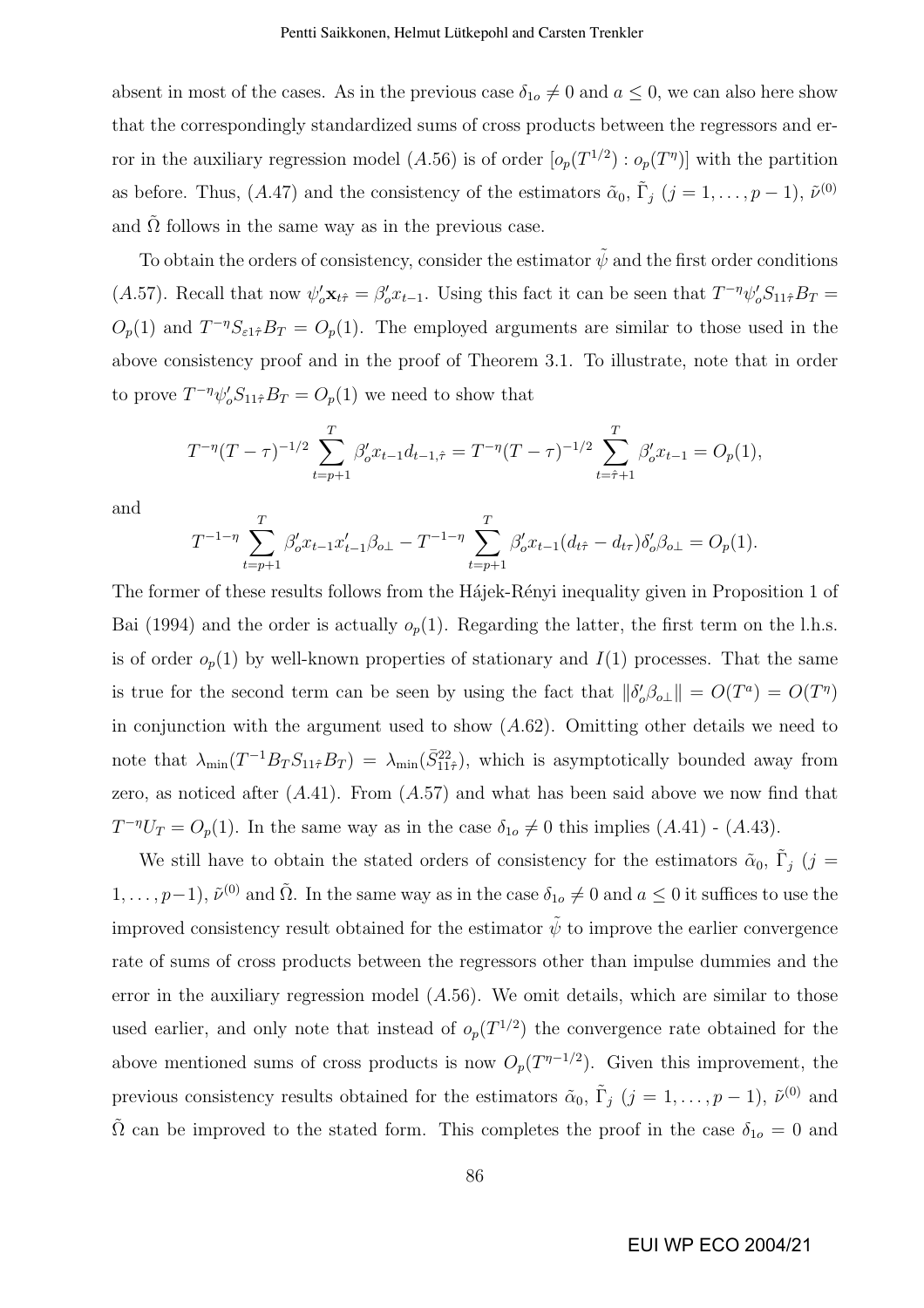$a \leq 1/b$ .

#### Case (c)

Because in the preceding proof the estimator  $\hat{\tau}$  could take any values between  $[T\lambda]$  and  $[T\lambda]$ it is straightforward to use the same arguments and show that the results of Lemma A.14 also hold when  $\delta_{\rm o}=0$ . This is actually fairly obvious because when  $\delta_{\rm o}=0$  the vectors  $\varepsilon_{t\hat{\tau}}$ and  $y_{t\hat{\tau}}$  simplify to  $\varepsilon_t$  and  $x_t$ , respectively, and the proof will be simplified in many places. Details are omitted.

To prove the remaining cases we first note that the result of Lemma A.14 holds also when the break date is assumed known. In this case we can even replace the quantity  $\eta$  by zero except in  $(A.47)$  where  $O_p(1)$  is obtained. A formal proof of this can be obtained from S&L by observing that the omission of some impulse dummies from the model considered by S&L is of no significance and that the same is true for the dependence of the parameters  $\delta$  on the sample size. The latter fact is clear because the results of Lemma A.14 are formulated for the transformed parameters used in model  $(A.40)$  and the true values of these transformed parameters are zero.

Because the result of Lemma A.14 holds when the break date is assumed known it also holds when the break date can be consistently estimated, that is, when  $\hat{\tau} - \tau = o_p(1)$ . Indeed, then all the analysis can be restricted to that part of the sample space where  $\hat{\tau} = \tau$  holds and the probability of this can be made arbitrarily close to unity for all T large enough. This means that we have established the results of the lemma for the constrained estimator  $\hat{\tau}_R$  when  $\delta_{1o} \neq 0$  and  $a > 0$  or  $\delta_{1o} = 0$  and  $a > 1/b$  (Theorem 3.2(i)) and for the estimator  $\tilde{\tau}$ when  $\delta_{1o} \neq 0$  and  $a > 0$  (Theorem 3.3(i)).

If  $j_0 = p - 1$  in Theorem 3.1(i) the preceding argument also applies to the estimator  $\hat{\tau}$ when  $\delta_{1o} \neq 0$  and  $a > 0$  or  $\delta_{1o} = 0$  and  $a > 1/b$ . For other values of  $j_0$  further arguments are needed. By Theorem 3.1(i) it suffices to consider any value of the break date such that  $\tau_o - p + 1 + j_0 \leq \tau \leq \tau_o$ , where we have included the subscript 'o' to signify the true break date. For simplicity, consider the case  $j_0 = p - 2$  and  $\tau = \tau_o - 1$ . It is easy to see that even though the break date is misspecified by one we can still consider (2.7) as a correctly specified model if we only redefine the parameters  $\gamma_0^*, \ldots, \gamma_{p-1}^*$  as  $\gamma_0^* = \alpha \beta' \delta$ ,  $\gamma_1^* = \delta$ , and  $\gamma_j^* = -\Gamma_{j-1}\delta, \ j = 2,\ldots,p-1$ . By assumption we then have  $\gamma_{p-1}^* \neq 0$  and  $\Gamma_{p-1}\delta = 0$ .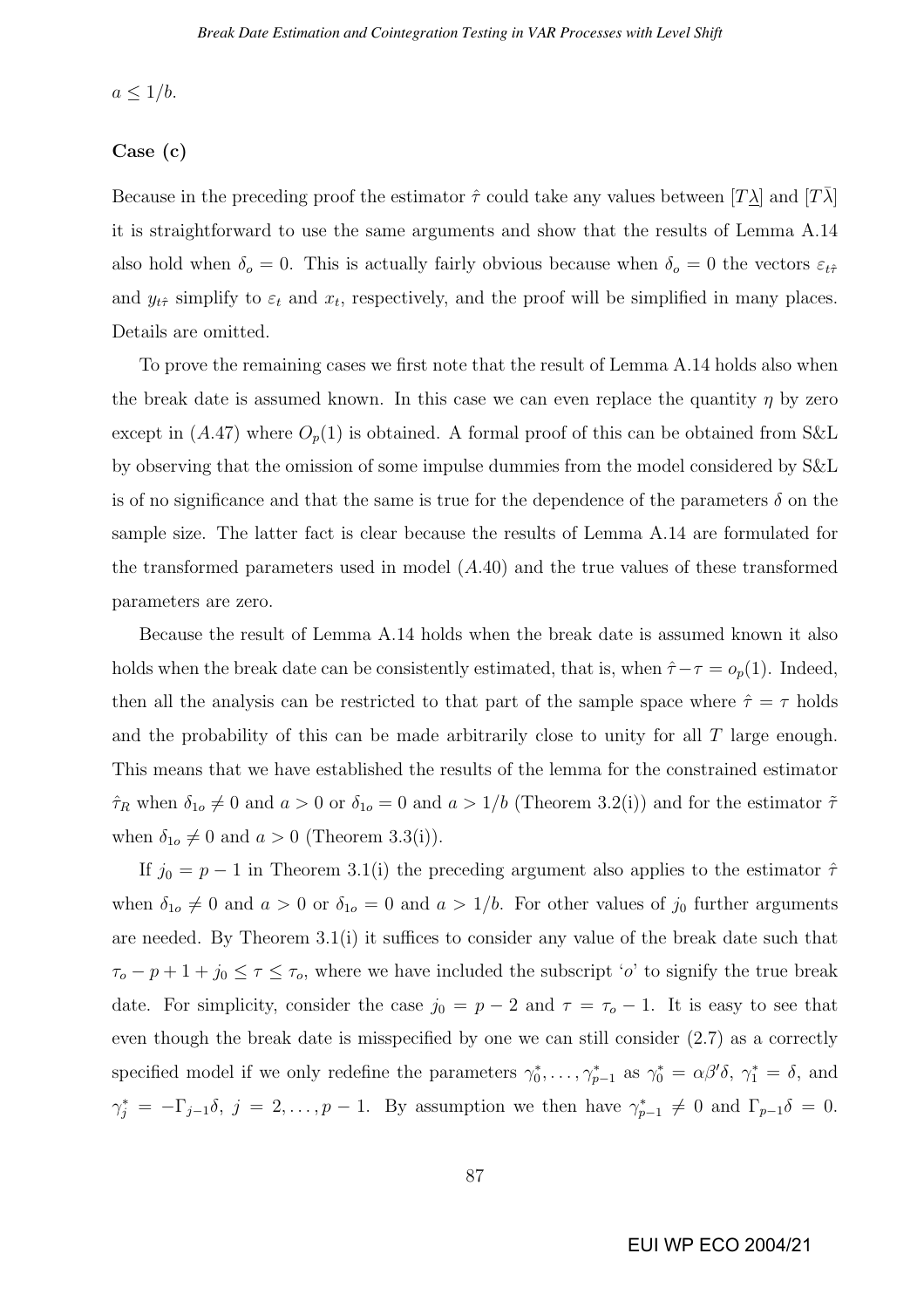With these new definitions the error term of model  $(2.7)$  is still  $\varepsilon_t$  and the analysis given in the case of a known break date can be used. Because the other parameters of the model are not affected by the redefinition of the parameters  $\gamma_j^*$   $(j = 0, \ldots, p-1)$  the obtained consistency results will be the same as in the case where the true break date is known. The same argument can clearly be extended to other values of  $j_0$ . This completes the proof of Lemma A.14.  $\Box$ 

Now we can prove Lemma 4.1 and we start with the results (4.1) and (4.2). Recall the definitions  $\nu = -\alpha\beta'\mu_0 + \Psi\mu_1$ ,  $\nu^{(0)} = \nu + \alpha\beta'\mu_{0o} - \Psi\mu_{1o}$  and  $\phi^{(0)} = \phi - \beta'\mu_{1o}$  which imply that

$$
\nu^{(0)} = -\alpha\beta'(\mu_0 - \mu_{0o}) + \Psi(\mu_1 - \mu_{1o}) = -\alpha\beta'(\mu_0 - \mu_{0o}) + \Psi_{\beta}\phi^{(0)} + \Psi_{\beta_{\perp}}\beta'_{\perp}(\mu_1 - \mu_{1o}).
$$

Here the latter equality is obtained by arguments similar to those used to define the estimator  $\tilde{\phi}_*$ . These arguments further show that  $\beta'_{\perp}(\mu_1 - \mu_{1o}) = \beta'_{\perp}C(\nu^{(0)} - \Psi_{\beta}\phi^{(0)})$  and the same relation applies to estimators. Thus, we have

$$
\tilde{\beta}'_{\perp}(\tilde{\mu}_1 - \mu_1) = \tilde{\beta}'_{\perp} \tilde{C} (\tilde{\nu}^{(0)} - \tilde{\Psi}_{\beta} \tilde{\phi}^{(0)}).
$$

Here and in what follows the subscripts 'o' and '0' are omitted from true parameter values and the estimators of  $\alpha$  and  $\beta$ , respectively, to simplify notation. By Lemma A.14, one obtains from the previous equality

$$
\tilde{\beta}'_{\perp}(\tilde{\mu}_1 - \mu_1) = \tilde{\beta}'_{\perp}\tilde{C}\tilde{\nu}^{(0)} + o_p(T^{-1/2}).
$$

Now recall that in the auxiliary regression model (A.56),  $\Lambda$  contains  $\Lambda_1 = [\nu^{(0)} : \Gamma_1 :$  $\cdots$ :  $\Gamma_{p-1}$  and that  $\tilde{\nu}^{(0)}$  can be viewed as the LS estimator of  $\nu^{(0)}$ . Hence,  $\tilde{\beta}'_{\perp}\tilde{C}\tilde{\nu}^{(0)}$  can be obtained by LS from the auxiliary regression model

$$
\tilde{\beta}'_{\perp}\tilde{C}\Delta y_{t\hat{\tau}} = \tilde{\beta}'_{\perp}\tilde{C}\Lambda \mathbf{p}_{t\hat{\tau}} + \text{error},\tag{A.65}
$$

where the error has the representation  $\tilde{\beta}'_{\perp}\tilde{C}\varepsilon_{t\hat{\tau}} - \tilde{\beta}'_{\perp}\tilde{C}\alpha(\tilde{\psi} - \psi)\mathbf{x}_{t\hat{\tau}}$  and, by the definition of C and Lemma A.14,  $\tilde{\beta}'_{\perp}\tilde{C}\alpha = O_p(T^{\eta-1/2})$ . Using this fact, Lemma A.14 and arguments similar to those used in its proof, it is straightforward to show that the asymptotic properties of the LS estimator of the parameter  $\Lambda$  in the auxiliary regression model  $(A.65)$  can be obtained by assuming that the error equals  $\tilde{\beta}'_L \tilde{C} \varepsilon_{t\hat{\tau}}$ . The same arguments and the definition of  $\varepsilon_{t\hat{\tau}}$  (see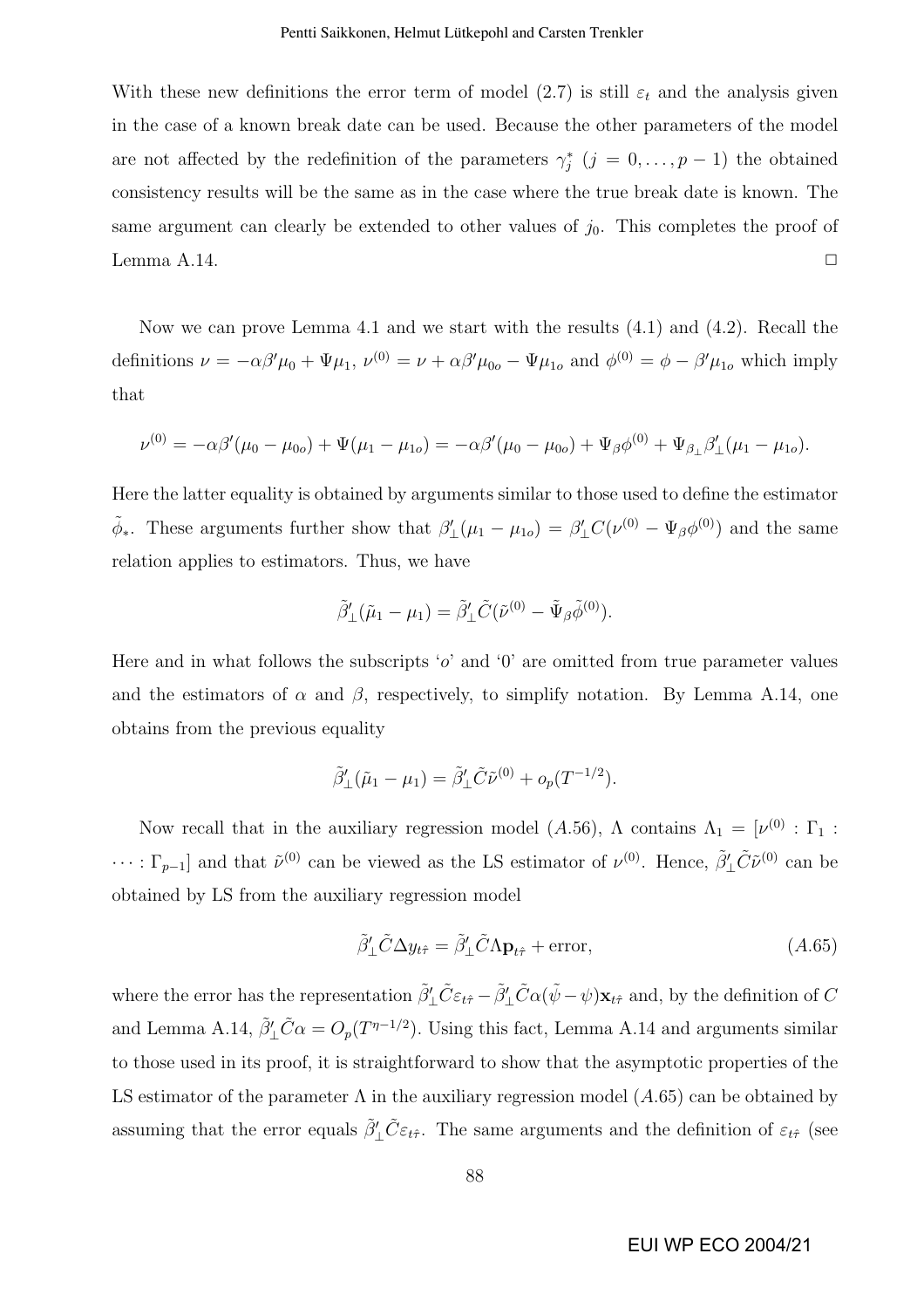(A.38)) further show that the error can be assumed to be  $\tilde{\beta}'_L \tilde{C} \varepsilon_t$  or even  $\beta'_L C \varepsilon_t$ . Since it is also straightforward to show that the estimation of the intercept term in  $(A.65)$  is asymptotically independent of the estimation of the other regression coefficients we can conclude that

$$
T^{1/2} \tilde{\beta}'_{\perp}(\tilde{\mu}_1 - \mu_1) = \tilde{\beta}'_{\perp} \tilde{C} T^{-1/2} \sum_{t=p+1}^T \varepsilon_t + o_p(1)
$$
  
=  $\beta'_{\perp} C T^{-1/2} \sum_{t=p+1}^T \varepsilon_t + o_p(1),$ 

where the latter equality is again due to Lemma A.14. This and a standard central limit theorem yield

$$
T^{1/2}\tilde{\beta}'_{\perp}(\tilde{\mu}_1 - \mu_1) \stackrel{d}{\longrightarrow} N(0, \beta'_{\perp}C\Omega C'\beta'_{\perp}).
$$

To obtain (4.2) we need to show that  $\tilde{\beta}_{\perp}$  on the l.h.s. can be replaced by  $\beta_{\perp}$ . To see this, write

$$
(\tilde{\beta}_{\perp} - \beta_{\perp})'(\tilde{\mu}_1 - \mu_1) = (\tilde{\beta}_{\perp} - \beta_{\perp})'\tilde{\beta}(\tilde{\beta}'\tilde{\beta})^{-1}\tilde{\beta}'(\tilde{\mu}_1 - \mu_1) + (\tilde{\beta}_{\perp} - \beta_{\perp})'\tilde{\beta}_{\perp}(\tilde{\beta}'_{\perp}\tilde{\beta})^{-1}\tilde{\beta}'_{\perp}(\tilde{\mu}_1 - \mu_1). \tag{A.66}
$$

By the consistency of the estimator  $\tilde{\beta}$  and the result just obtained the latter term on the r.h.s. is of order  $o_p(T^{-1/2})$  and the same is true for the former because  $\tilde{\beta}'(\tilde{\mu}_1 - \mu_1) = \tilde{\phi}^{(0)} =$  $O_p(T^{\eta-3/2})$  by Lemma A.14. From this last result one can obtain (4.1) because  $\tilde{\beta}$  can be replaced by  $\beta$  by an argument similar to that used in  $(A.66)$ .

Now consider the estimator  $\tilde{\delta}$ . From its derivation we get the identity  $\sum_{j=0}^{p-1} \gamma_j^* - \Psi \delta =$  $\Psi(\delta - \delta_o)$ . By the definitions, this is equivalent to

$$
\sum_{j=0}^{p-1} \gamma_j^{*(0)} = \Psi_{\beta} \beta' (\delta - \delta_o) + \Psi_{\beta_{\perp}} \beta'_{\perp} (\delta - \delta_o).
$$

Because the same relation applies to estimators, arguments similar to those used to define the estimator  $\tilde{\delta}$  yield

$$
\tilde{\beta}'_{\perp}(\tilde{\delta}-\delta) = \tilde{\beta}'_{\perp}\tilde{C} \sum_{j=0}^{p-1} \tilde{\gamma}_j^{*}(0) - \tilde{\Psi}_{\beta}\tilde{\theta}^{(0)}.
$$

Lemma A.14 implies that the r.h.s. of this equality is of order  $o_p(T)$ . The same result holds even if  $\tilde{\beta}_{\perp}$  on the l.h.s. is replaced by  $\beta_{\perp}$ , as can be seen by proceeding in the same way as in  $(A.66)$ . Thus, we have established  $(4.4)$ . To obtain  $(4.3)$ , notice that  $\tilde{\beta}'(\tilde{\delta}-\delta) = \tilde{\theta}^{(0)} = O_p(T^{\eta-1/2})$  and the stated result follows by using an argument similar to that in (A.66). This completes the proof of Lemma 4.1.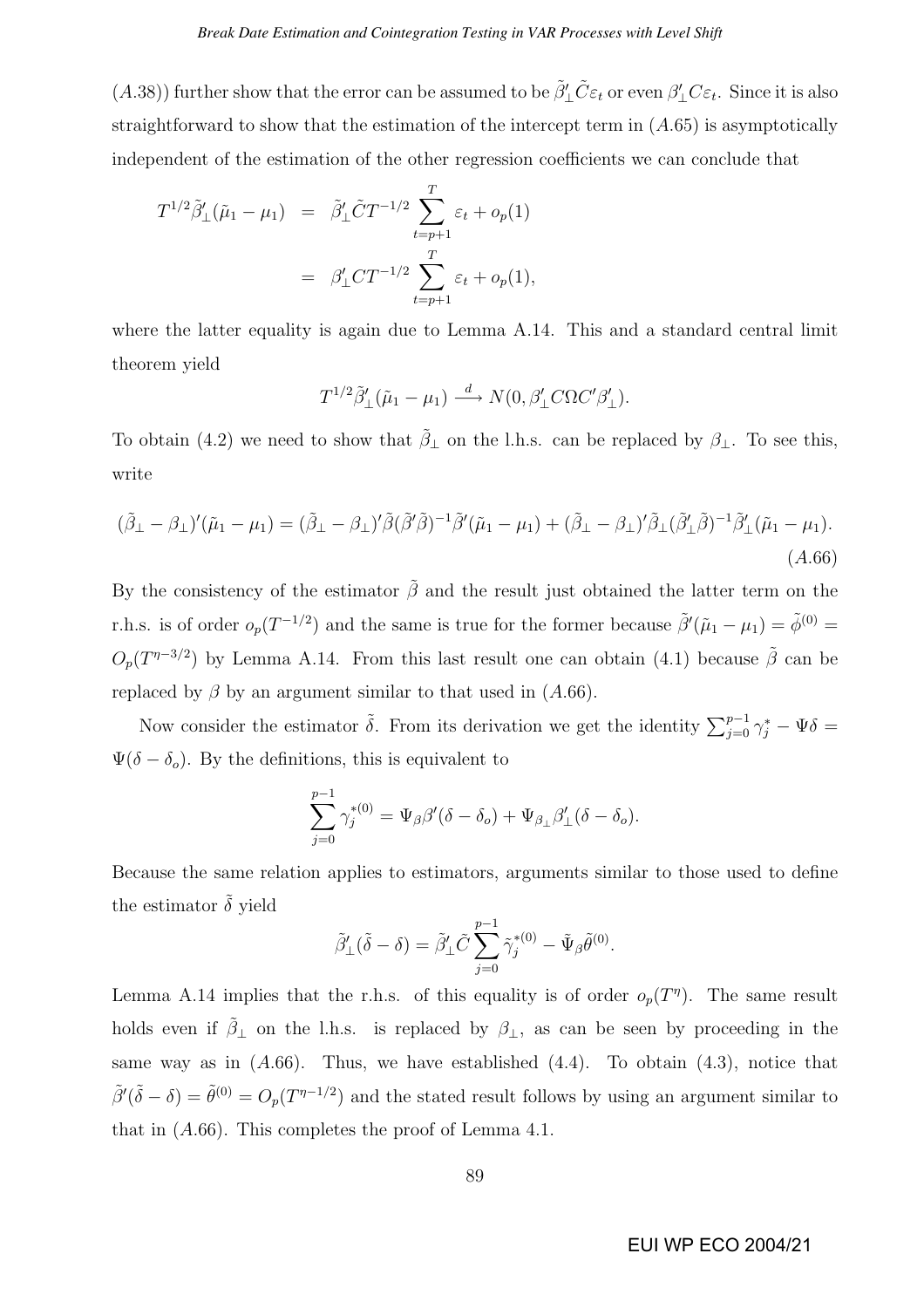## A.5 Proof of Theorem 4.1

The structure of our proof of Theorem 4.1 is similar to that of Theorem 11.1 of Johansen (1995). Therefore we just outline the arguments in the following.

First note that the limiting distribution of the test statistic can be derived by assuming that the true value of the parameter  $\mu_0$  is zero. Thus, we can write equation (4.5) as

$$
\tilde{y}_t^{(0)} = x_t - (\tilde{\mu}_1 - \mu_1)t - (\tilde{\delta} - \delta)d_{t\tau} - (\tilde{\delta} - \delta)(d_{t\hat{\tau}} - d_{t\tau}) - \delta(d_{t\hat{\tau}} - d_{t\tau}).
$$
\n(A.67)

Using this representation and arguments similar to those used to derive the asymptotic properties of the estimators  $\tilde{\mu}_1$  and  $\tilde{\delta}$  (see the proof of Lemma 4.1) we can now mimic the proof given in Johansen (1995, pp. 158-160) and see that all the quantities which therein converge in probability to constants will here converge in probability to the same constants. However, quantities which in Johansen (1995, pp. 158-160) converge weakly to functionals of a Brownian motion will here converge weakly to different functionals of a Brownian motion. Here these weak limits are determined by the weak limit of  $T^{-1/2}\beta'_\perp \tilde{y}_{|T_s}^{(0)}$  $T_s^{(0)}$ . We have

$$
T^{-1/2}\beta'_{\perp}\tilde{y}_{[Ts]}^{(0)} = T^{-1/2}\beta'_{\perp}x_{[Ts]} - T^{-1/2}\beta'_{\perp}(\tilde{\mu}_1 - \mu_1)t + o_p(1)
$$
  
\n
$$
\xrightarrow{d} \beta'_{\perp}C(W(s) - sW(1)) \xrightarrow{def} \beta'_{\perp}CW_+(s),
$$
\n(A.68)

where  $W(s)$  is an  $(n - r_0)$ - dimensional Brownian motion with covariance matrix  $\Omega$  and hence the limit is a linear transformation of the Brownian bridge  $W_+(s) = W(s) - sW(1)$ . The error term in the equality is understood to hold in the Skorohod topology.

To justify (A.68), first consider the equality. Because  $\beta'_{\perp}(\tilde{\delta} - \delta) = o_p(T^{\eta})$  with  $1/b < \eta <$ 1/4 by (4.4) of Lemma 4.1 it is clear that the contribution of the third and fourth terms on the r.h.s. of  $(A.67)$  to  $T^{-1/2}\beta'_{\perp}\tilde{y}^{(0)}_{|T_{\delta}}$  $T_{\text{[Ts]}}^{(0)}$  is asymptotically negligible. The same argument also applies to the fifth term on the r.h.s. of  $(A.67)$  when  $a < 1/2$ . For  $a = 1/2$  we have  $T^{-1/2}\delta = O(1)$  but  $\hat{\lambda} - \lambda = o_p(1)$  which implies that the contribution of the fifth term is of order  $o_p(1)$  (in the Skorohod topology) and the desired conclusion follows. As for the weak convergence in (A.68), it can be justified by a standard functional central limit theorem and (4.2) of Lemma 4.1 by observing that the limit of the second expression is determined by the process  $\varepsilon_t$  (see Johansen (1995, Eq. (B.24))) and the proof of (4.2).

Note that to obtain  $(A.68)$  in the case  $a = 1/2$ , the assumption of consistent break date estimation included in the formulation of the theorem is not needed. However, this is not the case for some of the convergence statements referred to after  $(A.67)$ . For instance,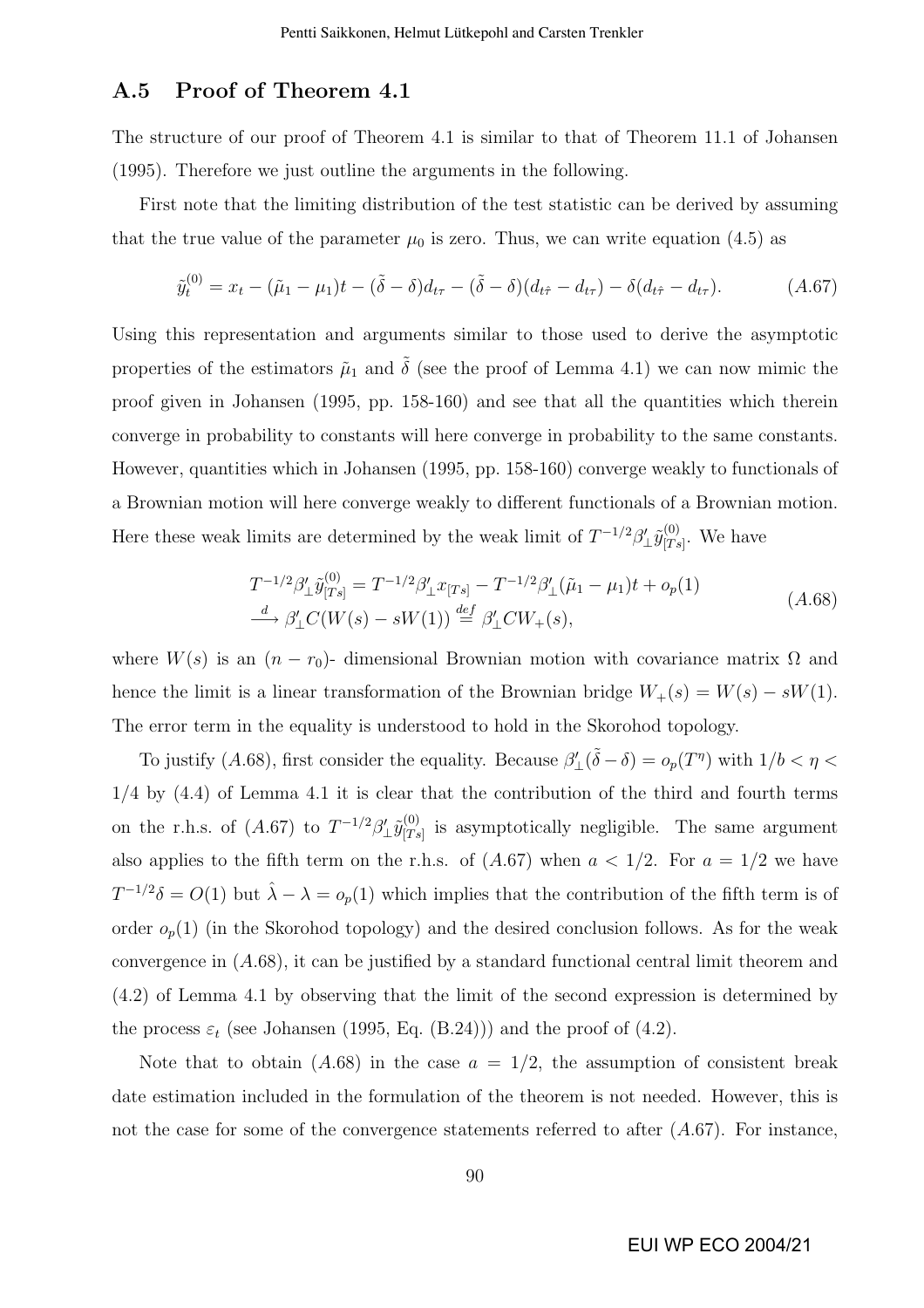to mimic the proof in Johansen (1995, pp. 158-160) we have to consider the matrix  $(T (p)^{-1} \sum_{t=p+1}^{T} \Delta \tilde{y}_{t}^{(0)} \Delta \tilde{y}_{t}^{(0)'}$  which contains the additive component

$$
\delta \delta'(T - p)^{-1} \sum_{t=p+1}^{T} (\Delta d_{t\hat{\tau}} - \Delta d_{t\tau})^2 = \delta_* \delta'_* \frac{T^{2a}}{T - p} \sum_{t=p+1}^{T} (\Delta d_{t\hat{\tau}} - \Delta d_{t\tau})^2.
$$
 (A.69)

Now consider the unconstrained estimator of Section 3.1 and suppose that  $a = 1/2$  and  $j_0 < p - 1$ . From Theorem 3.1 we can only conclude that  $Pr{\lbrace \tau - p + 1 + j_0 \leq \hat{\tau} \leq \tau \rbrace} \rightarrow 1$ and it does not follow that the quantity in  $(A.69)$  is asymptotically negligible.

To continue the proof, so far we have demonstrated that the limiting distribution of the test statistic  $LR(r_0)$  can be derived by ignoring the last two terms on the r.h.s. of  $(A.67)$ . As for the first three terms on the r.h.s. of  $(A.67)$ , their asymptotic behavior is not affected by the fact that the size of the break is allowed to depend on the sample size (cf. Lemma 4.1). This means that we have reduced the problem to that of a known break date studied by S&L. From Lemma 4.1 and the proof of Theorem 3.1 of S&L it can be seen that, when  $\mu_0 = 0$ is assumed, the test statistic in the theorem is asymptotically equivalent to a similar test statistic based on an analog of (4.6) defined by replacing  $\tilde{y}_{t-1}^{(+)}$  by  $\tilde{y}_{t-1}^{(0)}$  $_{t-1}^{(0)}$ . It is straightforward to show that the use of  $\tilde{y}_{t-1}^{(+)}$  $_{t-1}^{(+)}$  instead of  $\tilde{y}_{t-1}^{(0)}$  $t_{t-1}^{(0)}$  changes the limiting distribution of the test statistic as stated in the theorem. In other words, since the vector  $\tilde{y}_{t-1}^{(+)}$  $_{t-1}^{(+)}$  is obtained from  $\tilde{y}_{t-1}^{(0)}$  by augmenting with unity, the same augmentation results in one of the two Brownian bridges in the limiting distribution obtained in Theorem 3.1 of S&L. Technical details, which are similar to the corresponding two cases in Johansen (1995, Section 11.2) are straightforward and will be omitted.

# References

- Bai, J. (1994), Least squares estimation of a shift in linear processes, Journal of Time Series Analysis, 15, 453 - 472.
- Bai, J., R.L. Lumsdaine & J.H. Stock (1998), Testing for and dating common breaks in multivariate time series, *Review of Economic Studies*, 65, 395 - 432.

Davidson, J. (1994), Stochastic Limit Theory, Oxford: Oxford University Press.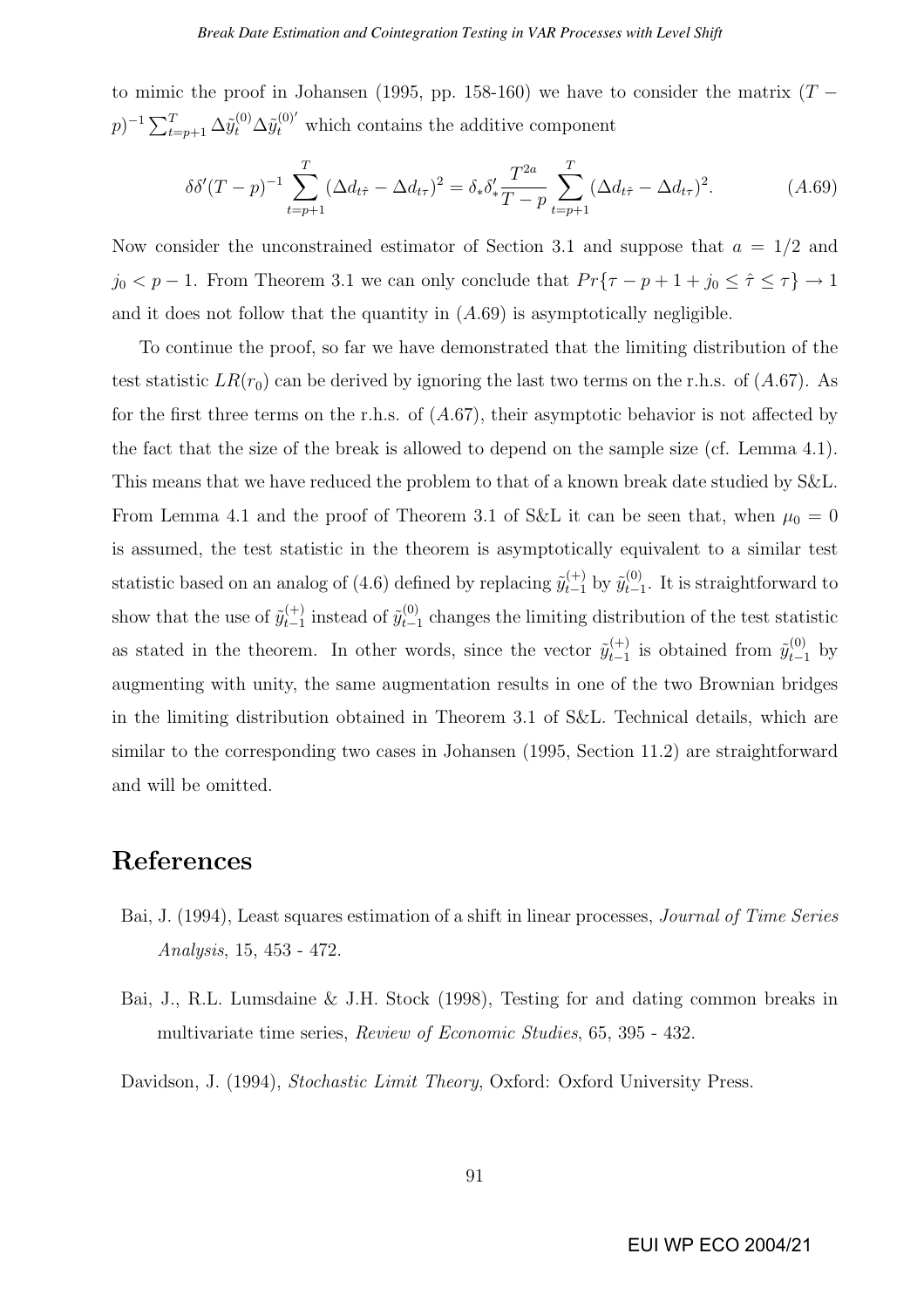- Gregory, A.W. & B.E. Hansen (1996), Residual-based tests for cointegration in models with regime shifts, Journal of Econometrics, 70, 99 - 126.
- Hansen, B.E.  $(1992)$ , Tests for parameter instability in regressions with  $I(1)$  processes, Journal of Business & Economic Statistics, 10, 321 - 335.
- Hubrich, K., H. Lütkepohl  $\&$  P. Saikkonen (2001), A review of systems cointegration tests, Econometric Reviews, 20, 247 - 318.
- Inoue, A. (1999), Tests of cointegrating rank with a trend-break, Journal of Econometrics, 90, 215 - 237.
- Johansen, S. (1995), Likelihood Based Inference in Cointegrated Vector Autoregressive Models, Oxford: Oxford University Press.
- Johansen, S., R. Mosconi & B. Nielsen (2000), Cointegration analysis in the presence of structural breaks in the deterministic trend, Econometrics Journal, 3, 216 - 249.
- Johansen, S. & B. Nielsen (1993), Manual for the simulation program DisCo. Institute of Mathematical Statistics, University of Copenhagen: http://math.ku.dk/˜sjo/disco/ disco.ps.
- Lütkepohl, H. (1991), *Introduction to Multiple Time Series Analysis*, Berlin: Springer-Verlag.
- Lütkepohl, H. & P. Saikkonen (1999), Order selection in testing for the cointegrating rank of a VAR process, in: R. F. Engle & H. White (eds.), Cointegration, Causality, and Forecasting. A Festschrift in Honour of Clive W.J. Granger, Oxford University Press, Oxford, pp. 168–199.
- Lütkepohl, H., P. Saikkonen  $&\mathbb{C}$ . Trenkler (2004), Testing for the cointegrating rank of a VAR process with level shift at unknown time, Econometrica, 72, 647 - 662.
- Marsaglia, G. (2000), The Monster, a Random Number Generator with Period over  $10^{2587}$ As Long As the Previously Touted Longest Period One, mimeo, Department of Statistics, Florida State University.